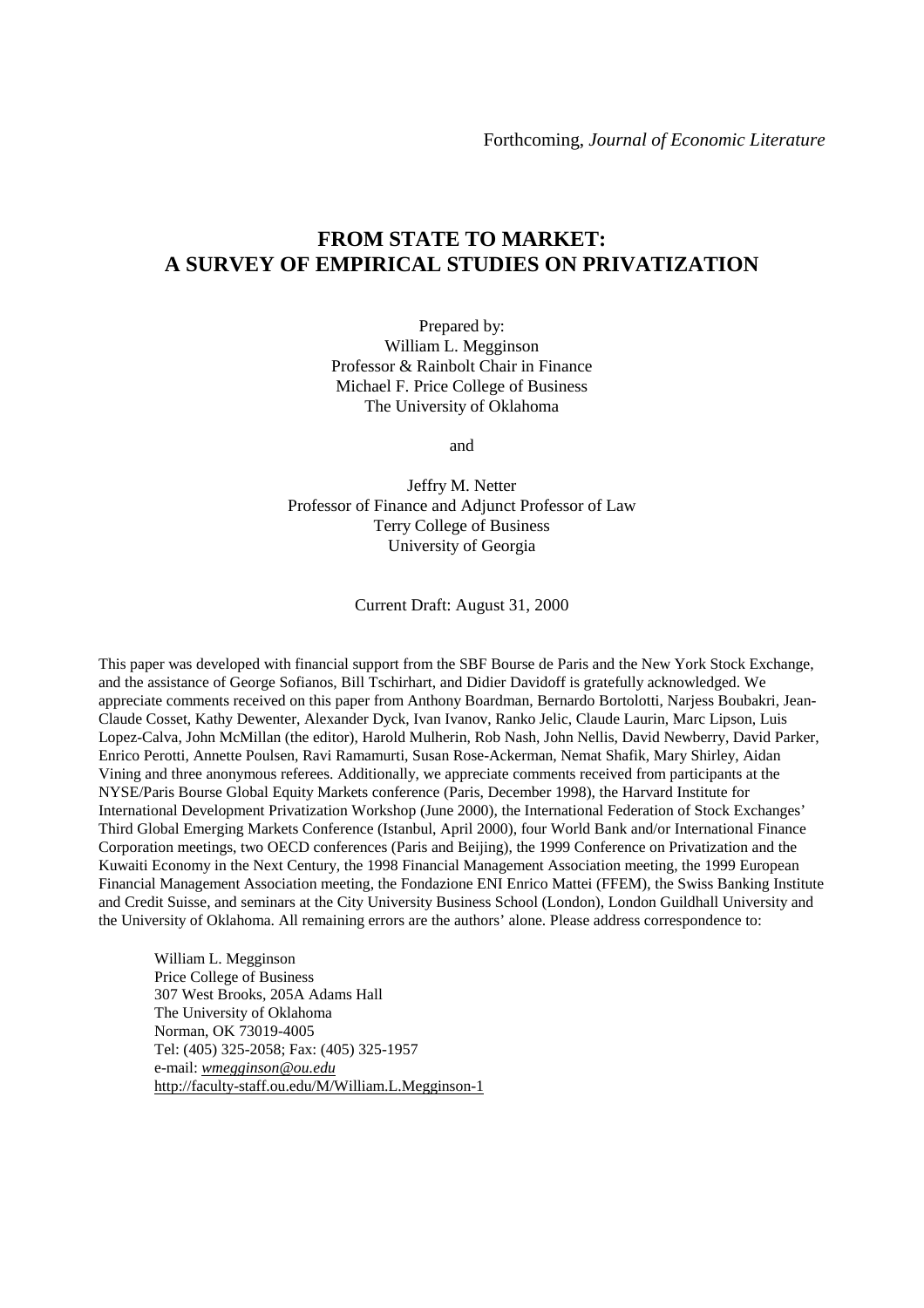# **From State to Market: A Survey of Empirical Studies on Privatization**

#### 1*. Introduction*

The political and economic policy of privatization, broadly defined as the deliberate sale by a government of state-owned enterprises (SOEs) or assets to private economic agents, is now in use worldwide. Since its introduction by Britain's Thatcher government in the early 1980s to a then-skeptical public (that included many economists), privatization now appears to be accepted as a legitimate – often a core — tool of statecraft by governments of more than 100 countries. Privatization is one of the most important elements of the continuing global phenomenon of the increasing use of markets to allocate resources.

It is tempting to point to the spread of privatization programs around the world during the past two decades and conclude that the debate on the economic and political merits of government versus private ownership has been decided. But such a conclusion is flawed since twenty years ago proponents of state ownership could just as easily have surveyed the postwar rise of state-owned enterprises and concluded that their model of economic organization was winning the intellectual battle with free market capitalism. Instead of pointing to the spread of privatization and calling it destiny, our goal is to assess the findings of empirical research on the effects of privatization as a policy. Therefore, this paper surveys the rapidly growing literature on privatization, attempts to frame and answer the key questions this stream of research has addressed, and then describes some of its lessons on the promise and perils of selling state-owned assets. Throughout this survey, we adopt the perspective of an advisor to a government policymaker who is wrestling with the practical problems of whether and how to implement a privatization program. The policymaker asks "What does the research literature have to tell us about these aspects of privatization as an economic policy?" We attempt to answer these important questions.

This paper is organized as follows. Section 2 provides a brief historical overview of privatization. We examine the impact that privatization programs have had in reversing SOE involvement in the economic life of developed and developing countries. Section 3 briefly surveys the recent theoretical and empirical research on the relative economic performance of state-owned and privately owned firms. Section 4 details the different types of transactions that are labeled "privatization" in different regions. We draw particular attention to the structure and pricing selected for share issue privatizations. We also evaluate the various forms of "voucher" or "mass" privatizations that have been implemented. This section also examines whether less radical methods of improving the performance of SOEs, such as deregulation and allowing greater competition (or more routine steps such as using management performance contracts), can effectively substitute for outright privatization. In Section 5, we examine the issue of whether, and by how much, privatization programs have actually improved the economic and financial performance of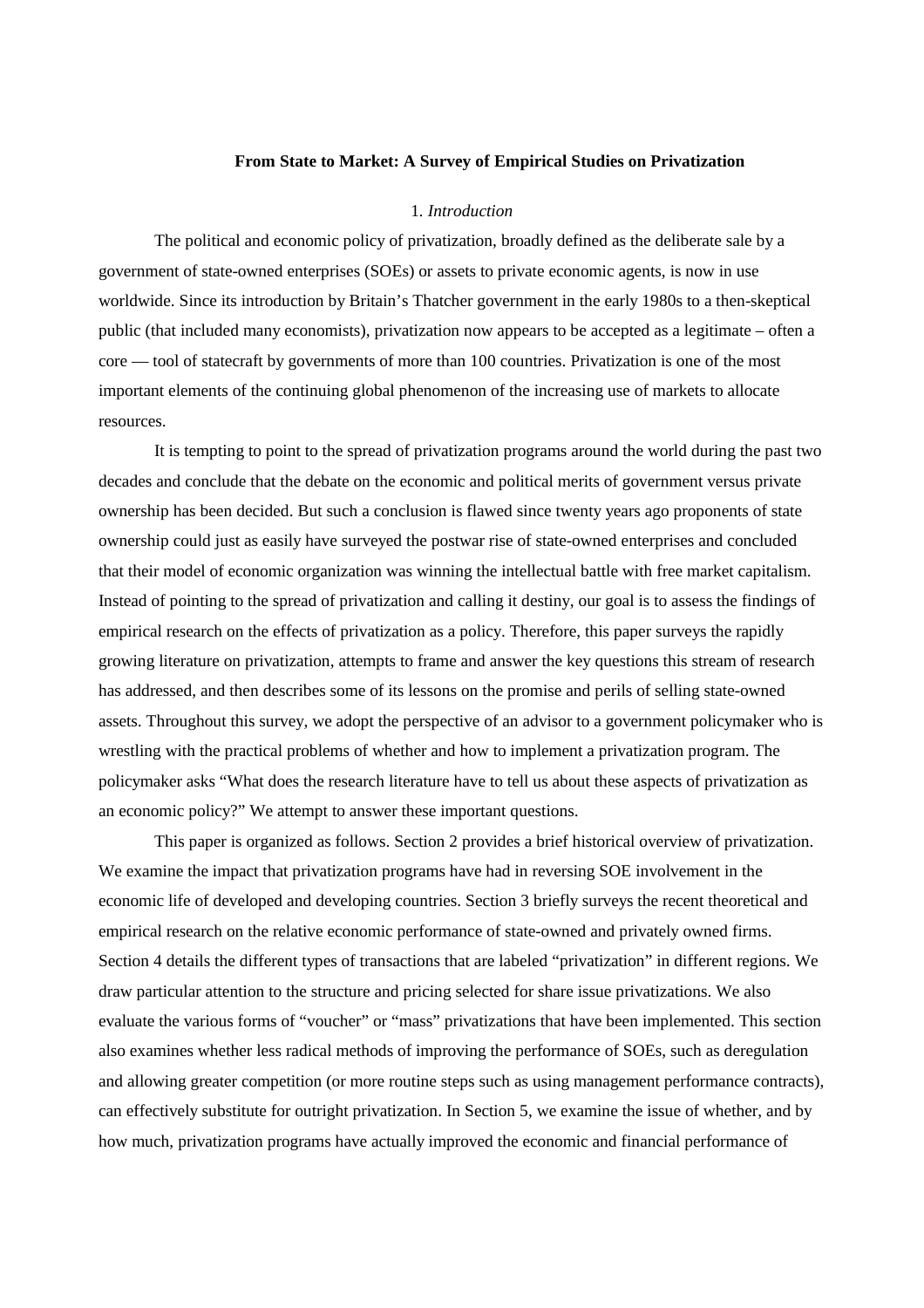divested firms. Our discussion first evaluates privatization in industrialized and developing countries, and then assesses privatization's overall impact in the transition economies. Section 6 asks whether domestic and international investors who purchase privatizing share offerings experience positive initial and longterm investment returns, and Section 7 evaluates the impact of privatization on the development of non-US capital markets over the past two decades. Finally, Section 8 discusses how privatization programs have impacted the development of—and interest in—corporate governance practices around the world. Section 9 concludes and summarizes our survey.

### 2. *How Large Has the Impact of Privatization Been to Date?*

Given the attention the press has given to the global movement toward markets, especially the privatization of state-owned enterprises, some might conclude that privatization has almost ended the involvement of state-owned enterprises in global economic activity.<sup>1</sup> This is a significant overstatement. To understand the impact of privatization on the state's role in different economies, we must first briefly review the history behind both privatization and its precursor, nationalization.

Throughout history, there has been a mixture of public (often including religious institutions) and private ownership of the means of production and commerce. Sobel (1999) writes that state ownership of the means of production, including mills and metal working, was common in the ancient Near East, while private ownership was more common in trading and money lending. In ancient Greece, the government owned the land, forests, and mines, but contracted out the work to individuals and firms. In the Ch'in dynasty of China, the government had monopolies on salt and iron. Sobel notes that in the Roman Republic the "*publicani* (private individuals and companies) fulfilled virtually all the of the state's economic requirements." Rondinelli and Iacono (1996) note that by the time of the Industrial Revolution in the western industrialized societies and their colonies, the private sector was the most important producer of commercial goods and was also important in providing public goods and services. This pattern, with more government involvement in some countries and less in others, continued into the twentieth century in both Western Europe and its colonies and former colonies. In the United States, there was less government involvement than many other countries.

The Depression, World War II, and the final breakup of colonial empires pushed government into a more active role, including ownership of production and provision of all types of goods and services, in much of the world. In Western Europe, governments debated how deeply involved the national government should be in regulating the national economy and which industrial sectors should be reserved

<sup>&</sup>lt;sup>1</sup> Throughout this paper, we will use the World Bank's definition of state-owned enterprises, as described in Haggarty and Shirley (1995): "government-owned or government-controlled economic entities that generate the bulk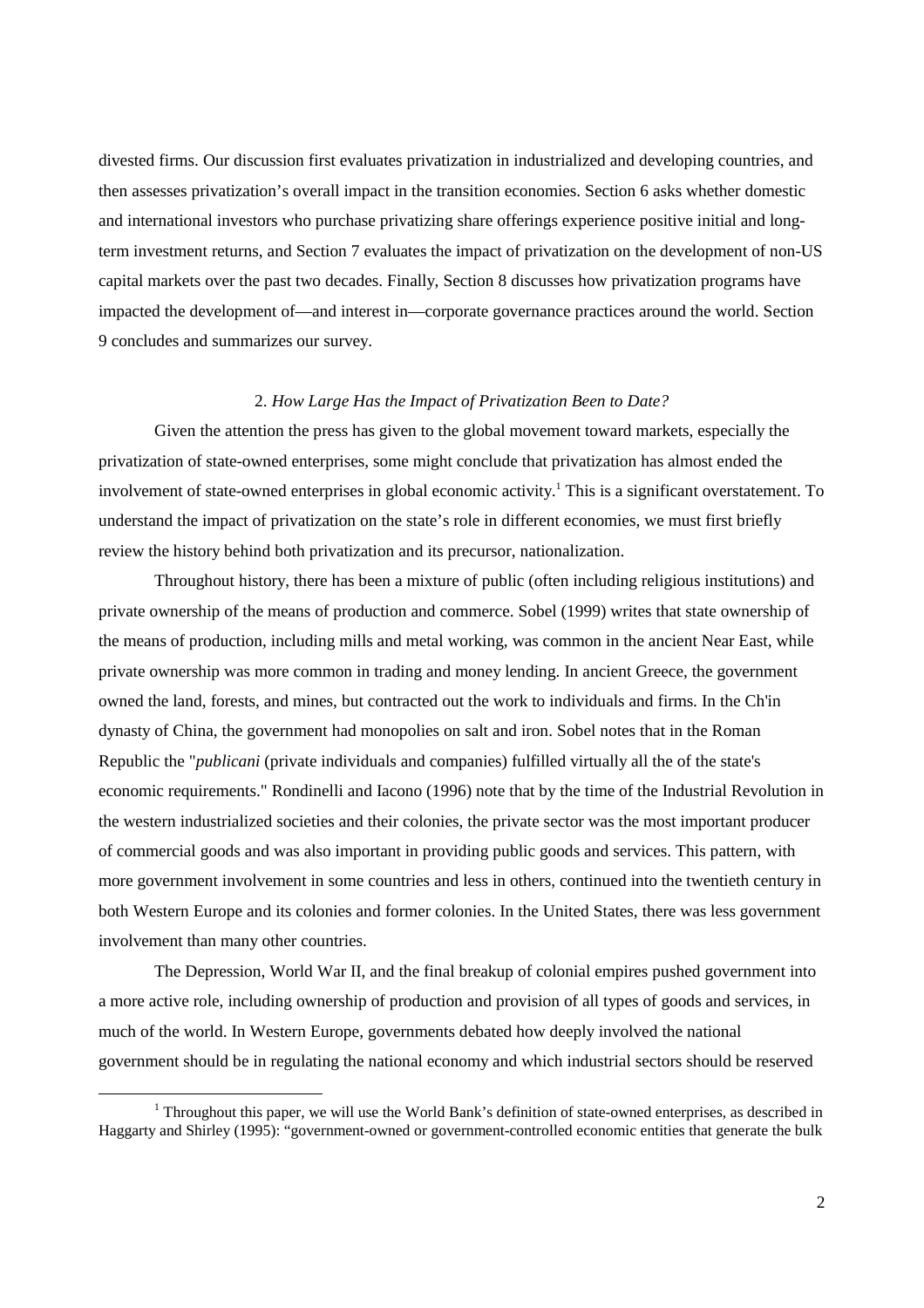exclusively for state ownership. Until the Thatcher government came to power in 1979, the answer to this debate in the U.K and elsewhere was that the government should at least own the telecommunications and postal services, electric and gas utilities, and most forms of non-road transportation (especially airlines and railroads). Many politicians also believed the state should control certain "strategic" manufacturing industries, such as steel and defense production. In many countries, state-owned banks were also given either monopoly or protected positions, as discussed in La Porta, Lopez-de-Silanes and Shleifer (2000a).

Rondinelli and Iacono (1996) argue that government ownership grew in the developing world for slightly different reasons, primarily that government ownership was perceived as necessary to promote growth. In the post-colonial countries of Asia, Africa, and Latin America, governments sought rapid growth through heavy investment in physical facilities. Another reason for government ownership, often through nationalization, was a historical resentment of the foreigners who had owned many of the largest firms in these countries [see also Noll (2000)].

Thus, there had been a tremendous growth in the use of SOEs throughout much of the world, especially after World War II, which in turn led to privatizations several decades later.<sup>2</sup> Most people associate modern privatization programs with Margaret Thatcher's Conservative government, which came to power in Great Britain in 1979. However, the Adenauer government in the Federal Republic of Germany launched the first large-scale, ideologically motivated "denationalization" program of the postwar era. In 1961, the German government sold a majority stake in Volkswagen in a public share offering heavily weighted in favor of small investors.<sup>3</sup> Four years later, the government launched an even larger offering for shares in VEBA. Both offerings were initially received favorably, but the appeal of share ownership did not survive the first cyclical downturn in stock prices, and the government was forced to bail out many small shareholders. It was almost twenty years before another major western nation chose to pursue privatization as a core economic or political policy.<sup>4</sup>

of their revenues from selling goods and services."

 $2$  The historical overview of postwar privatizations is based on a longer historical discussion in Megginson, Nash, and van Randenborgh (1994). Other discussions of the historical evolution of privatization include Jenkinson and Mayer (1988), Shirley and Nellis (1991), Haggarty and Shirley (1995), Brada (1996), Bennell (1997), and Yergin and Stanislaw (1998).

 $3$  Using a broader definition of privatization – one that encompassed reactively changing the policies of an immediate predecessor government – the Churchill government's denationalization of the British steel industry during the early 1950s could well be labeled the first "privatization." We thank David Parker for pointing this out to us.

<sup>&</sup>lt;sup>4</sup> Yotopoulos (1989) describes and assesses the Chilean programs, which began before the program in the UK. The Pinochet government of Chile, which gained power after the ouster of Salvador Allende in 1973, attempted to privatize companies that the Allende government had nationalized. However, the process was poorly executed and required very little equity investment from purchasers of assets being divested. Thus, many of these same firms were re-nationalized once Chile entered its debt and payments crisis in the early 1980s. Chile's second privatization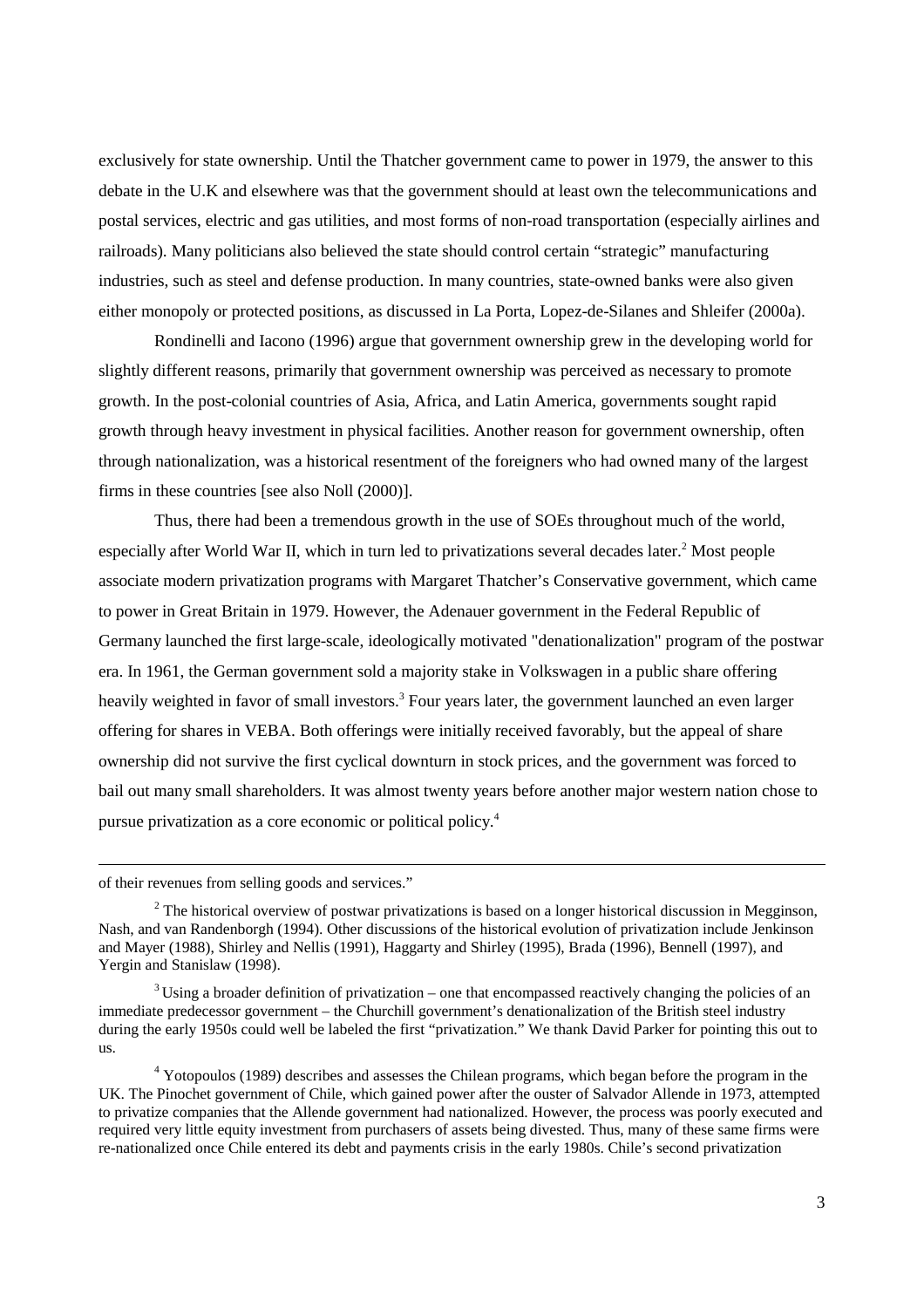Although the Thatcher government may not have been the first to launch a large privatization program, it is without question the most important historically. Privatization was not a major campaign theme for the Tories in 1979, but the new Conservative government embraced the policy. Margaret Thatcher adopted the label "privatization" which was originally coined by Peter Drucker and which replaced the name denationalization (Yergin and Stanislaw, 1998, 114)."<sup>5</sup> Early sales were strenuously attacked by the Labour opposition, which promised that if it were reelected it would to renationalize divested firms such as British Aerospace and Cable and Wireless.<sup>6</sup>

It was not until the successful British Telecom initial public offering in November 1984 that privatization became established as a basic economic policy in the UK. A series of increasingly massive share issue privatizations (SIPs) during the last half of the 1980s and early 1990s reduced the role of SOEs in the British economy to essentially nothing after the Tories left office in 1997, from more than 10 percent of GDP 18 years earlier.

We note that the objectives set for the British privatization program by the Conservatives were virtually the same as those listed by the Adenauer government twenty years before—and almost every government in the years since. These goals, as described in Price Waterhouse (1989a, b), are to (1) raise revenue for the state, (2) promote economic efficiency, (3) reduce government interference in the economy, (4) promote wider share ownership, (5) provide the opportunity to introduce competition, and (6) subject SOEs to market discipline. The other major objective mentioned by the Thatcher and subsequent governments is to develop the national capital market.<sup>7</sup> We note these goals can be conflicting and we discuss the tradeoffs further in the paper.

The perceived success of the British privatization program helped persuade many other industrialized countries to begin divesting SOEs through public share offerings. Jacques Chirac's government, which came to power in France in 1986, privatized 22 companies (worth \$12 billion) before being ousted in 1988. The returning Socialist government did not execute any further sales, but neither did

program, which was launched in the mid-1980s and relied more on public share offerings than direct asset sales (in which the government often acted as creditor as well as seller) was much more successful.

<sup>&</sup>lt;sup>5</sup> Anyone working in this area will soon notice that the last three syllables of "privatization" are sometimes spelled with an "s" and sometimes with a "z," with the former generally being used by British writers and the latter by most everyone else. Although equity perhaps suggests that the nation which popularized the policy should get the honor of mandating its spelling, empirical evidence suggests the z-spelling is winning out. Of the 106 articles in our reference list with either privatization or privatisation in their titles, 96 use "z" while 10 use "s".

<sup>&</sup>lt;sup>6</sup> Ironically, a Labour government partially privatized a SOE just before Thatcher came to power. In 1977, the Labour government sold a relatively small fraction of the government's shares in British Petroleum as a means of raising cash.

 $<sup>7</sup>$  For more detailed discussions of the goals of the British privatization program, see Menyah, Paudyal, and</sup> Inganyete (1995) and Menyah and Paudyal (1996).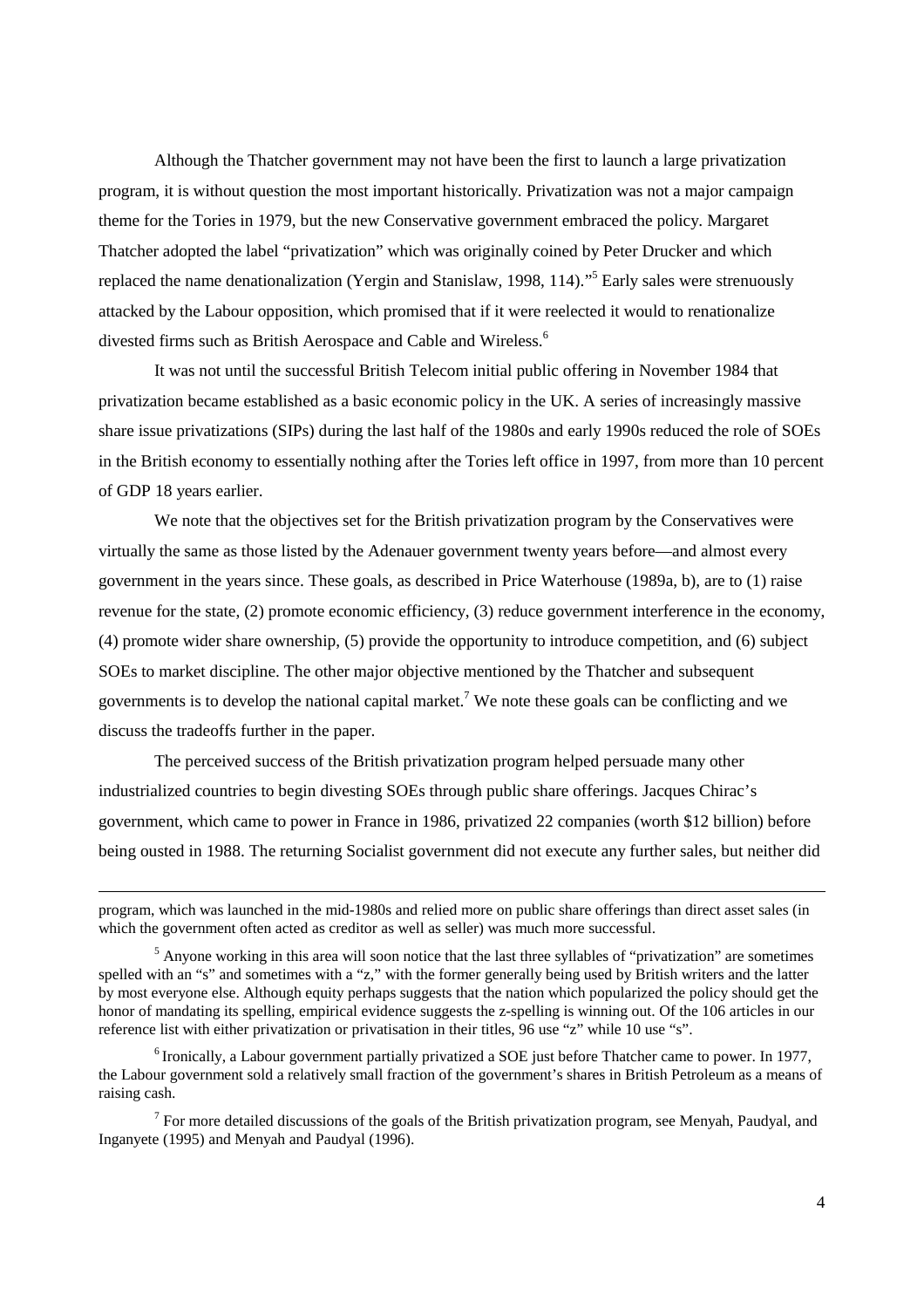it renationalize the divested firms. Beginning in 1993, the Balladur government launched a new and even larger French privatization program, which has continued under the Jospin administration. The Socialists, in fact, launched the two largest French privatizations ever, the \$7.1 billion France Telecom initial public offering (IPO) in October 1997 and the subsequent \$10.5 billion seasoned France Telecom issue in November 1998.

Several other European governments, including Italy, Germany, and, most spectacularly, Spain, also launched large privatization programs during the 1990s. These programs typically relied on public share offerings, and were often launched by avowedly socialist governments. Privatization spread to the Pacific Rim, beginning in the late 1980s. Japan has sold only a relative handful of SOEs during the past 15 years (usually relying on SIPs), but many of these have been truly enormous. The three Nippon Telegraph and Telephone share offerings executed between February 1987 and October 1988 raised almost \$80 billion, and the \$40 billion NTT offer in November 1987 remains the largest single security offering in history. Elsewhere in Asia, governments have taken an opportunistic approach to SOE divestment, selling pieces of large companies when market conditions are attractive, or when money is needed to plug budget deficits. It is unclear how the economic difficulties that gripped the region during the late 1990s will impact privatizations in the future.

Two Asian countries deserve special attention. These two countries are already the world's second and fifth largest economies on a purchasing-power-parity basis, and promise to become even more important over time. The People's Republic of China launched a major economic reform and liberalization program in the late-1970s that has transformed the productivity of the Chinese economy. While there have been numerous small privatizations, there have been relatively few outright sales of SOEs, thus the overall impact of privatization has been limited. Though the government recently (1999) reaffirmed its commitment to privatizing all but the very largest state enterprises, the fact that Chinese SOEs are burdened with so many social welfare responsibilities suggests that it will be extraordinarily difficult to implement a privatization program large enough to seriously undermine the state's economic role (Lin, 2000, Lin, Cai, and Li, 1998, and Bai, Li, and Wang, 1997). The other special Asian case is India, which adopted a major economic reform and liberalization program in 1991, after being wedded to state-directed economic development for the first 44 years of its independence. India's reform program shares two key features with China's: it was adopted in response to highly disappointing SOE performance (Majumdar, 1996), and privatization has thus far not figured prominently in the reform agenda.

On the other hand, Latin America has truly embraced privatization. Chile's program is particularly important, both because it was Latin America's first and because the 1990 Telefonos de Chile privatization, which used a large American depository receipt (ADR) share tranche that was targeted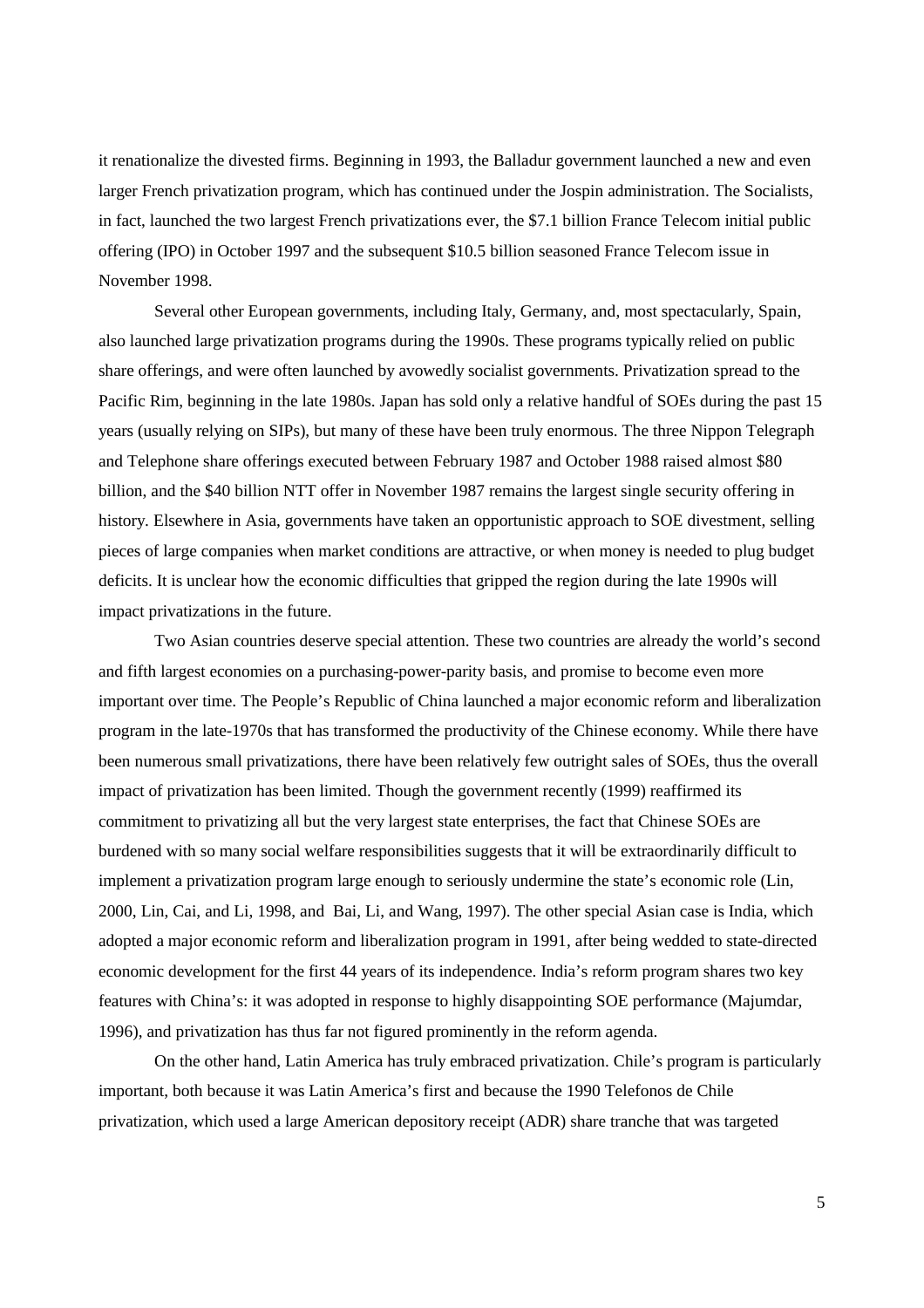towards U.S. investors, opened the first important pathway for developing countries to use to directly tap western capital markets.

Mexico's program was both vast in scope and remarkably successful at reducing the state's role in what had been an interventionist economy. LaPorta and López-de-Silanes (1999) report that in 1982 Mexican SOEs produced 14 percent of GDP, received net transfers and subsidies equal to 12.7 percent of GDP, and accounted for 38 percent of fixed capital investment. By June 1992, the government had privatized 361 of its roughly 1,200 SOEs and the need for subsidies had been virtually eliminated.

Several other countries in Latin America have also executed large divestment programs (Gottret, 1999). For example, Bolivia's innovative "capitalization" scheme has been widely acclaimed. However, the most important program in the region is Brazil's. Given the size of Brazil's economy and its privatization program, and the fact that the Cardoso government has been able to sell several very large SOEs (CVRD in 1997 and Telebras in 1998) in spite of significant political opposition, this country's program is likely to remain very influential.

Privatization in sub-Saharan Africa has been something of a stealth economic policy. Few governments have openly adopted an explicit SOE divestment strategy, but Bennell (1997) shows that there has been substantially more privatization in the region than is commonly believed. For example, Jones et al. (1999) show that Nigeria has been one of the most frequent sellers of SOEs, using public share offerings. The experience of the African National Congress after it came to power in South Africa also shows the policy realities that governments with interventionist instincts face in this new era. Though nationalization and redistribution of wealth have been central planks of ANC ideology for decades, the Mandela and Mbeki governments have almost totally refrained from nationalizations, and have even sold off several SOEs (though use of the word "privatization" remains taboo).

The last major region to adopt privatization programs comprised the former Soviet-bloc countries of Central and Eastern Europe. These countries began privatizing SOEs as part of a broader effort to transform themselves from command into market economies. Therefore, they faced the most difficult challenges and had the most restricted set of policy choices. After the collapse of communism in 1989-91, all of the newly elected governments of the region were under pressure to create something resembling a market economy as quickly as possible. However, political considerations essentially required these governments to significantly limit foreign purchases of divested assets.

Since the region had little financial savings, these twin imperatives compelled many — though not all — governments throughout the region to launch "mass privatization" programs. These programs generally involved distributing vouchers to the population, which citizens could then use to bid for shares in companies being privatized. Although these programs resulted in a massive reduction of state ownership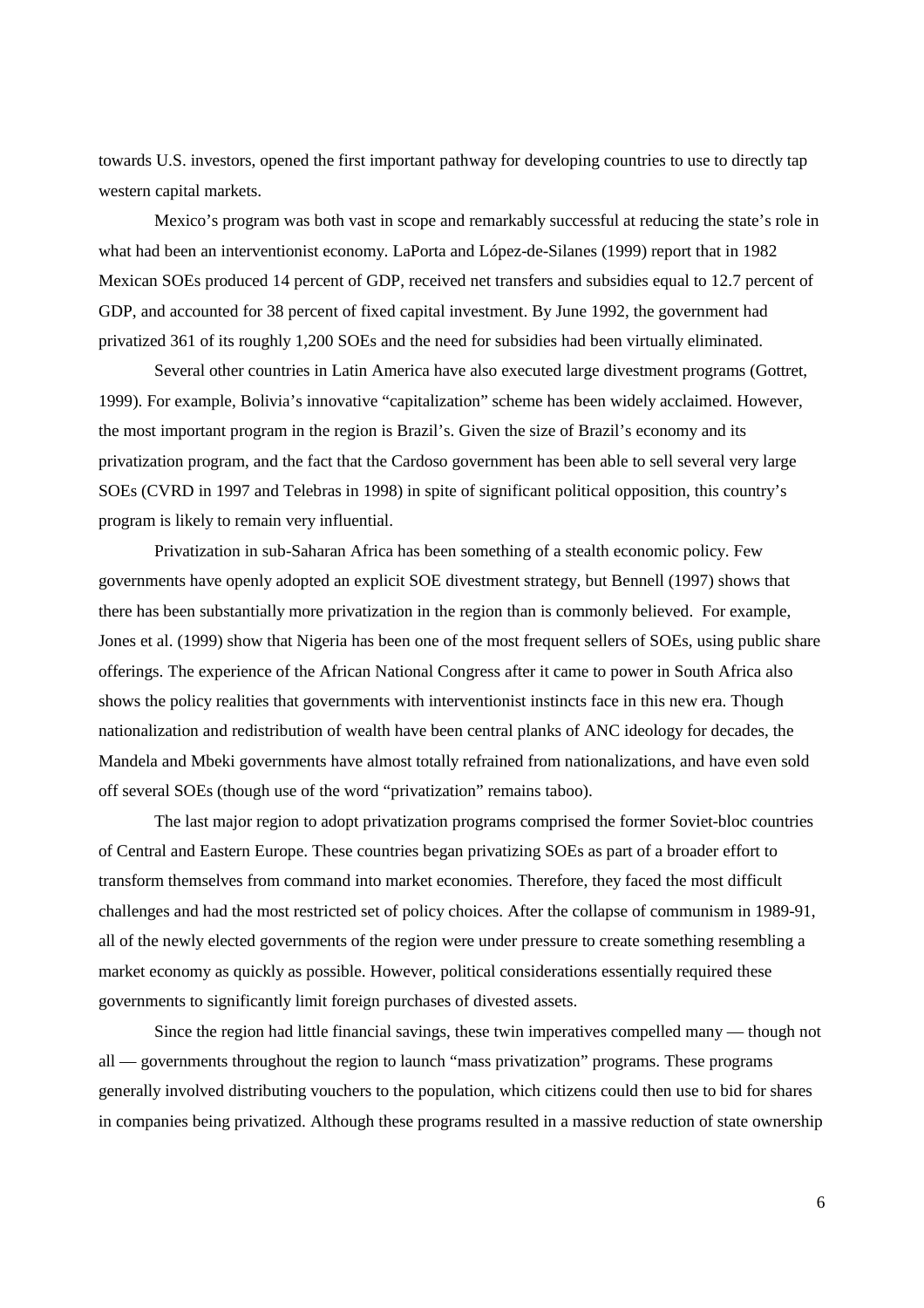and the programs were (initially) popular politically, the net effects of these programs have been mostly disappointing. We discuss the empirical evidence on voucher privatization in Section 5.

Although different regions have embraced privatization at varying speeds, governments have found the lure of revenue from sales of SOEs to be attractive – which is one reason the policy has spread so rapidly. According to *Privatisation International* (Gibbon, 1998, 2000), the cumulative value of proceeds raised by privatizing governments exceeded \$1 trillion sometime during the second half of 1999. As an added benefit, this revenue has come to governments without raising taxes or cutting other government services. Annual proceeds grew steadily before peaking at over \$160 billion in 1997. Since then, proceeds seem to have leveled off at an annual rate of about \$140 billion. Figure 1 shows the annual revenues governments have received from privatizations from 1988 through 1999. Mahboobi (2000) reports similar figures classified by privatizations in OECD and non OECD countries. He reports that since 1990 privatization in OECD countries has raised over \$600 billion, which is approximately 2/3 of global privatization activity. Western Europe has accounted for over half of these proceeds.

### **\*\*\*\* Insert Figure 1 about here \*\*\*\***

This historical discussion suggests that state ownership has been substantially reduced since 1979, and in most countries this has in fact occurred. Using data from Sheshinski and Lopez-Calva (1999), Figure 1 demonstrates the role of state-owned enterprises in the economies of high-income (industrialized) countries has declined significantly, from about 8.5 percent of GDP in 1984 to less than 6 percent in 1991. Data presented in Schmitz (1996), Nester and Mahboobi (1999), and Bortolotti, Fantini, and Siniscalco (1999), as well as our own empirical work on share issue privatization, suggests that the SOE share of industrialized-country GDP has continued to decline since 1991, and is now probably below 5 percent.

The low-income countries show an even more dramatic reduction in state ownership. From a high point of almost 16 percent of GDP, the average SOE share of national output dropped to barely 7 percent in 1995, and has probably dropped to about 5 percent since then. The middle-income countries also experienced significant reductions in state ownership during the 1990s. Since the upper- and lower-middleincome groups include the transition economies of Central and Eastern Europe, this decline was expected given the extremely high beginning levels of state ownership. For example, Shafik (1995) reports that the Czechoslovakian government owned 98 percent of all property in 1989.

### **\*\*\*\* Insert Figure 2 about here \*\*\*\***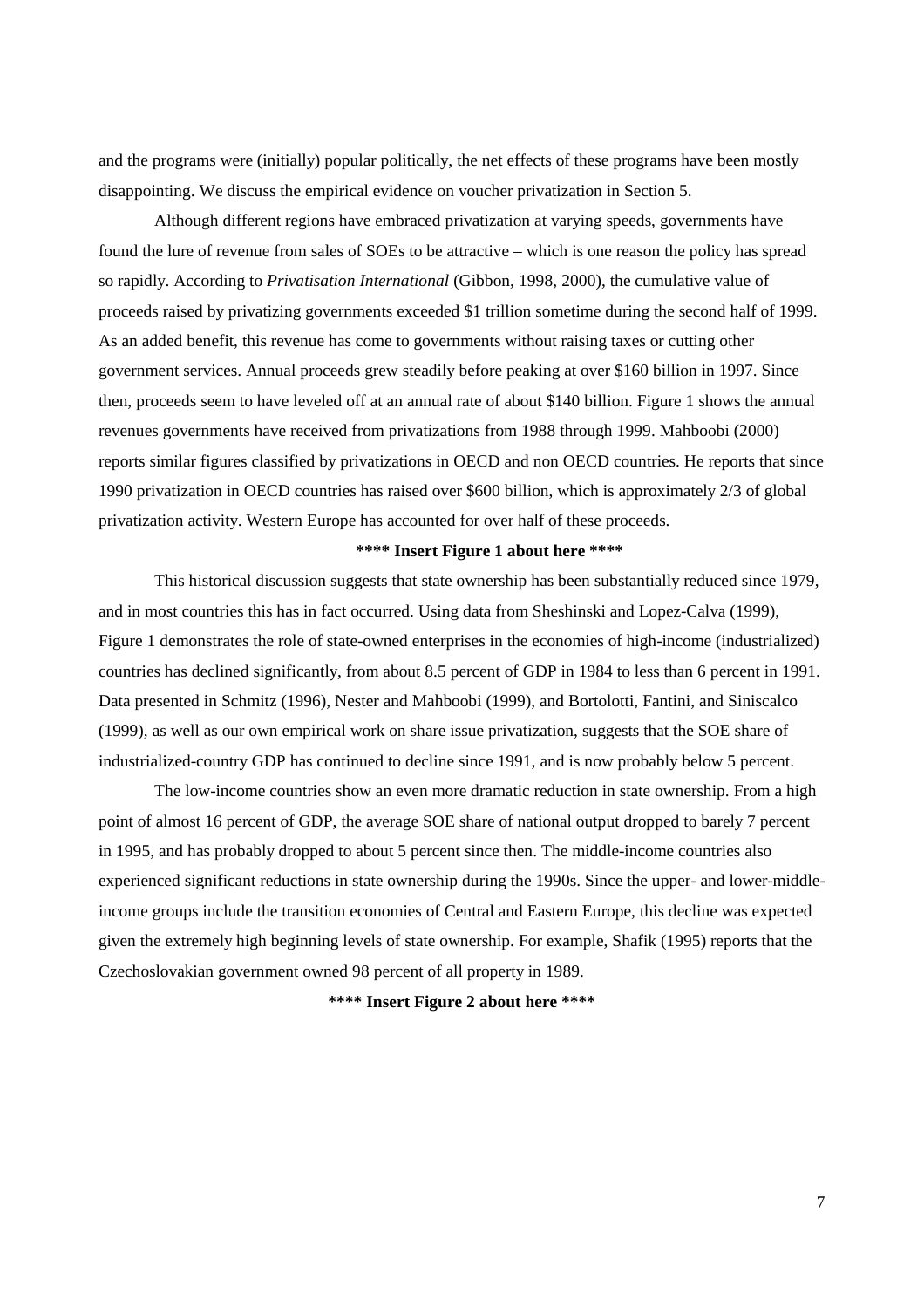### *3. Why Have Governments Embraced Privatization Programs?*

### *3.1. The Efficiency of State Versus Private Ownership: Theory*

Throughout history, scholars, including economists, have debated the role of government in the economy.<sup>8</sup> Among economists, this debate now spans many areas including welfare economics, public choice, public finance, industrial organization, law and economics, corporate finance, and macroeconomics. In this section, we summarize some of the important theoretical issues that arise in the study of privatization and that are needed to analyze the empirical evidence we review in the rest of the paper. We concentrate on empirical evidence because, as Laffont and Tirole (1993) say at the end of their model analyzing tradeoffs between government and private ownership in promoting efficiency, "theory alone is thus unlikely to be conclusive in this respect." There are also several excellent articles that discuss the theory of privatization and review the literature, including Boardman and Vining (1989), Vickers and Yarrow (1991), Laffont and Tirole (1993), Sheifer (1998), Havrylyshyn and McGettigan (1999), Nellis (1999), Sheshinski and Lopez-Calva (1999), and Shirley and Walsh (2000).

The economic theory of privatization is a subset of the large literature on the economics of ownership and the role for government ownership (or regulation) of productive resources. An initial question to be asked is "what is the proper role of government?" Implicitly, we assume that the goal of government is to promote efficiency. Thus, we discuss the efficiency implications of government ownership and more importantly, the movement from government ownership to privatization. To a large extent we ignore the arguments concerning the importance of equitable concerns such as income distribution. We do so not because they are unimportant, but because they are beyond the scope of this review. The effects of privatization on productive efficiency, or at least observable variables that are proxies for productive efficiency, is the focus of most of the empirical literature we review here.

The theoretical arguments for the advantages of private ownership of the means of production are based on a fundamental theorem of welfare economics: Under strong assumptions, a competitive equilibrium is pareto optimal. However, the assumptions include requirements that there are no externalities in production or consumption, that the product is not a public good, that the market is not monopolistic in structure, and that information costs are low. Thus, a theoretical argument for government intervention based on efficiency grounds rests on an argument that markets have failed in some way, one or more of these assumptions do not hold, and that the government can resolve the market failure.

<sup>&</sup>lt;sup>8</sup> For example, Frederich von Hayek's passionate critiques of the welfare state and collectivism, exemplified in the 1944 book *The Road to Serfdom,* had a direct impact on policymakers in developing a motive for privatization. Yergin and Stanislaw (1998, p. 98-107) write how Hayek's work was the intellectual basis for Keith Joseph and then Margaret Thatcher and the Tory politicians who began the intellectual campaign against statism in the U.K. that triggered the worldwide privatization movement.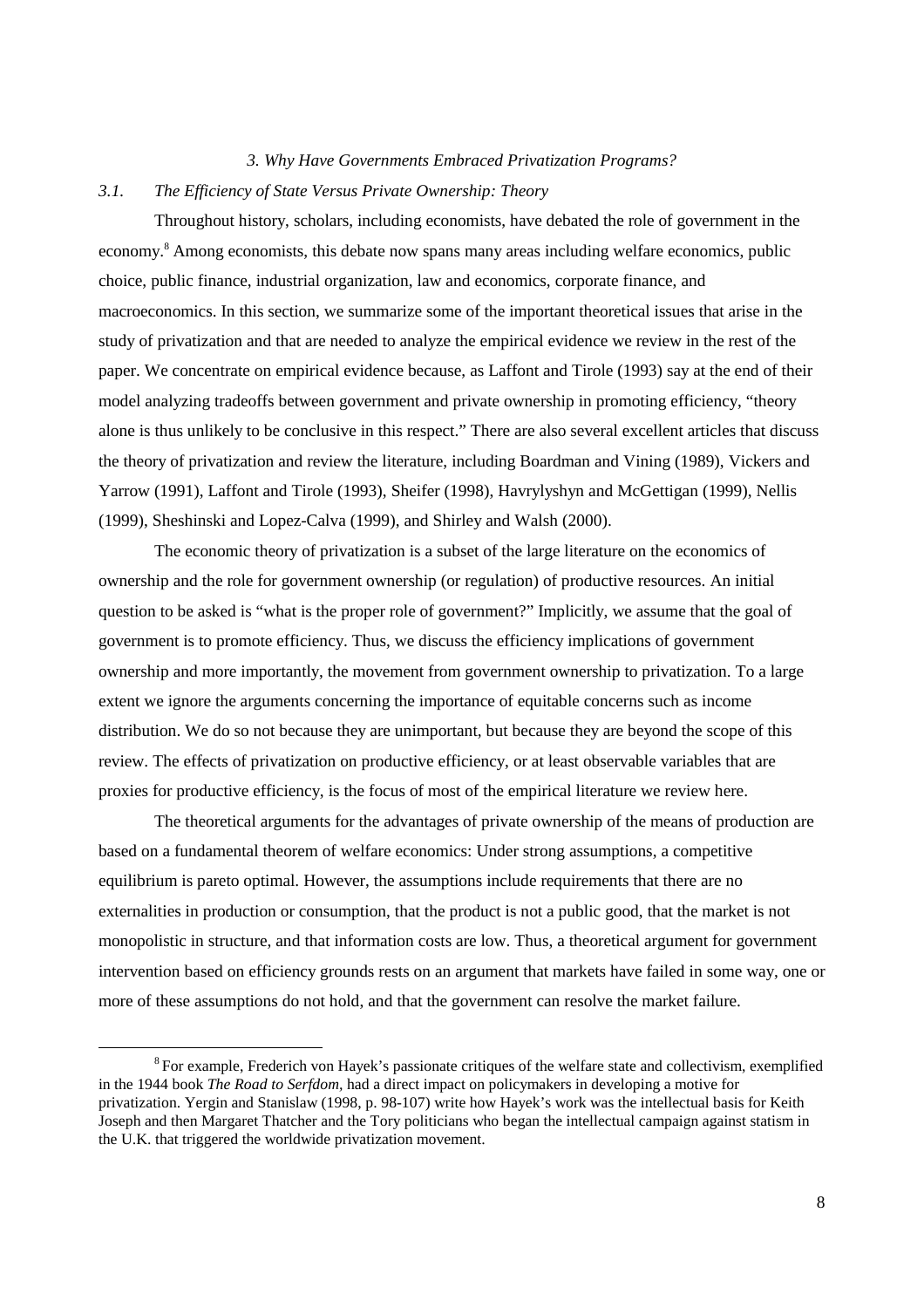Intellectual arguments for government intervention based on efficiency considerations have been made in many areas. Governments perceive the need to regulate (or own) natural monopolies or other monopolies, intervene in the case of externalities (such as regulating pollution), and help provide public goods (such as providing national defense and education, or in areas where there is a public good aspect to providing information). The arguments for government intervention become more complicated when they extend to distributional concerns. For example, some (e.g., Briggs, 1961) argue that the role of government is to act as a "welfare state," using state intervention in the market economy to modify the actions of the market.<sup>9</sup> Thus, the arguments for state ownership or control rest on some market failure or perceived market failure, and countries have often responded to market failure with state ownership. Privatization, in turn, is a response to the failings of state ownership. Theoretical arguments that have arisen in the privatization debate include:

1) *The impact of privatization depends on the degree of market failure*. As noted, welfare theory (ignoring the theory of second best) would argue that privatization tends to have the greatest positive impact in those cases where the role for the government in lessening a market failure is the weakest, i.e., for SOEs in competitive markets, or markets that can become readily competitive. Sheshinski and López-Calva (1999), in summarizing the theoretical literature, argue that there should be "… important efficiency gains from changes to private ownership in competitive structures." In fact, the effects of competition can be so strong that SOEs, in an increasingly global environment, may be forced to respond to pressures that maximize productive efficiency without the ownership change of privatization. (See Shirley and Walsh (2000) for additional discussion of the effects of competition on the privatization decision.)

In contrast, the justification for privatization is less compelling in markets for public goods and natural monopolies where competitive considerations are weaker. However, even in those markets, Shleifer (1999) and others have argued that government-owned firms are rarely the appropriate solution for many of the reasons discussed below.

2) *Contracting ability impacts the efficiency of state and private ownership.* Government ownership of firms results in problems in defining the goals of the firm. While the shareholder-wealthmaximizing model of corporate organization is becoming increasingly dominant in part because of the advantages of having a well-defined corporate goal (see Hansmann and Kraakman, 2000), governments have many objectives other than profit or shareholder-wealth maximization. Further, government objectives can change from one administration to the next. The inability of the government to credibly commit to a policy can significantly reduce the efficiency of a firm's operations and governance. Even if

<sup>&</sup>lt;sup>9</sup> Gough (1989) notes Archbishop Temple first used the term in wartime Britain to differentiate Britain from the "warfare" state of Nazi Germany.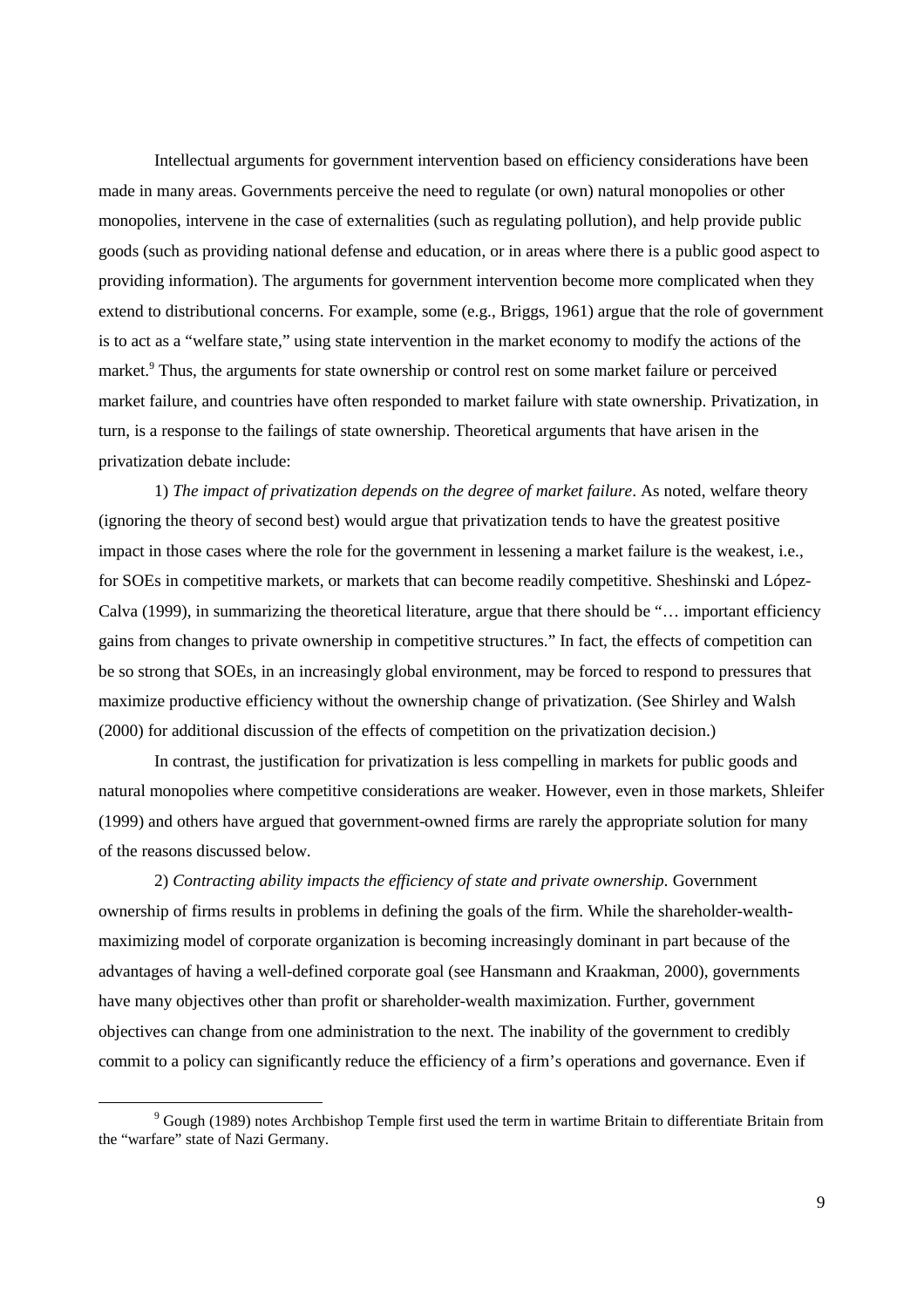the government does attempt to maximize social welfare, for example, welfare is a difficult thing to measure and use in guiding policy.<sup>10</sup> In addition, the government's goals can be inconsistent with efficiency, inconsistent with maximizing social welfare, or even malevolent (see Laffont and Tirole, 1993 and Shleifer, 1999).

In addition, even if the government and the nation's citizens agree that profit maximizing is the goal of the firm, it is difficult to write complete contracts that adequately tie managers' incentives to that goal. Shleifer (1999) argues that the owners of public firms (the nation's citizens) are less able to write complete contracts with their managers because of their diffuse nature, making it difficult to tie the managers' incentives to the returns from their decisions. This is a subset of the broader arguments based in property rights and agency costs that there will be differences in performance between government and privately held firms because there are a broader range of monitoring devices under private ownership.<sup>11</sup>

3) *Ownership structure affects the ease with which government can intervene in the operations of a firm.* Of course, governments can intervene in the operations of any firm, either public or private. However, the government's transaction costs of intervening in production arrangements and other decisions of the firm are greater when firms are privately owned. Thus, to the extent that government intervention has greater costs than benefits, private ownership is preferred to public ownership (see Sappington and Stiglitz, 1987).

4) *A major source of inefficiency in public firms stems from less-prosperous firms being allowed to rely on the government for funding, leading to "soft" budget constraints*. The state is unlikely to allow a large SOE to face bankruptcy. Thus, the discipline enforced on private firms by the capital markets and the threat of financial distress is less important for state-owned firms. Kornai (1998, 1993), Berglof and Roland (1998), and Frydman, Gray, Hessel, and Rapaczynski (2000) all suggest that soft budget constraints were a major source of inefficiency in Communist firms. They also note that supposedly "hard" budget constraints imposed by a government on SOEs are not very effective either.

5) *Privatization can impact efficiency through its effect on government fiscal conditions*. As noted in Section 1, governments have raised huge amounts of money by selling SOEs. Such sales have helped reduce the fiscal deficit in many countries. Though important, examining the efficiency effects of reducing

 $10$  Stiglitz (1998) provides an insightful analysis, based on personal experience, of the difficulty governments face in implementing pareto-efficient improvements due to information costs and the problems of commitment and dynamic bargaining. These arguments apply to both government regulation (the main case Stiglitz analyzes) and to state ownership.

 $11$  Alchain (1977) notes, "behavior under [public and private] ownership is different, not because the objectives sought by organizations under each form are different, but, instead, because even with the same explicit organization goals, the costs-rewards system impinging on the employees and the 'owners' of the organization are different."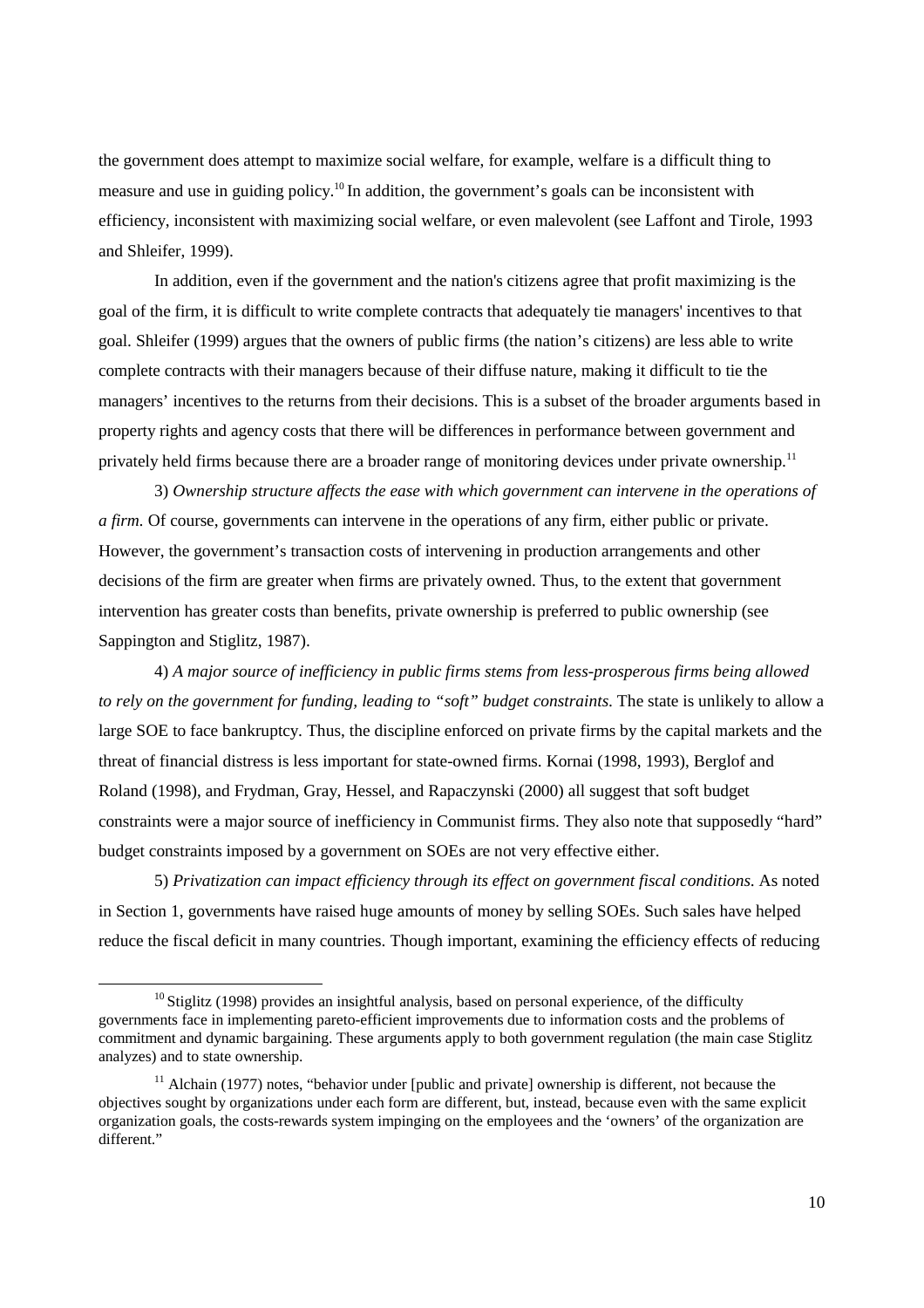government deficits is beyond the scope of this paper. Davis, Ossowski, Richardson and Barnett (2000) show that privatization has significant positive effects on governments' fiscal conditions.

6) *At a macroeconomic level, privatization can help develop product and security markets.* One important motivation for privatization is to help develop factor and product markets, as well as security markets. As discussed above, welfare economics argues that efficiency is achieved through competitive markets. Thus, to the extent that privatization promotes competition, privatization can have important efficiency effects.

Inevitably, the effectiveness of privatization programs and markets themselves are simultaneously determined. It has been clear in the transition economies that the success of the privatization program depends on the strength of the markets within the same country, and vice versa. Thus, the impact of privatization will differ across countries depending on the strength of the existing private sector. The empirical evidence shows that this is the case.

# *3.2. Summary of the Theory of Privatization*

Theoretical work that examines privatization offers many reasons why, even in the case of market failure, state ownership has important weaknesses. Shleifer (1998) sums up much of the literature with, "… a good government that wants to further 'social goals,' would rarely own producers to meet its objectives." A question for the post-privatization world is the role of the public sector in the economy and in the regulation of firms. The alternative to state ownership is rarely purely private, unregulated firms. State ownership is only one form of the continuum of governance structures that reflect the level of state regulation of public and privately owned firms (Laffont and Tirole, 1993). Many of the theoretical arguments for privatization are based on the premise that the harmful effects of state intervention have a greater impact under state ownership than under state regulation, not that the harmful effects can be eliminated through privatization. However, in this paper we leave to others the continuing debate on the proper role of regulation in a market-oriented economy. Instead, we analyze recent empirical literature examining the relative effectiveness of state versus private ownership.<sup>12</sup>

*3.3. The Efficiency of State versus Private Ownership: Empirical Evidence*

 $12$  The opinions of policymakers throughout the world have been moving closer to those expressed by Ronald Coase in his classic 1960 article, "The Problem of Social Cost." In analyzing market failure, Coase says, "All solutions have costs, and there is no reason to suppose that governmental regulation is called for simply because the problem is not handled well by the market or the firm." Brickley, Smith, and Zimmerman (1997) in a more recent analysis of the benefits and costs of free markets versus central planning say markets have worked better because, "First, the price system motivates better use of knowledge and information in economic decisions. Second, it provides stronger incentives for individuals to make productive decisions."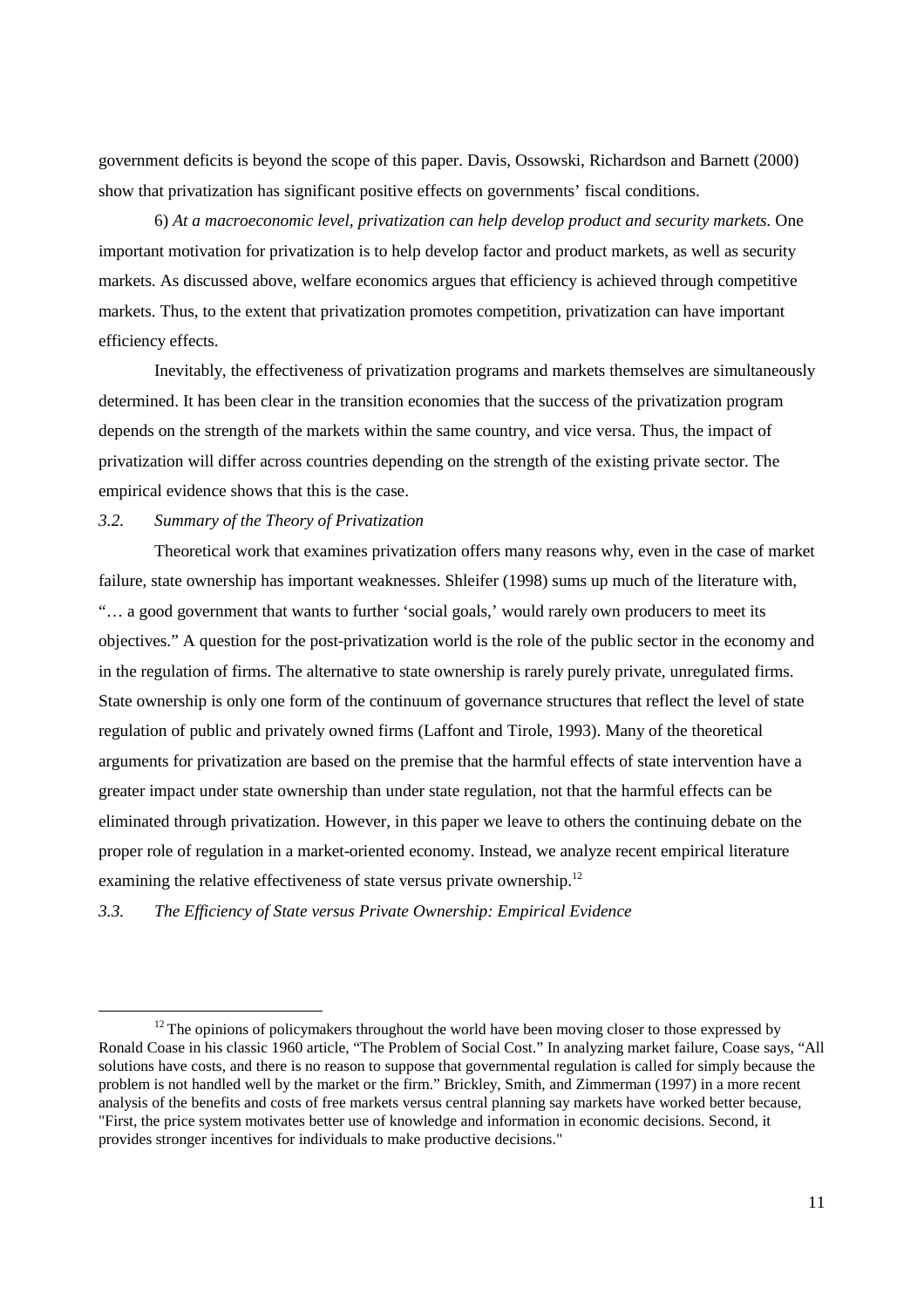Comparing the performance of government-owned to privately owned firms is one method through which the impact of government ownership on firm performance can be analyzed.<sup>13</sup> In section 5 we present a more complete discussion of the potential problems in all empirical work in this area which includes lack of data and bad data, omitted variables, endogenity, and selection bias. There are two methodological difficulties that are especially pronounced in attempts to isolate the impact of ownership on performance. First, in comparing SOEs to privately owned firms, it is difficult, if not impossible, to determine the appropriate set of comparison firms or benchmarks, especially in developing economies with limited private sectors. Second, there are generally fundamental reasons why certain firms are government-owned and others are privately owned, including the degree of perceived market failure within the particular industry. These factors that determine whether the firm is publicly or privately owned likely also have significant effects on performance. Thus, it is difficult to evaluate the effects of government ownership in cases where the ownership structure is itself endogenous to the system that includes both political and performance goals. Despite these problems, researchers have compared SOEs and privately owned-firm performance in several cases with some success. We summarize the papers included here in Table 1.

#### **\*\*\*\* Insert Table 1 about here \*\*\*\***

Given the above noted limitations, Ehrlich, Gallais-Hamonno, Liu, and Lutter (1994) provide good evidence on productivity differences between state-owned and privately owned firms. They use a sample of 23 comparable international airlines of different (and in some cases changing) ownership categories over the period 1973-83 for which they are able to obtain good and comparable cost, output, and ownership data. They develop a model of endogenous, firm-specific productivity growth as a function of firm-specific capital and use the model as a basis for their fixed-effects regressions estimating a cost function in a simultaneous framework with input-demand equations. They argue that they are able to separate the impact of ownership changes on short-term levels of productivity changes from the long-term effects on the rate of productivity growth, improving on earlier studies that have concentrated on the static rather than dynamic effects of state ownership and changes in state ownership. Further, the authors suggest that they are able to isolate the effects of ownership from other factors impacting the rate of productivity growth, including market conditions and exogenous technical changes.

Ehrlich, Gallais-Hamonno, Liu, and Lutter (1994) find a significant link between ownership and firm-specific rates of productivity growth. Their results suggest that private ownership leads to higher rates of productivity growth and declining costs in the long run and these differences are not affected by the

 $13$  A related literature that we do not review analyzes the relative performance of nonprofit firms and forprofit firms. Brickley and Van Horn (2000), in an analysis of large hospitals, argue that the evidence suggests there is little distinction between the behavior of nonprofit and for-profit hospitals. Their results suggest the similarities in behavior are due to the effects of competition and not identical objective functions of the managers.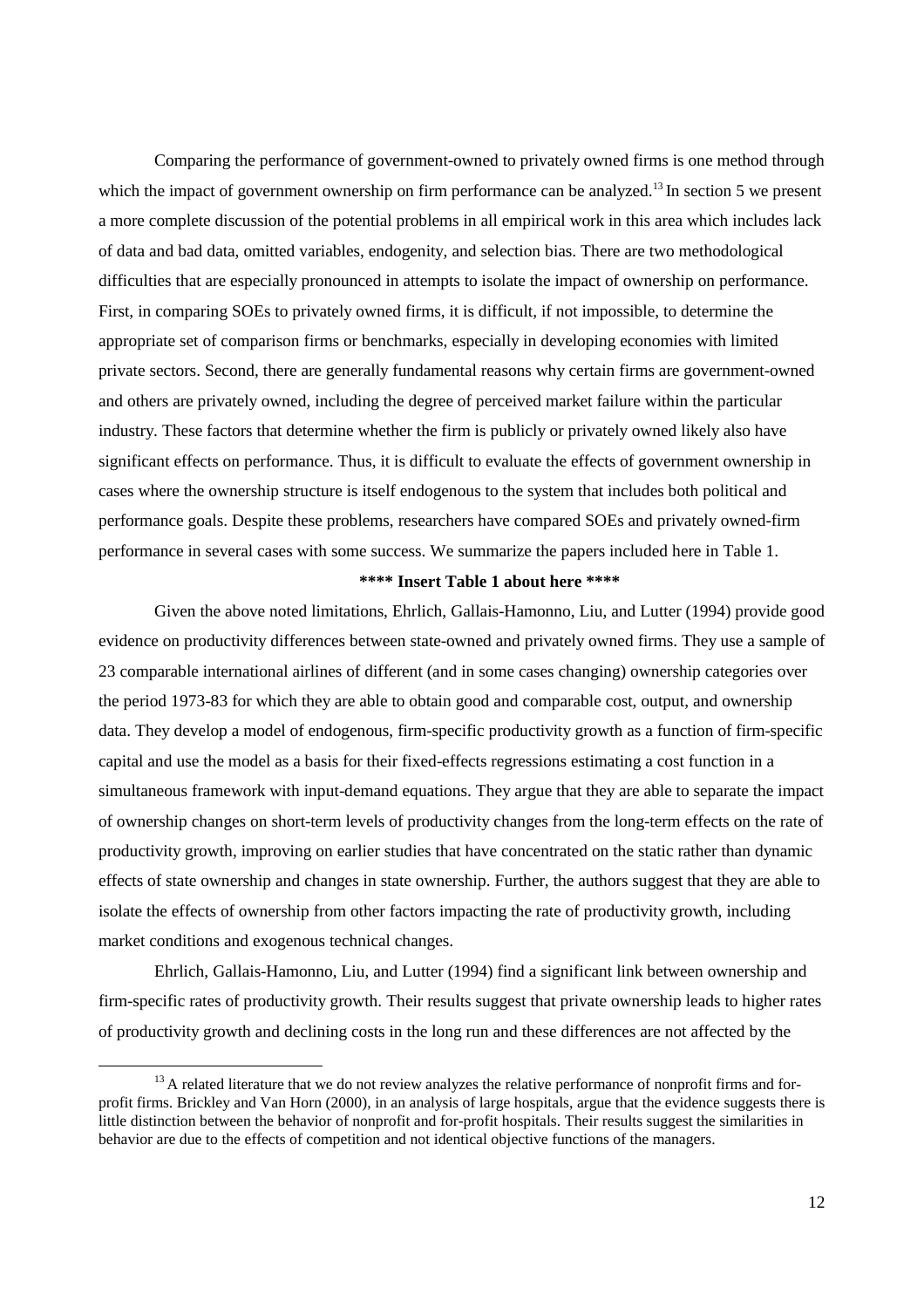degree of market competition or regulation. Their estimates suggest that the short-run effects of changes from state to private ownership on productivity and costs are ambiguous, providing a possible explanation for some of the anomalous results in studies examining short-run effects of ownership changes. However, their point estimates indicate that the change from complete state ownership to private ownership in the long run would increase productivity growth by 1.6 to 2 percent a year and costs would decline by 1.7 to 1.9 percent. Their empirics also suggest that a partial change from state ownership to private ownership has little effect on long-run productivity growth -- the benefits are based on complete privatization of the firm.

This paper has advantages over much of the other work in the area due to the good data, as well as guidance from a well-developed literature in estimating the determinants of productivity. The authors perform some of the more sophisticated econometric analysis of papers in this area. For example, they replicate their results with a subset of firms that did not experience any within-firm changes in ownership, enabling the authors to be sure that their time-ownership interaction term captures only between firm variations in ownership. Ehrlich, Gallais-Hamonno, Liu, and Lutter also perform various other robustness checks using different specifications and subsamples as well as controlling for the special characteristics of their sample period (oil price shocks and deregulation in the U.S.), and find that their results are robust. Finally, they consider the potential for simultaneity effects between ownership and productivity and find that causality goes from ownership to productivity, and not vice versa. The weakness in the work is that it is based on one industry with relatively old data. The authors also note that they make the implicit assumption that all firms are cost minimizing, but if state-owned enterprises have other objectives, it is difficult to interpret the meaning of differences in costs.

Majumdar (1996) examines differences in efficiency between government-owned, mixed, and private-sector firms in India. He finds support for the superior efficiency of private and mixed-sector firms over SOEs. Using aggregate, industry-level survey data, Majumdar finds that SOEs owned by the central and state governments have average efficiency scores of 0.658 and 0.638, respectively, over the period 1973-89. Mixed enterprises have scores of 0.92 and private enterprises have scores of 0.975. A concern with Majumdar's study is that the aggregated nature of the data, along with problems arising from the reliance on survey data, limits his ability to identify any specific areas where private versus state ownership works best, and whether there are simultaneity and selection bias problems in trying to estimate the effects of ownership and productivity. In addition, he can provide little insight into the reasons for the efficiency differences between the sectors.

Tian (2000) offers another country-specific study. He examines 825 companies listed on the Shanghai Stock Exchange, with 513 mixed-ownership firms and 312 private firms. He finds that private firms perform better than mixed ownership firms. In addition, he examines the valuation of the companies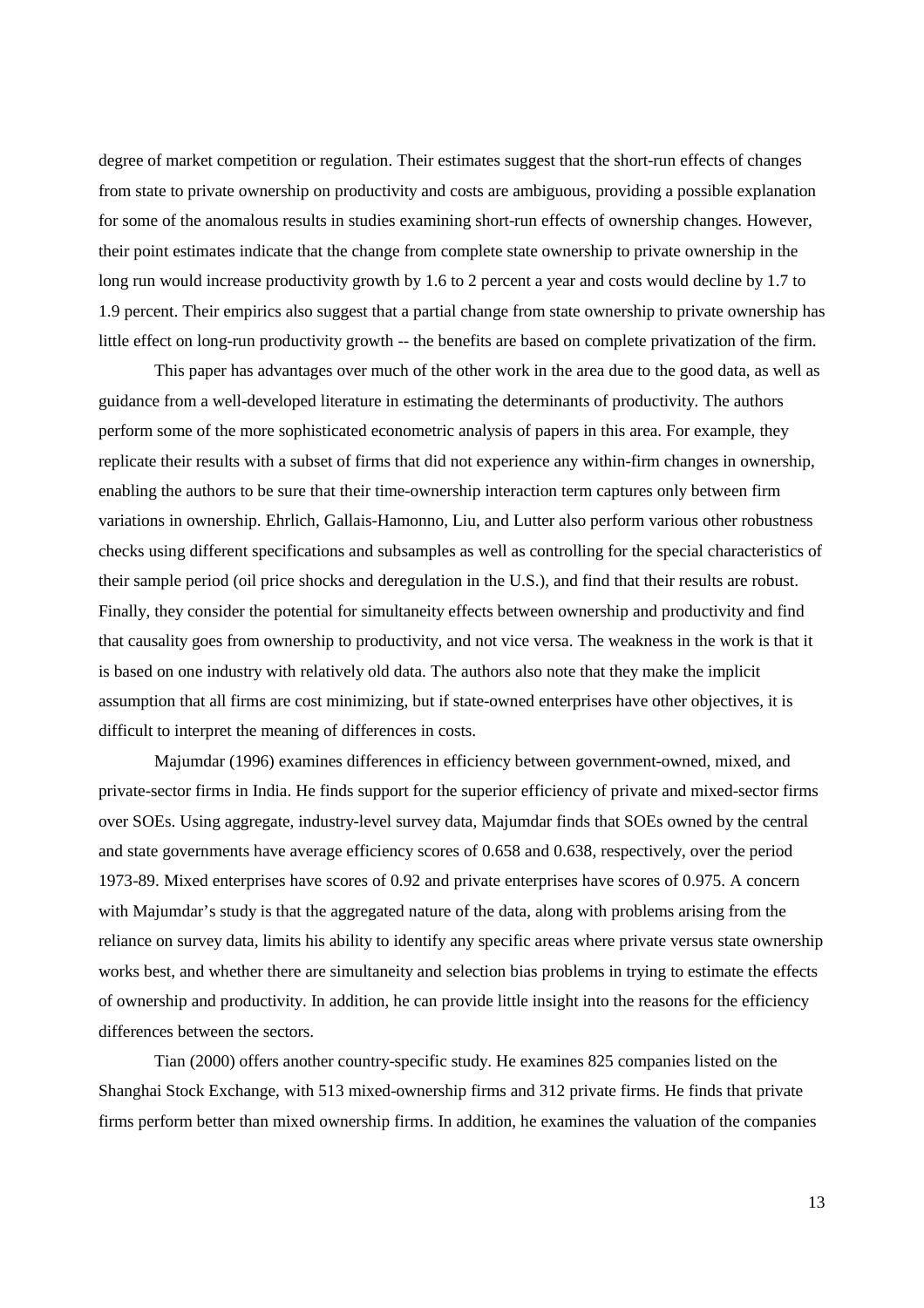and finds that corporate value with small government shareholdings decreases with the fraction of state shareholding but rises when the government is a large shareholder.

Another approach to studying the effects of government ownership on efficiency relies on a multiindustry, multinational, time-series methodology. While cross-sectional time series studies suffer from methodological problems we discuss later, they are able to capture differences that are not apparent in single country or single industry studies. An influential paper taking this approach is Boardman and Vining (1989) who examine the economic performance of the 500 largest non-U.S. industrial firms in 1983. Using four profitability ratios and two measures of X-efficiency, they show that state-owned and mixed (state and private) ownership enterprises are significantly less profitable and productive than are privately owned firms. They also find that mixed enterprises are no more profitable than SOEs, suggesting that full private control, not just partial ownership, is essential to achieving performance improvement. In a later study, Vining and Boardman (1992), use a sample of Canadian firms to re-examine the state versus private ownership question. Their results are qualitatively similar to the earlier findings. In addition, the Canadian study finds that mixed enterprises are more profitable than SOEs, though they fall far short of private-firm levels.

Dewenter and Malatesta (2000) follow the general approach of Boardman and Vining (1989) using more recent data. They test whether the profitability, labor intensity, and debt levels of SOEs in the 500 largest international companies, as reported in *Fortune* for 1975, 1985, and 1995, differ from privately owned firms in the same samples. Their data have 1,369 total firm years, of which 147 represent government-owned firms. Since *Fortune* excluded U.S. firms until 1995, the data are mainly international. After controlling for firm size, location, industry, and business-cycle effects, Dewenter and Malatesta find robust evidence that private companies are significantly (often dramatically) more profitable than SOEs, and also have lower levels of indebtedness and fewer labor-intensive production processes than do their state-owned counterparts.

Finally, Frydman, Gray, Hessel, and Rapaczynski (1999) compare the performance of privatized and state firms in the transition economies of Central Europe, and explicitly try to control for selection bias.<sup>14</sup> Using survey data for 506 midsize manufacturing firms in the Czech Republic, Hungary, and Poland in 1994, they compare four measures of firm performance – sales revenues, employment, labor productivity (revenue per employee) and material costs per unit of revenue. They compare the privatized group to the nonprivatized group with panel data, controlling for potential pre-privatization differences between the two groups. Frydman, Gray, Hessel, and Rapaczynski find that the average effect of

 $<sup>14</sup>$  Frydman et al. also compare the performance of the privatized firms to themselves as SOEs. Thus, we</sup> also discuss the paper in Section 5 and it is summarized in Table 5.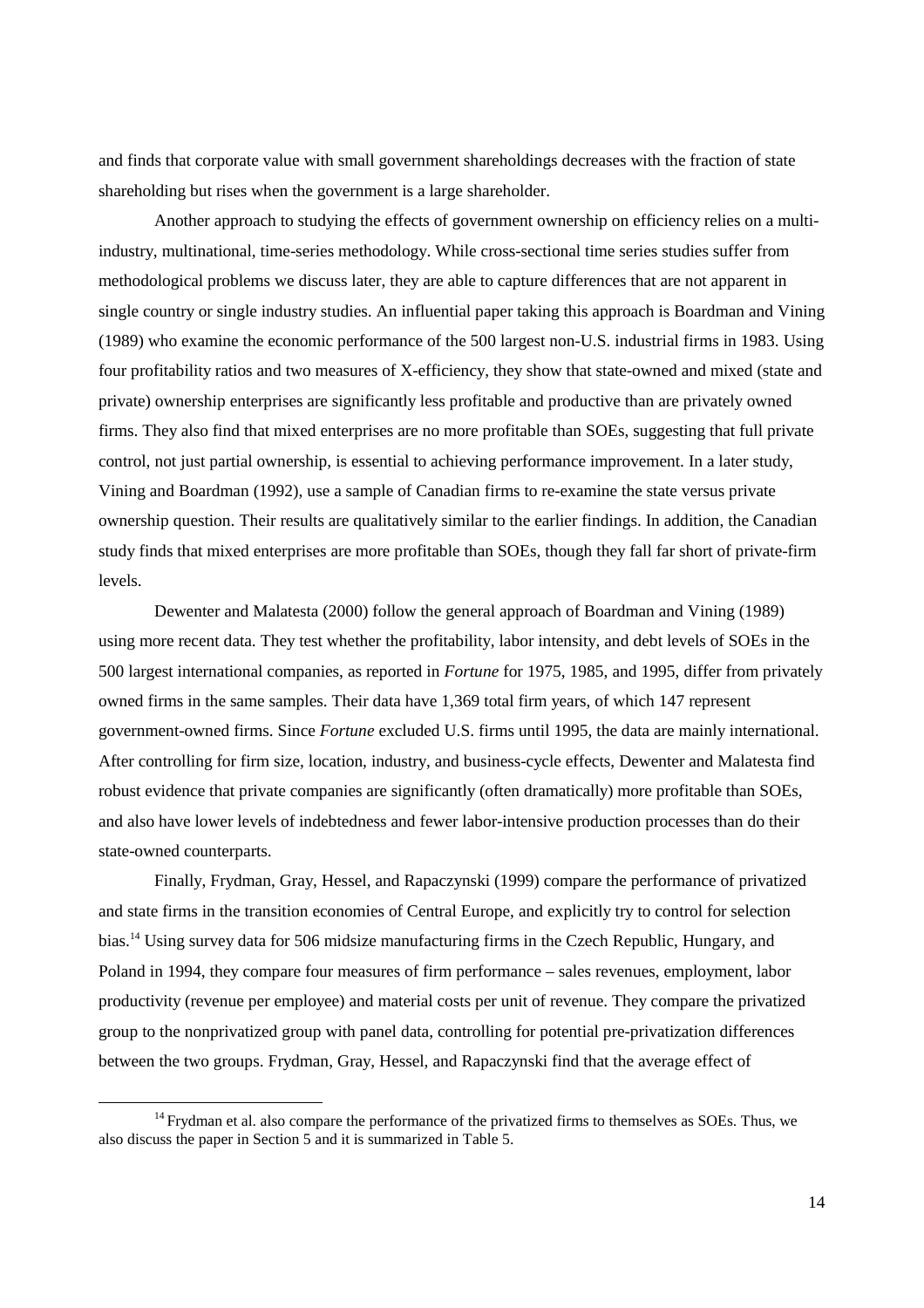privatization is that it works – privatized firms perform better than the state owned firms. However, the performance improvement is concentrated in revenue improvement (not cost reduction) in firms privatized to outside owners.

Frydman, Gray, Hessel, and Rapaczynski (1999) make two important contributions. First, they show that while privatization improves performance, the effect is limited to certain measures of performance and in cases where the SOE is sold to outside owners. Second, they attempt to control for the effects of selection bias in examining the effects of privatization in several ways. First, they use a fixed effects model to control for selection bias caused by unobserved firm characteristics correlated with performance outcomes that are fixed over time. Further, they contrast the performance of firms privatized in one period with those privatized in another for two different time periods to compare the privatized firms with how they would have performed without privatization. Finally, to control partially for the possibility that better firms are selected for privatization, they contrast the pre-privatization performance of managerially controlled firms with those controlled by other owners. Thus, the paper does an excellent job of controlling for potential biases, though it necessarily depends on survey data.

We conclude this section with two studies that use unique situations to analyze the effects of government versus private ownership. Kole and Mulherin (1997) set out to answer the basic question in the public versus private debate as posed by Peltzman (1971), "If a privately owned firm is socialized, and nothing else happens, how will the ownership alone affect the firm's behavior." Kole and Mulherin study 17 firms with significant German or Japanese ownership when the U.S. entered World War II. The U.S. government assumed ownership of the foreign stock in these firms and ended up holding between 35 and 100 percent of the common stock for up to 23 years during and after World War II. Kole and Mulherin find industry controls for five firms, comprising 61 percent of the book value of the 17 firms, and compare the performance of the government-owned firms. They find no significant difference between the performance of their sample with the private-sector firms and state "the preceding results stand in contrast to the typical results regarding the inefficiency of government enterprise." The authors argue that the fact that these firms were operating in competitive industries forced them to operate efficiently.

The Kole and Mulherin (1997) results are evidence that in a competitive environment, where the government has no agenda other than as a passive investor, factors other than ownership determine firm performance. Many of the firms were involved in the war effort so the government had an incentive to run them efficiently. In addition, all the firms were eventually reprivatized so the government was also concerned with running the firms efficiently to maximize the later sale value. Kole and Mulherin admit that their sample and the period they study is novel, limiting its generality. Further, their results are based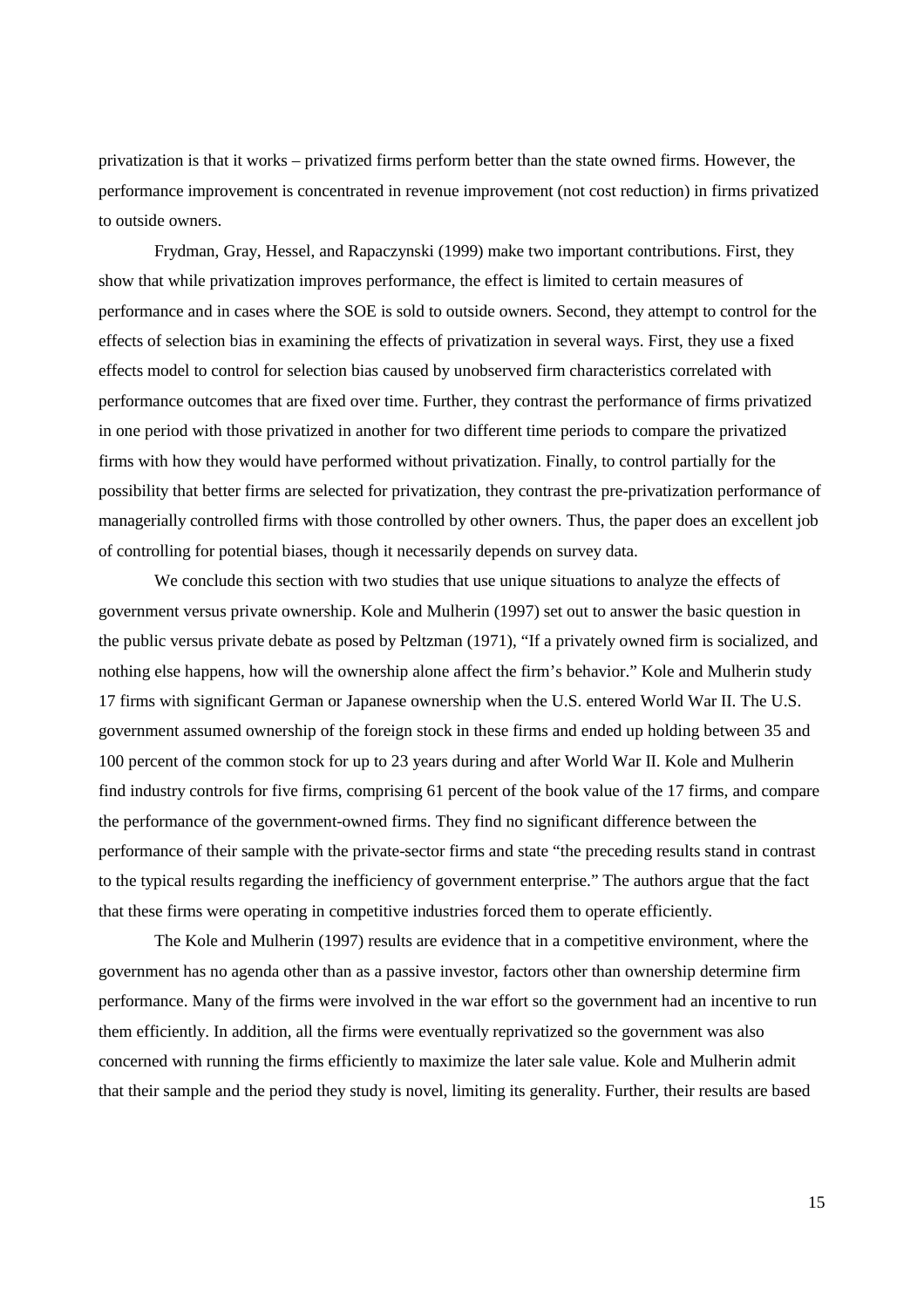on only five firms. Still, their findings do illustrate the importance of factors other than ownership in determining firm performance

Another paper takes a very interesting natural experiment to compare the performance of government-organized versus privately organized production. Karpoff (2000) studies 35 government- and 56 privately-funded expeditions to the Arctic from 1818 to 1909 seeking to locate and navigate a Northwest Passage, discover the North Pole, and make other discoveries in arctic regions. He finds that the private expeditions performed better using several measure of performance. Karpoff shows most major arctic discoveries were made by private expeditions, while most tragedies (lost ships and lives) were on publicly funded expeditions. Karpoff also estimates regressions explaining outcomes in several ways (crew deaths, ships lost, tonnage of ships lost, incidence of scurvy, level of expedition accomplishment), controlling for exploratory objectives sought, country of origin, the leader's previous arctic experience, or the decade in which the expedition occurred. In essentially every regression, the dummy variable for private expedition is significant with a sign indicating that the private expedition performed better. Karpoff concludes that the incentives were better aligned in the private expeditions, leading to systematic differences in the ways public and private expeditions were organized. Again, the uniqueness of the sample limits its generality. Further, the government-funded expeditions tended to be earlier than the private expeditions, suggesting the endogeneity of the funding decision to the riskiness of the expedition. However, Karpoff provides an interesting illustration of the impact of ownership on the performance of an organization. <sup>15</sup>

### *3.4. Are there policy alternatives to privatization?*

As discussed earlier, some argue that competition and deregulation are more important than privatization in improving performance of firms (Yarrow, 1986, Kay and Thompson, 1986, Vernon-Wortzel and Wortzel, 1989, Bishop and Kay, 1989, Vickers and Yarrow, 1991, and Bardhan and Roemer, 1992). Others maintain that privatization is necessary for significant performance improvements (Vining and Boardman, 1992, Boycko, Shleifer, and Vishny, 1994, 1996, Nellis, 1994, Brada, 1996, and Shleifer, 1998) [see Nellis (1999) for the best synthesis of the empirical arguments on this question]. Although much of this debate is outside the scope of this paper, there are a few empirical studies that examine countries where economic reform has been implemented instead of, or prior to, full privatization.<sup>16</sup>

<sup>&</sup>lt;sup>15</sup> Olds (1994) also uses data from the 1800s to show that after the privatization of the tax supported Congregationalist churches in New England demand for preachers and church membership rose dramatically.

<sup>&</sup>lt;sup>16</sup> Majumdar (1996) also suggests that reform can improve SOE performance by showing that the gap between the private and public firms' performance partly closes during those periods when governments are pushing reform agendas.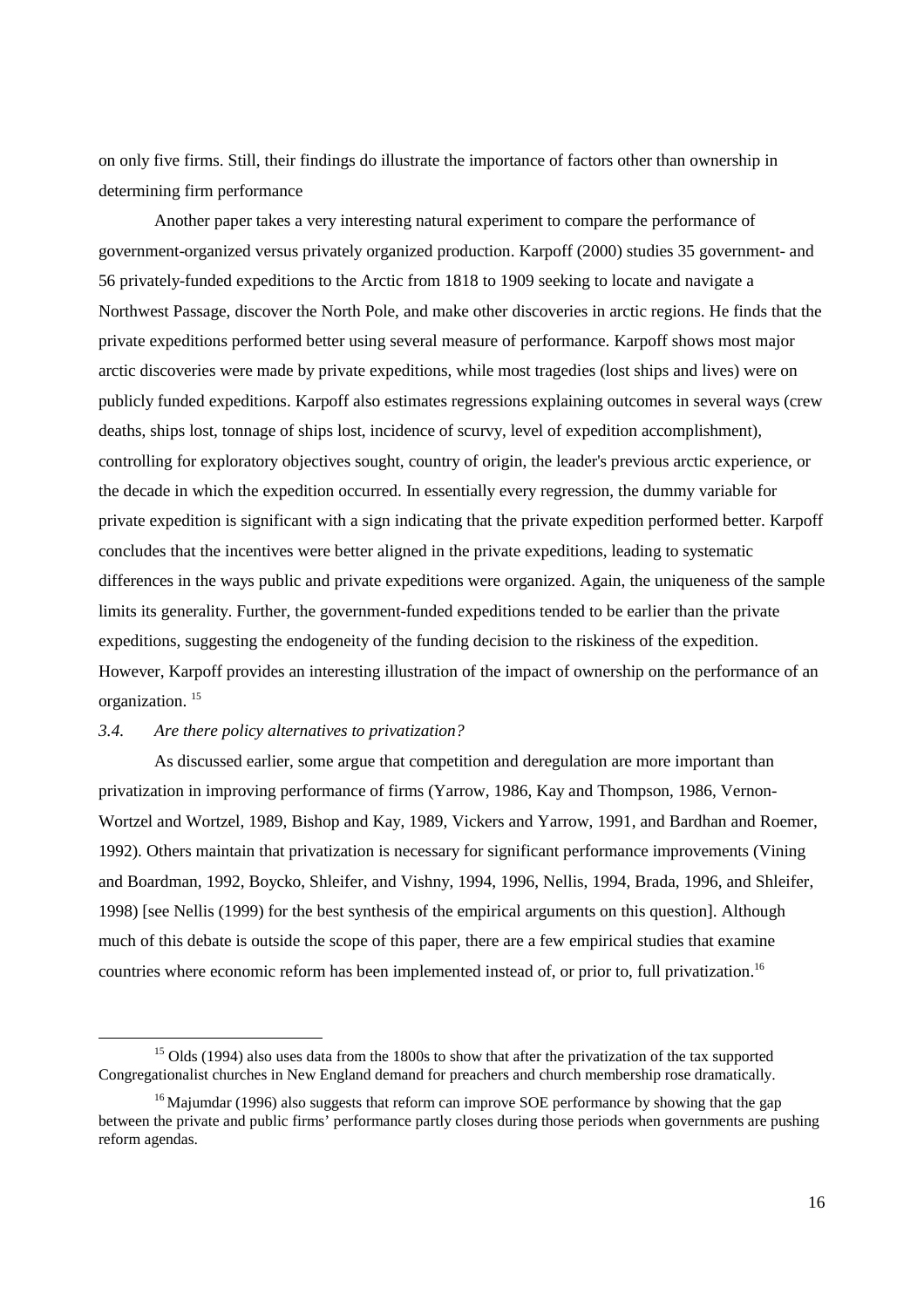Pinto, Belka, and Krajewsk (1993) examine the way in which the Polish state sector responded in the three years following Poland's "Big Bang" reforms of January 1990. These reforms deregulated prices, introduced foreign competition to many industries, and signaled that tight monetary and fiscal policies would be pursued. However, the Polish government did not immediately launch a large-scale privatization program. The authors document significant performance improvements on the part of most manufacturing firms. They conclude that these improvements were due to the imposition of hard budget constraints reinforced by tighter bank lending behavior, consistency in the government's "no bailout signal," import competition, and reputational concerns by SOE managers.

Potentially the best way to improve performance in SOEs is the use of incentive contracts for management and workers to improve the performance of the firms (Jones, 1991). The World Bank endorsed these contracts in the 1980s. China has undergone widespread economic reform with minimal privatization through the use of these incentive contracts and offers a natural setting in which to study their impact.

Groves, Hong, McMillan, and Naughton (1995) discuss the ways in which incentives were added to the Chinese managerial labor market by the late 1980s, including replacement after poor performance and the linking of managerial pay to profits. Further, managers were selected by auctions, where the auction process revealed information about the managers that in a market economy could have come from observations of the performance of the manager. Groves, Hong, McMillan, and Naughton (1994) show that after 1978, when Chinese firms were given more autonomy and were allowed to retain more of their profits and to increase workers' incentives through bonus payments and differing work contracts, there were increases in workers' incomes (thought not of managers) and additional investment in the firms.

Li (1997) documents marked improvements in the marginal and total factor productivity of 272 Chinese SOE over the period 1980-89 as a result of economic reforms in China, including the increased use of incentives. He finds evidence of substantial increases in productivity over the reform period, much of which can be attributed to the reform. In addition, his evidence suggest that 87 percent of the growth in productivity was due to improved incentives and compensation. Li notes, however, the potential for selection bias in his study both in the firms selected for the survey and in the responses to the survey.

Shirley and Xu (1998) come to the opposite conclusion concerning the ability of incentive contracts to improve firm performance. They analyze the effects of these contracts in 12 monopoly SOEs. They find that the incentive contracts have no effect on profitability or labor productivity, and they find some evidence of negative effects on growth in total factor productivity. They attribute the failure of the contracts to the inability of the governments to follow through on promised actions and to the inability of supervisory agencies to negotiate and monitor the contracts in an effective manner. It must be noted,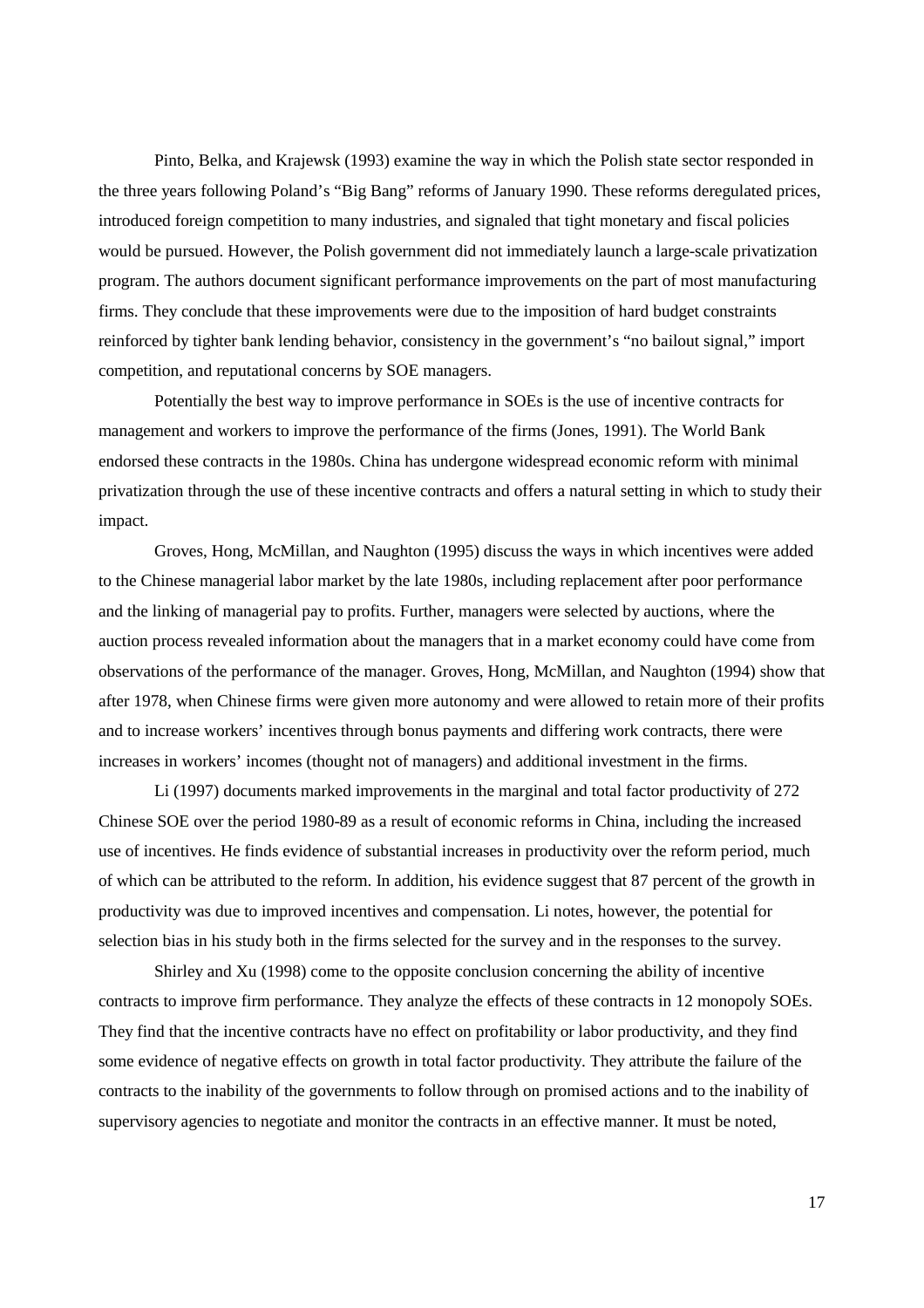however, that the study is based on a small sample size, limiting the ability to draw conclusions from its results, especially in light of the evidence from the studies of Chinese firms.

The evidence from China suggests that enterprise restructuring, concentrating on improving the allocation of property rights and incentives, can yield large benefits even without privatization.<sup>17</sup> Naturally, this begs the question whether economic reform coupled with privatization could lead to even greater performance improvements. Unfortunately, this is little evidence on this question and it would be difficult to develop any evidence on it. Note also that the evidence on the benefits of reform without privatization comes primarily from one country where country-specific factors may play an important but unidentified role. One thing we can say is that, as we note later in the paper, the evidence demonstrating the benefits of privatization is weakest for countries in Eastern Europe, where privatization was implemented rapidly. This may suggest that privatization should have proceeded along a more gradual path. We address that question later on.

# *4. How Do Countries Privatize? Methods of Selling State-Owned Assets*

A key decision to be made by the privatizing government is the method through which the stateowned asset is transferred to private ownership. This decision is difficult because, in addition to the economic factors such as valuing the assets, privatizations are generally part of an ongoing, highly politicized process. Some of the factors that influence the privatization method include: (1) the history of the asset's ownership, (2) the financial and competitive position of the SOE, (3) the government's ideological view of markets and regulation, (3) the past, present, and potential future regulatory structure in the country, (4) the need to pay off important interest groups in the privatization, (5) the government's ability to credibly commit itself to respect investors' property rights after divestiture, (6) the capital market conditions and existing institutional framework for corporate governance in the country, (7) the sophistication of potential investors, and, (8) the government's willingness to let foreigners own divested assets.

The complexity of the goals of the process means that different countries have used many different methods for privatizing many different types of assets. Although financial economists have learned much about selling assets in well-developed capital markets, we still have a limited understanding of the determinants and the implications of the privatization method for state-owned assets. Theoreticians have modeled some aspects of the privatization process, but to be tractable, their models must ignore important

 $17$  This is consistent with the findings of Brickley and VanHorn (2000) that the managers of non-profit hospitals face similar incentives to the managers of for profit hospitals and behave in a similar manner.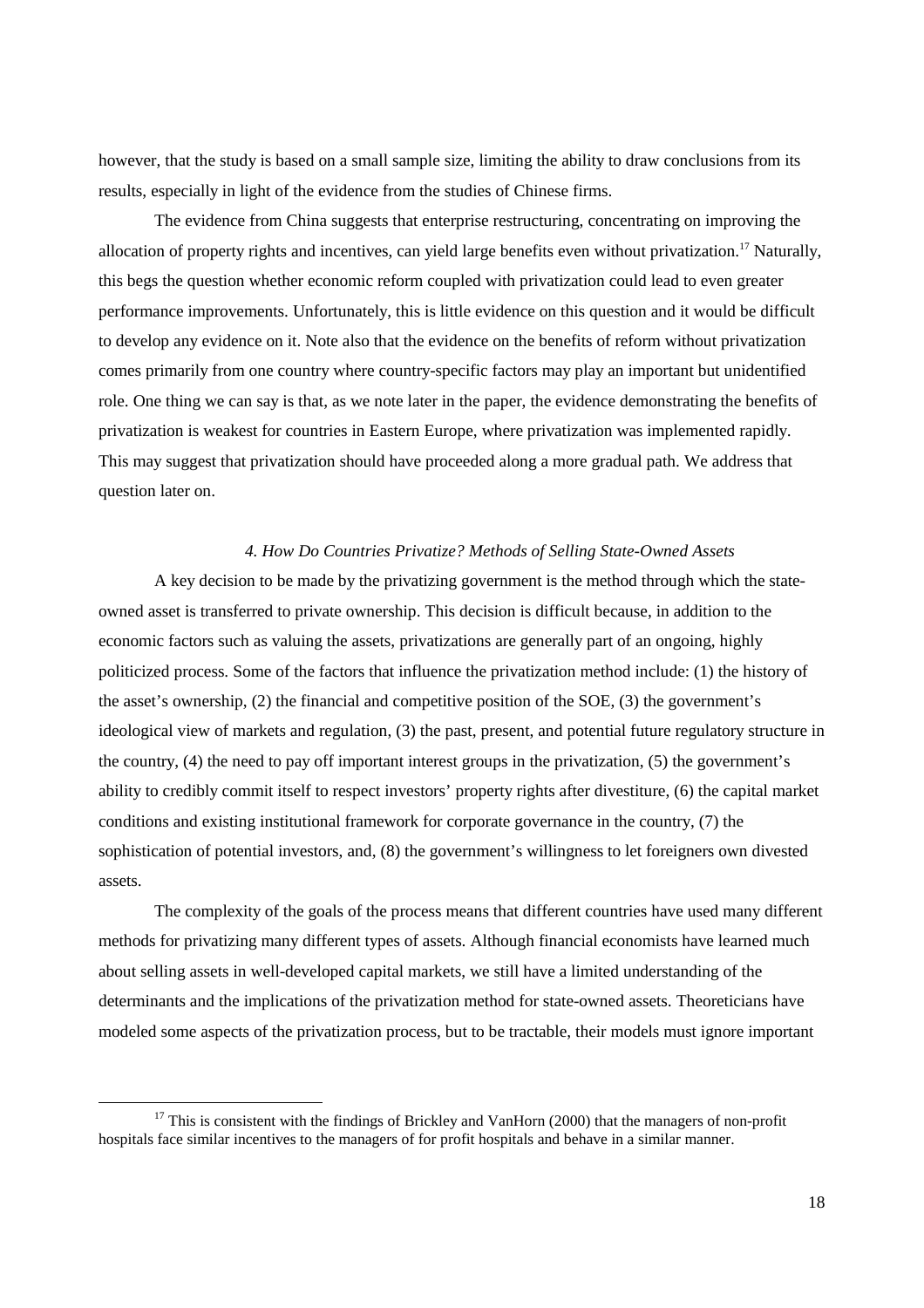factors. Empirical evidence on the determinants of privatization is also limited by the complexity of the goals of the privatization process

#### *4.1. Methods of Privatization*

Brada (1996) presents an excellent taxonomy of privatization methods. Although the context of his paper is Central and Eastern Europe, his classification of four principal divestment methods is quite general. In addition, he provides a review of the successes and failures of each of these general approaches in Central and Eastern Europe. Of course, there are many variations within each of his four categories and Brada shows that many privatizations use combinations of the different types of privatization.

Brada's first category is *privatization through restitution.* This method is appropriate when land or other easily identifiable property that was expropriated in years past can be returned to either the original owner or to his or her heirs. This form of privatization is rarely observed outside of Eastern Europe, though it has been important there. For example, Brada (1996) reports that up to 10 percent of the value of state property in the Czech Republic consisted of restitution claims. The major difficulty with this form of privatization is that the records needed to prove ownership are often inadequate or conflicting.

The second method is *privatization through sale of state property*, under which a government trades its ownership claim for an explicit cash payment. This category takes two important forms. The first is *direct sales* (or asset sales) of state-owned enterprises (or some parts thereof) to an individual, an existing corporation, or a group of investors. The second form is *share issue privatizations* (SIPs), in which some or all of a government's stake in a SOE is sold to investors through a public share offering. These are similar to IPOs in the private sector, but where private IPOs are structured primarily to raise revenue, SIPs are structured to raise money and to respond to some of the political factors mentioned earlier.

Brada's (1996) third category is *mass or voucher privatization*, whereby eligible citizens can use vouchers that are distributed free or at nominal cost to bid for stakes in SOEs or other assets being privatized. This method has been used only in the transition economies of Central and Eastern Europe, where it has brought about fundamental changes in the ownership of business assets in those countries, although it has not always changed effective control. Longer descriptions of the issues that governments in Central and Eastern Europe have confronted when designing voucher privatization programs are provided in Bornstein (1994, 1999), Alexandrowicz (1994), Drum (1994) and Shafik (1995).

The final method is *privatization from below*, through the startup of new private businesses in formerly socialist countries. Havrylyshyn and McGettigan (1999) also stress the importance of this type of economic growth in the transition economies. Although privatization from below has progressed rapidly in many regions (including China, the transition economies of central and Eastern Europe, Latin America, and sub-Saharan Africa), a survey of this phenomenon is being the scope of our paper.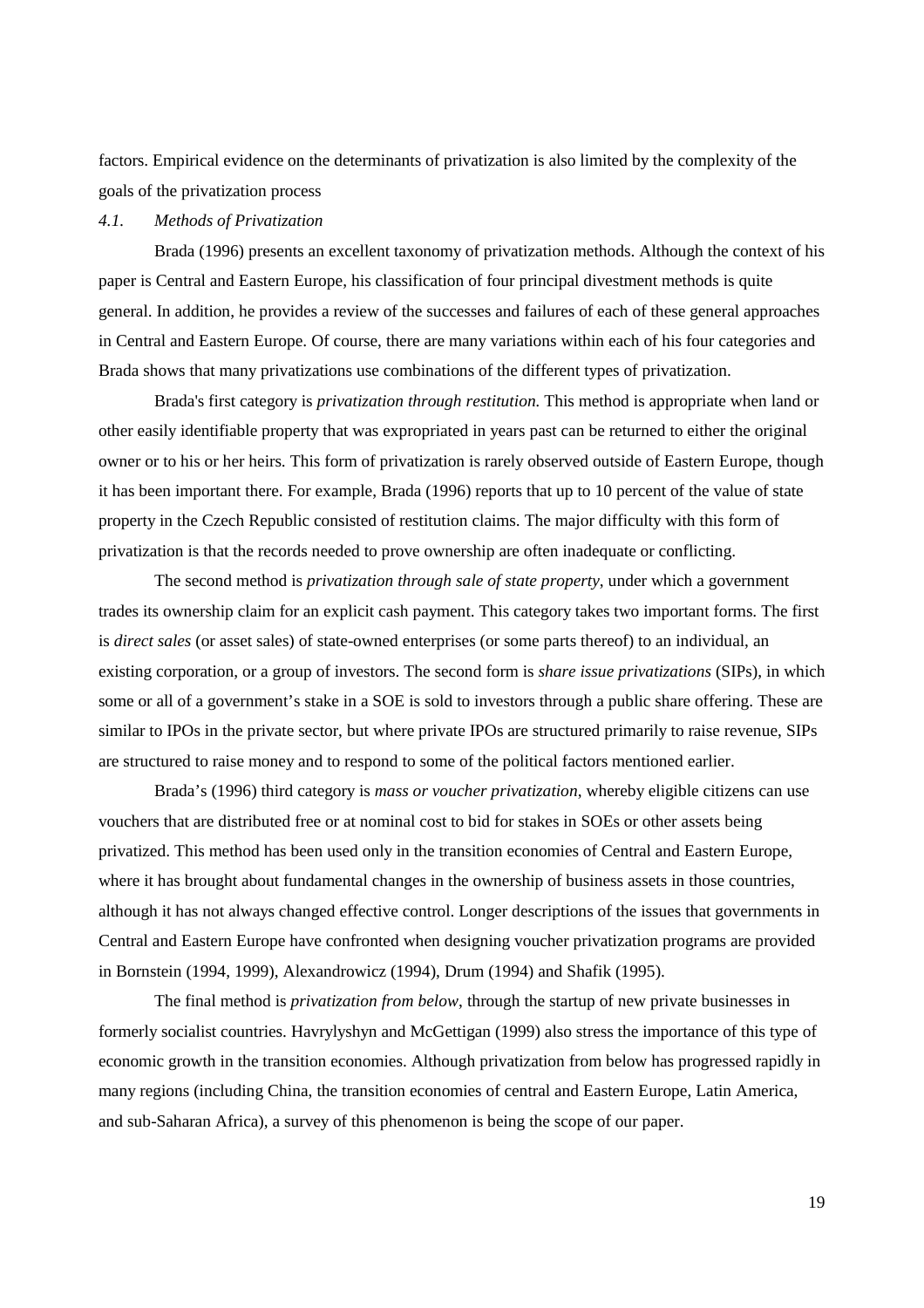There are many other methods besides the four described above that governments can use to increase private-sector participation. For example, the term "privatization" in the United States means something different from any of these strategies. As López-de-Silanes, Shleifer, and Vishny (1997) show, the privatization debate in the U.S. refers to the choice between in-house provision of goods and services by (state and local) government employees and the contracting out of that production to private firms. Their empirical study finds that the more binding are state fiscal constraints and the less powerful are public-sector unions, the greater the likelihood of privatization.

### *4.2. The Choice of the Method of Sale*

Gibbon (1997) provides one of the most helpful delineations of the decisions facing a government that wants to privatize through cash sales. Gibbon discusses the steps such a government must take in developing a divestment program. These include setting up a structure for privatization (including legislation, if necessary), providing adequate performance records for SOEs being sold (generating believable accounting data), developing any necessary new regulatory structures, and determining the appropriate post-sale relationship between the firm and the government. Other authors who examine nonpricing issues relating to the actual divestment contracts involved in privatization include Baldwin and Bhattacharya (1991), Rondinelli and Iacono (1996), Schmidt (1996), Shafik (1996), and Cornelli and Li (1997).

Two empirical papers analyze the choice of privatization method. One explicitly studies the choice between an asset sale and a share issue privatization. Using a sample of 1,992 privatizations that raised \$720 billion in 92 countries, Megginson, Nash, Netter, and Poulsen (2000) examine why 767 firms are divested using share offerings (in public capital markets), but 1225 companies are privatized via direct sales (in private markets). They find robust results that the choice is influenced by capital market, political and firm-specific factors and report that SIPs are more likely to be used when capital markets are less developed, presumably as a way to develop capital markets, and when there is less income inequality. SIPs are also more likely the larger the size of the offering and the more profitable the SOE. On the other hand, governments that have a greater ability to commit to property rights are more likely to privatize via asset sales. Perhaps the most interesting result is that governments choose to privatize the more profitable SOEs through SIPs, which is evidence supporting the possibility of sample selection bias in studies of the performance of privatized firms. In the second paper, Bortolotti, Fantini, and Siniscalco (1999) estimate the determinants of the fraction of privatization revenues that come from public offerings (SIPs) for privatizations in 49 countries. They find that the greater the selling government's deficit and the more conservative the selling government, the more likely it is that privatization will occur through public offerings. However, SIPs are less likely in French civil law countries.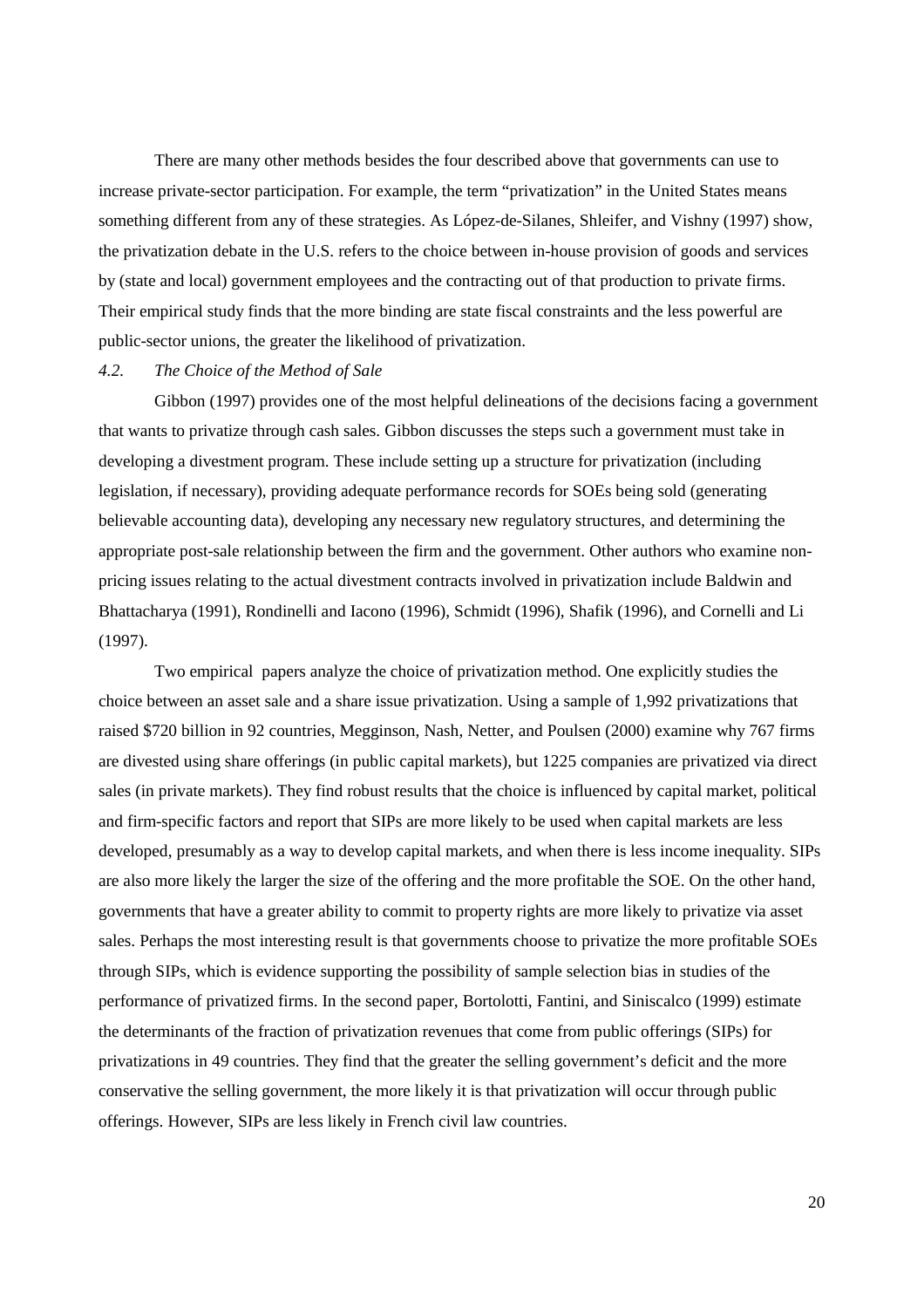### *4.3. Restructuring SOEs Prior to Sale and Sequencing and Staging of SOE Sales*

One of the more complex issues in this area involves the interrelated questions of when to privatize, whether to privatize rapidly or slowly, what order to follow in privatizing firms (sequencing), whether to sell an SOE at once or in stages (staging), whether to restructure a SOE prior to sale (or to just restructure the SOE), and the role of macroeconomic reform in privatization. Since this is a complex issue that involves factors outside the scope of this article (especially macroeconomic reform which we do not discuss) we do not spend much time on this topic. Further, the complexity of the issue has limited the empirical work in this area.

Several authors have theoretically modeled the question of sequencing and staging of SOE sales, including Katz and Owen (1993, 1995), Boycko, Shleifer, and Vishny (1996b), Cornelli and Li (1997), Perotti (1995) and Biais and Perotti (1999). The models illustrate the importance of the sequencing and staging to build reputational capital with investors by the privatizing government, building domestic support for the privatization program, as well as identifying bidders that maximize the efficiency of the firm in the future. However, the complexities of these interrelationships have limited the ability of empiricists to identify factors in sequencing and staging. Several articles that do empirically examine sequencing or staging are Perotti and Guney (1993), Dewenter and Malatesta (1997), Jones, Megginson, Nash, and Netter (1999), and Megginson, Nash, Netter, and Poulsen (2000).

A related practical question about privatization is whether governments should restructure SOEs (e.g., lay off redundant workers) prior to selling or leave this to the new owners. This is related to the question we discussed in section 3.4, can governments reform SOEs (including reform without privatization) and the question of whether reform and privatization should proceed quickly or slowly. Early advice from the World Bank (Nellis and Kikeri, 1989) was that governments should restructure SOEs prior to divestment, since governments are better able than private owners to cushion the financial blow to any displaced workers by using unemployment or pension payments. Government-led restructuring can thus provide a private buyer of the SOE with a "clean slate." Preparing companies for privatization was standard practice in the U.K. during the 1980s, in part to smooth the transition with the trade unions. However, by 1992, the same authors (Kikeri, Nellis, and Shirley, 1992) had become more nuanced in their interpretation of the optimal strategy. They said (p. 54) that small and medium-sized SOEs "should be sold 'as is' at the best price possible, as quickly as possible." However, they also noted that in all cases (p. 60) new investments "should be left to private owners once a decision has been made to privatise the enterprise."

Two empirical papers that examine SOE reform prior to privatization are López-de-Silanes (1997) and Dewenter and Malatesta (2000). López-de-Silanes (1997) examines whether prior government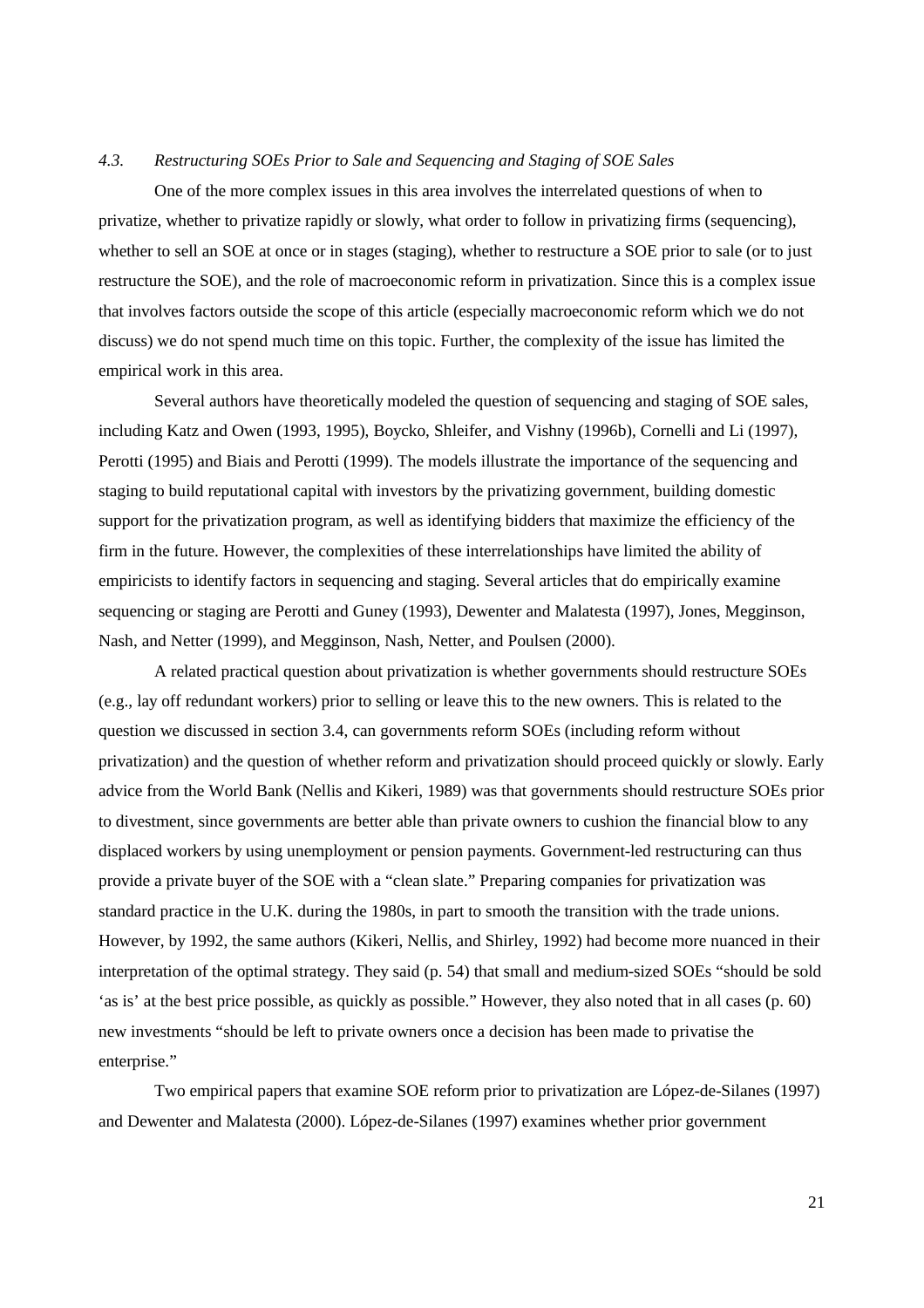restructuring of SOEs improves the net price received for the company, and finds evidence that it does not. He shows that prices received by the government would have increased by 71 cents per dollar of assets if the only restructuring step taken by the government had been to fire the CEO and if the assets had been divested an average of one year earlier. He argues that other restructuring steps slow down the process and consume too many resources to be worthwhile. The 71 cents per dollar improvement would be a significant improvement on the average 54 cents per dollar of assets actually received by the governments. However, this evidence is based on a small sample of banks, which limits its usefulness. Dewenter and Malatesta (2000) find some evidence that the improvements brought about by privatization occur before the SOE is privatized.

#### *4.4. Pricing and Allocation of Control and Ownership in SOE Sales*

Although mass or voucher privatization programs have attracted a great deal of academic interest, asset sales and SIPs account for most of the value of assets that have been moved from state to private employment during the past two decades.<sup>18</sup> Thus, in this discussion of the pricing and allocation of control and ownership in the privatization of SOEs, we focus on these two divestment methods.

# *4.4.1. Pricing Decisions in Asset Sales*

Four papers study the revenue impact of SOE direct sale pricing decisions. At a theoretical level, Bulow and Kemperer (1996) ask whether it is more profitable to sell a company through an auction with no reserve price or by using an optimally structured direct negotiation with one less bidder. They show that under most conditions, a simple competitive auction with N+1 bidders will yield more expected revenue than a seller could expect to earn by fully exploiting his or her monopoly selling position against N bidders. López-de-Silanes' (1997) study of Mexican privatizations empirically supports this theoretical conclusion that maximizing the number of bidders in an open auction is usually the best way to maximize revenues.<sup>19</sup> He finds that prices received are sensitive to the level of competition in the auction process but that the Mexican government frequently restricted participation (particularly by foreigners) in spite of this fact. Nonetheless, the amount of revenue generated was the main criteria in selecting the winning bidder for more than 98 percent of the SOEs sold.

Rondinelli and Iacono (1996) examine auctions in Central and Eastern Europe, where thousands of small businesses have been auctioned off, as well as in Latin America and Russia, where larger SOEs have been sold. Many types of auctions have been used, including English, Dutch, first price, second price,

<sup>&</sup>lt;sup>18</sup> However, it is also true that a much larger *number* of companies have been transferred to private ownership through mass privatization programs. It is also likely that more employees have been from firms that were transferred in mass schemes than from firms that were sold in SIPs. We thank John Nellis for pointing this out to us.

 $19$  The Mexican program relied almost exclusively on direct sales, rather than SIPs, as its principal divestment technique.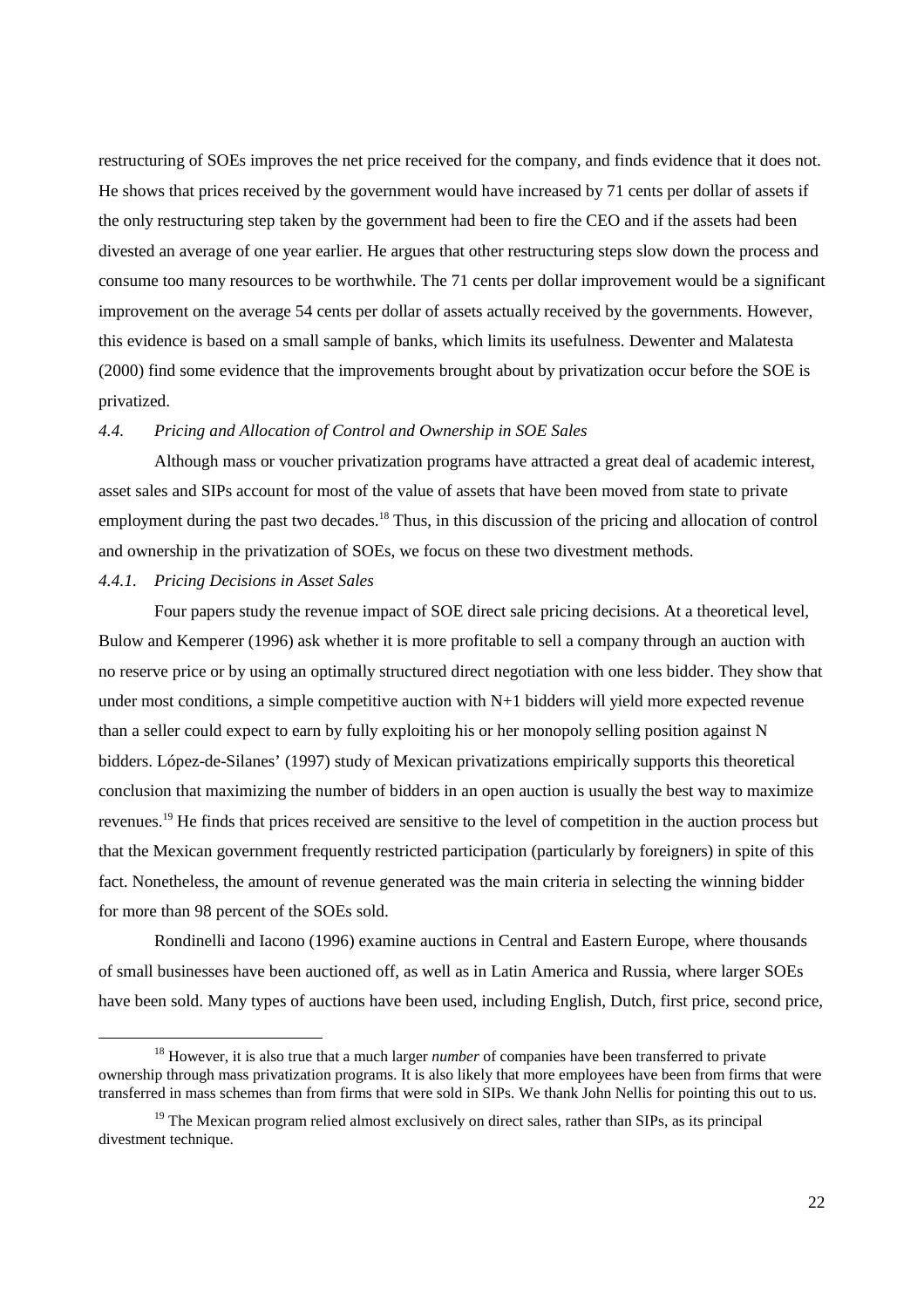double, and pro-rata sales. Auctions have been used to sell both lease rights and ownership rights. In other cases, governments have sold SOEs directly to groups of private investors or firms, setting prices and terms by negotiation. In some cases, the groups of investors consist of management or employees. In other cases, the government has liquidated the SOE and sold physical assets to a group of investors.

Hingorani, Lehn, and Makhija (1997) examine an actual voucher privatization program, the first round of the Czech Republic's mass privatization in 1991. Because the mechanics of how companies are divested by this government are actually more similar to an asset sale than to any other method, we discuss their work here. Hingorani, Lehn, and Makhija test whether the level of share demand, as measured by voucher redemptions by Czech citizens, effectively predicts the actual level of stock prices in the secondary market. The authors confirm the predictive power of share demand, and also document that share demand is positively related to the level of insider shareholdings and the extent of foreign ownership in a company being sold. They find that share demand is positively related to the level of past profitability, which itself shows that even imperfect accounting statements convey useful information. Additionally, they find that share demand is inversely related to the firm's market risk, which they measure as the post-offering coefficient of variation of stock prices.

#### *4.4.2. Pricing and Share and Control Allocation Decisions in Share Issue Privatizations (SIPs)*

Any government that intends to privatize SOEs using public share offerings faces three sets of interrelated decisons: (1) how to transfer control, (2) how to price the offer, and (3) how to allocate shares. *The control transfer decision* includes whether to sell the SOE all at once or through a series of partial sales. If the government chooses the latter course, then it must determine how large a fraction of the company's shares to issue in the initial versus subsequent offers. The government must also decide whether to insert any post-privatization restrictions on corporate control. *The pricing decision* requires that the government determine the amount of underpricing, whether the offer price should be set by a tender offer, a book-building exercise, or at a fixed price. If the latter, the government must decide whether the offering price should be set immediately prior to the offer or many weeks in advance. *The share allocation decision* requires the government to choose whether to favor one group of potential investors over another (i.e., domestic investors, SOE employees, or both, over foreign and institutional investors). It also requires deciding whether to use the best available investment banker as lead underwriter (regardless of nationality) or to favor a national champion.

Several papers empirically examine the choices governments actually make in designing SIP programs. Menyah and Paudyal (1995) and Inganyete, Menyah, and Paudyal (1996) investigate the way in which the aims and objectives of privatization influence the procedures and incentives used in the sale of state-owned shares on the London Stock Exchange by the U.K. government. Jones, Megginson, Nash, and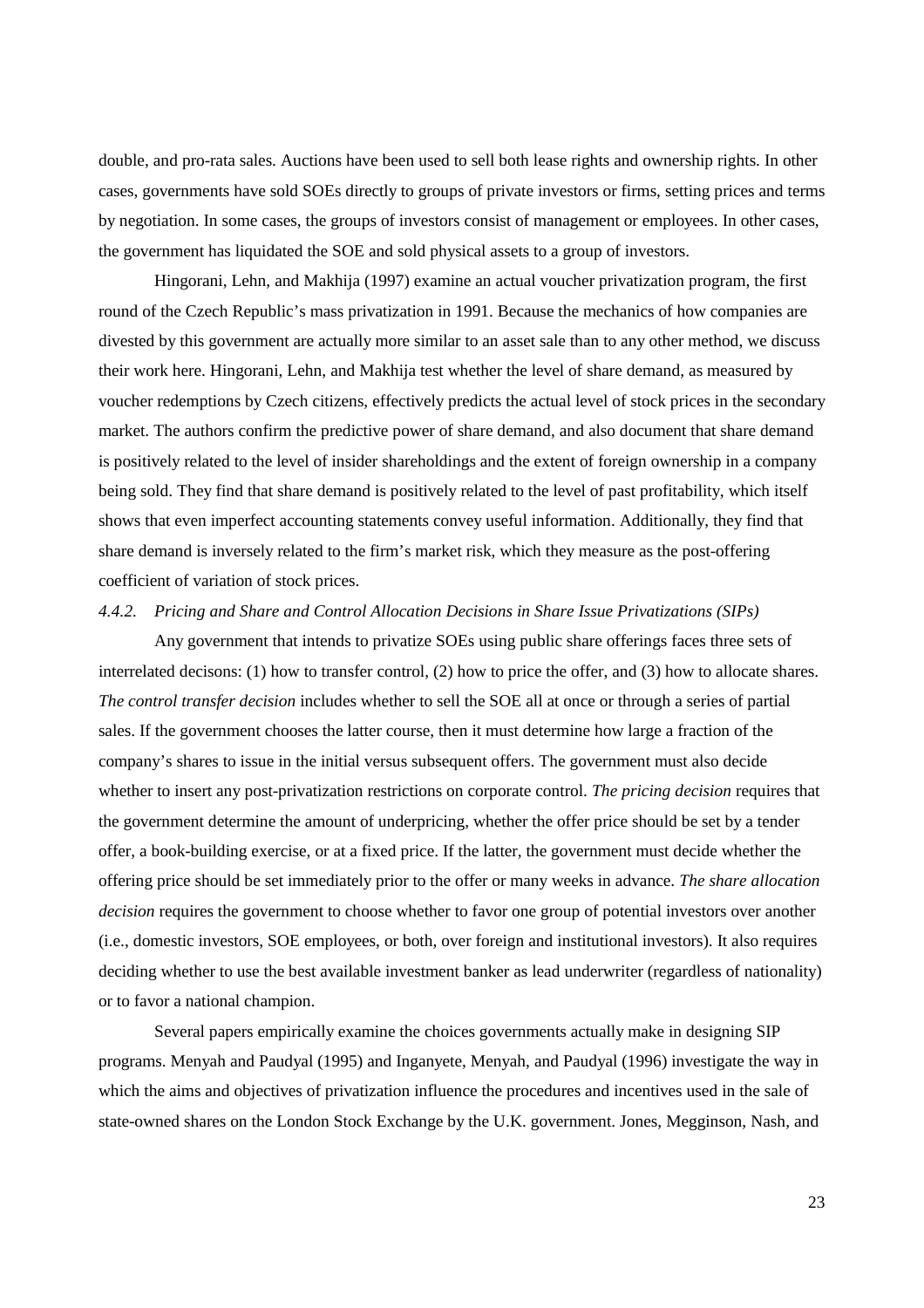Netter (1999), Huang and Levich (1998), and Dewenter and Malatesta (1997) present comprehensive studies of the pricing and share and control allocation decisions made by governments disposing of SOEs through public share offering. The results are broadly similar so we concentrate on the paper by Jones, Megginson, Nash, and Netter (1999) since it has the largest sample.

Jones, Megginson, Nash, and Netter (1999), whose results are summarized in Table 2, provide evidence on the way in which political factors impact the offer pricing, share allocation, and other terms in SIPs. They analyze a large sample of 630 SIPs from 59 countries made over the period June 1977 to July 1997.<sup>20</sup> One result Jones et al. document is the sheer size of SIP offers -- the mean (median)size of initial SIPs is \$555.7 million (\$104.0 million) and the mean size of seasoned issues is \$1.069 *billion* (median \$311.0 million), much larger than typical stock offerings. Jones et al. also find that SIPs are significantly underpriced by government sellers. The mean level of underpricing for initial SIPs is 34.1 percent (median 12.4 percent). Even seasoned SIP offers are underpriced by an average of 9.4 percent (median 3.3 percent). We return to the issue of the determinants of underpricing in Section 6.

# **\*\*\*\* Insert Table 2 about here \*\*\*\***

The evidence of Jones et al. on the allocation of control in SIPs supports a political interpretation of the divesting governments' motives. Jones et al. find that nearly all SIPs are essentially secondary offerings, in which only the government sells its shares and no money flows to the firm itself. Since the divesting government sells an average (median) of 43.9 percent (35.0 percent) of the SOE's capital in initial offers and 22.7 percent (18.1 percent) in seasoned issues, the offers cited in the Jones et al. study represent significant reductions in direct government stock ownership. The authors find that although governments typically surrender day-to-day operating control of the SOE to private owners in the initial SIP, they retain effective veto power through a variety of techniques. The most common technique is government retention of a "golden share," which gives it the power to veto certain actions, such as foreign takeovers. 21

*4.5. The Structure of Voucher Privatizations*

<sup>20</sup> Though Jones et al. rely primarily on *Privatisation International* for the data used in this study; one of the authors has also developed from secondary sources (primarily the *Financial Times*, but also publications such as Price Waterhouse, 1989b) an appendix that details similar information for an additional 500 SIPs. This appendix can be obtained upon request by contacting *wmegginson@ou.edu*.

 $21$  Though golden shares have been widely adopted, they are in fact almost never used to affect control contests (McCurry, 2000). The EU is trying to block new adoptions of golden shares and roll back those already in place, charging they are designed to discourage free cross-border competition for corporate control. At a recent OECD conference, the director of Italy's privatization program, Vittorio Grilli, pointed out an additional political problem with exercising a golden share: When a government uses its share to veto a takeover bid, this is equivalent to publicly stating it does not approve of the bidder. Such a statement is awkward at best, and could cause an international incident if the bidder is a foreign company.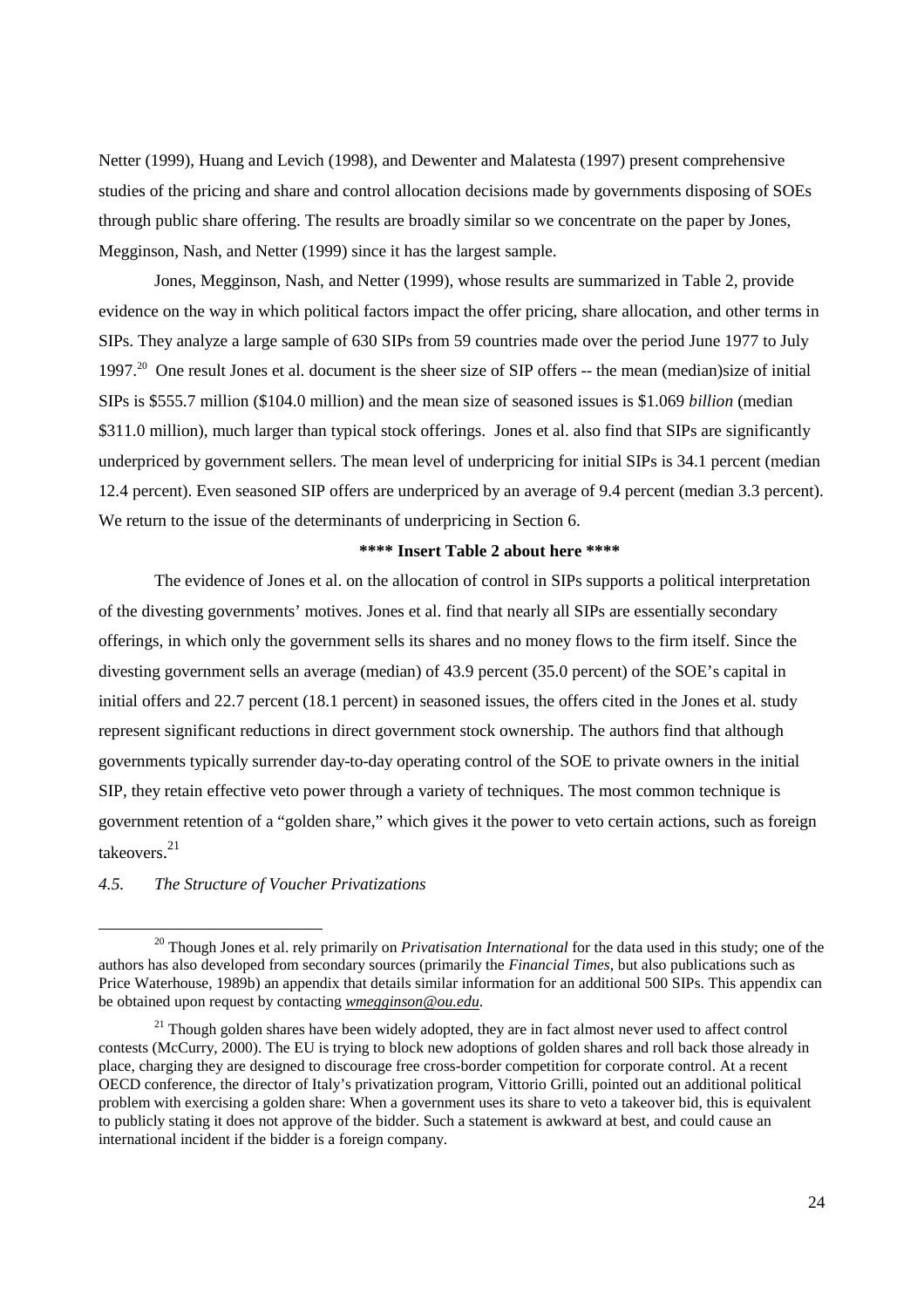Voucher privatization is by far the most controversial method of divesting state-owned assets. Boycko, Shleifer, and Vishny (1994) show that the decision to pursue mass privatization, and even the specific design of the programs, is largely dictated by politics. The privatization programs practiced in Western Europe and elsewhere were politically difficult to execute in Eastern Europe, although Hungary, Estonia, and Poland used case-by-case privatizations, which have been successful at a macro level. $^{22}$ Nonetheless, voucher privatization schemes can be made attractive from an economic perspective, since they maximize value, foster free and efficient markets, and promote effective corporate governance.

Katz and Owen (1997) investigate what they call the "voucher portfolio problem." This problem arises whenever the proportion of ownership resulting from a given voucher bid is unknown, but the postprivatization performance of a divested company largely depends on the skills of the new owners and their respective ownership stakes. Katz and Owen also provide a good discussion of the philosophical differences between the Czech program, which relied heavily on vouchers and prohibited post-sale trading of stock, and the Russian program, which privatized relatively small (29 percent on average) stakes in most firms and allowed unrestricted trading of vouchers.

Although most countries' actual experience with vouchers has been poor, none has been quite as dismal as Russia's. Although a variety of factors have played a role, Frydman, Pistor, and Rapaczynski (1996) show that insider control of privatized firms has been by far the most important impediment to effective reform. Initially, the Russian government had high hopes that the "voucher privatization funds" (VPFs) formed during the initial voucher distributions might be able to overcome the collective action problem inherent in mass privatization programs. Such funds might use their concentrated ownership in privatized firms to force managers to restructure. Though most funds attempted to exercise their "voice" in corporate boardrooms, insider dominance completely blocked their efforts. The VPFs turned instead to their "exit" option and sold shares on the secondary market.

Pistor and Spicer (1997) also examine the early promise and subsequent failure of privatization investment funds in Russia and the Czech Republic. In both countries, citizens have become owners of the worst performing privatized assets, while the "crown jewels" have all come under insider control. As the authors say, "… establishing property rights is a longer and more complicated process than allocating title." Blanchard and Aghion (1996) also conclude that privatization is proceeding slowly in Eastern Europe, largely because insiders, who currently have control of firms but no property rights, oppose outsider privatization. Given this reality, Blanchard and Aghion examine whether privatization would proceed more rapidly if governments were simply to allocate property rights to insiders (insider

 $^{22}$  Using a subset of firms, Nellis (1996) describes how the Estonians sold off majority shares to strategic investors and then exchanged the minority shares for vouchers.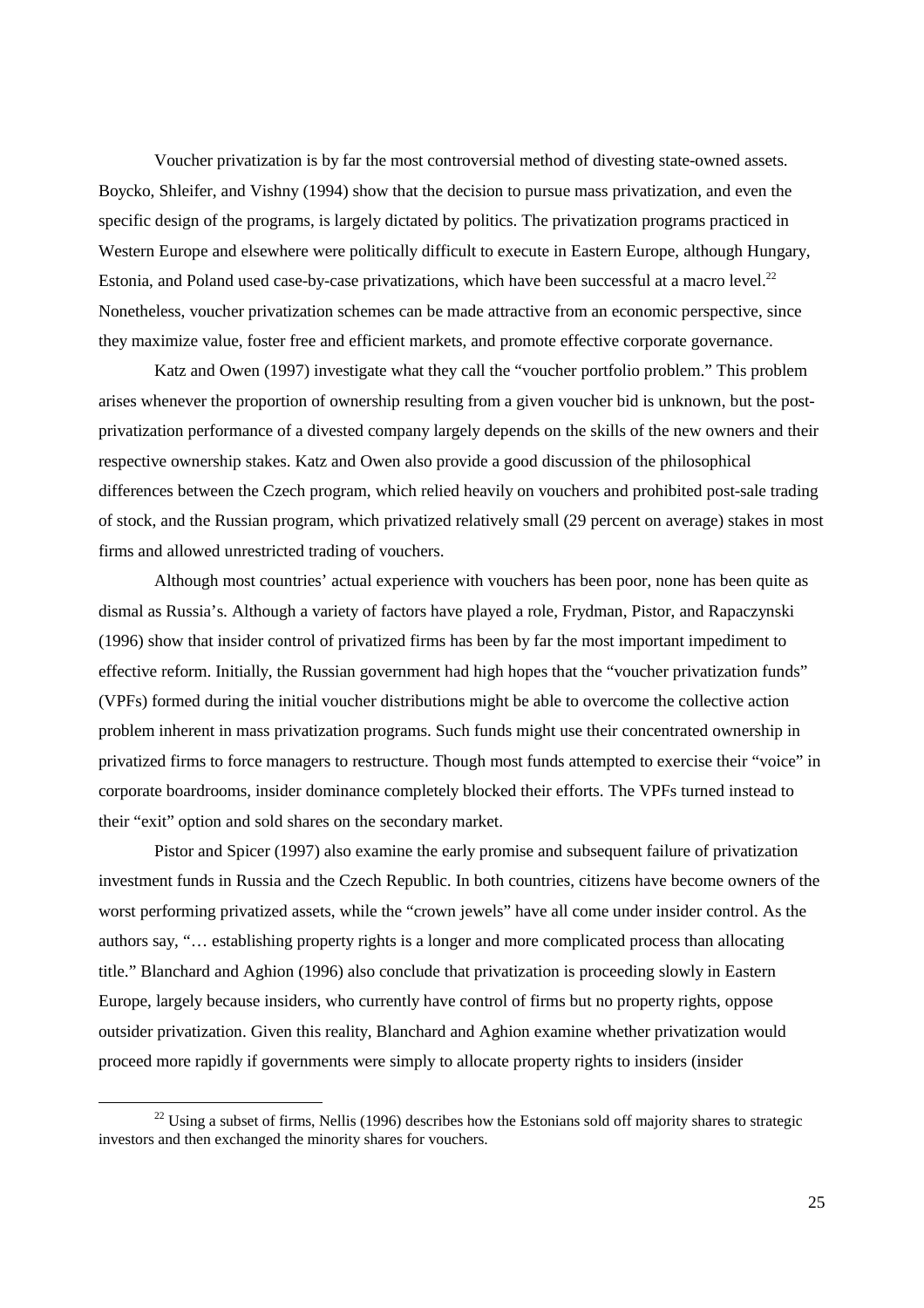privatization). However, they find there is a wedge between the private value of the firm to insiders and its value to an outsider, and that this difference might well preclude value-increasing exchanges. Given the actual experience with insider dominance of most voucher privatizations, we conclude that this wedge is in fact alive, well, and fully operational.

#### *5. Has Privatization Improved the Financial and Operating Performance of Divested Firms?*

Since privatization has been part of government policy tool-kits for almost two decades now, academic researchers have had enough time to execute many empirical studies of the effect of divestment on the operating performance of former SOEs. However, there are difficult methodological problems with research in this area.<sup>23</sup> An important problem is that of data availability and consistency. The amount of information that must be disclosed is much less in most countries than in the United States, and these standards vary from country to country as well as within countries over time. A large literature in accounting has shown that management can manipulate U.S. accounting data, and this problem is probably greater for international firms. Furthermore, the possibility of sample selection bias can arise from several sources, including the desire of governments to make privatization "look good" by privatizing the healthiest firms first.

There are also many problems in measuring performance changes that arise from using accounting or stock data. We discuss the problems with stock return data in section 6, but the problems with accounting data are more important since many empirical studies employ primarily accounting information. These problems include determining the correct measure of operating performance, selecting an appropriate benchmark with which to compare performance, and determining the appropriate statistical tests to use (see Galal, Jones, Tandon, and Vogelsang (1994) and Barber and Lyon (1996)). The finance literature has not reached a consensus on the ways to deal with these problems for U.S. companies, much less privatized international firms. Therefore, the results of each of the studies we discuss must be kept in perspective. We also note that the studies of post-performance do not usually look at the welfare effects on consumers. Most important, few studies control for the possible use of market power by the privatized firms. That is, performance improvements could be due to greater exploitation of monopoly power, which has harmful effects on allocative efficiency, rather than productive efficiency. Many of the studies on performance changes after privatization examine the effects of divestiture on groups such as workers, but few examine the effect of privatization on consumers. On the other hand, one of the principal reasons for launching privatizations, particularly of monopoly utilities, is consumer dissatisfaction with a firm's

 $23$  Many of the difficulties are similar to those discussed in Temple (1999) who surveys cross-country research in the determinants of growth. Temple discusses the substantial problems that arise in estimating and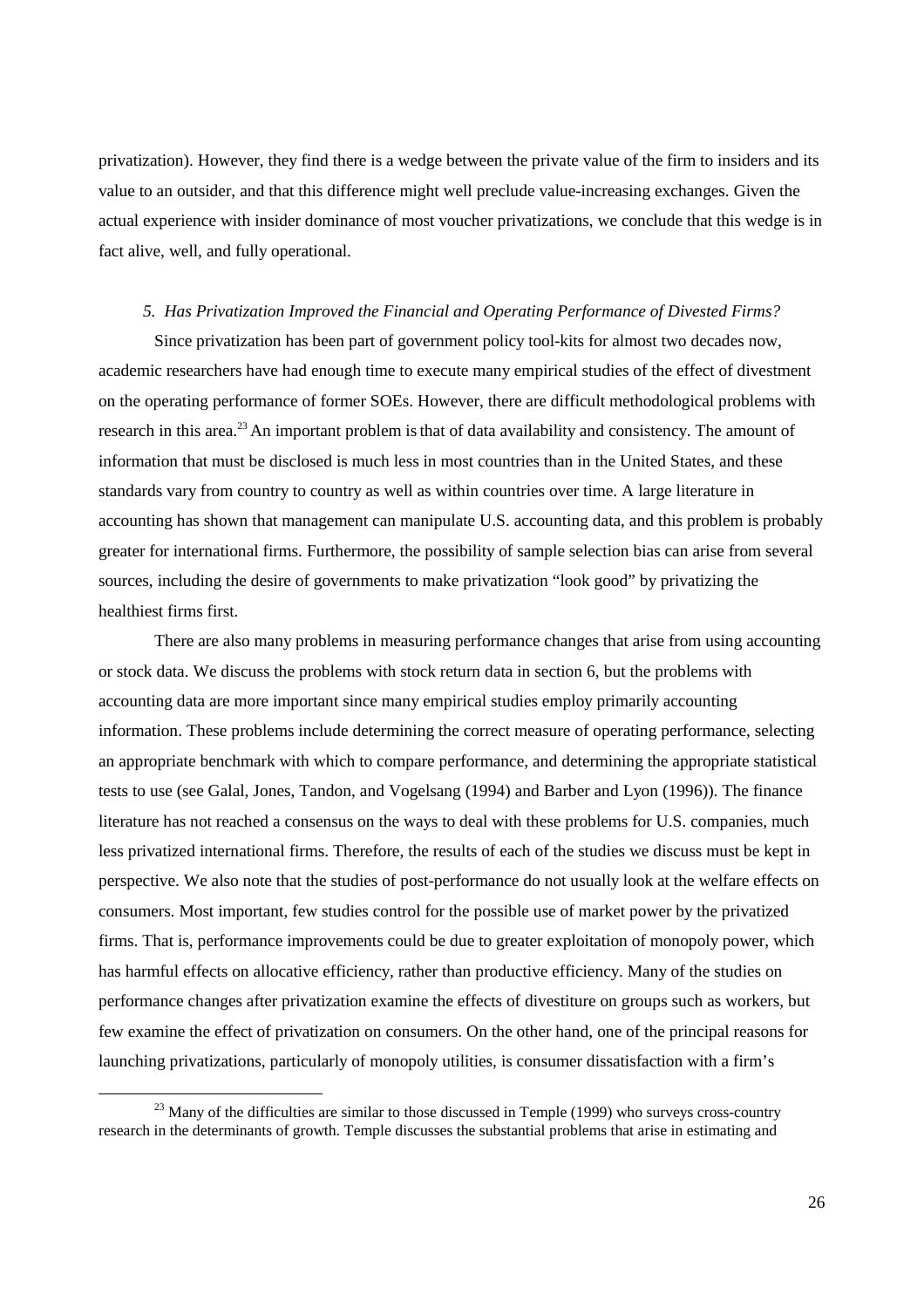service. Furthermore, the studies cited here almost unanimously report increases in performance associated with privatization.<sup>24</sup> This consistency is perhaps the most telling result we report -- privatization appears to improve performance measured in many different ways, in many different countries.<sup>25</sup>

With the above caveats in mind, this section evaluates the results of 38 studies that employ accounting and/or real output data to examine the impact of privatization on the operating efficiency, ownership structure, and/or financial performance of former SOEs in developed, developing and transition economies. Though all these studies are detailed in the accompanying tables, and most are discussed at least briefly in the text, we also specify which studies we think are the most important—and why we think this is so. To effectively synthesize such a large number of empirical studies, we first categorize papers according to whether they examine privatization in transition or non-transition economies. The latter studies are evaluated in section 5.1, while the transition economies are examined in section 5.2. This dichotomization is necessary, since both direct observation and published research suggest that reforming transition economies invariably requires embracing a great many economic and political changes simultaneously, whereas privatization (and attendant regulatory changes) is often the sole major component of reform processes in non-transition economies. A further organizational step is to present, in Tables 3 through 7, summary information for each of the studies we examine. Presenting this information in tabular form saves us from having to sequentially discuss each paper's sample construction methodology, estimation procedure, and empirical results in the section's text. Instead, we can identify key findings that appear in many different studies, and can discuss methodological pros and cons for entire groups of studies, rather than for each paper in turn.

# *5.1. Empirical Studies Employing Data From Non-Transition Economies*

We separate non-transition studies by empirical methodology, depending upon how the papers compare performance changes resulting from privatization. The first set of papers examines a single industry, a single country, or one or a small number of individual firms. While these studies employ a variety of empirical techniques, most compare actual post-privatization performance changes with either a comparison group of non-privatized firms or with a "counter-factual" expectation of what would have occurred if the privatized firms themselves had remained state-owned. The second set of studies examine

interpreting cross-country regressions.

 $24$  A cynic might say that all of the gains researchers have documented after privatization are due to selection bias. However, while there is some evidence discussed elsewhere that the better firms are privatized, at least in SIPs the evidence is still strong that performance improves after privatization. Further, the paper that does the best job of controlling for selection bias, Frydman, Gray, Hessel, and Rapaczynski (1999), finds privatized firms perform better than SOEs.

 $25$  Temple (1999) also notes the importance of both historical case studies and cross-sectional analysis in assessing recent developments in the economic theory of growth.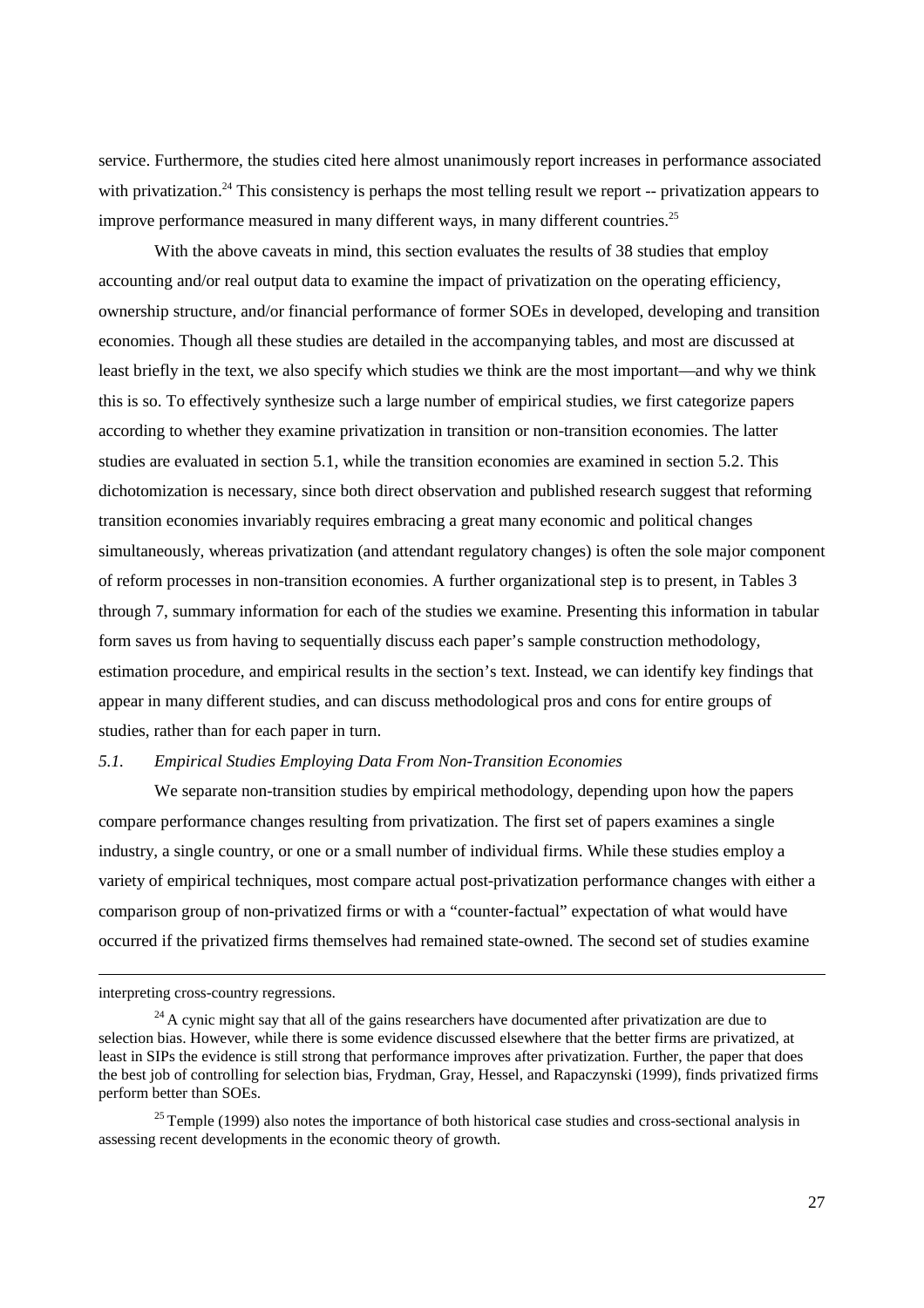only firms divested through public share offerings, and measure privatization-related performance changes by comparing the 3-year mean or median operating and financial performance of divested firms to their own mean or median performance during their last three years as state-owned firms.

#### *5.1.1. Case Study, Single-Industry and Single-Country Empirical Studies: Non-Transition Economies*

The studies we examine in this section are summarized in Table 3. The first study listed merits detailed analysis because it has proven so influential, both due to the rigor of its methodology and because it was sponsored by the World Bank. Galal, Jones, Tandon, and Vogelsang (1992) compare the actual postprivatization performance of 12 large firms--mostly airlines and regulated utilities--in Britain, Chile, Malaysia, and Mexico to the predicted performance of these firms had they not been divested. Using this counter-factual approach, the authors document net welfare gains in 11 of the 12 cases considered which equal, on average, 26 percent of the firm's pre-divestiture sales. They find no case where workers are made significantly worse off, and three where workers significantly benefit. Newberry and Pollitt (1997) perform a similar counter-factual analysis of the 1990 restructuring and privatization of the U.K.'s Central Electricity Generating Board (CEGB), and document significant post-privatization performance improvements. However, they find that the producers and their shareholders capture all of the financial rewards of this improvement and more, whereas the government and consumers lose out. The authors conclude that CEGB's restructuring and privatization was in fact "worth it," but could have been implemented more efficiently and with greater concern for the public's welfare.<sup>26</sup>

### **\*\*\*\* Insert Table 3 about here \*\*\*\***

Two of the studies described in Table 3 examine national privatization experiences. Martin and Parker (1995) find that, after adjusting for business cycle effects, less than half the British firms they study perform better after being privatized. The authors do, however, find evidence of a "shake-out" effect, where several firms improve performance prior to being privatized (but not afterward). The results of the second national study are far less ambiguous. LaPorta and López-de-Silanes (1999) find that the former Mexican SOEs they study rapidly close a large performance gap with industry-matched private firms that had existed prior to divestment. These firms go from being highly unprofitable before privatization to being very profitable thereafter. Output increases 54.3 percent, in spite of a reduced level of investment spending, and sales per employee roughly doubles. The privatized firms reduce (blue and white-collar) employment by half, but those workers who remain are paid significantly more. The authors attribute most

 $26$  The privatization and liberalization of the British electricity industry is also discussed at length in Newberry (1997) and Vickers and Yarrow (1991), while the regulatory regime adopted for earlier utility privatizations is described in Beesley and Littlechild (1989). None of these works showers the Thatcher government with praise for its policy decisions, though Beesley and Littlechild do find the RPI-X price regulation system adopted in the U.K. is superior to the U.S. rate of return regulatory regime.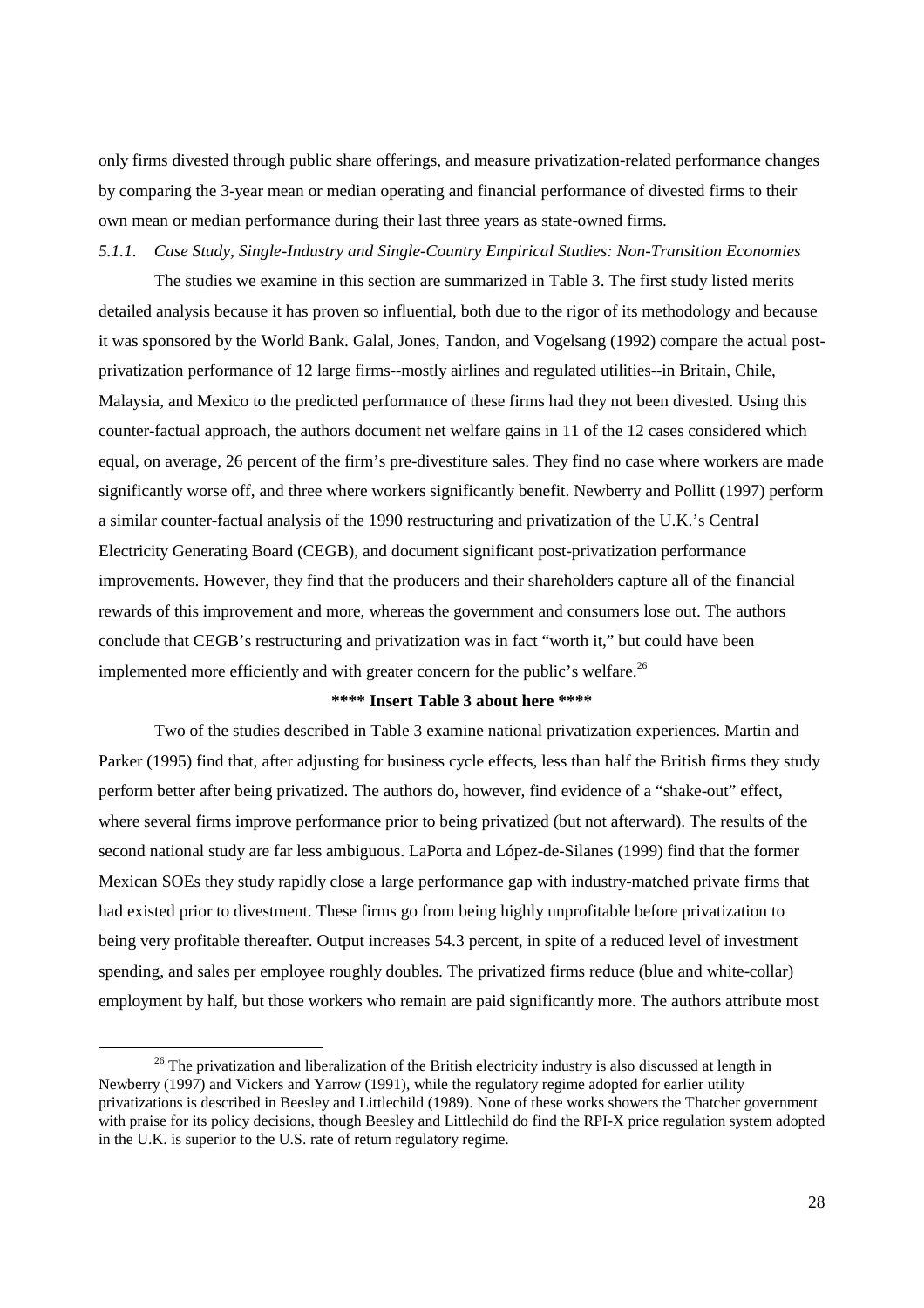of the performance improvement to productivity gains resulting from better incentives, with at most onethird of the improvement being attributable to lower employment costs.

Three of the papers described in Table 3 are essentially case studies of individual privatized companies, though two of the articles benchmark performance changes with respect to one or more private companies. Eckel, Eckel, and Singal (1997) examine the effect of British Airways' 1987 privatization on *competitors'* stock prices and on fares charged in those routes where BA competes directly with foreign airlines. They find that the stock prices of U.S. competitors fall, as do airfares in markets served by BA; both findings suggest that stock traders anticipated a much more competitive BA would result from the divestiture.<sup>27</sup> Laurin and Bozec (1999) compare the productivity and profitability of two large Canadian rail carriers (one state-owned and one private-sector), both before and after the 1995 privatization of Canadian National. They find that CN's relatively poor performance during the "fully state-owned period" (1981-1991) rapidly converges on Canadian Pacific's performance levels during the pre-privatization, but post-announcement period (1992-1995), and then surpasses it thereafter. These findings suggest two separable impacts of privatization on firm performance: an "anticipation" effect prior to divestiture and a "follow through" effect subsequently. The final case study, Ramamurti (1997), examines the 1990 restructuring and privatization of Ferrocarilla Argentino, the Argentine national freight and passenger railway system. The author documents a nearly incredible 370 percent improvement in labor productivity and an equally striking (and not unrelated) 78.7 percent decline in employment--from 92,000 to 18,682 workers.<sup>28</sup> Operating subsidies declined almost to zero, and consumers benefited from expanded (and better quality) service and lower costs. Ramamurti concludes that these performance improvements could not have been achieved without privatization.

No less than six of the studies detailed in Table 3 examine the telecommunications industry, which has been transformed by the twin forces of technological change and deregulation (including privatization) since 1984 — the year when the AT&T monopoly was broken-up in the United States and the Thatcher government began privatizing British Telecom. Five of these are empirical studies, while Ramamurti (1996) provides a simple, though highly readable, summary of empirical studies examining four telecom privatizations in Latin America. Ramamurti concludes that all were judged to be political and economic

 $27$  Eckel, Eckel, and Singal also examine the two-stage privatization of Air Canada (from 100 percent state ownership to 57 percent, then to zero). Unlike BA, Air Canada does not compete with U.S. carriers on many routes, so there is no significant competitor stock price effect resulting from its divestiture. Air Canada's fares do not fall after the first, partial privatization, but fall a significant 13.7 percent after the final, complete divestiture of state ownership.

<sup>&</sup>lt;sup>28</sup> Ramamurti details the intense political maneuvering that accompanied the attempt to restructure and slim down FA. The generous severance payments awarded to displaced workers were instrumental in winning union acquiescence in the restructuring plan, while the presence of effective road transport competition for rail traffic reduced the threat of a potentially crippling strike weapon.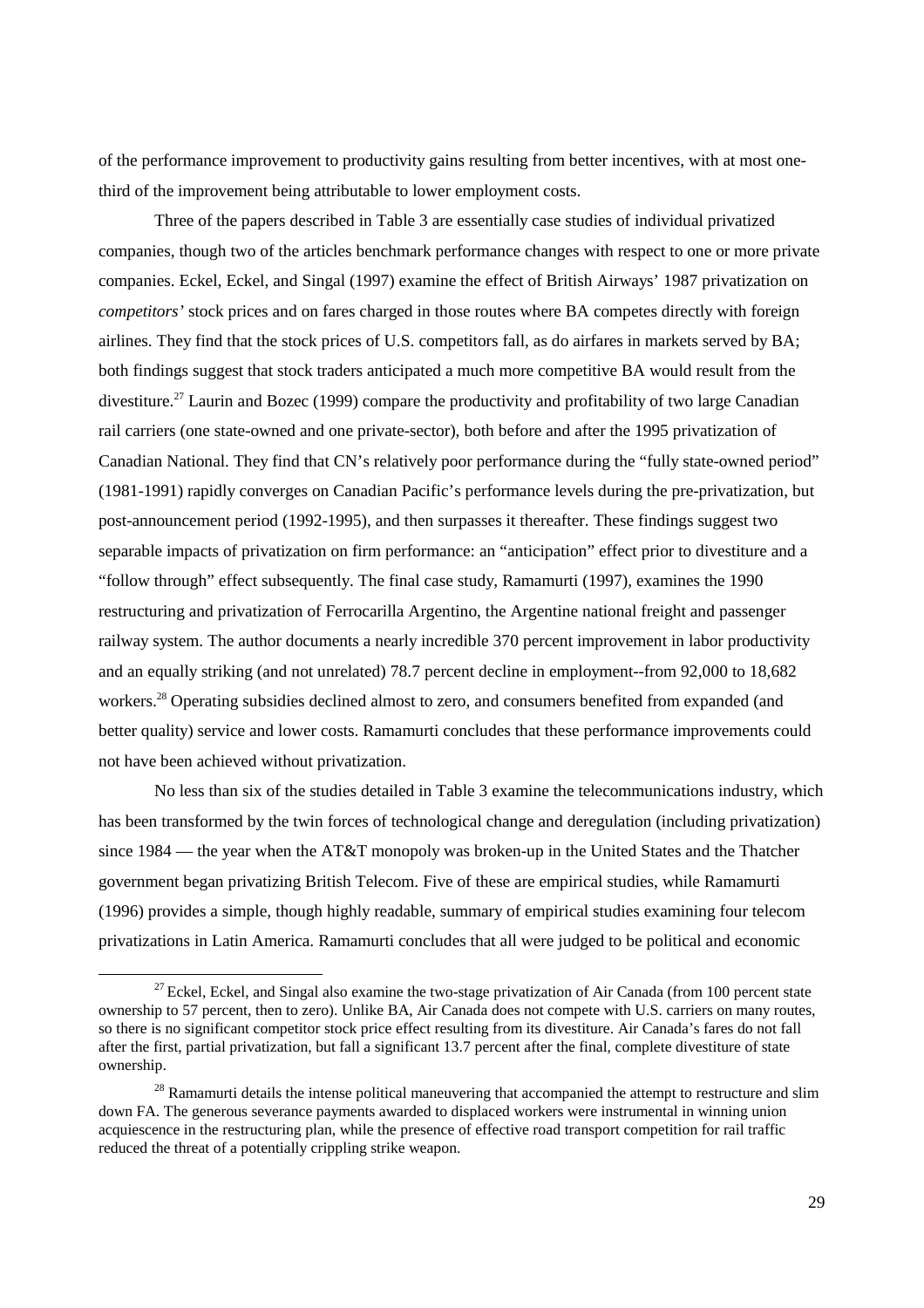success stories. Unfortunately, the empirical studies tell somewhat conflicting stories, probably due in part to differences in the nations covered and methodology employed. Petrazini and Clark (1996), Ros (1999) and Wallsten (2000a) examine developing countries, either exclusively or as separate subsamples, while Ros (1999) and Boylaud and Nicoletti (2000) provide similar coverage of OECD countries, and Boles de Boer and Evans (1996) studies the deregulation and privatization of Telecom New Zealand. Though Ros, Wallsten, and Boylaud and Nicoletti all use some variant of panel data methodology, they arrive at slightly different conclusions regarding the relative importance of deregulation/liberalization and privatization in promoting expanded teledensity (number of main lines per 100 population) and operating efficiency of national telecom companies, and the quality and pricing of telecom services. On balance, these studies generally indicate that deregulation and liberalization of telecom services are associated with significant growth in teledensity and operating efficiency, and significant improvements in the quality and price of telecom services. The impact of privatization, per se, is somewhat less clear-cut, but most studies agree that the combination of privatization and deregulation/liberalization is associated with significant telecommunications improvements. This is certainly the result predicted by Noll (2000) in his analysis of the political economy of telecom reform in developing countries. The D'Souza and Megginson (2000) study's findings—described in the following section—also support the idea that telecom privatization yields net benefits. <sup>29</sup>

### *5.1.2. Empirical Studies Comparing Pre- Versus Post-Privatization Performance For SIPs*

The studies summarized in Table 4 all examine how privatization affects firm performance by comparing pre- versus post-divestment data for companies privatized via public share offering. Since the first study to be published using this methodology is Megginson, Nash and van Randenborgh (1994), we will refer to this is the MNR methodology. This empirical procedure has several obvious economic and econometric drawbacks. Of these, selection bias probably causes the greatest concern, since by definition a sample of SIPs will be biased towards very the largest companies sold during any nation's privatization program. Furthermore, since governments have a natural tendency to privatize the "easiest" firms first, those SOEs sold via share offerings (particularly those sold early in the process) may well be among the

<sup>&</sup>lt;sup>29</sup> Though they do not quite fit into our empirical classification scheme, six related studies deserve mention here. Smith and Wellenius (1999) and Wellenius (2000) present normative analyses of telecom regulation in developing countries, while Wasserfallen and M ller (1998) discuss the privatization and deregulation of western Europe's telecom industry. Pollitt (1997) analyzes the impact of liberalization on the performance of the international electric supply industry, and Bortolotti, Fantini and Siniscalso (1999) document that effective regulation is a crucial institutional variable in electric utility privatization. Establishing such a regulatory regime allows governments to increase the pace of privatization, sell higher stakes, and maximize offering proceeds. Finally, Wallsten (2000b) shows that exclusivity periods, which are usually granted to telecom monopolies as they are being privatized, are economically harmful to consumers and do not achieve the efficiency objectives assigned to them at the time of divestment. Exclusivity periods do, however, raise the price that investors are willing to pay for privatized telecoms, which largely explains why they are employed.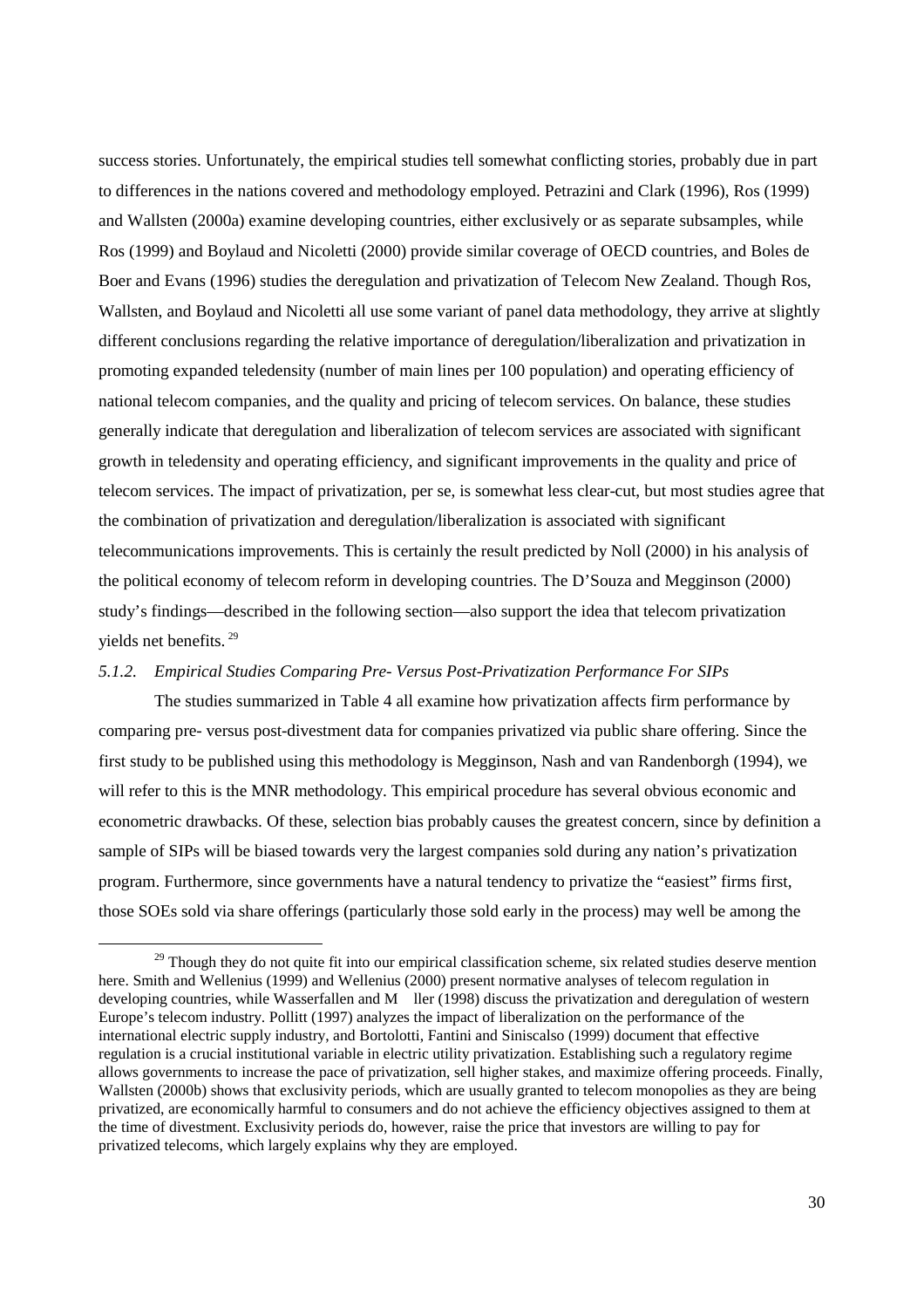healthiest state-owned firms.<sup>30</sup> Another drawback of the MNR methodology is its need to examine only simple, universally available accounting variables (such as assets, sales, and net income) or physical units such as number of employees. Obviously, researchers must be careful when comparing accounting information generated at different times in many different countries. Most of the studies cited here also ignore (or, at best, imperfectly account for) changes in the macroeconomy or industry over the seven year event window during which they compute pre- versus post-privatization performance changes. Finally, the studies cannot account for the impact on privatized firms of any regulatory or market-opening initiatives that often are launched simultaneously with or immediately after major privatization programs.

# **\*\*\*\* Insert Table 4 about here \*\*\*\***

In spite of these drawbacks, studies employing the MNR methodology have two key advantages. First, they are the only studies that can examine and directly compare large samples of economically significant firms, from different industries, privatized in different countries, over different time periods. Since each firm is compared to itself (a few years earlier) using simple, inflation-adjusted sales and income data (that produce results in simple percentages), this methodology allows one to efficiently aggregate multi-national, multi-industry results. This point is made clear in Table 5, which summarizes the results of three studies that use precisely the same empirical proxies and test methodology—and can thus be aggregated and directly compared--yet examine non-overlapping samples. In total, these three studies examine seven performance criteria for 204 companies from 41 countries. Second, while focusing on SIPs yields a selection bias, it also yields samples that encompass the largest and most politically influential privatizations. As discussed in section 4, SIPs account for more than two-thirds of the \$1 trillion of total revenues raised by governments since 1977. With these methodological caveats in mind, we turn to a summary of the findings of studies using the MNR technique.

#### **\*\*\*\* Insert Table 5 about here \*\*\***

All of these studies offer at least limited support for the proposition that privatization is associated with significant improvements in the operating and financial performance of SOEs divested via public share offering. Two of these studies focus on specific industries (banking [Verbrugge, et al. (1999)] and telecommunications [D'Souza and Megginson (2000)]), one examines data from a single country (Chile [Macquieira and Zurita (1996)]), and the other six employ multi-industry, multi-national samples. Five of these studies—MNR (1994), Boubakri and Cosset (1998), D'Souza and Megginson (1999, 2000) and Boardman, Laurin and Vining (2000)—document economically and statistically significant post-

<sup>&</sup>lt;sup>30</sup> Megginson, Nash, Netter, and Poulsen (2000) find that governments selling SOEs tend to sell the more profitable SOEs in the public capital markets and the less profitable in the less transparent private markets. Those sold in the public capital markets are the firms that appear in studies of performance. Dewenter and Malatesta (2000) also show performance improvements before privatization in firms that are being privatized.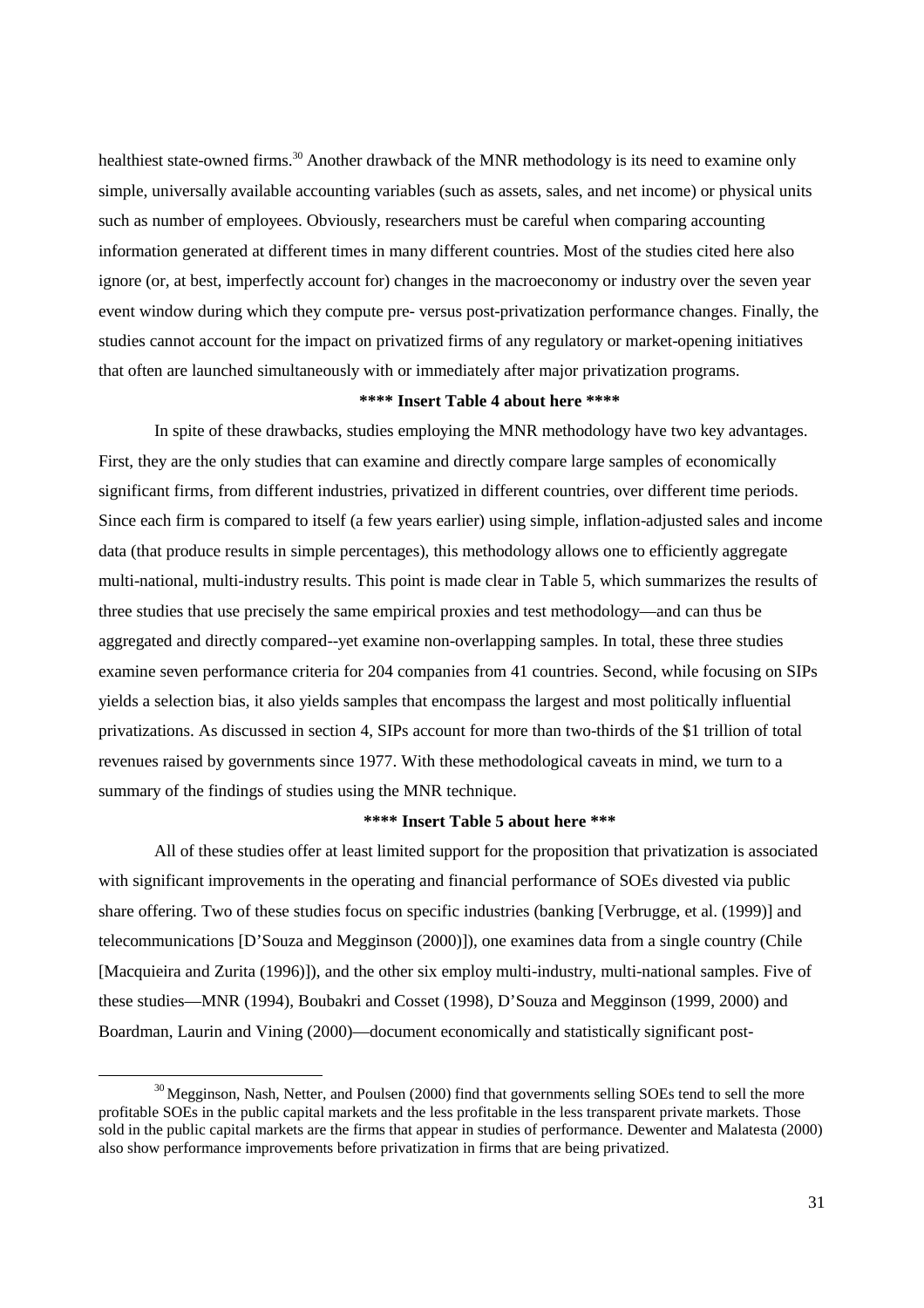privatization increases in real sales (output), profitability, efficiency (sales per employee), and capital spending, coupled with significant declines in leverage. Macquieira and Zurita find similar results for Chilean firms using data that is not adjusted for changes experienced by other Chilean firms over the study period, but many of these improvements cease to be statistically significant once such adjustments are made. Verbrugge, et al. (1999) document significant, though modest, increases in the profitability and capital adequacy of commercial banks privatized in OECD countries, as well as significant declines in leverage, but they also find substantial ongoing state involvement in these banks' affairs.

Finally, Dewenter and Malatesta (2000) estimate the effects of government ownership and privatization using a sample of large firms from three separate time periods (1975, 1985 and 1995), compiled by *Fortune*. They estimate regressions explaining profitability controlling for firm size, location, industry, and the business cycle. They find that net income-based profitability measures increase significantly after privatization, but operating income-based measures do not. Instead, they find that operating profits increase prior to divestiture, once more supporting the idea that privatization can have a significant anticipation effect.

### *5.1.3. Summary and Analysis*

These 22 studies from non-transition economies offer at least limited support for the proposition that privatization is associated with improvements in the operating and financial performance of divested firms. Several of the studies offer strong support for this proposition, and only Martin and Parker (1995) document outright performance declines (for six of eleven British firms) after privatization. Almost all studies that examine post-privatization changes in output, efficiency, profitability, capital investment spending and leverage document significant increases in the first four and significant declines in leverage.

The studies examined here are far less unanimous regarding the impact of privatization on employment levels in privatized firms. All governments fear that privatization will cause former SOEs to shed workers, and the key question in virtually every case is whether the divested firm's sales will increase enough after privatization to offset the dramatically higher levels of per-worker productivity. Three studies document significant *increases* in employment [Galal, et al. (1992), Megginson, Nash and van Randenborgh (1994), and Boubakri and Cosset (1998)], two find insignificant changes [Macquieira and Zurita (1996) and D'Souza and Megginson (2000)], while the remaining five document significant - sometimes massive--employment declines [Ramamurti (1997), LaPorta and Lopez-de-Silanes (1999), Laurin and Bozec (2000), D'Souza and Megginson (1999) and Boardman, Laurin and Vining (2000)]. These conflicting results could be due to differences in methodology, sample size and make-up, or omitted factors. However, it is more likely that the studies reflect real differences in post-privatization employment changes between countries and between industries. In other words, there is no "standard" outcome.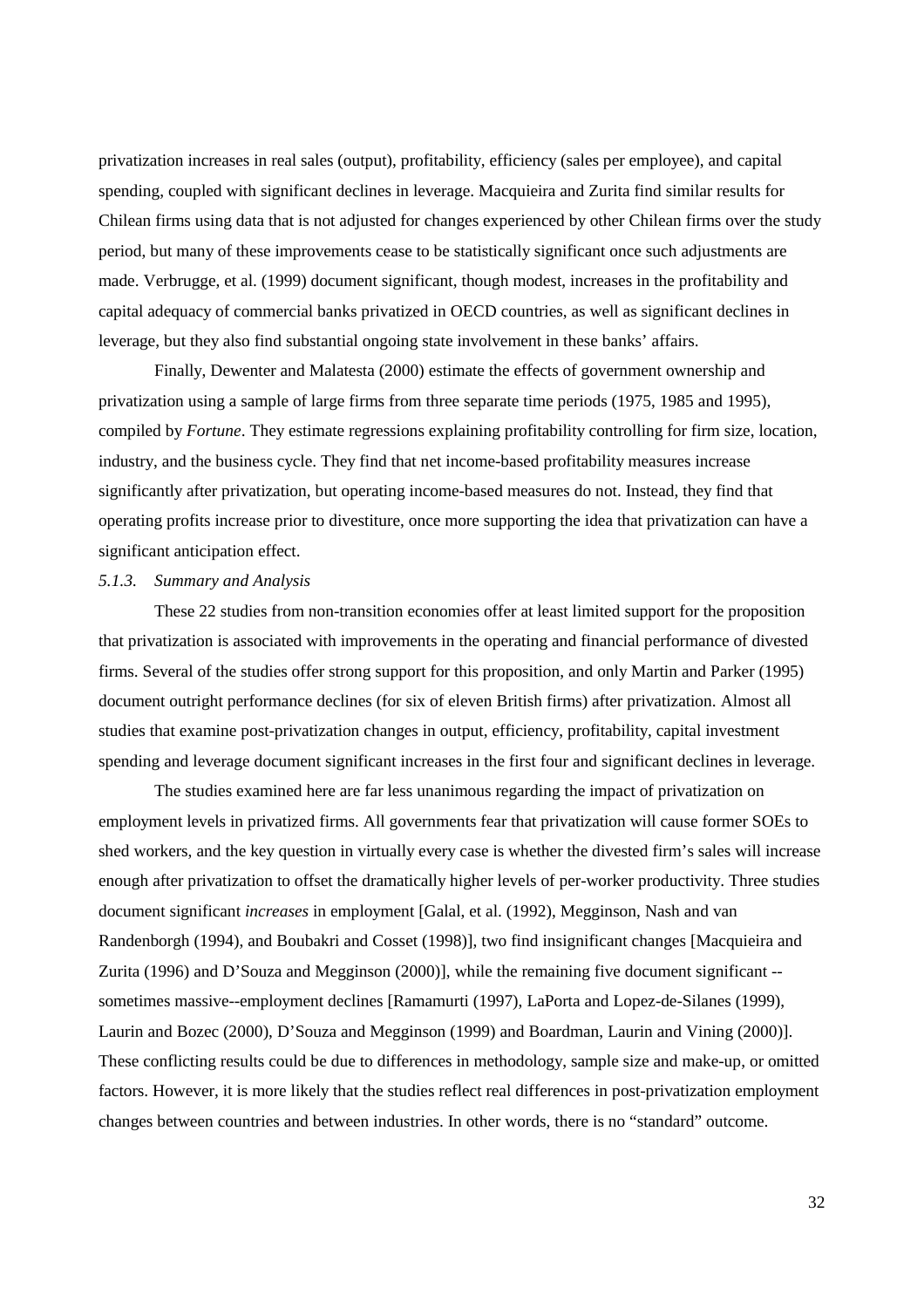Perhaps the safest conclusion we can assert is that privatization does not automatically mean employment reductions in divested firms—though this will likely occur unless sales can increase fast enough after divestiture to offset very large productivity gains.

In our opinion, the Galal, et al (1992), LaPorta and Lopez-de-Silanes (1999), Dewenter and Malatesta (2000), and the three articles summarized in D'Souza and Megginson (1999) are the most persuasive studies examined in this section. As mentioned, the main strength of Galal et al. is its construction and use of a clear "counter-factual" that (virtually uniquely) allows both the financial and welfare gains from privatization to be measured. La Porta and Lopez-de-Silanes execute what we consider the best single-country study, since it examines almost the entire population of Mexican privatizations and compares performance changes to industry-matched private firms. Dewenter and Malatesta both contrast the performance of private-sector and state-owned firms over three non-overlapping periods and study how the performance of privatized firms changes over an extended time period. Finally, D'Souza and Megginson's summary and comparison of three studies that use the same methodology—but nonoverlapping samples—provides compelling evidence that the operating and financial gains to privatization are pervasive.

Since the empirical studies discussed in this section generally document performance improvements after privatization, a natural follow-on question is to ask *why* performance improves. As we will discuss in the next section, a key determinant of performance improvement in transition economies is bringing in new managers after privatization. No study explicitly documents systematic evidence of this occurring in non-transition economies, but Wolfram (1998) and Cragg and Dyck (1999a, 1999b) show that the compensation and pay-performance sensitivity of managers of privatized UK firms increases significantly after divestment. The only study that explicitly addresses the sources of post-privatization performance improvement using data from multiple non-transition economies, D'Souza, et al (2000), finds stronger efficiency gains for firms in developing countries, in regulated industries, in firms that restructure operations after privatization, and in countries providing greater amounts of shareholder protection.

We now turn to an examination of research findings about privatization's impact in transition economies. Privatization is both more difficult and more all-encompassing in these countries than it is in either industrialized or non-transition developing countries.

# *5.2. Empirical Tests of Privatization in Transition Economies*

We again categorize the 21 empirical studies that examine privatization in transition economies into more manageable groups. Both direct observation and the findings of these studies suggest that a logical classification scheme is to evaluate separately studies that examine firms privatized in central and eastern Europe and those which study the privatization programs of Russia and the other republics of the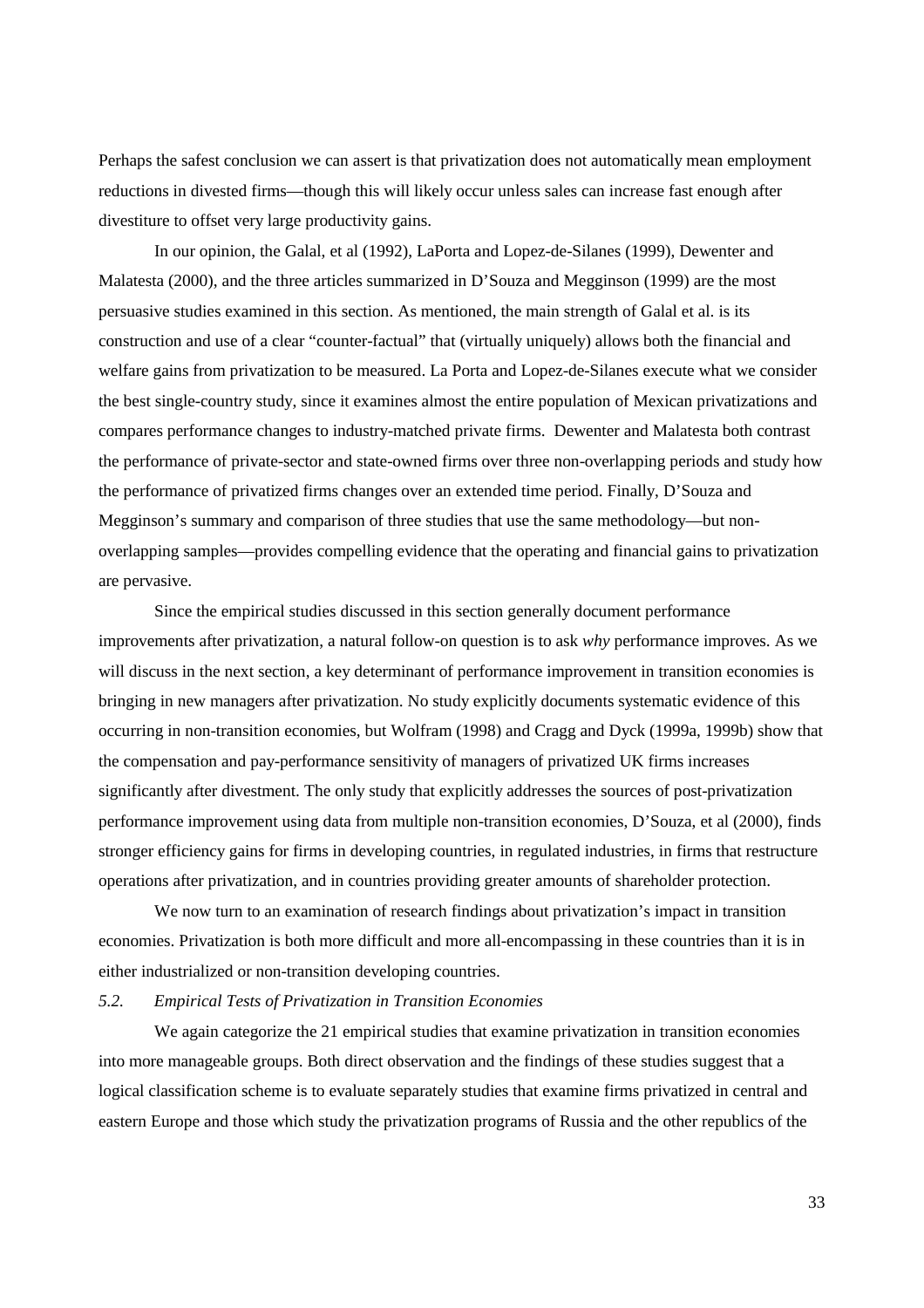former Soviet Union. These categories are evaluated in section 5.2.1 and 5.2.2, respectively. We then conclude section 5 with a brief overview of China's liberalization and privatization program. *5.2.1. Empirical Tests Examining Privatization Programs in Central and Eastern Europe*

The empirical studies that examine privatization programs in central and eastern Europe are summarized in Table 6. These countries employed varying methods of privatizing SOEs, including asset sales (Hungary and eastern Germany), voucher privatizations (the Czech Republic and early Polish divestitures), "spontaneous privatizations" (Slovenia), share offerings (later Polish sales), or a combination of techniques. The studies also cover differing event periods during the 1990s, employ differing empirical methodologies, and ask somewhat different questions—though all directly or indirectly ask how privatization impacts firm-level operating performance. Additionally, all of these studies must contend with the fact that output typically fell dramatically in every central and eastern European country during the period immediately after the collapse of socialism in 1989-91, though in most cases output later snapped back smartly.<sup>31</sup> These studies must therefore examine whether, for example, the output of privatized firms contracted less than did the output of firms that remained state-owned. These and other econometric challenges that must be faced in disentangling the effects of privatization, ownership structure changes, and other influences on the post-divestment performance of privatized firms in transition settings are discussed at length in Weiss and Nikitin (1999) and Frydman, Gray, Hessel and Rapaczynski [hereafter FGHR] (1999).

#### **\*\*\*\* Insert Table 6 about here \*\*\*\***

In spite of all the caveats spelled out above, the 11 studies summarized in Table 6 yield surprisingly consistent results regarding the impact of privatization on the performance of divested central and eastern European firms. This is especially true of the four studies--Dyck (1997), Weiss and Nikitin (1999), Claessens and Djankov (1999b), and Frydman, Hessel and Rapaczynski (2000)--we consider the most persuasive due to sample size, period of coverage and/or methodological rigor. All but one [Harper (2000)] of the studies detailed in Table 6 explicitly test whether the type of ownership structure that emerges from the privatization process is related to post-privatization performance, and these studies document consistent and significant relationships, as summarized below. Other things equal:

 Private ownership is associated with better firm-level performance than is continued state ownership. In addition, concentrated private ownership is associated with greater performance improvement than is diffuse ownership.

<sup>&</sup>lt;sup>31</sup> This "U-shape" pattern of aggregate output in 26 transition economies is documented and examined econometrically in Berg, Borensztein, Sahay and Zettelmeyer (2000). They find that structural reforms—including privatization—are critically important in promoting rapid recovery from the initial economic decline. Taken as a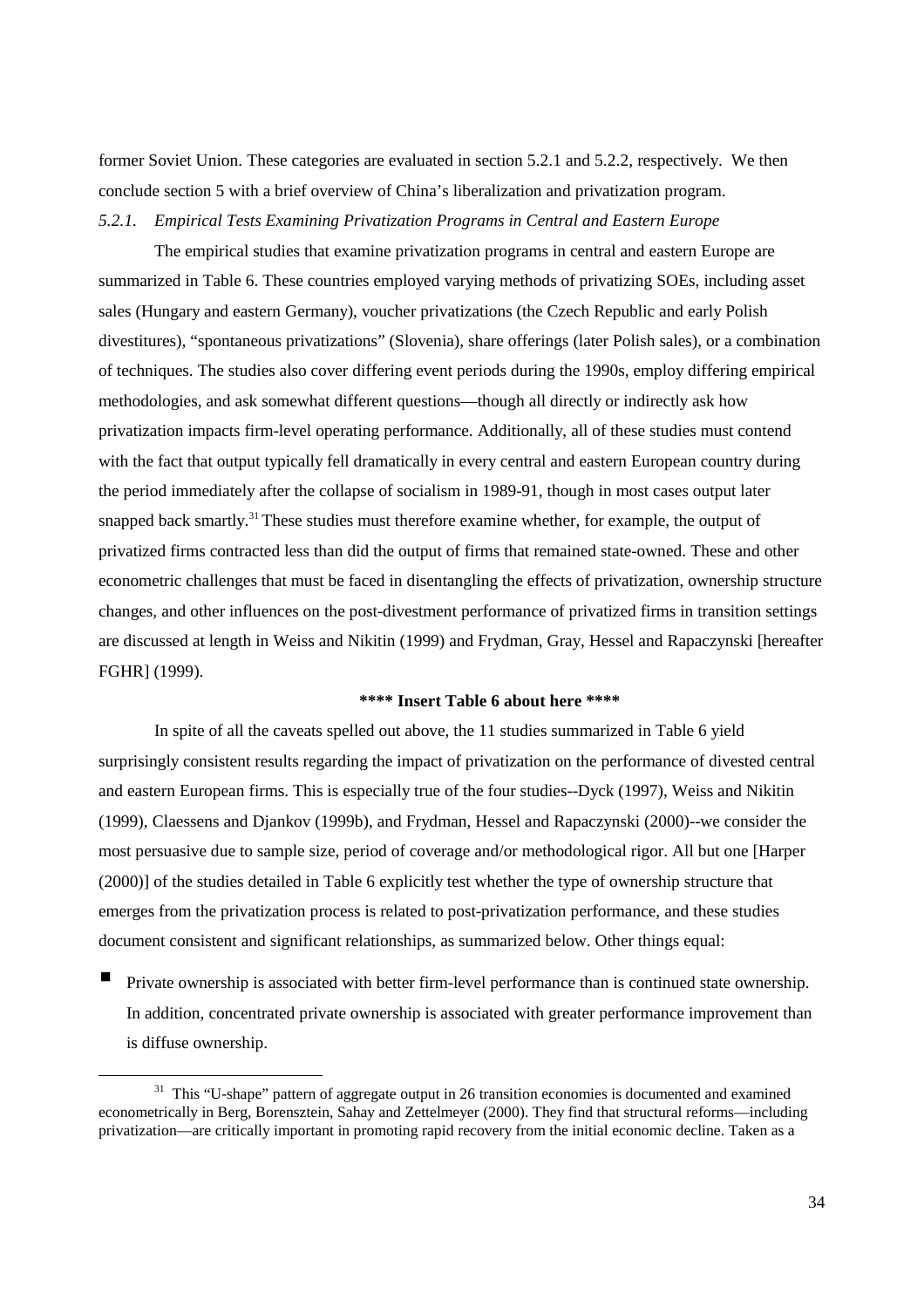- Foreign ownership, where allowed, is associated with greater post-privatization performance improvement than is purely domestic ownership.<sup>32</sup> Furthermore, majority ownership by outside (nonemployee) investors is associated with significantly greater performance improvements than is any form of insider control.
- Firm-level restructuring is associated with significant (sometimes dramatic) post-privatization performance improvements, and this is one key advantage of outsider control—firms controlled by non-employee investors are much more likely to restructure than are employee-owned firms.
- Most studies document that performance improves more when new managers are brought in to run a firm after it is privatized than when the original managers are retained. The precise reason for the superior performance of new management is unclear, though FGHR (2000) find that the more entrepreneurial behavior of outsider-owned firms is due to incentive rather than human capital effects.
- The role of investment funds in promoting efficiency improvements in privatized Czech firms is ambiguous. FGHR (1999) find selling a SOE to a domestic financial company significantly increases the growth rate of a privatized firm, while Weiss and Nikitin (1998) find that concentrated ownership by investment funds is not associated with performance improvements. Claessens and Djankov (1999b) document greater performance improvements for companies controlled by non-banksponsored investment funds than by bank-sponsored funds.
- The impact of privatization on employment is also ambiguous, primarily because employment falls for virtually all firms in transition economies after reforms are initiated. Harper (2000) documents employment declines following the first Czech mass privatization wave in 1992, but not after the second wave in 1994. FGHR (1999) is the only study that explicitly examines employment changes- after accounting for ownership structure changes--and the authors find that sales grow fast enough in outsider-controlled firms to offset the significant increase in labor productivity.
- There is little evidence that governments have been able to impose hard budget constraints on firms that remain state-owned after reforms begin. FGHR (2000) find that the threat of hard budget constraints falters for poorly-performing SOEs, since governments are unwilling to allow these firms to

whole, their results strongly support a "radical" approach to reforms.

 $32$  In his analysis of the reasons why Hungary's privatization program has proven to be so much more successful than those in most other central and eastern European countries, Mihalyi (2000) emphasizes the importance of selling SOEs directly to western transnational companies, and thus plugging them into the global trading system. Other countries stressed domestic over foreign ownership, and thus missed out on the opportunity of using privatization as a way of attracting foreign direct investment.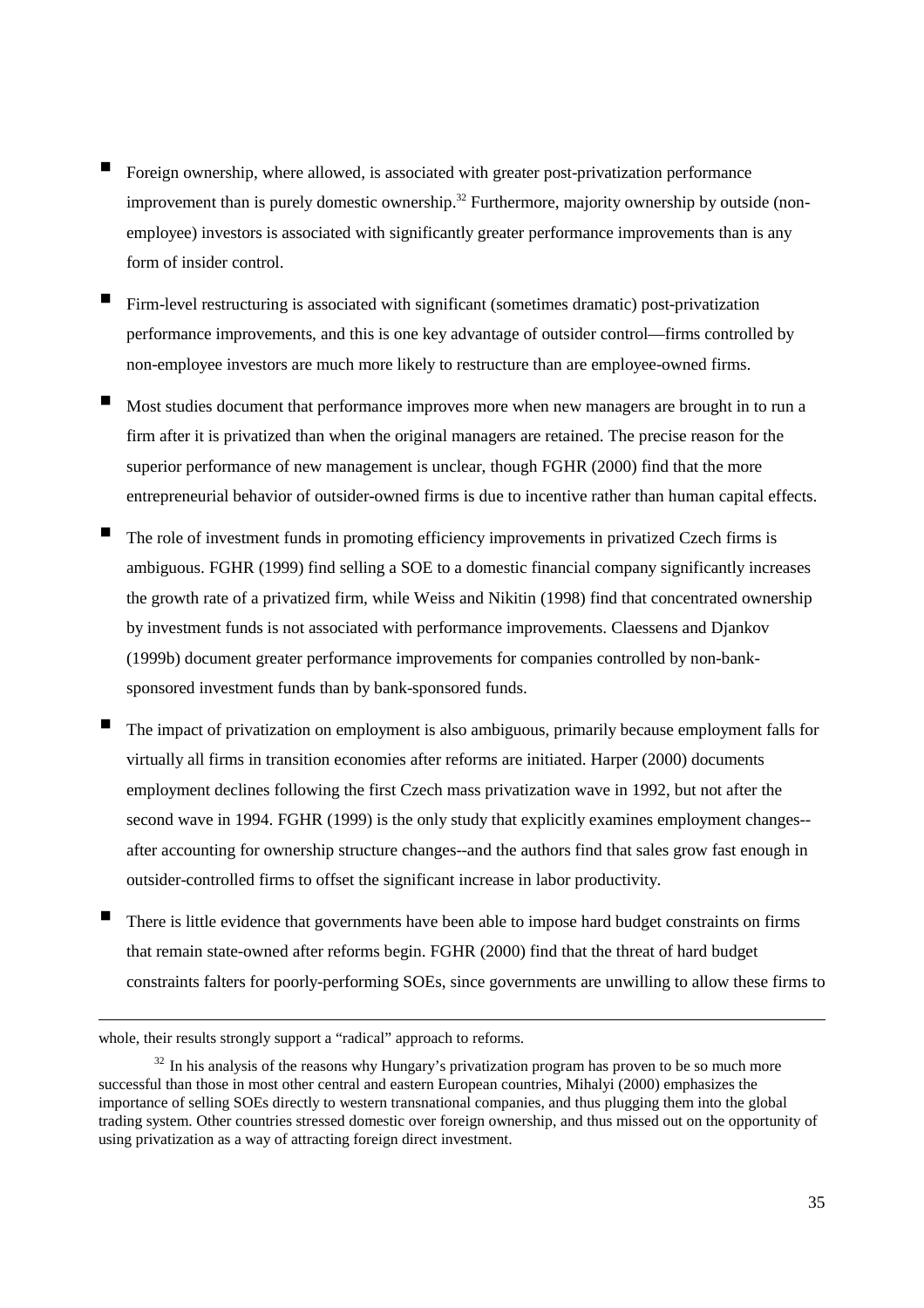fail. However, both FGHR and Schaffer (1998) show that the burden of lower SOE creditworthiness

falls on the state (as deferred taxes) or on state creditors, rather than on private creditors or suppliers. Given these observed patterns for central and eastern Europe, we next examine how privatization has impacted firm performance in the republics of the former Soviet Union.

#### *5.2.2. Empirical Tests Examining Privatization Programs in the Former Soviet Union*

Table 7 summarizes the results of six empirical studies that examine privatization programs in Russia and the other republics of the former Soviet Union. It is very difficult to reach a simple conclusion regarding privatization's impact in the former Soviet Union in general, and Russia in particular, for four principal reasons. First, the transition from socialism to capitalism was much more difficult and painful in the former Soviet Union republics than anywhere else in the world, both because these republics were under communist rule the longest and because the transition to capitalism also coincided with dissolution of the Soviet Union. Breaking up any continental scale nation was likely to prove traumatic; breaking up a country that was also an economic system proved doubly so. Second, the contraction in output that occurred in the former Soviet Union after 1991 was far greater than anywhere else--and there is as yet no upturn--making it very difficult to document any kind of relative performance improvement, or to assign causality to any improvement that is found. Third, it seems clear that the former Soviet Union republics especially Russia—took a decided turn for the worse economically after 1997, so competently executed studies examining privatization's impact in the same country, but at different times, might well reach radically different conclusions. Finally, all five studies that examine Russia's experience rely either on survey data or anecdotal evidence, so the "raw material" for empirical analysis is of much poorer quality here than in other regions. For these reasons, we believe that no truly persuasive empirical study of privatization in the former Soviet Union has yet been performed, nor is one likely until these economies stabilize and several years of reliable accounting (not survey) data become available.

#### **\*\*\*\* Insert Table 7 about here \*\*\*\***

In spite of the difficulties (and caveats) spelled out above, the studies summarized in Table 7 do yield consistent conclusions. Certainly the most important result all these studies find is that insider privatization has been a failure throughout the former Soviet Union, especially in Russia, and that the concentrated managerial ownership structure that characterizes almost all privatized firms will likely hamper these economies for many years. As described in Bornstein (1994), Earle (1998), Earle and Estrin (1998), and Black, et al (2000), Russian reformers considered rapid privatization to be an imperative, and for this reason they opted for the politically expedient technique of favoring incumbent managers and employees with allocations of controlling shareholdings during the initial mass privatization waves of 1992-93. The investment funds created during this program proved ineffective, due primarily to insider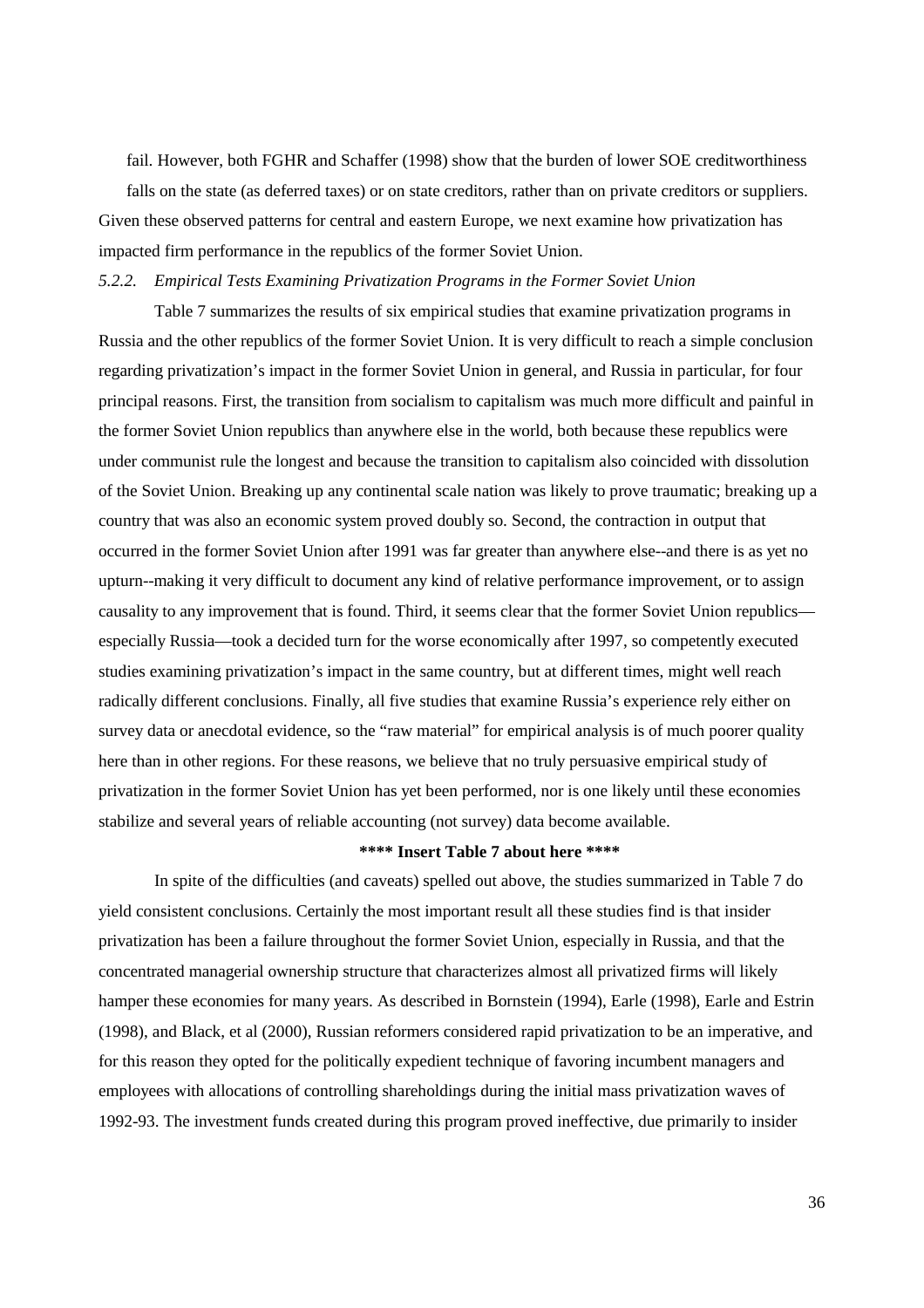control and poor legal protection of (outside) shareholder voting rights. In spite of this, Barberis, et al (1996), Earle (1998) and Earle and Estrin (1998) all document that privatization was associated with performance improvements in firms that were divested during the mass privatization program of the early 1990s. However, all three studies, as well as Djankov (1999a,b), find that post-privatization performance improves the most (or only) for firms which are outsider controlled, and all the studies stress the importance of bringing in new management whenever possible. Additionally, Djankov (1999a) finds that foreign share ownership is associated with significantly greater performance improvement than is purely domestic ownership, and Djankov (1999b) shows that managers who actually pay for divested firms (through management buy-outs) improve performance more than do managers who are effectively given control (through voucher schemes).

The pivotal, disastrous event for Russia's privatization program was the 1995 "loans for shares" scheme, which transferred control of the most valuable natural resource firms to a small group of "oligarchs" at very low prices. As discussed in Black, et al (2000), this corrupt and non-transparent transfer of assets precipitated widespread insider expropriation and commercial lawlessness, which effectively decapitalized much of Russian industry. Russia's privatization program provides an important cautionary tale of the dangers of allowing rampant self-dealing in privatized firms and makes clear that privatization is not an economic panacea.<sup>33</sup>

Does the Russian experience imply that a poorly designed privatization program is worse than none at all? Black et al. argue affirmatively, but Nellis (1999) and other commentators point out that many of Russia's problems resulted from a collapse of central governmental authority, and would thus not likely be solved by re-nationalization. Perhaps the best long-term hope for economic revitalization in the former Soviet Union republics is the type of *de novo* private development described in Havrylyshyn and McGettigan (1999). One conclusion that we can draw from the privatization experience in transition economies is that allowing incumbent managers to gain control of privatized firms—whether through legal means or otherwise—will yield disappointing results. Whenever possible, firms should be privatized, for cash, in as transparent a method as possible, and through an auction or sale process that is open to the broadest possible cross-section of potential buyers (including foreigners).

#### *5.2.3. Privatization and Economic Reform in China*

China, one of the most important transition economies, has been vigorously pursuing economic reform since 1978. It has dramatically increased the total factor productivity [Li (1997)] of Chinese stateowned enterprises, largely by improving incentives [Groves, Hong, McMillan and Naughton (1994, 1995)]

<sup>&</sup>lt;sup>33</sup> The Czech Republic's market collapse of 1997, described in Coffee (1999), and the Lithuanian government's tortuous privatization of the Mazheikiu Nafta refiner in early 2000, described by Samonis (2000) are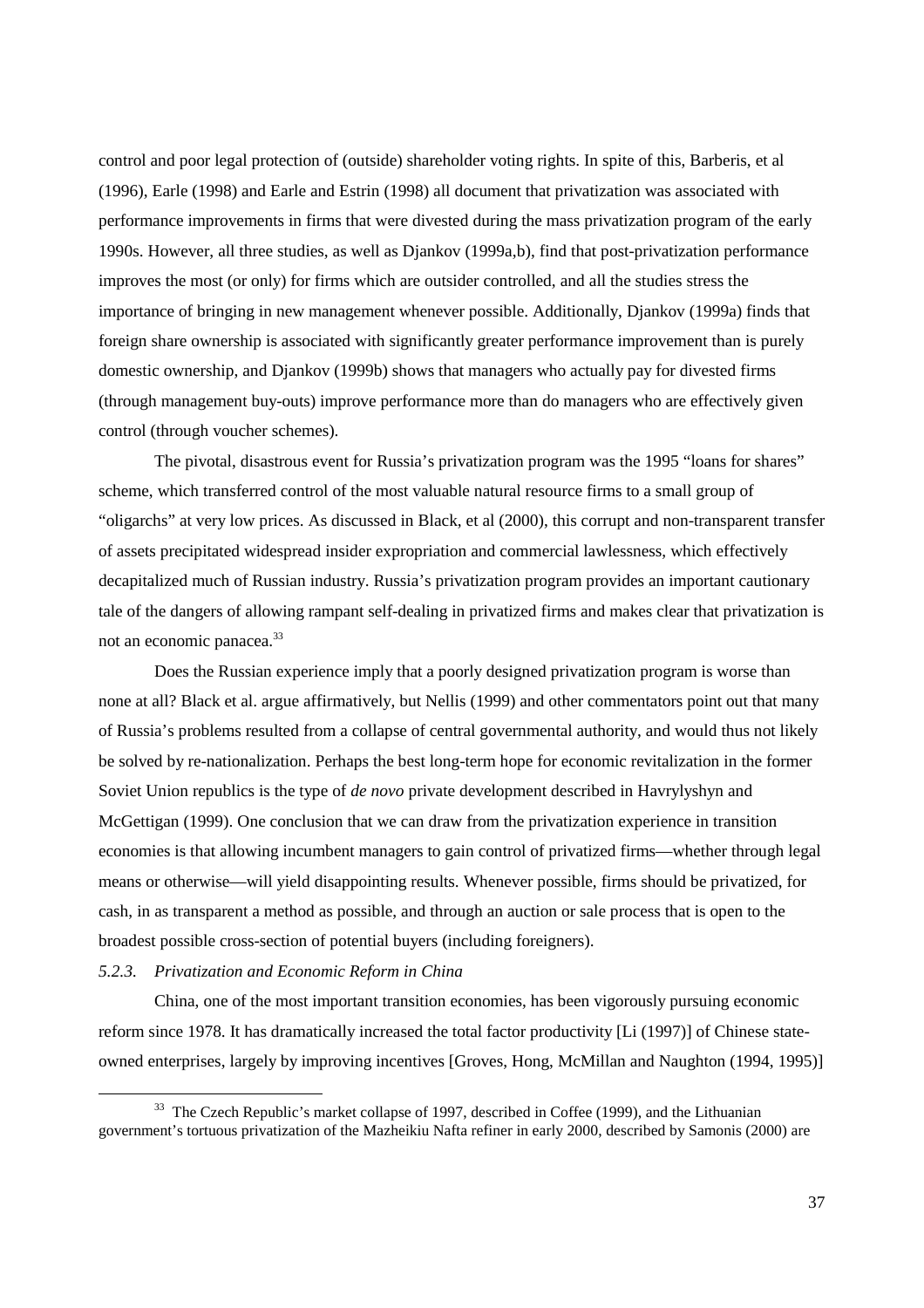and decentralizing economic decision-making [Cao, Qian and Weingast (1999), Lau, Qian and Roland (2000)]. Additionally, the Chinese Communist Party recently committed the country to a massive privatization program [Lin (2000)] under the slogan "seize the large, release the small," which roughly translates as privatizing all but the largest 300 or so SOEs. Assuming this plan is even partially implemented, the result will be a privatization program of unprecedented scale. Furthermore, the World Trade Organization accord negotiated between China and the United States in November 1999 (and subsequently with the European Union in early 2000) may ultimately lead to China's accession to the WTO. If this occurs, broad swathes of heretofore protected Chinese industry -- including telecommunications, automobile production, and financial services -- will be opened to international competition for the first time. This process will almost certainly increase the pressure on China to fully privatize its industry.

On the other hand, there are reasons to believe that China's "privatization" program will do little to lessen the state's role in economic decision-making, either at the macro or micro-economic levels. For one thing, the ownership structure of Chinese stock companies is unlike anything seen elsewhere in the world. As described by Xu and Wang (1997), Tian (2000) and Lin (2000), only one-third of the stock in publicly-listed former Chinese SOEs can be owned by individuals; the remaining two-thirds of a company's shares must be owned by the state and by domestic (usually financial) institutions—which are invariably state-owned. So called "A-shares" may be owned and traded only by Chinese citizens, while Bshares are stocks listed in Shanghai or Shenzhen that may be owned and traded only by foreigners. Other shares are listed in Hong Kong (H-shares) or New York (N-shares), and these are also restricted to foreigners. The net effect of this fractionalization of ownership is that, even in publicly listed former SOEs, control is never really contestable and the long-term financial performance of "privatized" Chinese companies has been quite poor. This is particularly true for the "Red Chip" (PRC-controlled companies incorporated and listed in Hong Kong) and H-shares sold in Hong Kong.<sup>34</sup>

These ownership restrictions could, however, be rescinded by government fiat at any time. Perhaps the key constraint on privatization in China is the fact that SOEs, rather than the government itself, serve as the country's social safety net. As described in Bai, Li and Wang (1997) and Lin, Cai and Li (1998), Chinese SOEs are burdened with many social welfare responsibilities. Thus it is difficult to imagine the government adopting a privatization program that would either grant these firms discretion over staffing levels or subject them to truly enterprise threatening competition. In sum, the long-term prognosis for

also examples of what can go wrong in privatization programs.

<sup>&</sup>lt;sup>34</sup> We thank Cyril Lin, Samuel Huang and George Tian for helping us understanding Chinese listing procedures. See http://www.csrc.gov.cn/CSRCsite/eng/elaws/elaws.htm for an English-language summary of Chinese securities laws.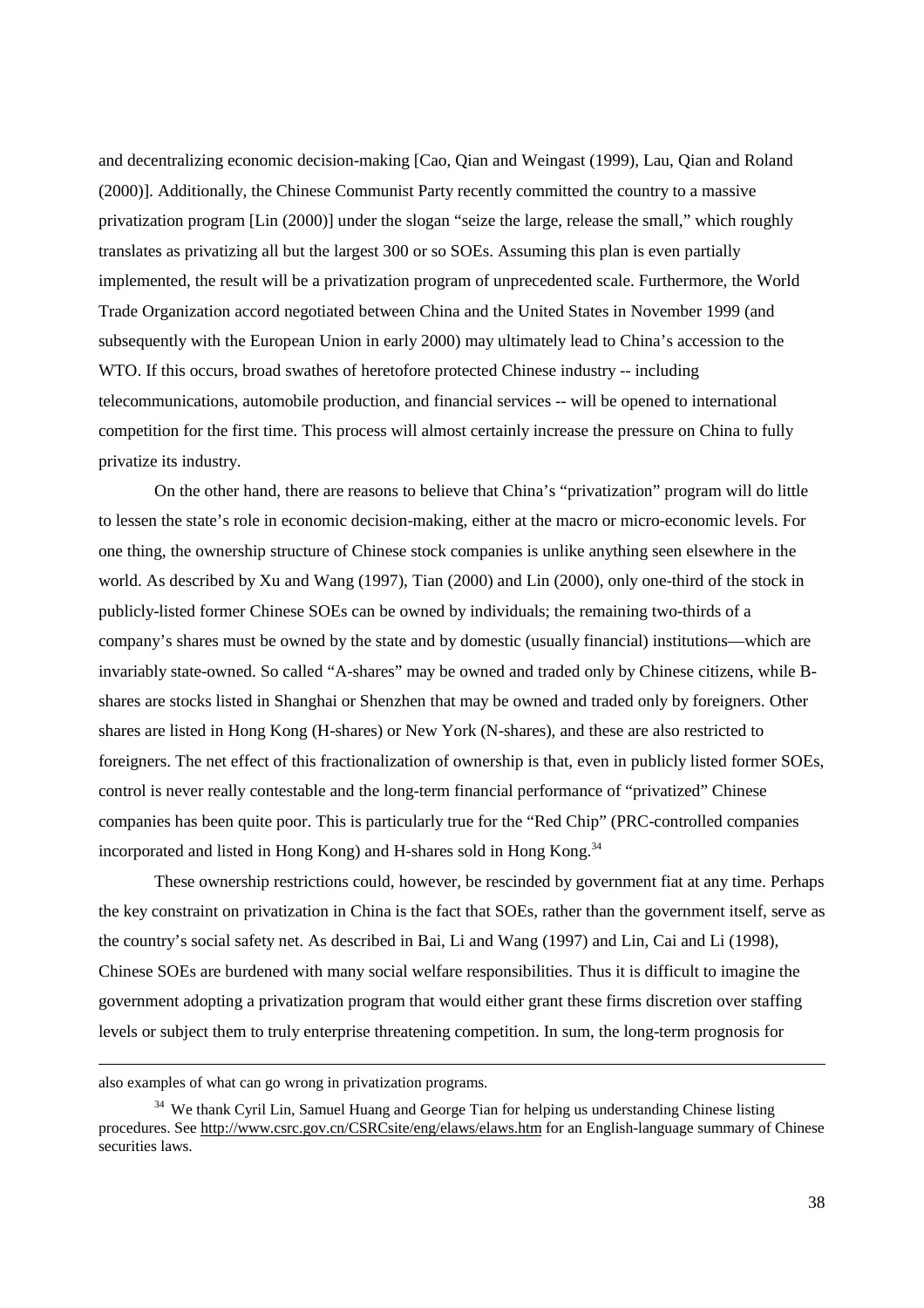privatization in China is unclear; there is great scope for such a program to have a dramatic impact, coupled with great danger of social turmoil if handled (or sequenced) incorrectly.

We now re-direct our emphasis away from transition economies and examine whether investors who participate in share issue privatizations have, on average, benefited from these investments--both initially (first day) and longer term (up to five years).

## *6. Do Investors Benefit From Privatization? 6.1. Initial Returns Earned by Investors in Share Issue Privatizations*

As noted earlier, governments generally rely on share offerings as the best method of privatizing large state-owned enterprises, and they routinely adopt highly politicized offer terms in order to achieve political objectives. Offering terms that differ fundamentally from those observed in private-sector offerings, plus the very large average size of privatization issues, have motivated many researchers to examine the initial and long term returns earned by SIP investors. Table 8 summarizes the results of ten studies examining initial returns. Most of these studies evaluate whether investors who purchase privatization initial public offerings (PIPOs) at the offering price, and then sell these shares on the first day of open market trading, earn returns that are significantly different from zero. Thus, these studies test whether PIPOs are "underpriced." A few also test whether PIPOs yield initial returns that are materially different from the significantly positive first-day returns earned by investors in private-sector IPOs, as documented in a vast number of articles using both U.S. and international data. The U.S. market experience is summarized in Ibbotson, Sindelar and Ritter (1994) and international IPO underpricing studies are surveyed in Loughran, Ritter and Rydqvist (1994).

### **\*\*\*\* Insert Table 8 about here \*\*\*\***

Five of the studies in Table 8 examine PIPO returns from individual countries. All five studies document significant, often massive, average levels of underpricing, ranging from 39.6 percent for the 40 British PIPOs studied by Menyah and Paudyal (1996) to *940 percent* for the 308 Chinese PIPOs examined by Su and Fleisher (1999). Menyah and Paudyal and Paudyal, Saadouni and Briston (1998) find that UK and Malaysian PIPOs are significantly more underpriced than their private-sector counterparts, and Ausenegg finds the same result for Polish PIPOs. Hungarian PIPOs are also more underpriced than private IPOs, but the difference is not significant (Jelic and Briston, 2000a). Since there are as yet few truly comparable private-sector IPOs in China, Su and Fleisher cannot test whether private offerings also have the incredible underpricing they document for PIPOs, but they do point to an intriguing rationale for this phenomenon based on the signalling model presented in Welch (1989). Unlike almost any other comparable group of IPOs, over 90 percent of Chinese PIPOs do in fact execute seasoned equity offerings within a short time after the PIPO.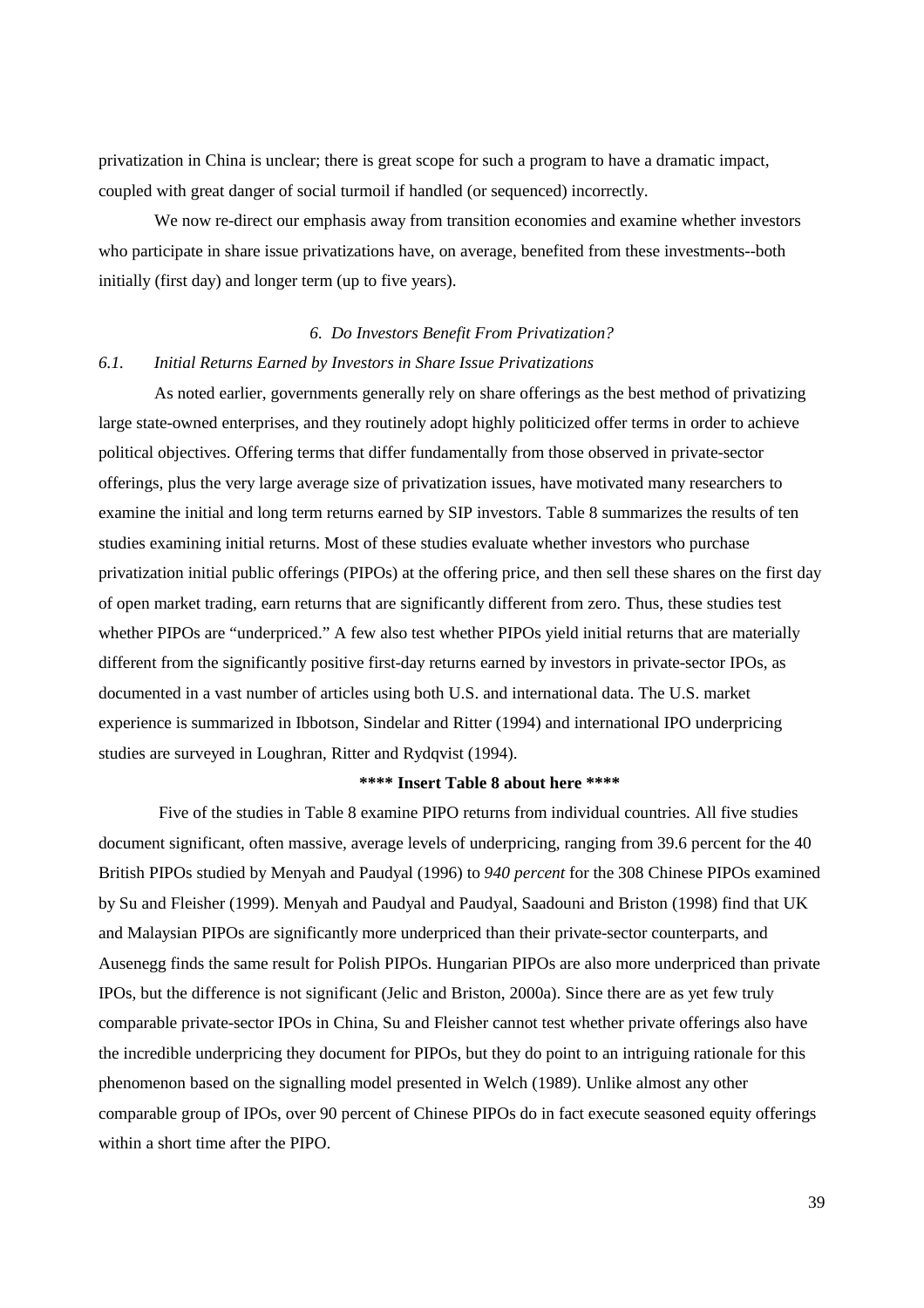The other five studies in Table 8 examine multi-national samples of PIPOs, generally using offering data from *Privatisation International* and stock returns from *Datastream*. The number of countries studied ranges from eight in Dewenter and Malatesta (1997) to 61 in Ljungqvist, Jenkinson and Wilhelm (2000), though the studies' main results are similar. All these studies document economically and statistically significant underpricing of PIPOs, averaging about 30 percent in the large-sample studies. The two that examine seasoned SIPs (Huang and Levich (1998) and Jones, et al.) find these are significantly underpriced as well, though much less so than are PIPOs. Four of these studies—Dewenter and Malatesta (1987), Huang and Levich (1998), Choi and Nam (2000) and Ljungqvist, et al.—also test whether PIPOs are significantly more underpriced than private-sector IPOs. The first three studies find no systematic evidence that PIPOs are significantly more or less underpriced than private IPOs; instead all three suggest that results vary by country. However, the Ljungqvist, et al. study performs the most convincing analysis of the relative underpricing of IPOs and PIPOs, since they use regression methodology and a privatization dummy variable to examine underpricing for a sample of 2,051 IPOs—including 185 PIPOs—from 61 non-U.S. markets. They document that PIPOs are significantly more underpriced (by about 9 percentage points) than are private sector IPOs. They also find that the underwriting spreads on PIPOs are significantly lower (by a mean 61 basis points) than on IPOs.

The principal objective of the Jones, et al. study differs from the others in that it tests whether government issuers are attempting to maximize SIP offering proceeds or are instead trying to achieve multiple political and economic objectives, even at the cost of revenue maximization. Jones, et al. test the underpricing models of Perotti (1995) and Biais and Perotti (1999). Both models predict that governments that are ideologically committed to privatization and economic reform will deliberately underprice SIPs and will privatize in stages, to signal their commitment to protecting investor property rights. "Populist" governments that are pursuing privatization strictly as a means of raising revenue will be unwilling to underprice as much as will committed governments. Populist governments will also try to sell larger stakes in SOEs. Jones, et al. find that initial returns (underpricing) are significantly positively related to the fraction of the firm's capital sold and to the degree of income inequality (Gini coefficient) in a country. They also find that initial returns are negatively related to the level of government spending as a fraction of GDP (a proxy for how socialist a society is) and to a dummy variable indicating that more than 50 percent of a company's stock is being sold. Collectively, these findings strongly support the predictions of Perotti (1995) and Biais and Perotti (1999).

### *6.2. Long-Run Returns Earned by Investors in Share Issue Privatizations*

Since the seminal article by Ritter (1991), financial economists have paid close attention to estimating the long-run returns earned by investors who purchase unseasoned and seasoned issues. Most of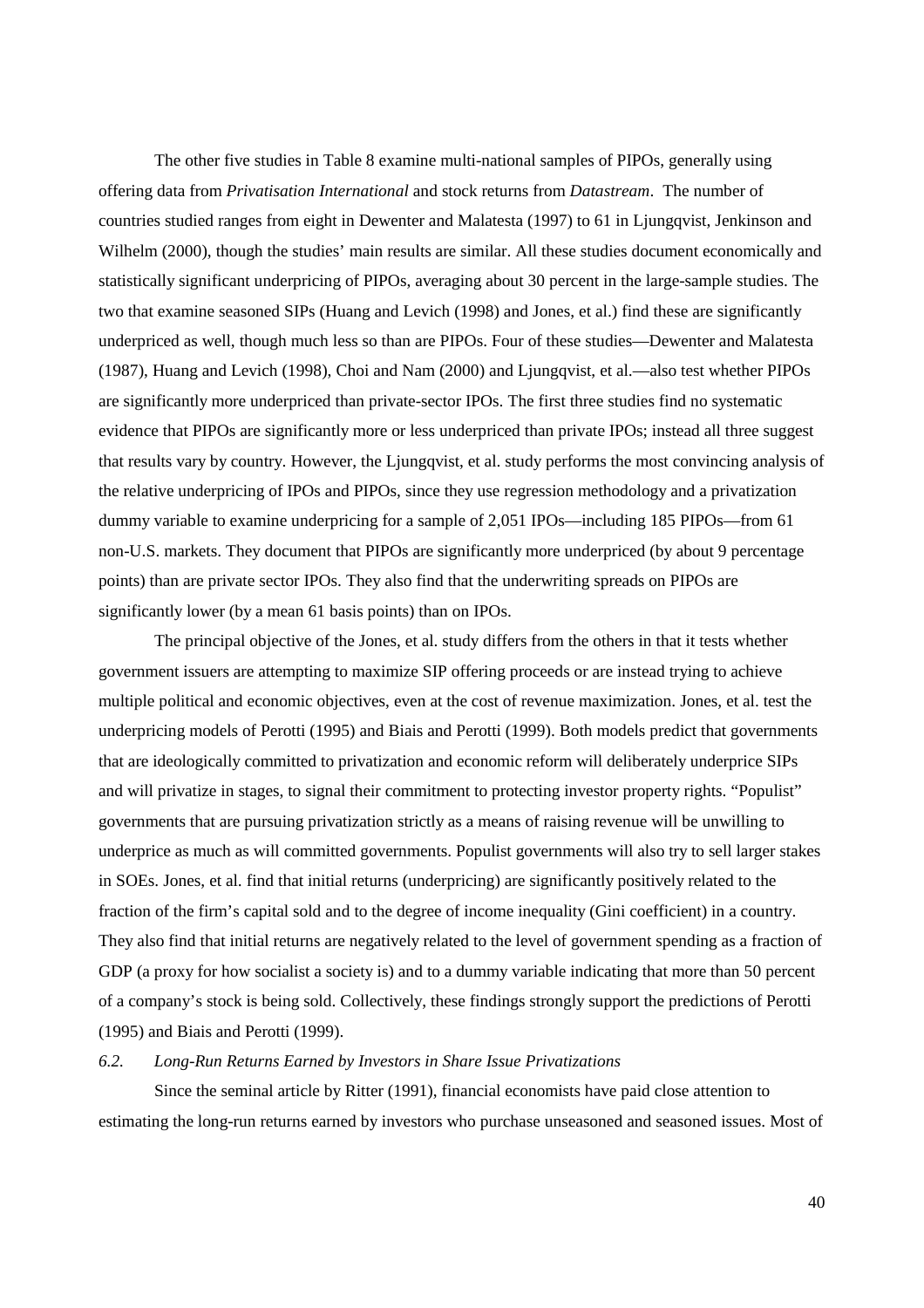these papers find significantly negative long-term returns, whether they examine U.S. offerings or international stock issues, though a few studies document insignificantly positive long-term performance.<sup>35</sup>

Τhere is a major debate in the empirical finance literature on methodological issues in estimating long-run returns. This is not surprising since findings of significant negative (or positive) long-run returns can be interpreted as evidence contradicting the efficient market hypothesis, a fundamental concept in finance. The debate centers on how to calculate long-run returns and how to construct test statistics. For example, Mitchell and Stafford (2000) argue that most corporate actions are not random events. They contend that after controlling for cross-correlation of abnormal returns, most statistical evidence of abnormal performance disappears. Lyon, Barber, and Tsai (1999), drawing on the work of Kothari and Warner (1997), and Barber and Lyon (1997a), note five reasons for misspecification in test statistics designed to detect long-run returns. There are three sources of bias -- a new listing bias, a re-balancing bias and a skewness bias -- as well as cross-sectional dependence in sample observations and a poorly specified asset-pricing model. Lyon, Barber, and Tsai, among others, suggest several methods to control for misspecification, but there is no one correct method. They conclude that the "analysis of long-run returns is treacherous." Canina, Michaely, Thaler, and Womack (1998) present a behavioral approach to dealing with long-run returns and Fama (1999) argues bad model problems are "unavoidable … and more serious in tests on long-term returns." Since the methodological problems identified with estimates of long-run returns have not been resolved for U.S. firms, they have not been resolved for privatizations that are subject to the additional problems of scarce data and the lack of liquid markets. Nevertheless, the fact that most of the studies of long run returns following privatizations, using different methodologies and focusing on different countries, find similar results lessens some of the methodological concerns.

We discuss fifteen studies that examine the returns earned by investors who buy and hold privatization share issues, and the number of such studies appears to be growing rapidly. The papers are summarized in Table 9. Eight of these focus on either a single country or a single market for issues, and the other seven examine multi-national samples. Levis (1993) and Menyah, Paudyal, and Inganyete (1995) examine the British experience and both document significantly positive long-run abnormal returns for SIP investors. However, Aggarwal, Leal, and Hernandez (1993) find the opposite result for their sample of nine Chilean SIPs. Jelic and Briston (2000a) find that 25 Hungarian PIPOs yield large but insignificantly positive long-run returns (peaking at 21.3 percent in month 15), though they do find that these cumulative

<sup>&</sup>lt;sup>35</sup> Early long-run return studies, using both U.S. and international data, are summarized in Loughran, Ritter and Rydqvist (1994). Later studies employing U.S. data, and finding negative long-run returns, include Loughran and Ritter (1995, 1997), Spiess and Affleck-Graves (1995) and Carter, Dark, and Singh (1998). Only a handful of U.S. studies, including Brav and Gompers (1997), Foerster and Karolyi (1999), and Eckbo, Masulis, and Norli (1999), find (insignificantly) positive long-term returns.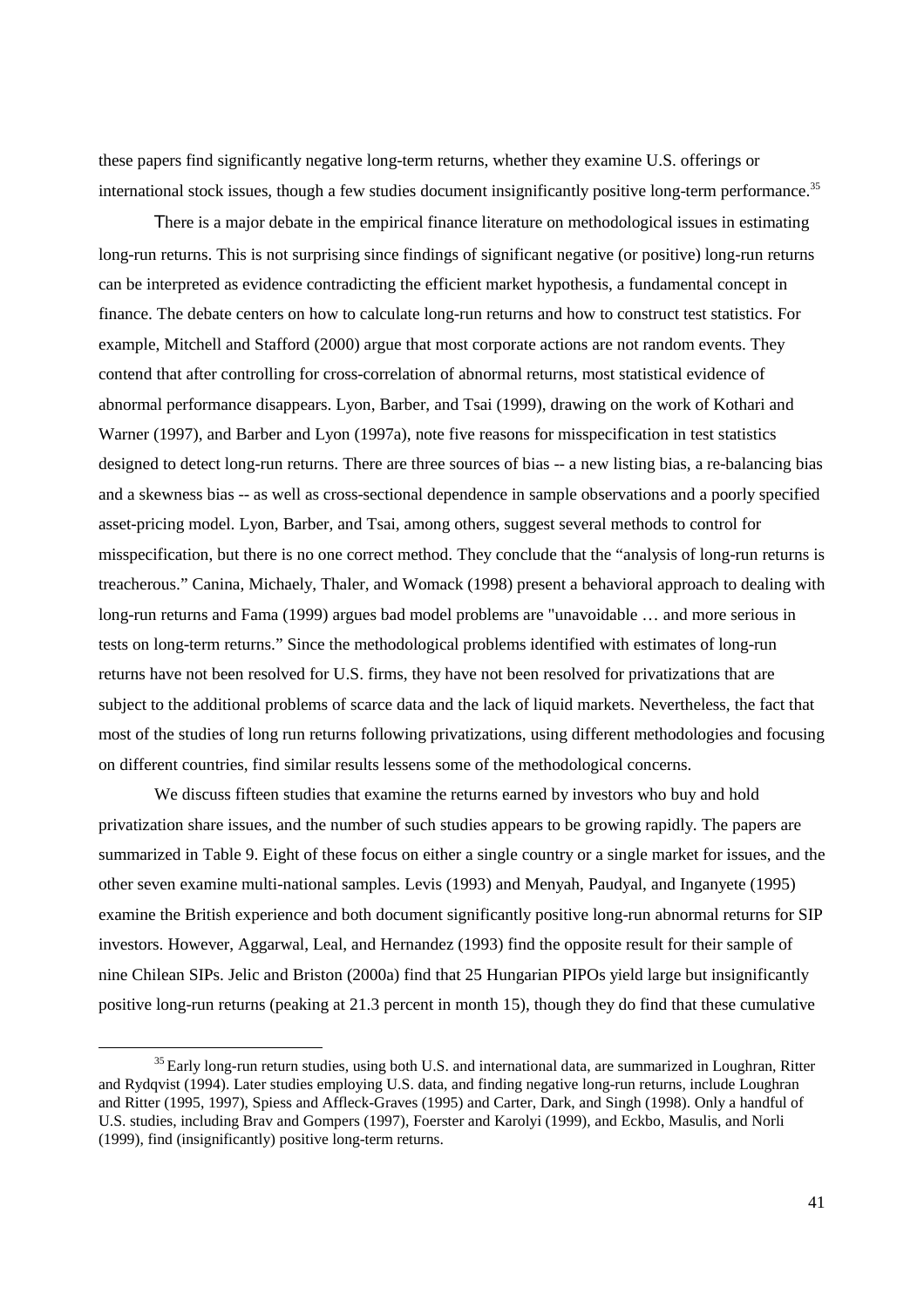returns are significantly higher than the highly negative returns (reaching –70 percent by month 30) earned on 24 private-sector IPOs. These same authors (2000b) document significantly positive 1, 3, and 5-year excess returns for Polish PIPOs, but Ausenegg (2000) finds insignificant long-term returns for essentially the same sample. Given the differing estimation methodologies employed in these two studies, it is not clear whether Polish PIPOs earn significantly higher long-run returns than IPOs. Foerster and Karolyi (1999) find insignificant long-run returns for privatization stocks listing in the U.S. in the form of American Depository Receipts (ADRs) compared to local benchmarks. The returns are significantly negative compared to U.S. benchmarks. Paudyal, Saadouni and Briston (1998) find that investors earn insignificant long-term returns on 18 Malaysian PIPOs, as well as on 77 private-sector IPOs.

#### **\*\*\*\* Insert Table 9 about here \*\*\*\***

Two of the multi-national studies described in Table 9 focus on long-run returns earned by investors in SIPs from developing countries. A third examines only western European offerings. Boubakri and Cosset (1999b) study returns from 120 SIPs from 26 developing countries, while Perotti and Oijen (2000) develop and test a model of long-term returns using data from 20 developing nations. Both studies document large, highly significant long-run returns, though the mean 112 percent 3-year return found by Boubakri and Cosset is not significant once the returns from national markets over the corresponding time periods are subtracted (the absolute returns are converted into market-adjusted, or excess returns). This is primarily due to the extremely large weightings that SIPs themselves have in most developing-country national stock market indices. Once these size biases are accounted for, SIPs significantly out-perform most national market indices. Perotti and Oijen document significantly positive market-adjusted returns, and argue that this results from a progressive resolution of political risk as governments refrain from expropriating investors' wealth in privatized firms—as had been feared. Their proxy for political risk declines by an average of 3.6 percent annually during the course of a privatization program, and this leads to positive excess returns for SIPs of about 6 percent per year. Davidson (1998) documents that large European SIPs began to out-perform market indices in five countries during the mid-1990s. However, these SIPs did so only after an extended period of sub-par performance.

The remaining four long-run return studies employ multi-national samples that cover a large number of countries and regions. For this reason, and because all the studies are recent enough to employ state-of-the-art techniques for computing net-of-market returns, we consider these the most persuasive evidence on long term excess returns earned by SIP investors. Megginson, Nash, Netter, and Schwartz (2000) examine the long-run buy-and-hold returns earned by domestic, international, and U.S. investors who purchase shares at the first open-market price in 158 share issue privatizations (SIPs) from 33 countries during the period 1981-1997. They use several benchmarks and compute one, three, and five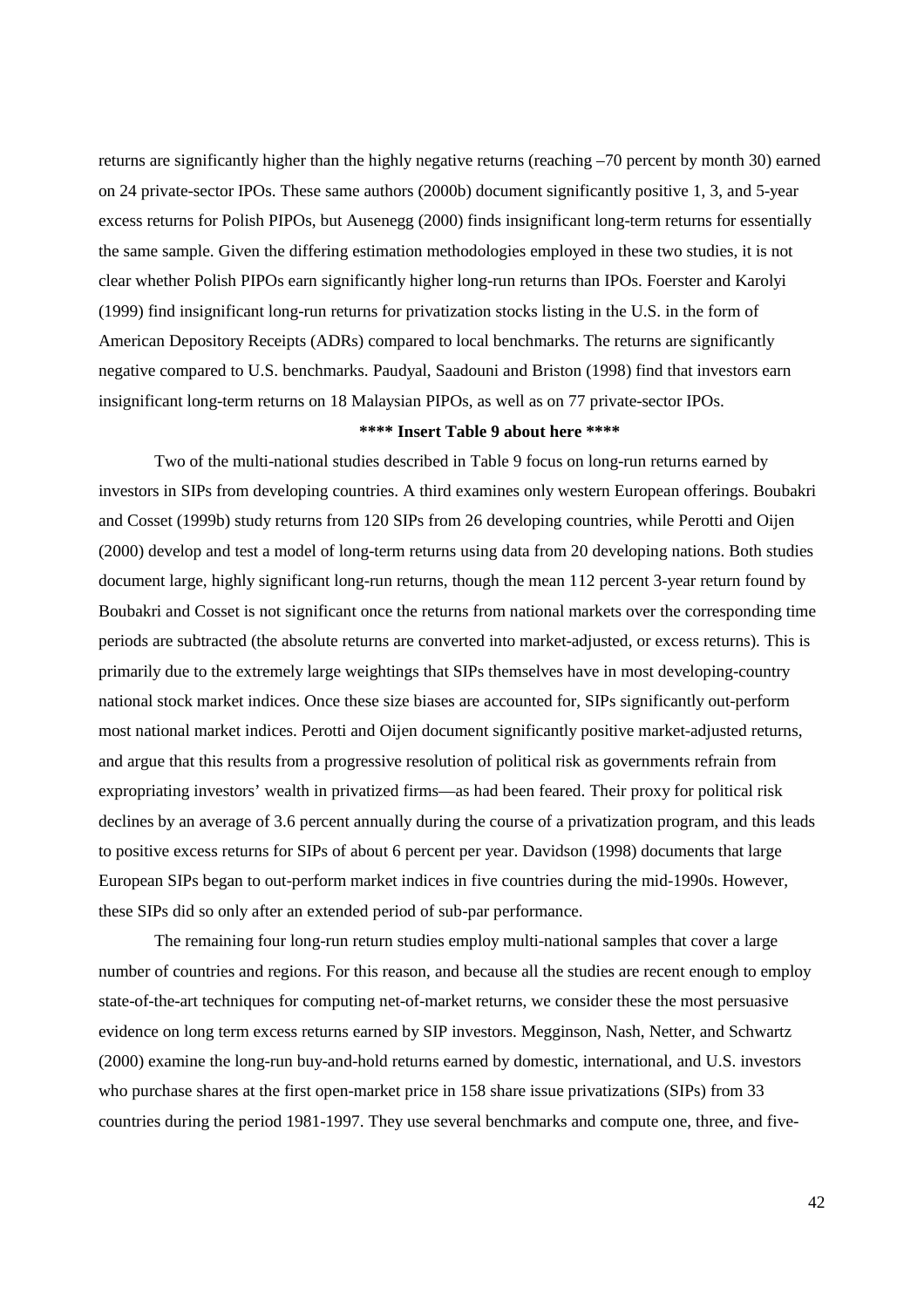year local currency and US dollar net returns with respect to domestic, international, US market indices, and industry-matched comparison samples. They find statistically significant positive net returns for the 158 unseasoned SIPs for all holding periods and versus all benchmarks. Boardman and Laurin (2000), Choi, Nam and Ryu (2000) and Dewenter and Malatesta (2000) find similar results. All four studies document significantly positive market-adjusted returns over holding periods of up to five years. In general, British privatizations yield higher long-run returns than do non-U.K. initial and seasoned SIPs, and British utilities yield the highest returns among the U.K. offerings. However, the net return is significantly positive for most non-U.K. sub-samples as well. These studies, and those cited earlier, support the conclusion that the average long-term, market-adjusted return earned by international investors in share issue privatizations is economically and significantly positive. Apart from Perotti and Oijen, however, few of these studies can offer any convincing explanation of precisely *why* SIP issues out-perform over time, and isolating one or more specific cause-and-effect relationships is likely to prove extremely difficult. Most likely, these excess returns result from a gradual resolution of uncertainty on the part of investors regarding both the micro-economic success of privatization programs and the ability of governments to resist the temptation to expropriate shareholder wealth in privatized firms through direct intervention, or through targeted regulation or taxation. If so, an important implication is that returns on SIPs are likely to be much lower in the future than they have been historically, since investors will no longer demand a political risk premium to purchase shares.

## *7. Privatization's Impact on Financial Market Development 7.1. The Impact of Privatization on Stock Market Capitalization and Trading*

There is no doubt that privatization has had a major impact on capital markets. Table 10 describes the growth in the total market capitalization, and in the value of shares traded, on the world's stock exchanges from 1983 to 1999. This was a period of rapid growth in the capitalization of markets in every country except Japan, which suffered a four-year, 70 percent decline in total market capitalization after reaching a value of \$4.4 trillion in 1989. At year-end 1999, Japan's market was eight times as valuable in dollar terms (and less than four times as valuable in yen terms) as it was in 1983. By contrast, total world market capitalization increased over ten-fold (to \$35.0 trillion) between 1983 and 1999, and the total capitalization of the U.S. market increased almost nine-fold (from \$1.9 trillion to \$16.6 trillion) over the same period. The growth in markets outside the United States was even greater. It is also in these markets where privatization's impact has been greatest, since there have been only two significant SIPs in the United States in the modern era (Conrail in 1987 and U.S. Enrichment Corporation in 1999). Between 1983 and 1999, the total capitalization of non-U.S. stock markets increased from \$1.49 trillion to \$18.36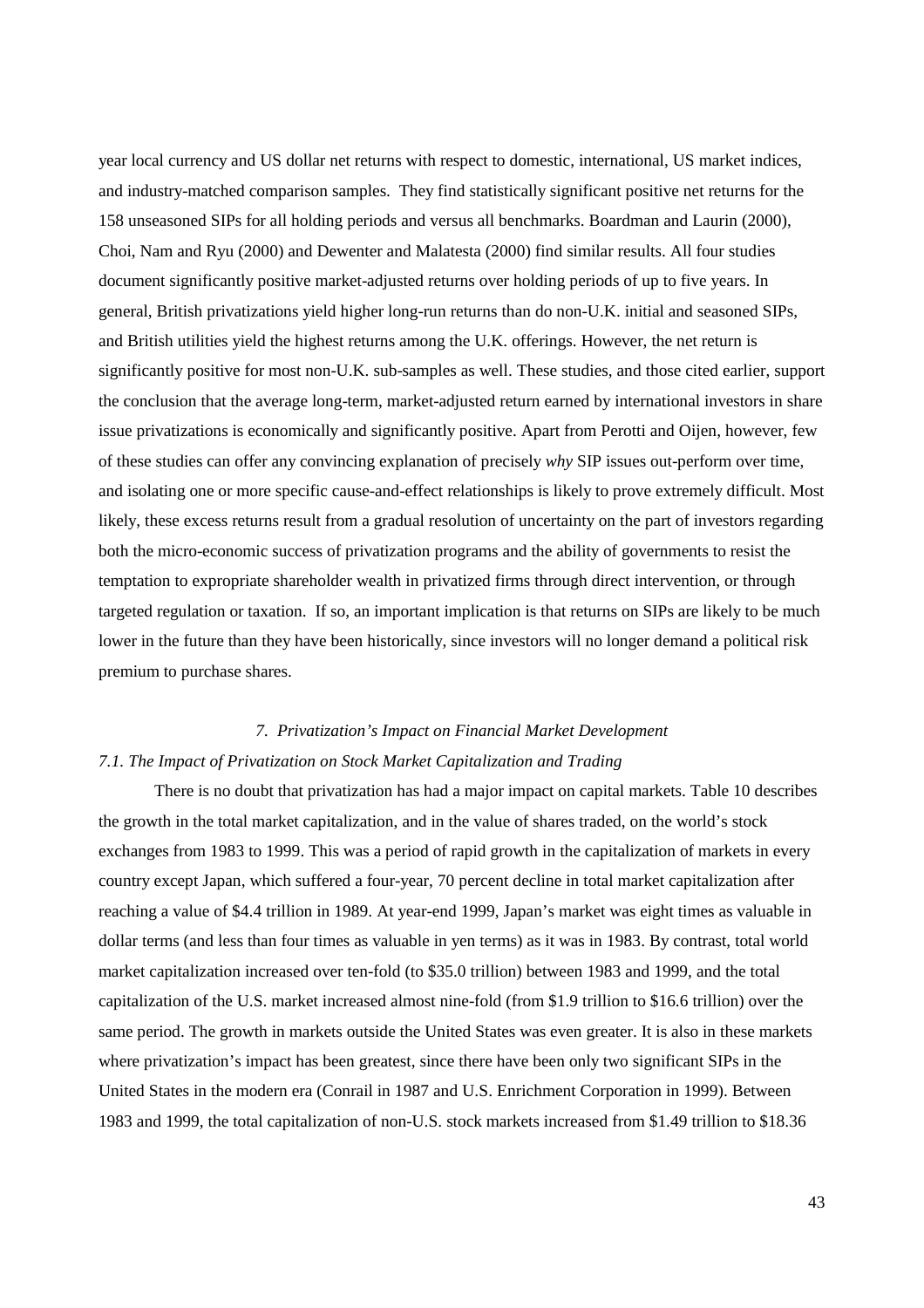trillion. The total market capitalization of developing country stock exchanges increased by 26 times during these sixteen years, even after declining significantly from 1997's peak value of \$2.5 trillion to \$2.2 trillion in 1999.

#### **\*\*\*\* Insert Table 10 about here \*\*\*\***

Though the rise in market capitalization has been impressive, trading volumes have increased even more. The total value of shares traded worldwide between 1983 and 1999 rose from \$1.2 trillion to more than \$37.5 trillion. As before, non-U.S. markets experienced the greatest increases. The value of shares traded on markets in developing countries rose from \$25 billion in 1983 to more than \$2.3 trillion in 1999. This rise in market liquidity was probably due in large part to the increasing popularity of "emerging market" investing among western investors, particularly institutional investors such as pension and mutual funds.

What role has privatization played in this remarkable growth in market capitalization and trading volume? At the end of 1983, the total market capitalization of the handful of British, Chilean, and Singaporean firms that had been privatized was less than \$50 billion. By the middle of 1999, the 153 privatized firms listed in either the *Business Week* "Global 1000" ranking of the most valuable companies in developed-nation stock markets or the *Business Week* "Top 200 Emerging Market Companies" ranking had a total market capitalization of \$2.44 trillion. This equals approximately 10 percent of the combined market capitalization of the firms on the two lists, and is more than 21 percent of the non-U.S. total. (American firms accounted for 494 of the Global 1000 firms, and \$11.3 trillion of the \$19.7 trillion Global 1000 total capitalization.)

An examination of the historical evolution of non-U.S. stock markets since 1980 suggests that large SIPs played a key role in the growth of capital markets almost everywhere, especially because they are generally among the largest firms in national markets. Using the *Business Week* 1999 Global 1000 and Top 200 data, Table 11 details the total market value and relative size of the world's 25 most valuable privatized firms. Columns 1 and 2 give the company names and domicile countries. Column 3 shows each firm's ranking in the Global 1000 list (firms from the Emerging Market list are given the ranking they would have if included in the Global 1000 ranking). Column 4 gives the firm's ranking within its home market, and column 5 lists the firm's total market capitalization. Column 6 expresses the single firm's market capitalization as a percentage of the entire national market's year-end 1998 capitalization.

#### **\*\*\*\* Insert Table 11 about here \*\*\*\***

Table 11 plus data reported in Boutchkova and Megginson (2000) reveal the relative importance of SIPs in most non-U.S. stock exchanges. Privatized firms are the most valuable companies in Japan, Britain, Germany, France, Italy, Spain, Australia, Mexico, Singapore, China, Denmark, New Zealand,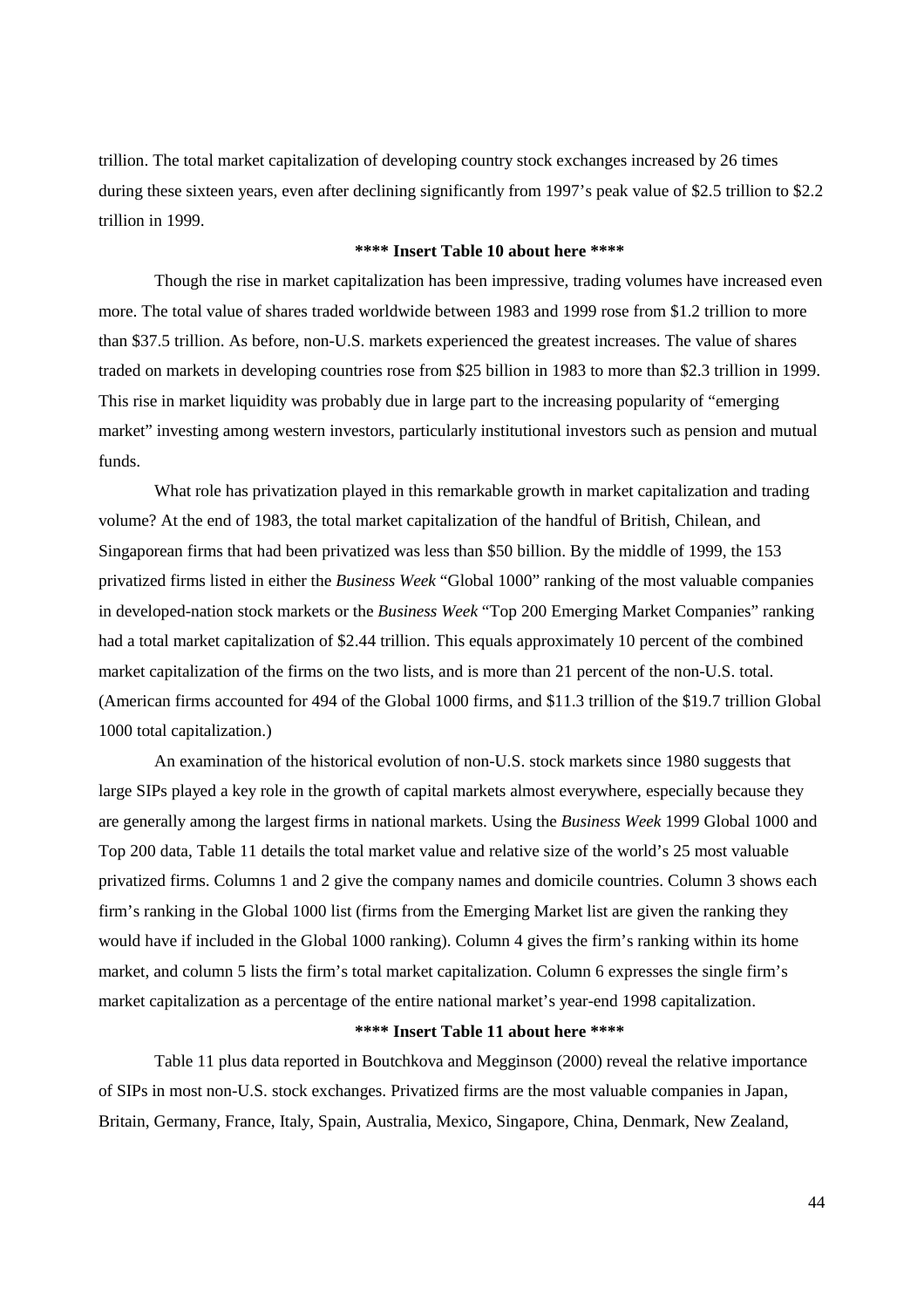Portugal, Russia, Taiwan, Korea, Argentina, Brazil, Greece, Malaysia, Poland, the Czech Republic, Hungary, Turkey, Chile, Indonesia, Venezuela, and Pakistan, and they are the second most valuable firms in many other countries, including Austria, Finland, Hong Kong, the Netherlands, and Israel. Privatized companies are the first and second most valuable companies in eleven countries, including Japan, Britain, Singapore, and Korea, and they occupy the three top slots in Italy, Portugal, Russia, and Argentina. Table 11 also shows that the largest privatized firms often account for sizeable fractions of the total capitalization of national stock markets, even in advanced countries such as Germany (10.5 percent), Italy (11.8 percent), Spain (14.8 percent), and Australia (19.4 percent). In developing countries such as Singapore (15.8 percent), Korea (17.2 percent), and Mexico (36.3 percent), individual privatized firms also account for large fractions of the total market capitalization.

Another way to measure the impact of privatized firms on capital market development is to see how important SIPs have been as security offerings, and here the impact is even greater. As Table 12 shows, the 10 largest, and 30 of the 35 largest, share offerings in history have been privatizations. Ten SIPs have been larger than the biggest U.S. share offering, the \$10.6 billion ATT Wireless tracking stock offering in April 2000. Jones et al. (1999) show that, between 1984 and 1997, 112 SIPs raised at least \$1 billion, a stock offering size rarely observed in the United States. Twenty-five SIPs have raised more than \$7 billion, a feat no private-sector issuer achieved prior to April 2000, and governments have raised a total of more than \$700 billion through some 750 public share offerings since 1977. Outside of the entire U.S. corporate sector, this is an unprecedented volume of common equity issuance, and it has fundamentally changed the nature of global stock market trading and investment.

#### **\*\*\*\* Insert Table 12 about here \*\*\*\***

Why should we care about privatization's impact on the development of capital markets? Obviously, new share listings can directly create some net new wealth and a handful of new (albeit wellpaying) jobs, but the principal economic payoff from increasingly efficient and liquid capital markets comes from the financing opportunities and monitoring possibilities they provide. As documented in Levine (1997), Demirgüç-Kunt and Maksimovic (1998), Levine and Zervos (1998), Rajan and Zingales (1998), Subrahmanyam and Titman (1999), Beck, Levine and Loayza (2000) and Henry (2000a,b), among others, efficient capital markets promote economic growth and allow individual firms to fund investment opportunities they otherwise would have to forgo. Therefore, privatization deserves credit for whatever direct role it has played in promoting stock market development (through new share offerings), and for the indirect role it has played in bond market development. This catalytic role can be assumed because several of the aforementioned studies find development of one market also promotes development of related markets.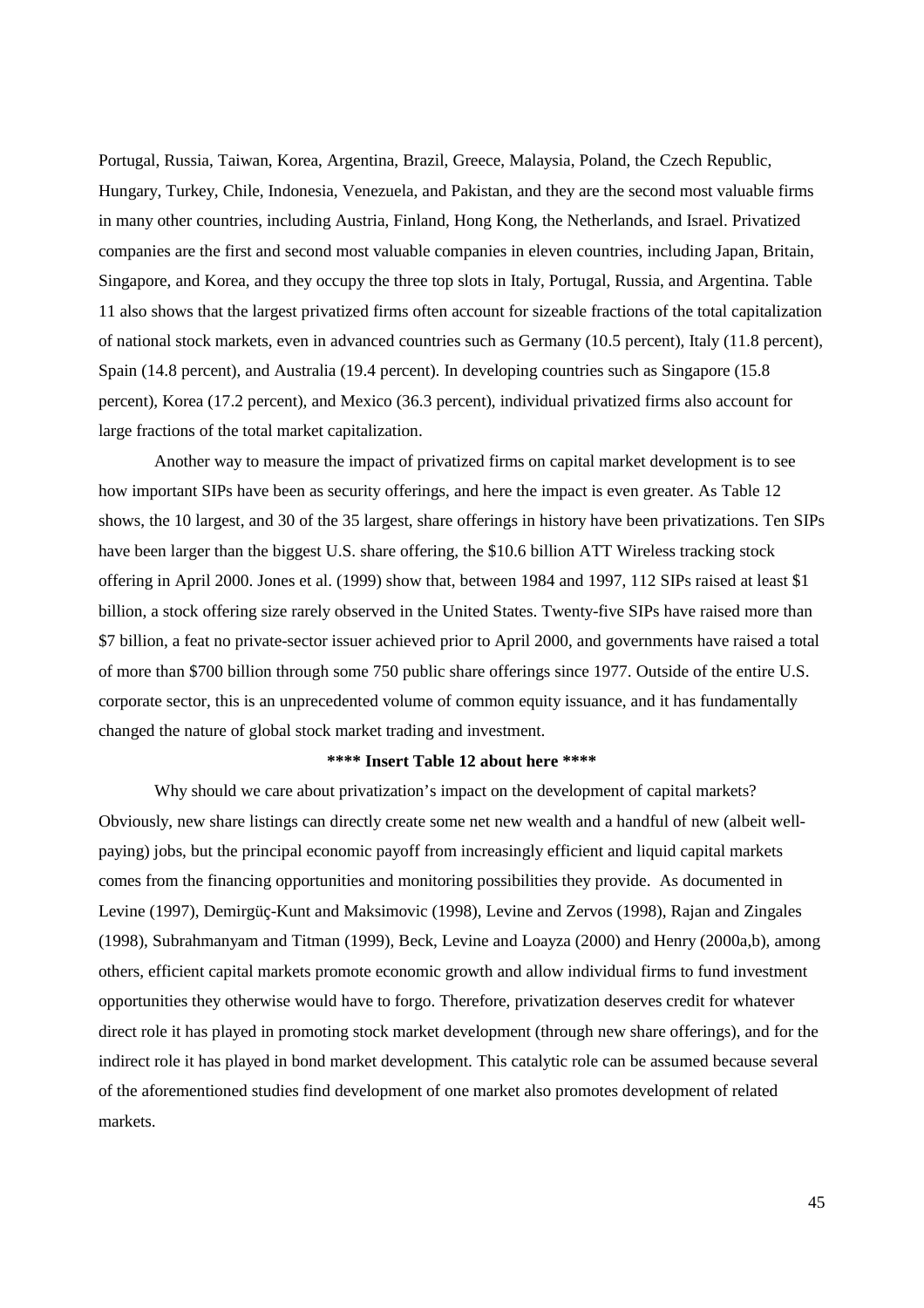#### *8. Privatization's Impact on International Corporate Governance Practices*

It would be an understatement to assert that interest in corporate governance issues has been growing recently among policy-makers and academic economists. A nation's corporate governance system can be defined as the set of laws, institutions, practices, and regulations that determine how limitedliability companies will be run and in whose interest. Evidence of the professional interest in corporate governance is not hard to find. Several countries and multilateral agencies have recently published "codes" or "principles" of good corporate governance practices, such as OECD (1999), and many survey articles examining international corporate governance have been written during the past five years. These studies have examined governance practices in developed countries (Mayer, 1996, Shleifer and Vishny, 1997, Maher and Andersson, 1999, Dyck, 2000b and Megginson, 2000), transition economies (Berglof and von Thadden, 1999, Coffee, 1999, and Dyck, 2000a), and individual countries such as Russia (Black, Kraakman and Tarassova, 2000) and China (Xu and Wang, 1997 and Lin, 2000). These surveys conclude that developing an effective method of protecting the rights of outside investors—especially shareholders—is a prerequisite for developing a modern financial system that can provide external capital for growing firms.

There are several reasons why corporate governance has suddenly risen to prominence. These include the large increase in the total value of security issues on global capital markets, and a comparable increase in the total value of mergers and acquisitions worldwide.<sup>36</sup> Until recently, relying on securities markets for corporate financing and resorting to (often hostile) public takeovers to effect changes in control of corporate assets were American practices, but both trends have now "gone global." In particular, the adoption of the euro in January 1999 caused the value of European mergers and acquisitions to roughly double to \$1.22 trillion in 1999 versus 1998 (itself a record year). Another reason for the interest in corporate governance today is the important role that poor governance practices are perceived to have played in the East Asian economic contraction that began in July 1997 (Claessens, Djankov, Fan and Long, 2000 and Johnson, Boone, Breach and Friedman, 2000). Finally, academic research by LaPorta, Lopez-de-Silanes and Shleifer (1999), LaPorta, Lopez-de-Silanes, Shleifer and Vishny (1997, 1998, 1999, 2000) and others shows that corporate governance generally, and corporate legal systems specifically, significantly influence capital market size, ownership structure, and efficiency. Industrialized-country governments that implement large-scale SIP programs often need to significantly change their corporate governance systems, but governments from the transition economies of China and Central and Eastern

<sup>36</sup> The data are taken from the *Investment Dealers Digest*. Each January, *IDD* details the prior year's total worldwide security issuance and mergers and acquisitions volume.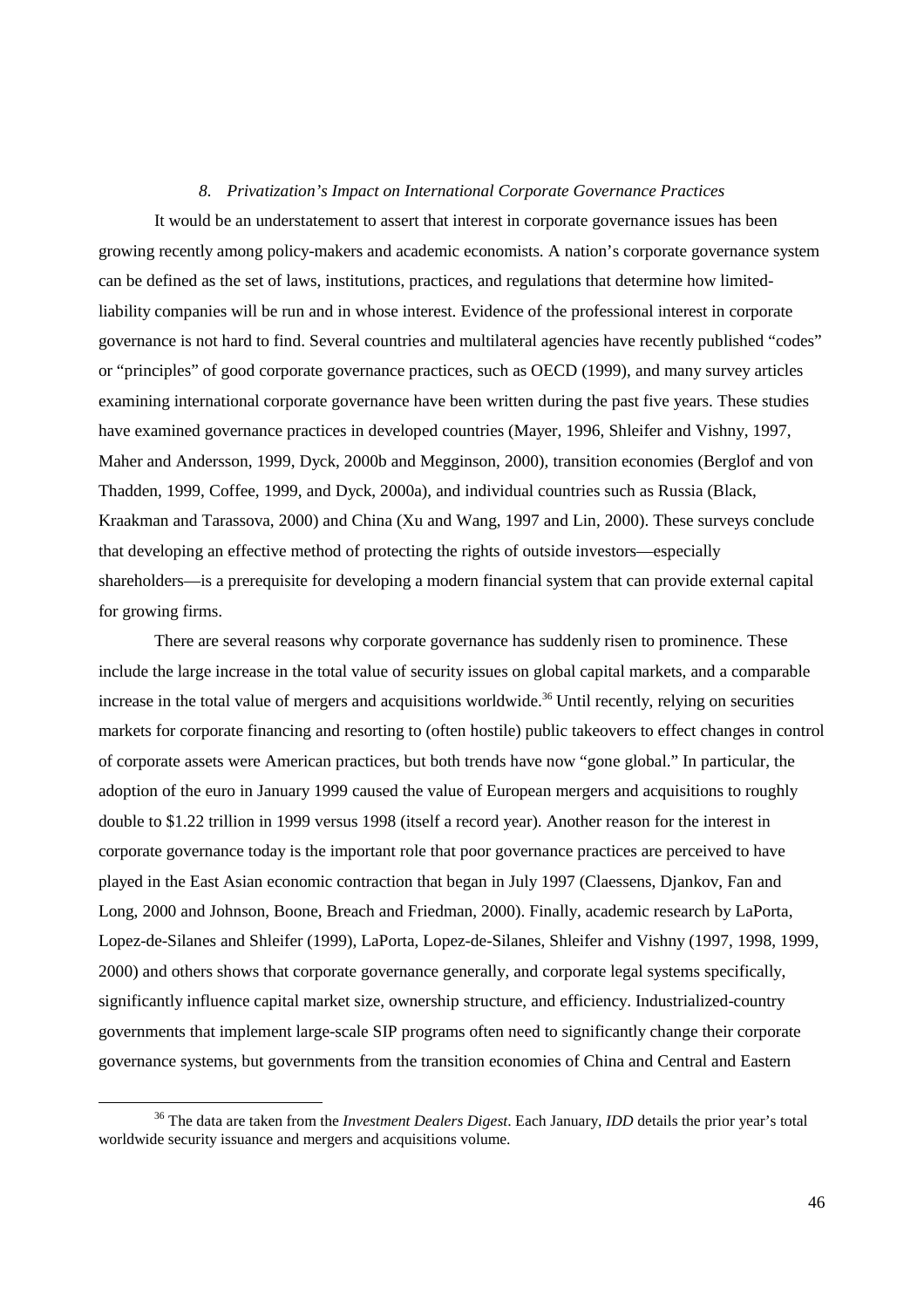Europe must create such a system almost from scratch. One of the distinctive aspects of SIP programs is the tendency of governments to sell shares to large numbers of citizens, often one million or more. Democratic governments are usually acutely aware of the political fall-out that could result if small investors suffer losses on their SIP investments because of inadequate shareholder protection or insider dealings. Thus, at the same time they launch the first large SIPs, most governments establish (or augment) a regulatory body similar to the U.S. Securities and Exchange Commission. Since utilities comprise many of the important privatizations and since many utilities are natural monopolies, most privatizing governments establish regulatory bodies for these firms as well. In addition, national stock exchanges are often illiquid and non-transparent at the beginning of large SIP programs. Governments must establish the listing and other regulations that will assure potential investors that the market is a reputable place to invest and trade.

There is some literature that examines the actual corporate governance provisions of privatized firms. Jones et al. (1999) find that governments tend to retain some sort of decisive voting rights in privatized firms even after a majority of the income rights have been sold. In many countries, the government retains a golden share, with 90 percent of U.K. SIPs having such a feature. This special share held by the government enables it to veto mergers, liquidations, asset sales, and other major corporate events. An alternative method of retaining ultimate control is for the government to insert some control restrictions directly into the SIP's charter.

#### *8.1. Individual Share Ownership in Privatized Companies*

Boutchkova and Megginson (2000) study the evolution of share ownership in large SIPs. They look at how many individual stockholders are created in a sample of large privatization share offerings, as well as how these highly atomistic ownership structures evolve over time. They compare the numbers of stockholders in the privatized firms in the 1999 *Business Week* Global 1000 and Top 200 Emerging Market lists to capitalization-matched private sector firms from the same markets, obtaining useable data for 97 of the 153 privatized companies and for 99 of the matching privately-owned firms. For most of the cases with data available for both the privatized and the matching firm, the privatized company has a larger number of shareholders. This result holds despite the fact that in most cases governments retain sizable stakes in these firms, thus reducing their effective total capitalization since these stakes have not yet been sold to private investors. Boutchkova and Megginson conclude that the number of shareholders in the privatized companies is significantly higher than the number of shareholders in the matching private-sector (non-privatized) sample companies.

Boutchkova and Megginson (2000) also examine how the total number of shareholders in a company evolves during the years subsequent to a SIP. They demonstrate that the extremely large numbers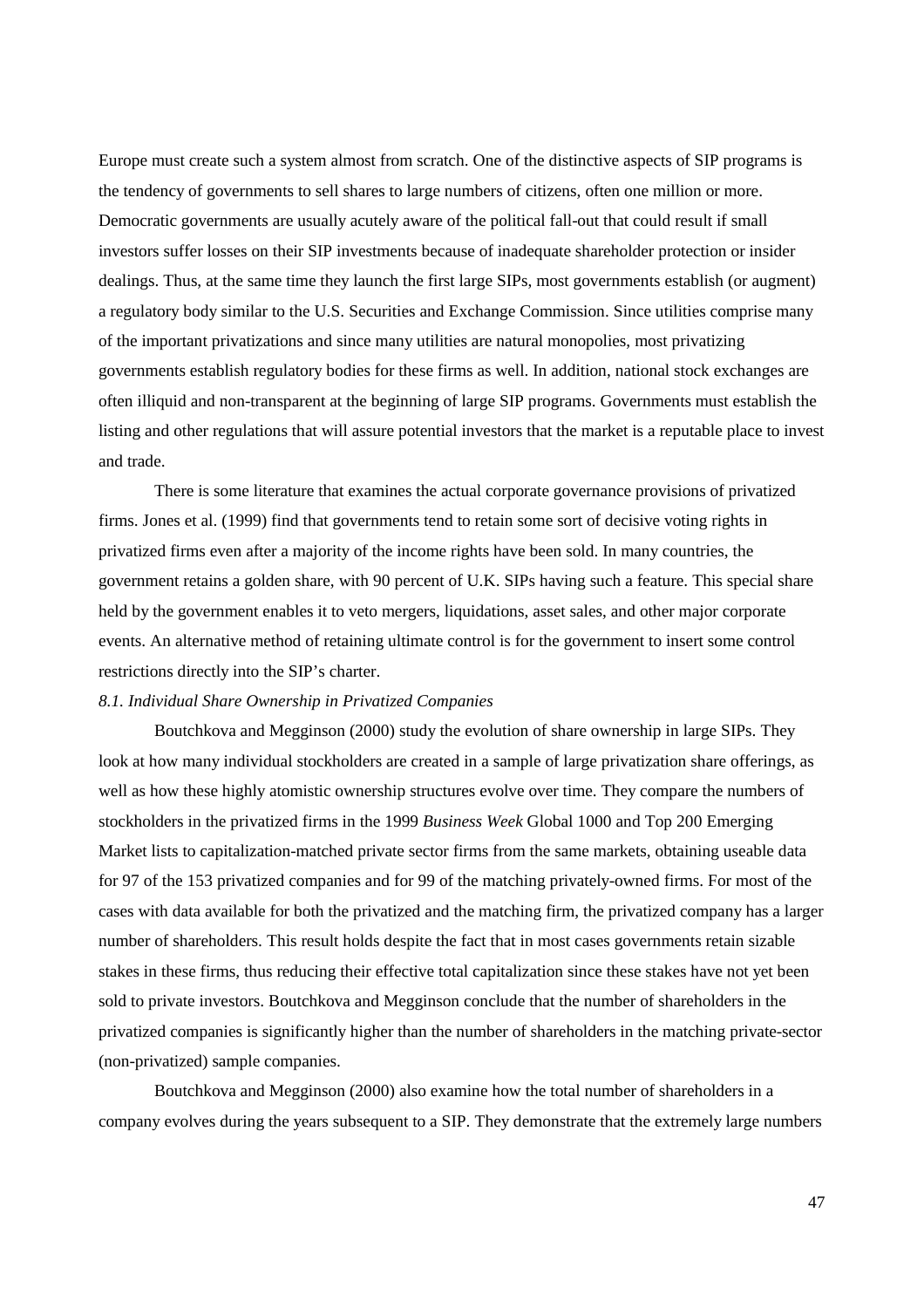of shareholders created by many SIPs are not a stable pattern of corporate ownership. Figure 3 shows the dynamics in share ownership in privatized firms. For SIPs with less than 100,000 initial investors, the number of shareholders increases steadily from one year to four years after the privatization. However, for the 39 SIPs that initially have more than 100,000 shareholders, the total number of shareholders declines steadily. The total number of shareholders in the largest privatizations (those with 500,000 or more initial investors) declines by 33 percent within five years of the share offering.

#### **\*\*\*\* Insert Figure 3 about here \*\*\*\***

The implications of this finding for government efforts to develop an effective corporate governance system or equity culture are unclear. Many new stockholders do not retain the shares they purchase. Other evidence suggests that retail investors in privatizations generally own only that one stock, hardly indicative of a class of well-diversified stockholders. On the other hand, since the long-run returns to investors in SIPs are generally positive, the first experience of these new retail investors in stock market trading is a positive one. Furthermore, the fact that governments are able to entice large numbers of investors to return for subsequent share offerings suggests that these programs are indeed creating (at least minimally) effective governance systems and stock markets capable of absorbing large new stock issues.

#### *9. The "Lessons" of Privatization Research*

## *9.1 Some Thoughts on the Current Literature*

Our reading of the extant literature on privatization suggests the following conclusions:

- 1. The privatization programs of the last 20 years have significantly reduced the role of state-owned enterprises in the economic life of most countries. Most of this reduction has happened in developing countries only during the 1990s. The SOE share of "global GDP" has declined from more than ten percent in 1979 to less than six percent today.<sup>37</sup>
- 2. Research now supports the proposition that privately owned firms are more efficient and more profitable than otherwise-comparable state-owned firms. There is limited empirical evidence, especially from China, that suggests that non-privatizing reform measures, such as price deregulation, market liberalization and increased use of incentives, can improve the efficiency of SOEs, but it also seems likely that these reforms would be even more effective if coupled with privatization.
- 3. Governments use three basic techniques to privatize their SOEs: share issue privatizations (SIPs), asset sales, and voucher or mass privatizations. We are beginning to understand the determinants

 $37$  These figures are based on the study findings discussed in Section 2, and on the observation that OECD countries represent about three-quarters of world GDP and developing countries account for the remaining 25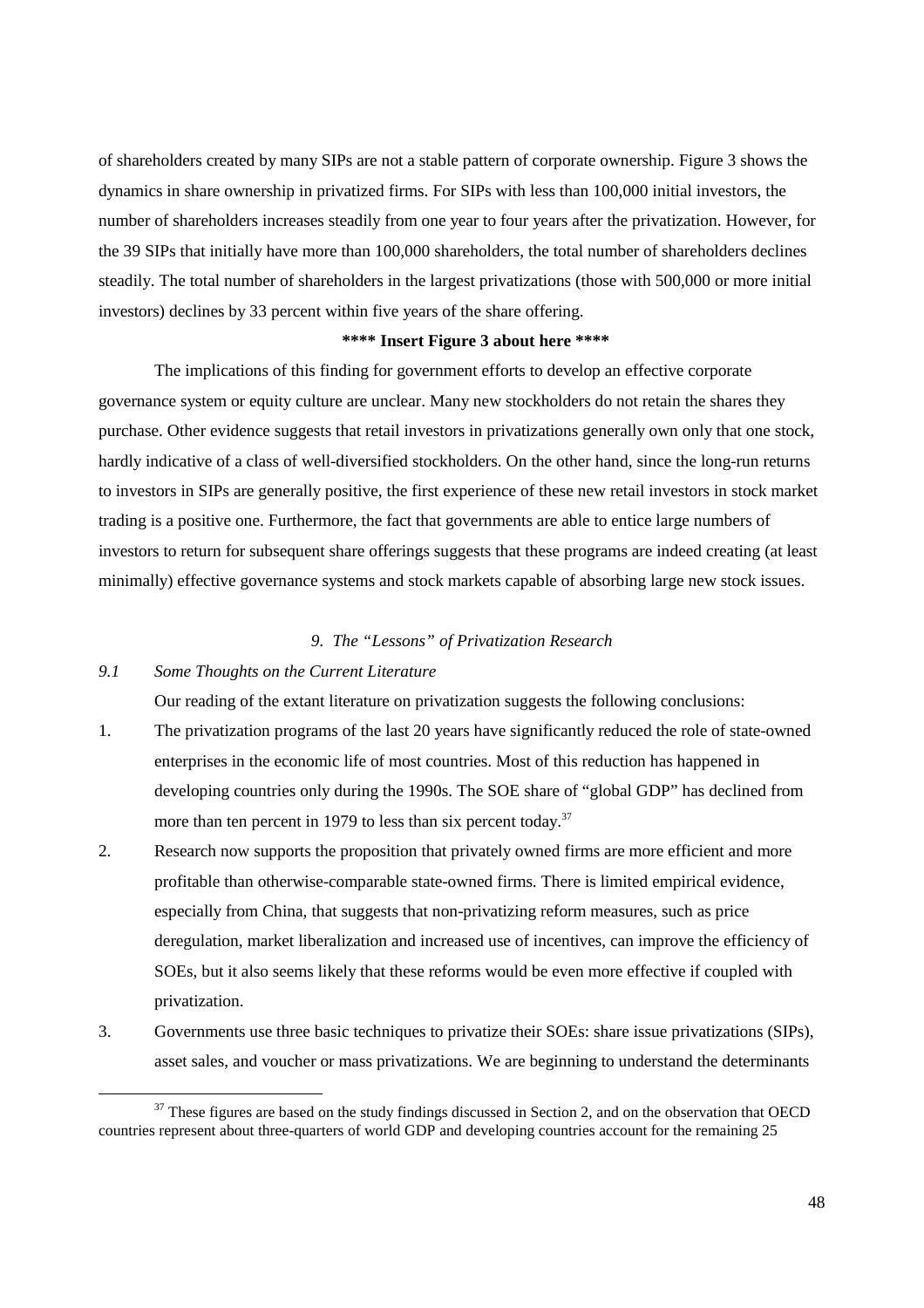of the method selected in specific circumstances. However, there is great variation within all the techniques, because privatization is a complex process involving a host of political and economic factors. Voucher privatizations are the least economically productive divestment technique, but those governments that use it generally feel they have few other realistic options.

- 4. Governments attempt to craft the offering terms of SIPs to balance competing economic, political, and financial objectives. Most governments underprice share offerings (particularly initial offerings) and then use targeted share allocations to favor domestic over foreign investors. SOE employees are particularly favored, receiving preferential allocations in 91 percent of offers. Governments frequently retain golden shares that give them veto power over certain control changes, and also insert various other control restrictions into the corporate charters of privatized firms.
- 5. We know that privatization "works," in the sense that divested firms almost always become more efficient, more profitable, increase their capital investment spending, and become financially healthier. These results hold for both transition and non-transition economies, though the results vary more in the transition economies. The question of whether privatization generally costs at least some SOE workers their jobs is still unresolved. The answer is ultimately based on whether sales increase faster than productivity in privatized firms. Most studies find that employment in privatized firms usually does fall, though three large-sample studies document employment increases. What is clear is that whenever employment is cut, there is almost invariably a large compensating performance improvement. Several studies also highlight the need to bring new entrepreneurial management into privatized firms to maximize performance improvements. However, there is little empirical evidence on how privatization affects consumers.
- 6. Investors who purchase initial SIP shares at the offering price and then sell those shares at the first post-issue trading price earn significantly positive excess (market-adjusted) returns. Additionally, there is now convincing evidence that initial returns on privatization IPOs are significantly higher than the initial returns earned on private-sector IPOs. Investors who purchase privatization IPO shares at their first post-offer trading price, and then retain those shares for one-, three-, or fiveyear holding periods, also earn significantly positive net returns.
- 7. Though it is difficult to pinpoint causality, it appears that countries that have launched large-scale SIP programs have experienced rapid growth in their national stock market capitalization and trading volume. Countries (other than the United States) that have either not launched major privatization programs or have emphasized asset sales and vouchers over public share offerings

percent.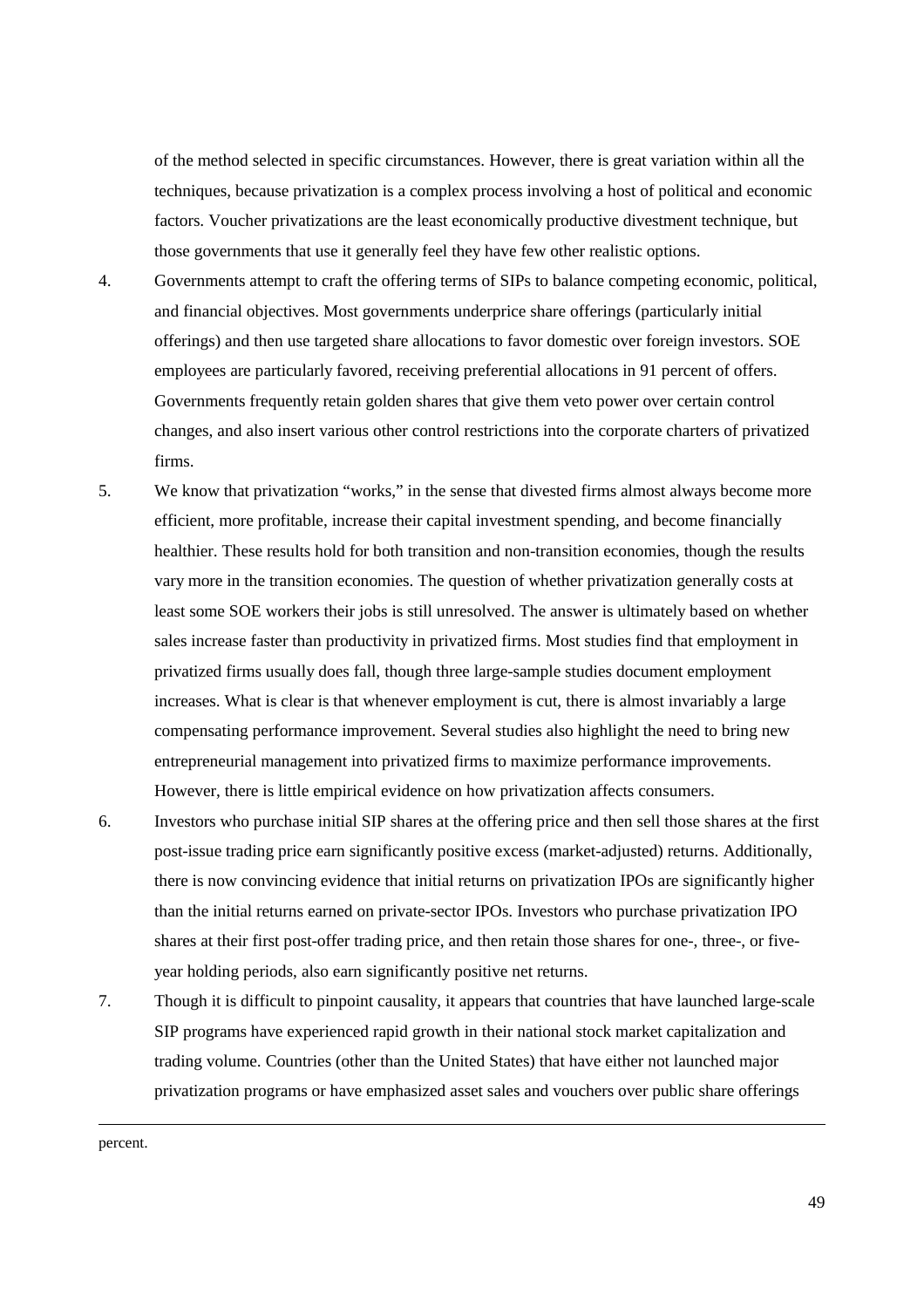appear to lag behind in market development. Privatized firms are one of the two or three most valuable companies in most non-U.S. markets, and the 10 largest (and 30 of the 35 largest) share issues in financial history have all been privatizations.

8. Emerging (largely anecdotal) evidence suggests that adopting a large-scale SIP program is often a major spur to modernizing a nation's corporate governance system. Transition economies that launch privatization programs must create such systems largely from scratch, and the record of success here is decidedly mixed. Many governments try to develop an equity culture among their citizenry through SIP programs, also with mixed results. Share ownership has dramatically increased in most non-transition countries over the past 15 years, but the share ownership patterns that are created when SIPs are sold to large numbers of investors (often one million or more) are not stable. However, it seems clear that privatization programs lead to significant improvements in securities market regulation, information disclosure rules, and other required components of modern financial systems.

#### *9.2. Avenues for Further Research*

While much has indeed been learned about the effectiveness of privatization as a political and economic policy, there are several important areas that need further research. We believe that, in particular, there are three aspects of privatization that need to be understood much better for public policy reasons. First, researchers need to more closely examine the sequencing and staging of privatization, and conclusively document whether reforms other than government divestiture can effectively serve as a substitute (or precursor) for privatization. Responsible policy-makers are understandably reluctant to "bet their economies" on a rapid, and essentially irreversible, privatization program without some assurance that all necessary prerequisite policies have been put into place. Until these policies are identified, and the interactions between different various policy options are established, launching large-scale privatization programs will remain a leap of faith.

The second vital area of research is to conclusively document the labor economics of privatization programs. Do most such programs actually cost SOE worker jobs? Are there gender-specific impacts relating to the total commercialization of state-owned enterprises, as might happen if privatization caused SOEs to shut down child care or other social services? Are worker training/retraining programs effective methods of dealing with worker redundancies, or should governments emphasize lump-sum severance packages when lay-offs are required? Do privatization programs create more jobs economy-wide than they destroy? These questions are not only vitally important to policy-makers, they are inherently interesting in their own right.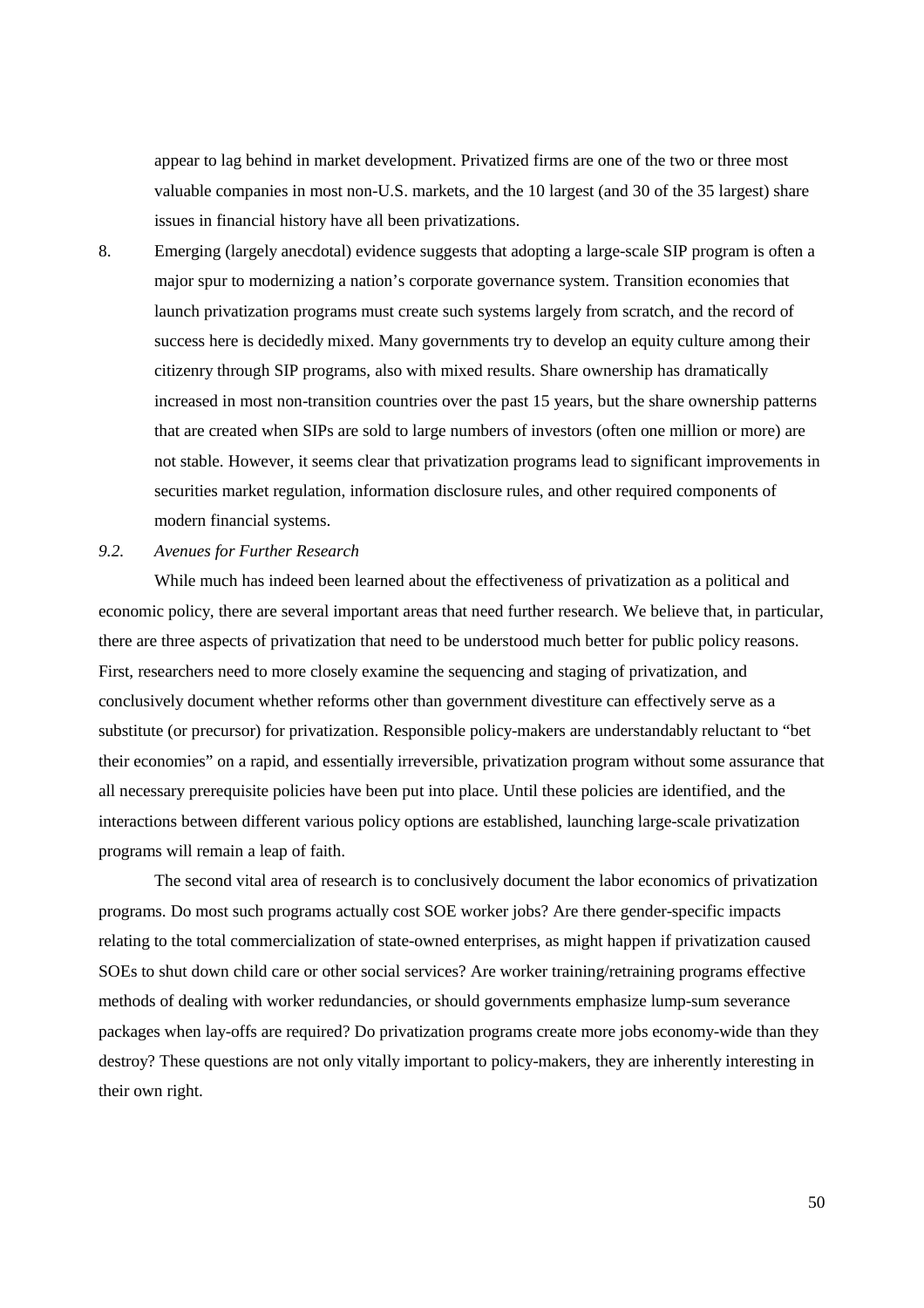Finally, what role can privatization play in equipping companies and countries to meet the challenges posed by major economic forces such as globalization and the rapid growth of informationbased business? Technological breakthroughs have transformed the global telecommunications industry during the past decade, and privatized telecom companies have been at the forefront of this revolution. Indeed, it is unlikely that this most dynamic of industries would have been able to grow nearly as rapidly under the former state ownership model. But how important will privatization be for the global oil and gas industry's development in the future, and for the energy-based utilities that are now being impacted by technological and regulatory changes similar to those that hit telecommunications during the 1990s? How can developing countries structure privatization programs to most effectively attract foreign direct investment from multinational companies? How will privatization impact the worldwide shift from commercial bank-based systems of corporate finance to capital market-based finance? All of these are questions can, and should, be answered using the tools of economic analysis, and it is hard to imagine an area of research more intrinsically interesting to economists than analyzing the optimal role of government in the business of nations.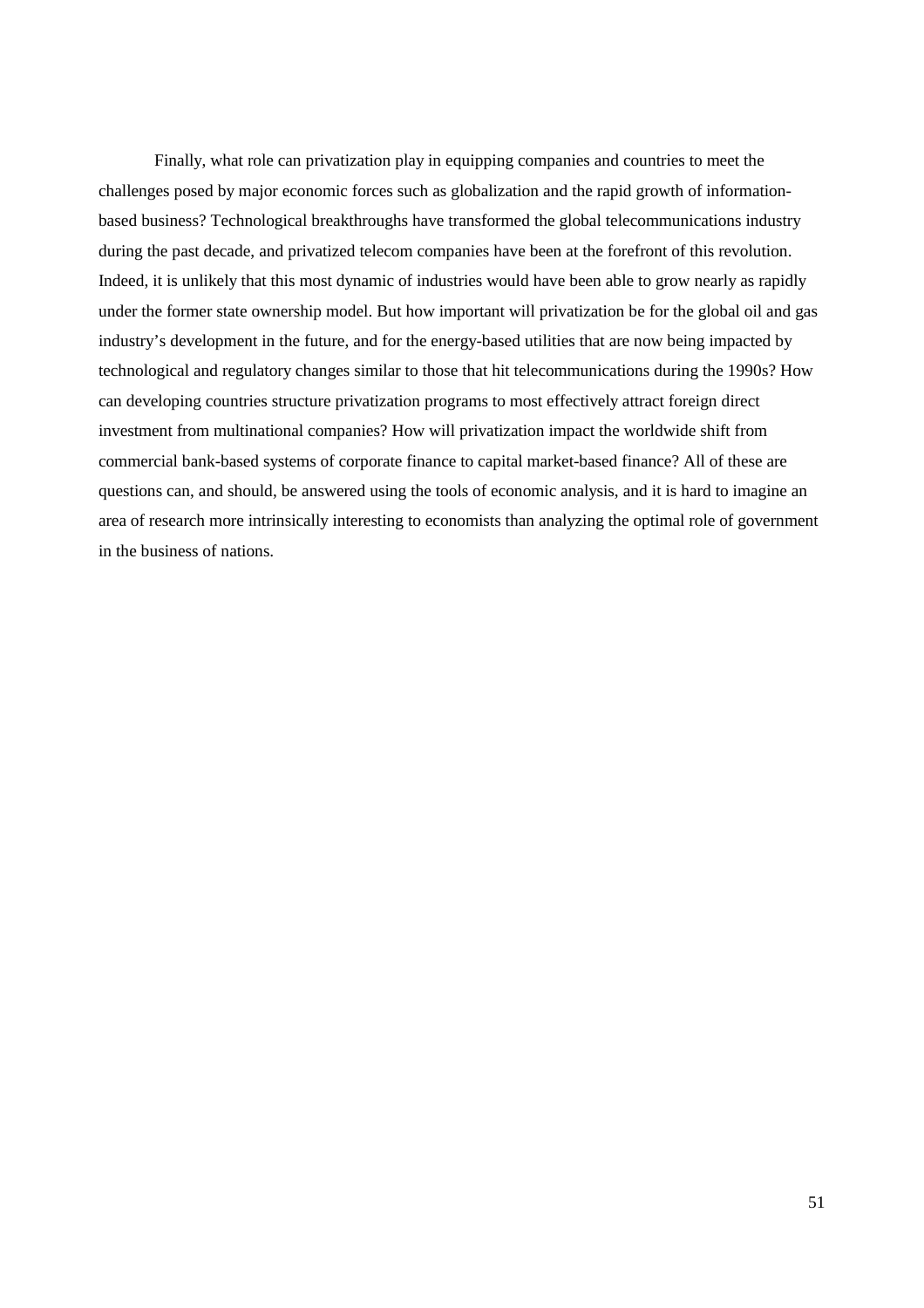#### **REFERENCES**

- Aggarwal, Raj and Joel T. Harper. 2000. "Privatization and Business Valuation in Transition Economies," in *Financial Innovation and the Welfare of Nations*. L.L. Jacque and P.M. Valles, eds. Boston: Kluwer Academic Publications.
- Aggarwal, Reena, Ricardo Leal, and Leonardo Hernandez. 1993. "The Aftermarket Performance of Initial Public Offerings in Latin America, *Financial Management* 22, pp. 43 - 53.

Alexandrowicz, Melinda Roth. 1994. "Mass Privatization Programs," *FPD Note No. 4*, Washington: World Bank.

- Allen, Franklin and Douglas Gale. 1999. "Corporate Governance and Competition," working paper, Wharton School: The University of Pennsylvania.
- Aussenegg, Wolfgang. 2000. "Privatization Versus Private Sector Initial Public Offerings in Poland," working paper, Vienna University of Technology: Vienna, Austria.
- Bai, Chong-en, David D. Li, and Yijaiang Wang. 1997. "Enterprise Productivity and Efficiency: When is Up Really Down?", *Journal of Comparative Economics* 24, pp. 265-280.
- Baldwin, Carliss Y. and Sugato Bhattacharyya. 1991. "Choosing the Method of Sale: A Clinical Study of Conrail," *Journal of Financial Economics* 30, pp. 69-98.
- Barber, Brad M. and John D. Lyon. 1997. "Detecting Long-Run Abnormal Stock Returns: The Empirical Power and Specification of Test Statistics," *Journal of Financial Economics* 43, pp. 341-372.
- Barberis, Nicholas, Maxim Boycko, Andrei Shleifer, and Natalia Tsukanova. 1996. "How Does Privatization Work? Evidence From the Russian Shops," *Journal of Political Economy* 104, pp. 764-790.
- Beck, Thorsten, Ross Levine and Norman Loayza. 2000. "Finance and the Sources of Growth," *Journal of Financial Economics* (forthcoming).
- Beesley, M.E. and S.C. Littlefield. 1989. "The Regulation of Privatized Monopolies in the United Kingdom," *Rand Journal of Economics* 20, pp. 454-473.
- Bennell, Paul. 1997. Privatization in Sub-Saharan Africa: Progress and Prospects During the 1990s," *World Development* 25, pp. 1785-1803.
- Benveniste, M. Lawrence and William J. Wilhelm. 1997. "Initial Public Offerings: Going by the Book," *Journal of Applied Corporate Finance* 10, pp. 98-108.
- Berg, Andrew, Eduardo Borensztein, Ratna Sahay, Jeromin Zettelmeyer. 1999. "The Evolution of Output in Transition Economies: Explaining the Differences," working paper, IMF: Washington, D.C.
- Berglof, Eric and Gérard Roland. 1998. "Soft Budget Constraints and Banking in Transition Economies," *Journal of Comparative Economics* 26, pp. 18-40.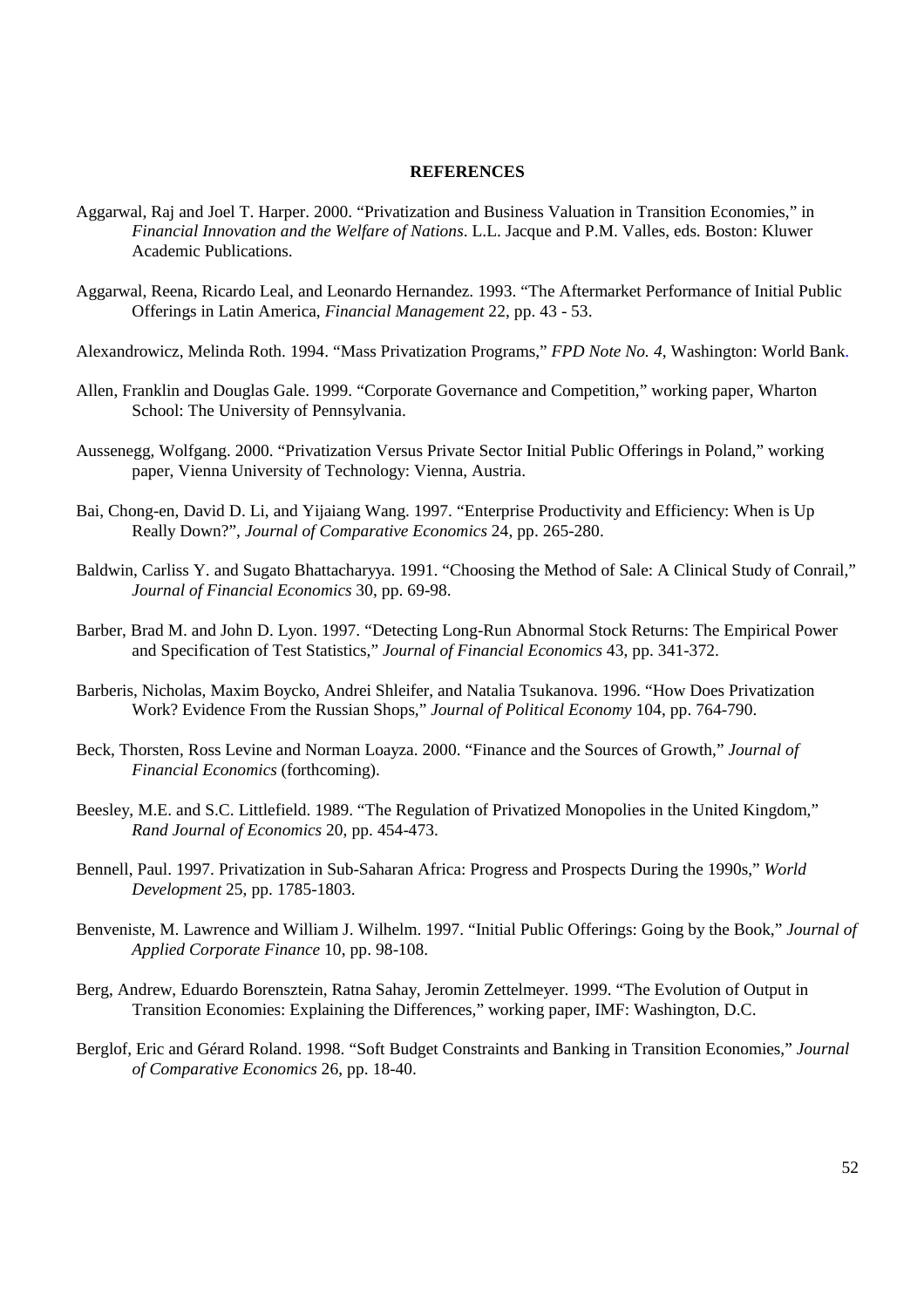- Berglof, Eric and Ernst-Ludwig von Thadden. 1999. "The Changing Corporate Governance Paradigm: Implications for Transitional and Developing Countries," SITE working paper, Stockholm School of Economics: Stockholm.
- Biais, Bruno and Enrico Perotti. 1999. "Machiavellian Underpricing," working paper, University of Toulouse: Toulouse.
- Bishop, Matthew R. and John A. Kay. 1989. "Privatization in the United Kingdom: Lessons From Experience," *World Development* 17, pp. 643-657.
- Black, Bernard, Reinier Kraakman and Anna Tarassova. 2000. "Russian Privatization and Corporate Governance: What Went Wrong?", *Stanford Law Review*, forthcoming.
- Black, Bernard. 1999. "What Went Wrong?" working paper, Stanford Law School: Palo Alto.
- Blanchard, Olivier and Philippe Aghion. 1996. "On Insider Privatization," *European Economic Review* 40, pp. 759-766.
- Boardman, Anthony E. and Claude Laurin. 1998. "The Long Run Financial Performance of Privatized Firms: An Empirical Investigation," working paper, University of British Columbia: Vancouver, Canada.
- Boardman, Anthony E. and Claude Laurin. 2000. "Factors Affecting the Stock Price Performance of Share Issued Privatizations," *Applied Economics*, forthcoming.
- Boardman, Anthony E., Claude Laurin and Aidan Vining. 2000. "Privatization in Canada: Operating, Financial and Stock Price Performance With International Comparisons", working paper, University of British Columbia: Vancouver.
- Boardman, Anthony and Aidan R. Vining. 1989. "Ownership and Performance in Competitive Environments: A Comparison of the Performance of Private, Mixed, and State-Owned Enterprises," *Journal of Law and Economics* 32, pp. 1-33.
- Boles de Boer, David and Lewis Evans. 1996. "The Economic Efficiency of Telecommunications in a Deregulated Market: The Case of New Zealand," *Economic Record* 72, pp. 24-35.
- Bornstein, Morris. 1994. "Russia's Mass Privatization Program," *Communist Economies and Economic Transformation* 6:4, pp. 419-457.
- Bornstein, Morris. 1999. "Framework Issues in the Privatization Strategies of the Czech Republic, Hungary and Poland," *Post-Communist Economies* 11:1, pp. 47-77.
- Bortolotti, Bernardo, Marcella Fantini, and Carlo Scarpa. 2000. "Why do Governments Sell Privatised Companies Abroad?," working paper, Fondazione ENI-Enrico Mattei (FEEM): Milan.
- Bortolotti, Bernardo, Marcella Fantini, and Domenico Siniscalco. 1998. "Privatisation and Institutions: A Cross-Country Analysis," working paper, Fondazione ENI-Enrico Mattei (FEEM): Milan.
- Bortolotti, Bernardo, Marcella Fantini, and Domenico Siniscalco. 1999. "Regulation and Privatisation: The Case of Electricity," working paper, Fondazione ENI-Enrico Mattei (FEEM): Milan.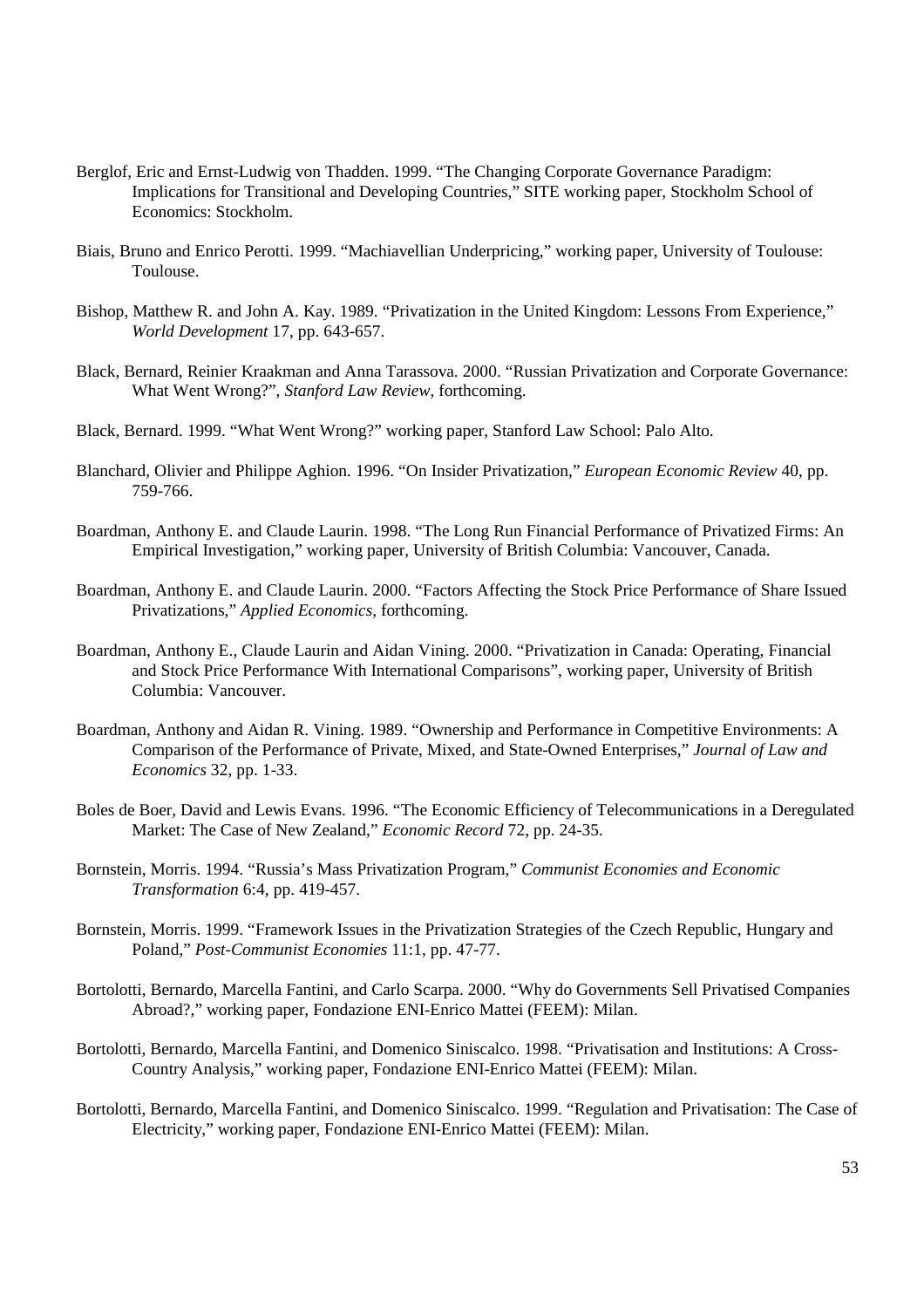- Boubakri, Narjess and Jean-Claude Cosset. 1998. "The Financial and Operating Performance of Newly-Privatized Firms: Evidence From Developing Countries," *Journal of Finance* 53, pp. 1081-1110.
- Boubakri, Narjess and Jean-Claude Cosset. 1998. "Does Privatization Meet the Expectations? Evidence From African Countries," working paper, Ecole des HEC: Montreal.
- Boubakri, Narjess and Jean-Claude Cosset. 2000. "The Aftermarket Performance of Privatization Offerings in Developing Countries," working paper, Ecole des HEC: Montreal.
- Boutchkova, Maria K. and William L. Megginson. 2000. "The Impact of Privatization on Capital Market Development and Individual Share Ownership," working paper, OECD: Paris.
- Boycko, Maxim, Andrei Shleifer, and Robert W. Vishny. 1994. "Voucher Privatization," *Journal of Financial Economics* 35, pp. 249-266.
- Boycko, Maxim, Andrei Shleifer, and Robert W. Vishny. 1996a. "A Theory of Privatisation," *Economic Journal* 106, pp. 309-319.
- Boycko, Maxim, Andrei Shleifer, and Robert W. Vishny. 1996b. "Second-Best Economic Policy for a Divided Government," *European Economic Review* 40, pp. 767-774.
- Boyland, Olivier and Giuseppe Nicoletti. 2000. "Regulation, Market Structure and Performance in Telecommunications," Economics Department working paper No. 237, Organization for Economic Cooperation and Development: Paris.
- Brada, Josef C. 1996. "Privatization is Transition--Or is it?", *Journal of Economic Perspectives* 10, pp. 67-86.
- Brav, Alon and Paul A. Gompers. 1997. "Myth or Reality? The Long-Run Underperformance of Initial Public Offerings: Evidence From Venture and Non-Venture Capital-Backed Companies," *Journal of Finance* 52, pp. 1791-1821.
- Brickley, James A. and R. Lawrence Van Horn. 2000. "Incentives in Nonprofit Organizations: Evidence from Hospitals," working paper, University of Rochester: Rochester.
- Briggs, A. 1961. "The Welfare State in Historical Perspective," *Archives Europeennes de Sociologie* 2, No, 2, pp. 221-259.
- Bulow, Jeremy and Paul Klemperer. 1996. "Auctions Versus Negotiations," *American Economic Review* 86, pp. 180-194.
- Cai, Jun and K.C. Wei. 1997. "The Investment and Operating Performance of Japanese Initial Public Offerings," *Pacific-Basin Finance Journal* 5, pp. 389-417.
- Canina, Linda, Roni Michaely, Richard Thaler, and Kent Womack. 1998. "Caveat Compounder: A Warning About Using the Daily CRSP Equal-Weighted Index to Compute Long-Run Excess Returns," *Journal of Finance* 53, pp. 403-416.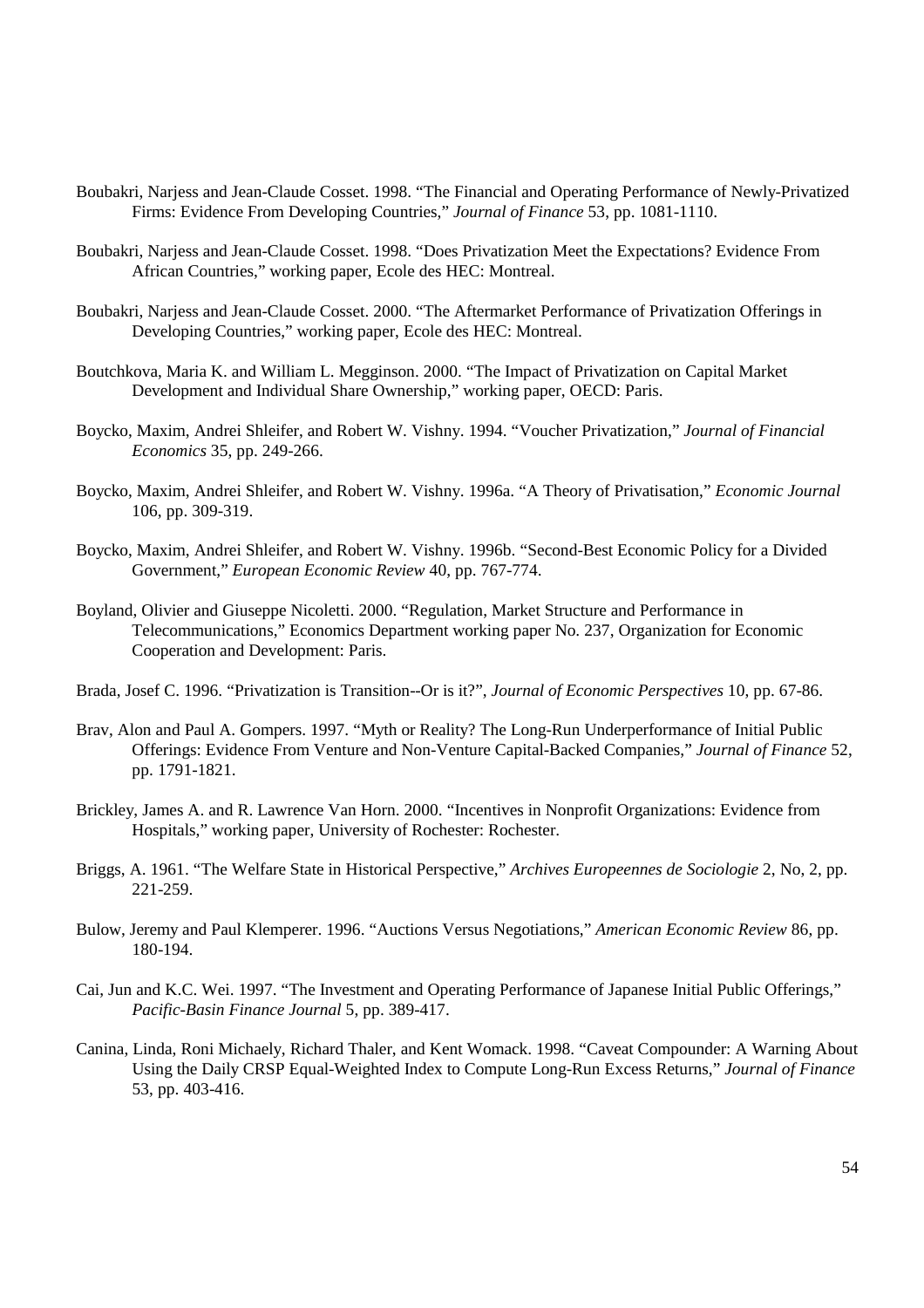- Cao, Yuanzheng, Yingyi Qian, and Barry R. Weingast. 1999. "From Federalism, Chinese Style to Privatization, Chinese Style," *Economics of Transition* 7:1, pp. 103-131.
- Carter, Richard B., Frederick H. Dark, and Ajai K. Singh. 1998. "Underwriter Reputation, Initial Returns, and the Long-Run Performance of IPO Stocks," *Journal of Finance* 53, pp. 285-311.
- Choi, Seung-Doo and Sang-Koo Nam. 2000. "The Short-Run Performance of IPOs of Privately- and Publicly-Owned Firms: International Evidence," *Multinational Finance Journal*, forthcoming.
- Choi, Seung-Doo, Sang-Koo Nam and Gui-Youl Ryu. 2000. "Do Privatization IPOs Outperform the Market? International Evidence," working paper, Korea University: Seoul.
- Claessens, Stijn. 1997. "Corporate Governance and Equity Prices: Evidence From the Czech and Slovak Republics," *Journal of Finance* 52, pp. 1641-1658.
- Claessens, Stijn and Simeon Djankov. 1999a. "Enterprise Performance and Management Turnover in the Czech Republic," *European Economic Review* 43, pp. 1115-1124.
- Claessens, Stijn and Simeon Djankov. 1999b. "Ownership Concentration and Corporate Performance in the Czech Republic," *Journal of Comparative Economics* 27, pp. 498-513.
- Claessens, Stijn, Simeon Djankov, Joseph P.H. Fan and Larry H.P. Lang. 2000. "Expropriation of Minority Shareholders: Evidence From East Asia," *Journal of Financial Economics* (forthcoming).
- Claessens, Stijn, Simeon Djankov, and Gerhard Pohl. 1997. *Ownership and Corporate Governance: Evidence from the Czech Republic*, Washington, DC: World Bank Policy Research Paper No. 1737.
- Coase, Ronald. 1960. "The Theory of Social Cost," *Journal of Law and Economics* 1, pp. 1-44.
- Coffee, Jack C., Jr. 1999. "Privatization and Corporate Governance: The Lessons From Securities Market Failure," *Journal of Corporation Law* 25, pp. 1-39.
- Cornelli, Francesca and David D. Li. 1997. "Large Shareholders, Private Benefits of Control, and Optimal Schemes of Privatization," *Rand Journal of Economics* 28, pp. 585-604.
- Cough, I. 1989. "The Welfare State," in *The New Palgrave Social Economics*, New York: The Macmillan Press, Ltd., pp. 276-281.
- Cragg, Michael I. And I.J. Alexander Dyck. 1999a. "Management Control and Privatization in the United Kingdom," *Rand Journal of Economics* 30:3, pp. 475-497.
- Cragg, Michael I. And I.J. Alexander Dyck. 1999b. "Privatization, Compensation and Management Incentives: Evidence From the United Kingdom," working paper, Harvard Business School: Boston.
- Davis, Jeffrey, Rolando Ossowski, Thomas Richardson and Steven Barnett. 2000. "Fiscal and Macroeconomic Aspects of Privatization," IMF Occasional Paper No. 194, International Monetary Fund: Washington.
- Davidson, Richard. 1998. "Market Analysis: Underperformance Over?", *Privatisation International Yearbook* , London: IFR Publishing.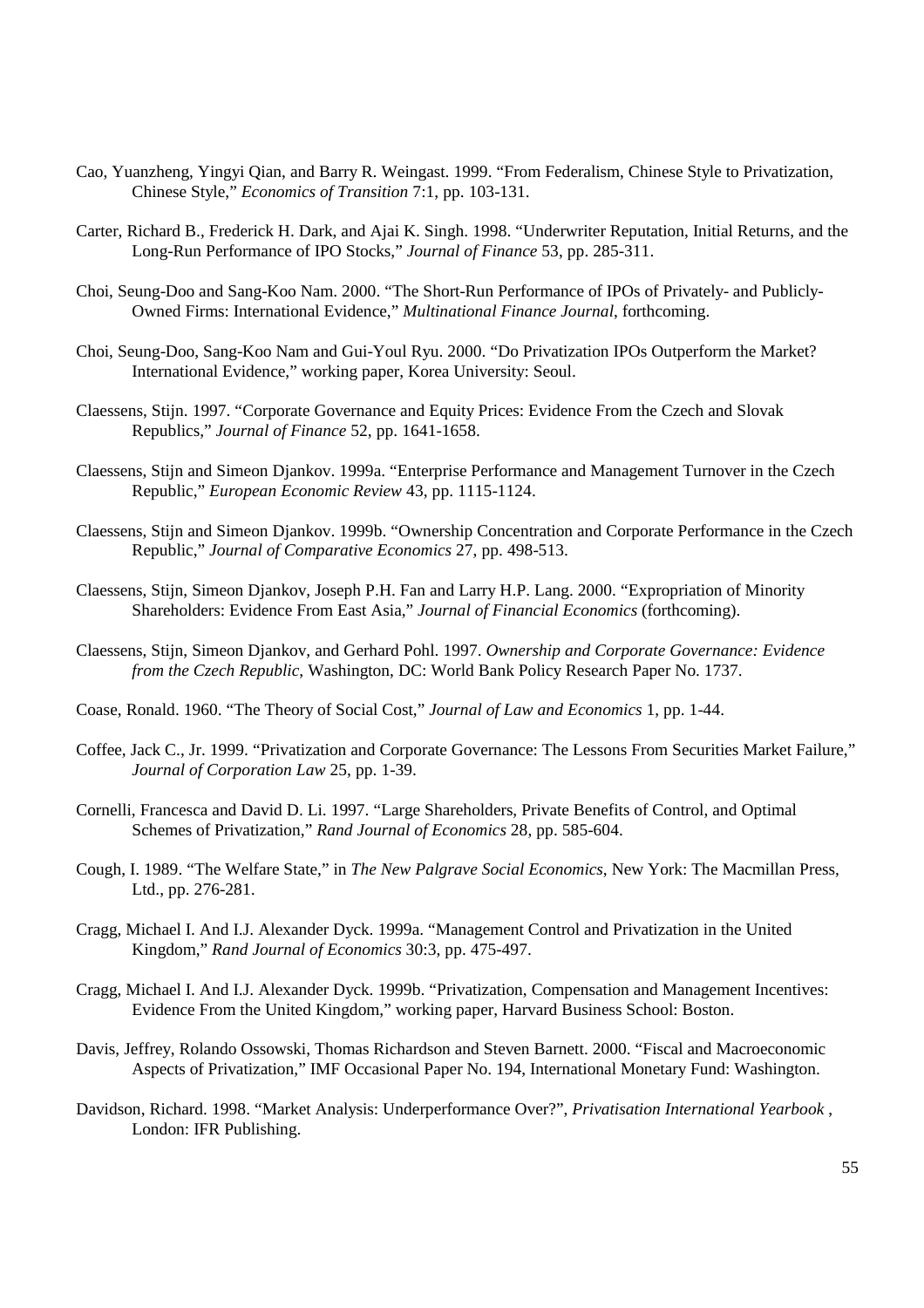- Demirgüç-Kunt, Asli and Vojislav Maksimovic. 1998. "Law, Finance, and Firm Growth," *Journal of Finance* 53, pp. 2107-2139.
- Dewenter, Kathryn and Paul H. Malatesta. 1997. "Public Offerings of State-Owned and Privately-Owned Enterprises: An International Comparison," *Journal of Finance* 52, pp. 1659-1679.
- Dewenter, Kathryn and Paul H. Malatesta. 2000. "State-Owned and Privately-Owned Firms: An Empirical Analysis of Profitability, Leverage, and Labour Intensity," *American Economic Review*, forthcoming.
- Djankov, Simeon. 1999. "Ownership Structure and Enterprise Restructuring in Six Newly Independent States," *Comparative Economic Studies* 41:1, 75-95.
- Djankov, Simeon. 1999. "The Restructuring of Insider-Dominated Firms: A Comparative Analysis," *Economics of Transition* 7:2, pp. 467-479.
- D'Souza, Juliet and William L. Megginson. 1999. "The Financial and Operating Performance of Newly Privatized Firms in the 1990s," *Journal of Finance* 54, pp. 1397-1438.
- D'Souza, Juliet and William L. Megginson. 2000. "Sources of Performance Improvement in Privatized Firms: A Clinical Study of the Global Telecommunications Industry," Working paper, University of Oklahoma: Norman.
- D'Souza, Juliet, Robert Nash, and William L. Megginson. 2000. "Determinants of Performance Improvement in Newly-Privatized Firms: Does Restructuring and Corporate Governance Matter?", Working paper, University of Oklahoma: Norman.
- Demsetz, Harold. 1968. "Why Regulate Utilities," *Journal of Law and Economics* 11, 55-62.
- Drum, Bernard. 1994. "Mass Privatization in Ukraine," *FPD Note No. 8*, Washington: World Bank.
- Dyck, I.J. Alexander. 1997. "Privatization in Eastern Germany: Management Selection and Economic Transition," *American Economic Review* 87, pp. 565-597.
- Dyck, Alexander. 2000a. "Ownership Structure, Legal Protections and Corporate Governance," working paper, Harvard Business School: Cambridge.
- Dyck, Alexander. 2000b. "Privatization and Corporate Governance: Principles, Evidence and Future Challenges," Working paper, Harvard Business School: Boston.
- Earle, John S. 1998a. "Post-Privatization Ownership Structure and Productivity in Russian Industrial Enterprises," SITE working paper, Stockholm: Stockholm School of Economics.
- Earle, John S. 1998b. "Privatization, Competition and Budget Constraints: Disciplining Enterprises in Russia," SITE working paper no. 128, Stockholm: Stockholm School of Economics.
- Eckbo, B.Espen, Ronald A. Masulis and Oyvind Norli. 1999. "Seasoned Public Offerings: Resolution of the "New Issues Puzzle'," *Journal of Financial Economics* (forthcoming).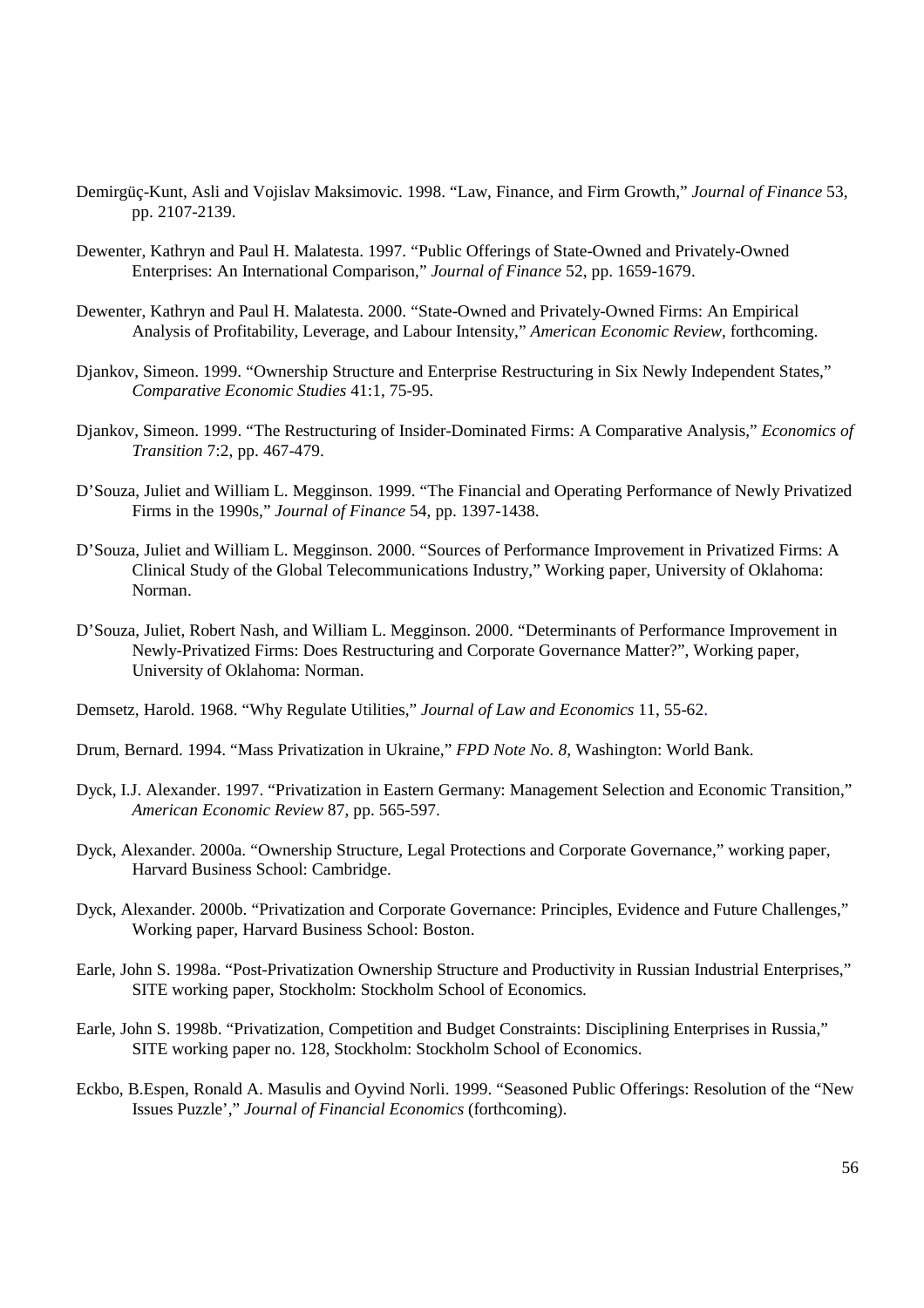- Eckel, Catherine, Doug Eckel, and Vijay Singal. 1997. "Privatization and Efficiency: Industry Effects of the Sale of British Airways," *Journal of Financial Economics* 43, pp. 275-298.
- Ehrlich, Isaac, Georges Gallais-Hamonno, Zhiqiang Liu, and Randall Lutter. 1994. "Productivity Growth and Firm Ownership: An Empirical Investigation," *Journal of Political Economy* 102, pp. 1006-1038.
- Fama, Eugene F. 1998. "Market Efficiency, Long-Term Returns, and Behavioral Finance," Journal of Financial Economics 49, pp. 283-306.
- Foerster, Stephen R. And G. Andrew Karolyi. 1999. "The Long-Run Performance of Global Equity Offerings," Working paper, University of Western Ontario.
- Frydman, Roman, Cheryl W. Gray, Marek Hessel, and Andrzej Rapaczynski. 1999. "When Does Privatization Work? The Impact of Private Ownership on Corporate Performance in Transition Economies," *Quarterly Journal of Economics* 114:4, pp. 1153-1191.
- Frydman, Roman, Cheryl W. Gray, Marek Hessel, and Andrzej Rapaczynski. 2000, "The Limits of Discipline: Ownership and Hard Budget Constraints in the Transition Economies," C.V. Starr Center for Applied Economics working paper, New York: New York University.
- Frydman, Roman, Marek Hessel, and Andrzej Rapaczynski. 2000. "Why Ownership Matters? Entrepreneurship and the Restructuring of Enterprises in Central Europe," C.V. Starr Center for Applied Economics working paper, New York: New York University.
- Frydman, Roman, Katharina Pistor, and Andrzej Rapaczynski. 1996. "Exit and Voice After Mass Privatization: The Case of Russia," *European Economic Review* 40, pp. 581-588.
- Galal, Ahmed, Leroy Jones, Pankaj Tandon and Ingo Vogelsang. 1992. *Welfare Consequences of Selling Public Enterprises*, Washington, DC.: World Bank.
- Gibbon, Henry. 1997. "A Seller's Manual: Guidelines for Selling State-Owned Enterprises," *Privatisation Yearbook* , London: Privatisation International, pp. 16-26.
- Gibbon, Henry. 1998. "Worldwide Economic Orthodoxy," *Privatisation International* 123, pp. 4-5.
- Gibbon, Henry. 2000. "Editor's Letter," *Privatisation Yearbook* , London: Thomson Financial, p. 1.
- Gottret, Pablo. 1999. "Bolivia: Capitalisation, Pension Reform and Their Impact on Capital Markets," working paper, Paris: OECD.
- Groves, Theodore, Yongmiao Hong, John McMillan and Barry Naughton. 1994. "Autonomy and Incentives in Chinese State Enterprises," *Quarterly Journal of Economics* 109, pp. 183-209.
- Groves, Theodore, Yongmiao Hong, John McMillan and Barry Naughton. 1995. "China's Evolving Managerial Labor Market," *Journal of Political Economy* 103:4, pp. 873-892.

Haggarty, Luke and Mary M. Shirley. 1995. *Bureaucrats in Business*, Washington, DC.: World Bank.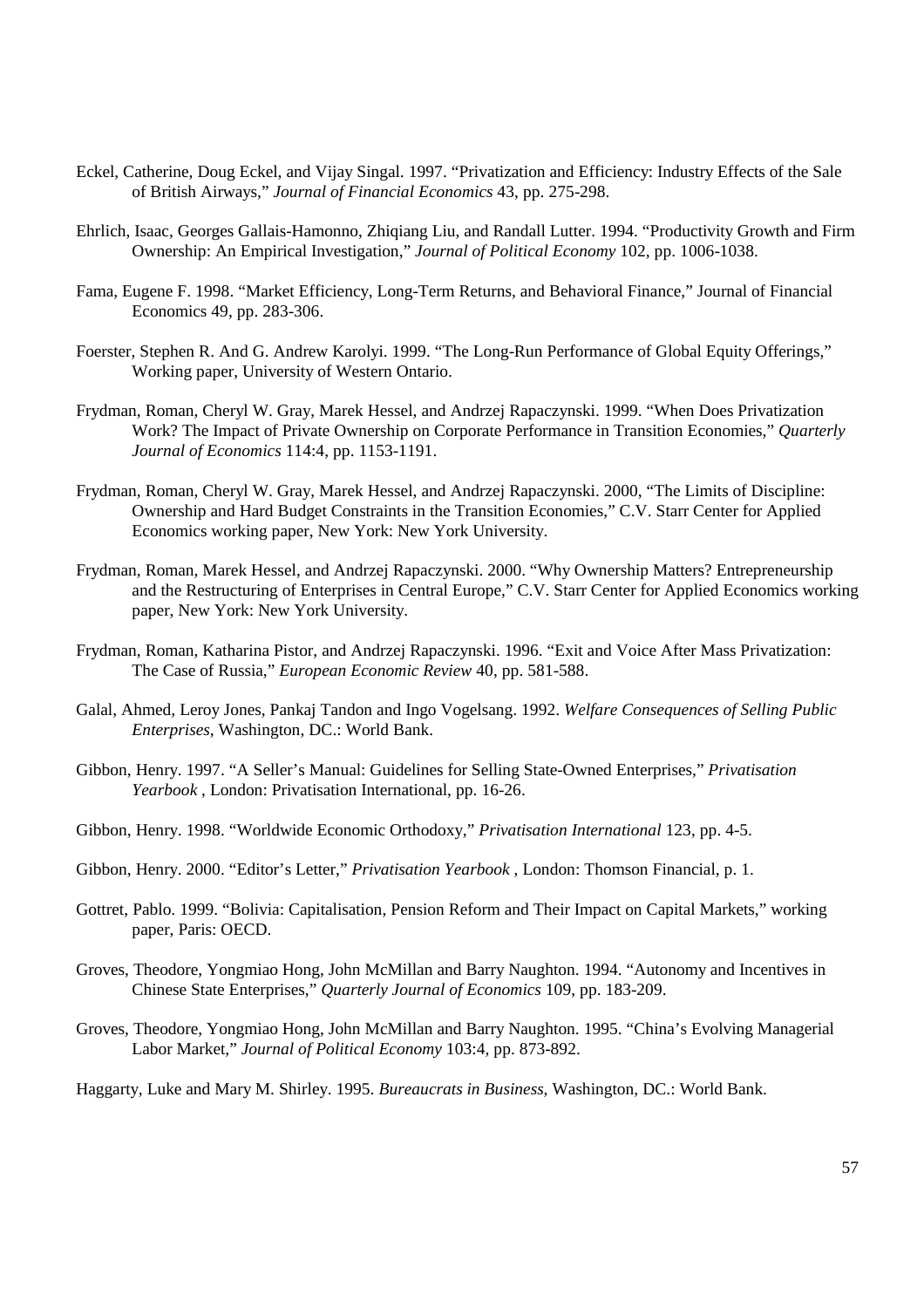- Hansmann, Henry and Reinier Kraakman, 2000. "The End of History for Corporate Law," Working Paper, New York: New York University and Harvard Law School.
- Harper, Joel T., 2000, "The Performance of Privatized Firms in the Czech Republic," Working paper, Boca Raton: Florida Atlantic University.
- Hart, Oliver, Andrei Shleifer, and Robert W. Vishny. 1997. "The Proper Scope of Government: Theory and an Application to Prisons," *Quarterly Journal of Economics* 112, pp. 1127-1161.
- Havrylyshyn, Oleh and Donal McGettigan. 1999. "Privatization in Transition Countries: A Sampling of the Literature," IMF working paper 99/6, Washington, D.C.: IMF.
- Hayek, F.A. 1994. *The Road to Serfdom*, Chicago, IL.: University of Chicago Press.
- Henry, Peter Blair. 2000. "Do Stock Market Liberalizations Cause Investment Booms?", *Journal of Financial Economics* 58, forthcoming.
- Henry, Peter Blair. 2000. "Stock Market Liberalization, Economic Reform, and Emerging Market Equity Prices," *Journal of Finance* 55, forthcoming.
- Hersch, Philip, David Kemme, and Jeffry Netter. 1997. "Access to Bank Loans in a Transition Economy: The Case of Hungary," *Journal of Comparative Economics* 24, pp. 79-89.
- Hingorani, Archana, Kenneth Lehn, and Anil Makhija. 1997. "Investor Behavior in Mass Privatization: The Case of the Czech Voucher Scheme," *Journal of Financial Economics* 44, pp. 349-396.
- Huang, Qi and Richard M. Levich. 1998. "Underpricing of New Equity Offerings by Privatized Firms: An International Test," working paper, New York University: New York.
- Husain, Aasim and Ratna Sahay. 1992. "Does Sequencing of Privatization Matter in Reforming Planned Economies," *International Monetary Fund Staff Papers* 39, pp. 801-824.
- Ibbotson, Roger G., Jody Sindelar, and Jay Ritter. 1994. "The Market's Problem With the Pricing of Initial Public Offerings," *Journal of Applied Corporate Finance* 7, pp. 66-74.
- Jelic, Ranko and Richard Briston. 2000a. "Privatisation Initial Public Offerings: The Polish Experience," working paper, University of Birmingham: Birmingham, UK.
- Jelic, Ranko and Richard Briston. 2000b. "Hungarian Privatisation Strategy and Financial Performance of Privatised Companies," *Journal of Business Finance and Accounting*, forthcoming.
- Jenkinson, Timothy and Colin Mayer. 1988. "The Privatisation Process in France and the U.K.," *European Economic Review* 32, pp. 482-490.
- Johnson, Simon, Peter Boone, Alasdair Breach and Eric Friedman. 2000. "Corporate Governance in the Asian Financial Crisis," *Journal of Financial Economics* (forthcoming).
- Jones, Steven L., William L. Megginson, Robert C. Nash, and Jeffry M. Netter. 1999. "Share Issue Privatizations as Financial Means to Political and Economic Ends," *Journal of Financial Economics* 53, pp. 217-253.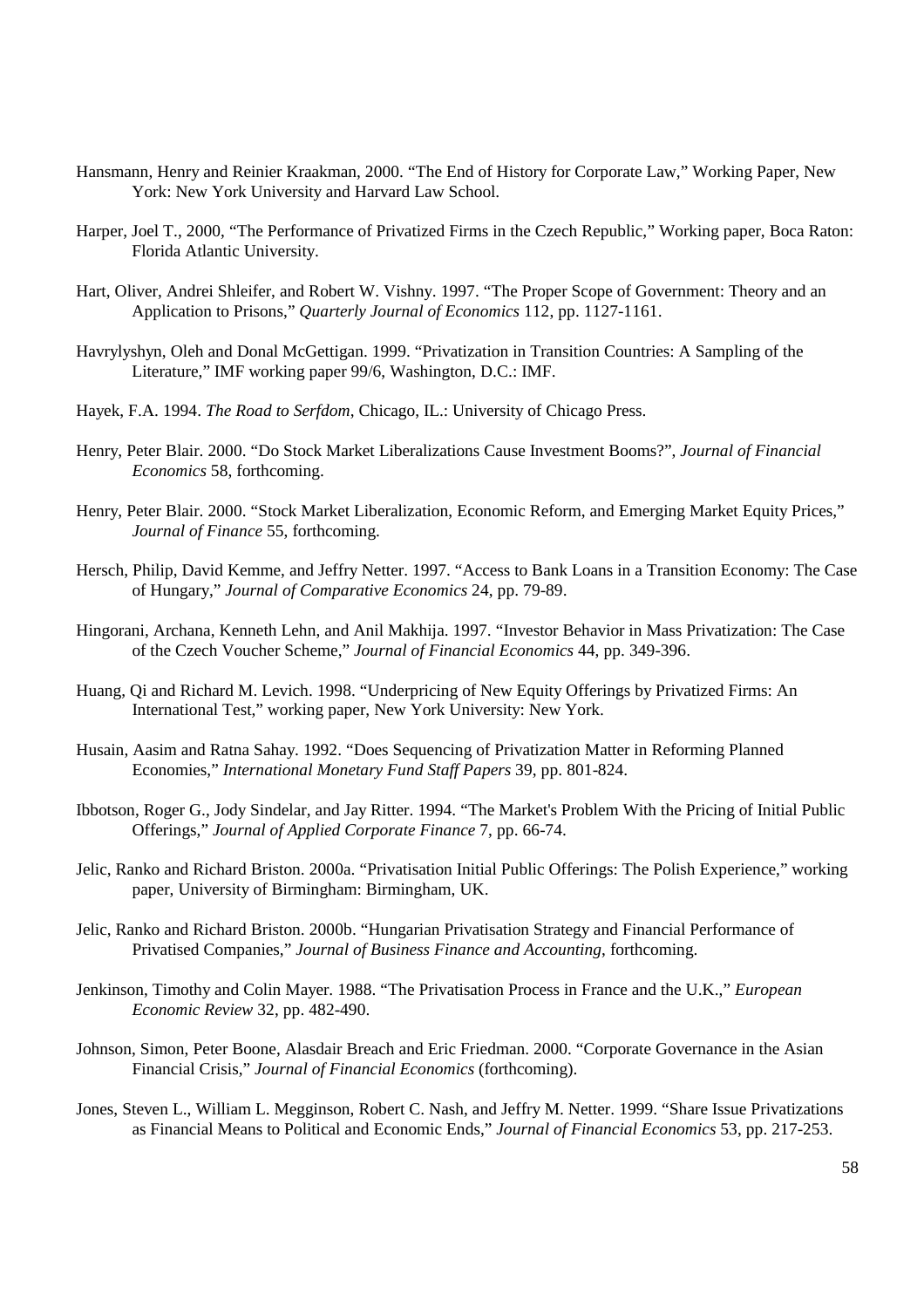- Jung, Kooyul, Yong-Cheol Kim, and René M. Stulz. 1996. "Timing, Investment Opportunities, Managerial Discretion, and the Security Issue Decision," *Journal of Financial Economics* 42, pp. 159-185.
- Karpoff, Jonathan. 2000. "Public versus Private Initiative in Arctic Exploration: The Effects of Incentives and Organizational Form," working paper, University of Washington: Seattle.
- Katz, Barbara G. and Joel Owen. 1993. "Privatization: Choosing the Optimal Time Path," *Journal of Comparative Economics* 17, pp. 715-736.
- Katz, Barbara G. and Joel Owen. 1995. "Designing the Optimal Privatization Plan for Restructuring Firms and Industries in Transition," *Journal of Comparative Economics* 21, pp. 1-28.
- Katz, Barbara G. and Joel Owen. 1997. "Optimal Voucher Privatization Fund Bids when Bidding Affects Firm Performance," *Journal of Comparative Economics* 24, pp. 25-43.
- Kay, J.A. and D.J. Thompson. 1986. "Privatisation: A Policy in Search of a Rationale," *Economic Journal* 96, pp. 18-32.
- Kikeri, Sunita, John Nellis, and Mary Shirley. 1992. *Privatization: The Lessons of Experience*, Washington, D.C.: World Bank.
- Kole, Stacey R. and J. Harold Mulherin. 1997. "The Government as a Shareholder: A Case From the United States," *Journal of Law and Economics* 40, pp. 1-22.
- Kornai, Janos. 1988. "Individual Freedom and Reform of the Socialist Economy," *European Economic Review* 32, pp. 233-267.
- Kornai, Janos. 1993. "The Evolution of Financial Discipline Under the Postsocialist System," *Kyklos* 46:3, pp. 315-336.
- Kothari, S.P. and Jerold B. Warner. 1997. "Measuring Long-Horizon Security Price Performance," *Journal of Financial Economics* 43, pp. 301-340.
- Laban, Raul and Holger C. Wolf. 1993. "Large-Scale Privatization in Transition Economies," *American Economic Review* 83, pp. 1199-1210.
- Laffont, Jean-Jacques and Jean Tirole. 1991. "Privatization and Incentives," *Journal of Law, Economics and Organization* 7, 84-105.
- Laffont, Jean-Jacques and Jean Tirole. 1993. *A Theory of Incentives in Procurement and Regulation*. Cambridge: MIT Press.
- La Porta, Rafael and Florencio López-de-Silanes. 1999. "Benefits of Privatization--Evidence From Mexico," *Quarterly Journal of Economics* 114:4, pp. 1193-1242.
- La Porta, Rafael, Florencio López-de-Silanes and Andrei Shleifer. 2000a. "Government Ownership of Banks," NBER Working Paper 7620, Natioanl Bureau of Economic Research: Cambridge, MA.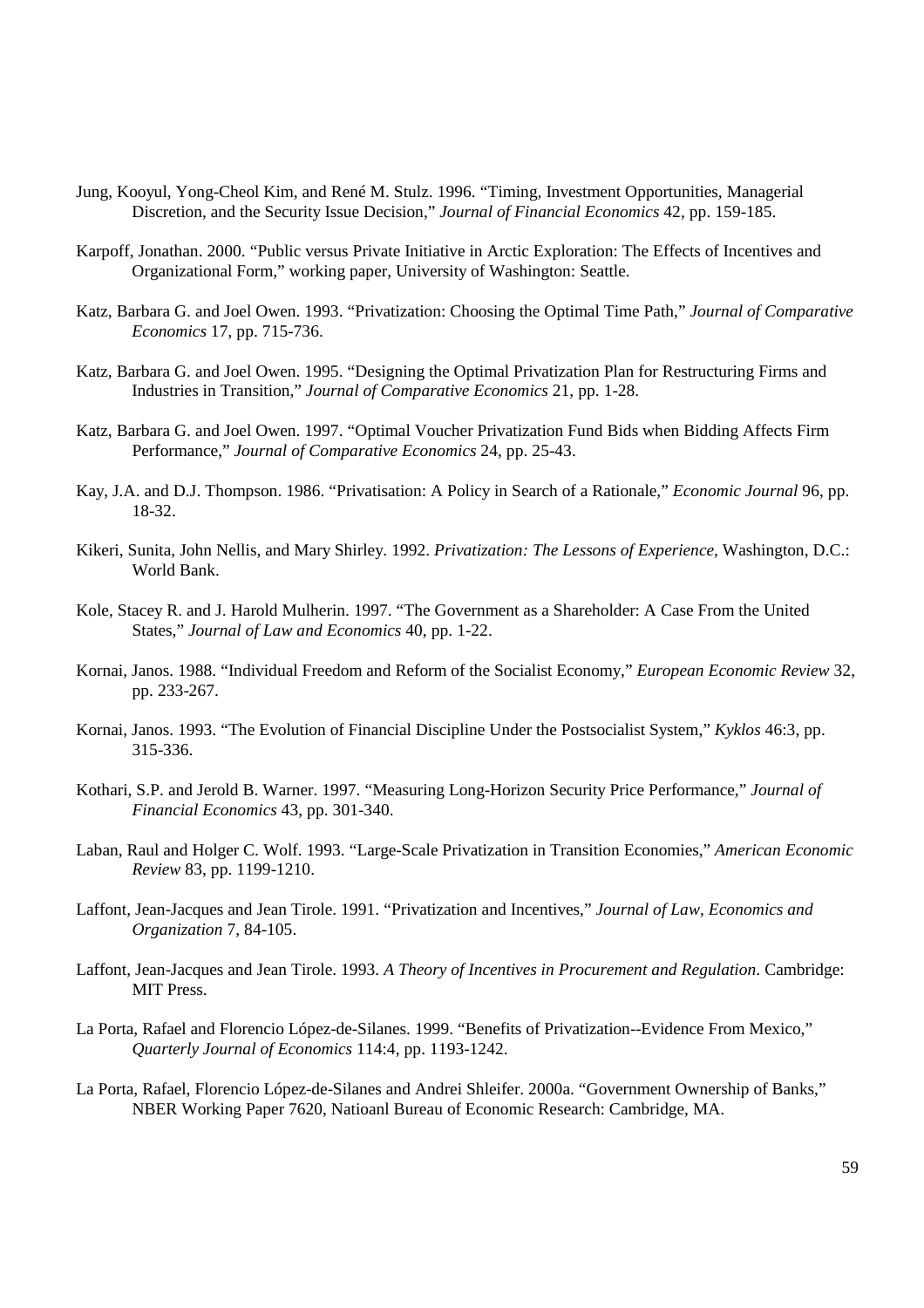- La Porta, Rafael, Florencio López-de-Silanes and Andrei Shleifer. 2000b. "Investor Protection and Corporate Governance," *Journal of Financial Economics* 58, forthcoming.
- La Porta, Rafael, Florencio López-de-Silanes, Andrei Shleifer, and Robert W. Vishny. 1997. "Legal Determinants of External Finance," *Journal of Finance* 52, pp. 1131-1150.
- La Porta, Rafael, Florencio López-de-Silanes, Andrei Shleifer, and Robert W. Vishny. 1998. "Law and Finance," *Journal of Political Economy* 106, 1113-1150.
- La Porta, Rafael, Florencio López-de-Silanes, Andrei Shleifer, and Robert W. Vishny. 1999. "The Quality of Government," *Journal of Law, Economics, and Organizations* 15, pp. 222-279.
- La Porta, Rafael, Florencio López-de-Silanes, Andrei Shleifer, and Robert W. Vishny. 2000. "Investor Protection and Corporate Valuation," *Journal of Financial Economics* (forthcoming).
- Lau, Lawrence J., Yingyi Qian, and Gerard Roland. 2000. "Reform Without Losers: An Interpretation of China's Dual-Track Approach to Transition," *Journal of Political Economy* 108:1, pp. 120-143.
- Laurin, Claude and Yves Bozec. 2000. "Privatization and Productivity Improvement: The Case of Canadian National (CN)," Working paper, Montreal: Ecoles de HEC.
- Lee, Inmoo, Scott Lochhead, Jay Ritter, and Quanshui Zhao. 1996. "The Costs of Raising Capital," *Journal of Financial Research* 19, pp. 59-74.
- Levine, Ross. 1997. "Financial Development and Economic Growth: Views and Agenda," *Journal of Economic Literature* 35, pp. 688-726.
- Levine, Ross and Sara Zervos. 1998. "Stock Markets, Banks, and Economic Growth," *American Economic Review* 88, pp. 537-558.
- Levis, Mario. 1993. "The Long-Run Performance of Initial Public Offerings: The U.K. Experience 1980-88," *Financial Management* 22, pp. 28-41.
- Li, Wei. 1997. "The Impact of Economic Reform on the Performance of Chinese State Enterprises, 1980-1989," *Journal of Political Economy* 105, pp. 1080-1106.
- Lin, Cyril. 2000. "Corporate Governance of State-Owned Enterprises in China," Working paper, Asian Development Bank.
- Lin, Justin Yifu, Fang Cai, and Zhou Li. 1998. "Competition, Policy Burdens, and State-Owned Enterprise Reform," *American Economic Review* 88, pp. 422-427.
- Ljungqvist, Alexander P., Tim Jenkinson and William J. Wilhelm, Jr. 2000. "Has the Introduction of Bookbuilding Increased the Efficiency of International IPOs?," working paper, Stern School of Business: New York, NY.
- López-de-Silanes, Florencio. 1997. "Determinants of Privatization Prices," *Quarterly Journal of Economics* 112, pp. 965-1025.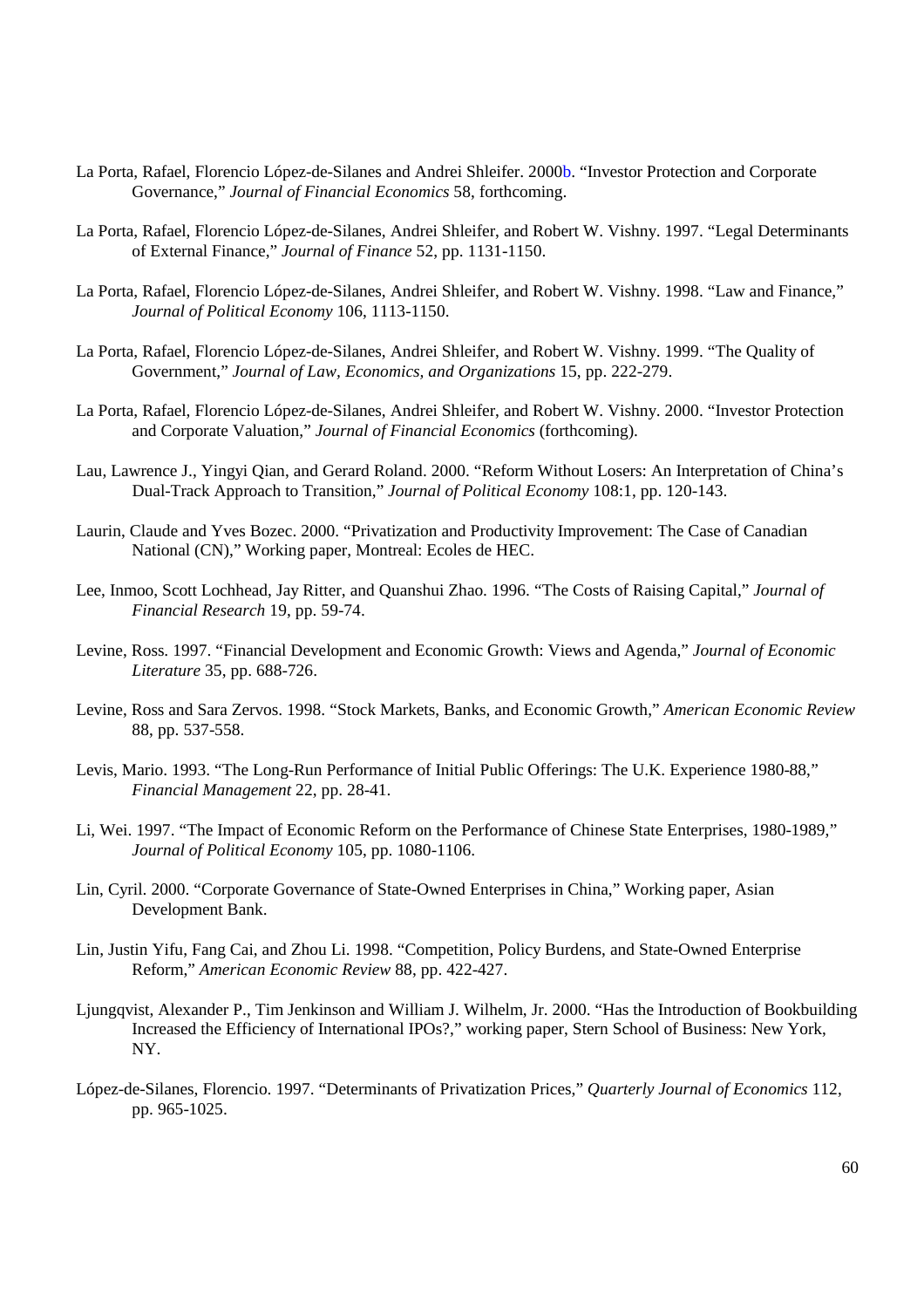- López-de-Silanes, Florencio, Andrei Shleifer, and Robert W. Vishny. 1997. "Privatization in the United States," *Rand Journal of Economics* 28, pp. 447-471.
- Loughran, Tim and Jay R. Ritter. 1995. "The New Issues Puzzle," *Journal of Finance* 50, pp. 23-51.
- Loughran, Tim and Jay R. Ritter. 1997. "The Operating Performance of Firms Conducting Seasoned Equity Offerings," *Journal of Finance* 52, pp. 1823-1850.
- Loughran, Tim, Jay Ritter, and Kristian Rydqvist. 1994. "Initial Public Offerings: International Insight," *Pacific-Basin Finance Journal* 2, pp. 165-199.
- Lyon, John D., Brad M. Barber, and Chih-Ling Tsai. 1998. "Improved Methods for Tests of Long-Run Abnormal Stock Returns," *Journal of Finance* (forthcoming).
- Mackenzie, G.A. 1997. "The Macroeconomic Impact of Privatization," IMF Paper on Policy Analysis and Assessment no. 9, Washington, D.C.: International Monetary Fund.
- Macquieira, Carlos and Salvador Zurita. 1996. "Privatizaciones en Chile: Eficiencia y Pol Hiticas Financieras," *Estudios de Administracion* 3:2, 1-36.
- Mahboobi, Ladan. 2000. "Recent Privatisation Trends," OECD *Financial Market Trends*, No. 76, pp. 43-64.
- Majumdar, Sumit K. 1996. "Assessing Comparative Efficiency of the State-Owned, Mixed, and Private Sectors in Indian Industry," *Public Choice* 96, pp. 1-24.
- Martin, Stephen and David Parker. 1995. "Privatization and Economic Performance Throughout the UK Business Cycle," *Managerial and Decision Economics* 16, pp. 225-237.
- Masulis, Ronald W., and Ashok N. Korwar. 1986. "Seasoned Equity Offerings: An Empirical Investigation," *Journal of Financial Economics* 15, pp. 91-118.
- McCurry, Patrick. 2000. "Golden Shares Fail to Shine," *Privatisation International* 136, pp. 41-43.
- Megginson, William L. 2000. "Corporate Governance in Publicly Quoted Companies," Working paper, Paris: OECD.
- Megginson, William L., Robert C. Nash, Jeffry M. Netter, and Annette B. Poulsen. 2000. "The Choice Between Private and Public Markets: Evidence From Privatizations," Working paper, Athens: University of Georgia.
- Megginson, William L., Robert C. Nash, Jeffry M. Netter, and Adam L. Schwartz. 2000. "The Long Term Return to Investors in Share Issue Privatizations," *Financial Management*, forthcoming.
- Megginson, William L., Robert C. Nash, and Matthias van Randenborgh. 1994. "The Financial and Operating Performance of Newly Privatized Firms: An International Empirical Analysis," *Journal of Finance* 49, pp. 403-452.
- Menyah, Kojo and Krishna Paudyal. 1996. "Share Issue Privatisations: The UK Experience," in *Empirical Issues in Raising Equity Capital* . Mario Levis. Ed. Amsterdam: Elsevier Science.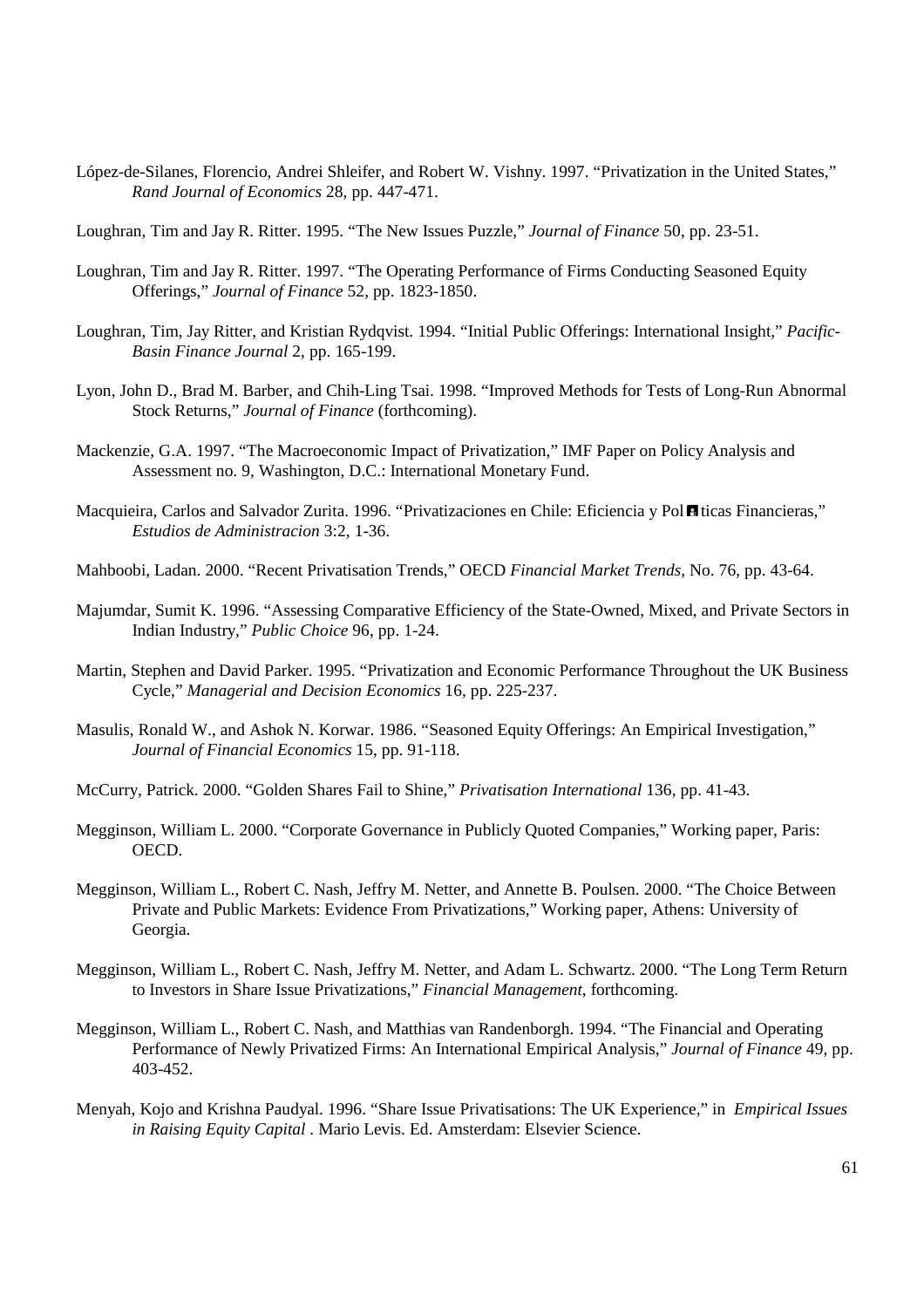- Menyah, Kojo, Krishna Paudyal, and Charles G. Inyangete. 1995. "Subscriber Return, Underpricing, and Long-Term Performance of U.K. Privatization Initial Public Offers," *Journal of Economics and Business* 47, pp. 473-495.
- Meyendorff, Anna and Edward A. Snyder. 1997. "Transactional Structure of Bank Privatizations in Central Europe and Russia," *Journal of Comparative Economics* 25, pp. 5-30.
- Mihályi, Peter. "FDI Through Cross-Border M&A—The Post-Communist Privatization Story Re-considered," UNCTAD working paper.
- Mitchell, Mark and Erik Stafford. 2000. "Managerial Decisions and Long-Term Price Performance," *Journal of Business* (forthcoming).
- Myers, Stewart C. and Nicholas S. Majluf. 1984. "Corporate Financing and Investment Decisions When Firms Have Information Investors do not Have," *Journal of Financial Economics* 13, pp. 187-221.
- Nellis, John. 1996. "Finding Real Owners: Lessons from Estonia's Privatization Program," *World Bank Public Policy for the Private Sector Note 66* , Washington: World Bank.
- Nellis, John. 1999. "Time to Rethink Privatization in Transition Economies?", IFC Discussion paper no. 38, Washington, D.C.: World Bank Group.
- Nellis, John and Sunita Kikeri. 1989. "Public Enterprise Reform: Privatization and the World Bank," *World Development* 17, pp. 659-672.
- Newbery, David. 1997. "Privatization and Liberalisation of Network Utilities," *European Economic Review* 41, pp. 357-383.
- Newbery, David and Michael G. Pollitt. 1997. "The Restructuring and Privatization of Britain's CEGB--Was it Worth it?", *Journal of Industrial Economics* 45, pp. 269-303.
- Noll, Roger G. 2000. "Telecommunications Reform in Developing Countries," in Anne O. Kreuger, ed., *Economic Policy Reform: The Second Stage*, University of Chicago press: Chicago.
- Olds, Kelly, 1994. "Privatizing the Church: Disestablishment in Connecticut and Massachusetts," *Journal of Political Economy* 102, pp.277-297.
- Organization of Economic Cooperation and Development. 1999. *OECD Principles of Corporate Governance*, Paris.
- Parker, David. 1997. "Price Cap Regulation, Profitability and Returns to Investors in the UK Regulated Industries," Utilities Policy 6, pp. 303-315.
- Paudyal, K., B. Saadouni and R.J. Briston. 1998. "Privatization Initial Public Offerings in Malaysia: Initial Premium and Long-Term Performance," *Pacific-Basin Finance Journal* 6.
- Peltzman, Sam, 1971. "Pricing in Public and Private Enterprises: Electric Utilities in the United States," *Journal of Law and Economics* 14, 110-.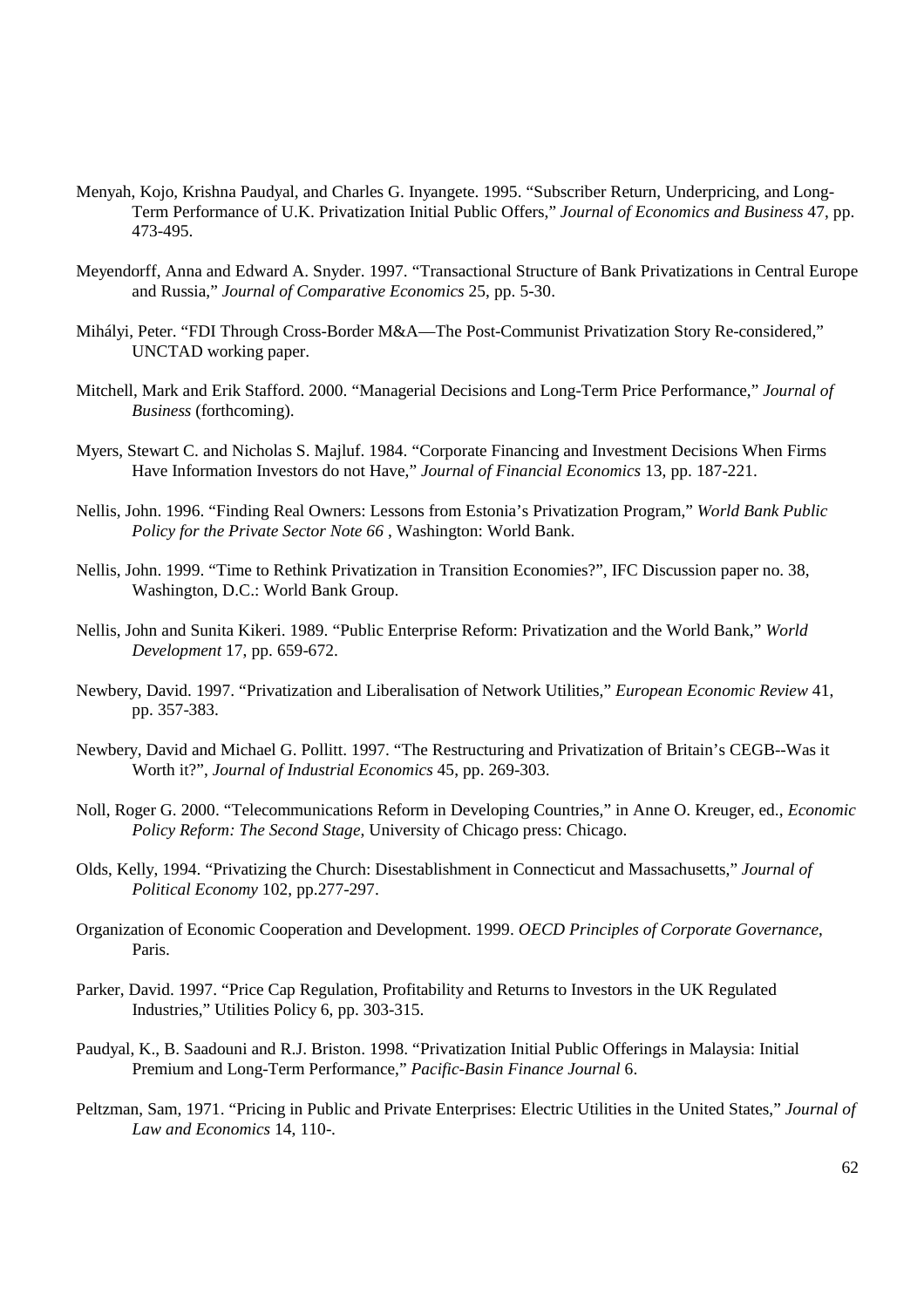- Perotti, Enrico. 1993. "Bank Lending in Transition Economies," *Journal of Banking and Finance* 17, pp. 1021- 1032.
- Perotti, Enrico. 1995. "Credible Privatization," *American Economic Review* 85, pp. 847-859.
- Perotti, Enrico and Serhat E. Guney. 1993. "Successful Privatization Plans: Enhanced Credibility Through Timing and Pricing of Sales," *Financial Management* 22, pp. 84-98.
- Perotti, Enrico and Pieter van Oijen. 2000. "Privatization, Political Risk and Stock Market Development in Emerging Economies," *Journal of International Money and Finance*, forthcoming.
- Petrazzini, Ben A. and Theodore H. Clark. 1996. "Costs and Benefits of Telecommunications Liberalization in Developing Countries," working paper, Hong Kong University of Science and Technology.
- Pinto, Brian, Merek Belka, and Stefan Krajewski. 1993. "Transforming State Enterprises in Poland: Evidence on Adjustment by Manufacturing Firms," *Brookings Papers on Economic Activity*, pp. 213-261.
- Pistor, Katharina and Andrew Spicer. 1996. "Investment Funds in Mass Privatization and Beyond: Evidence from the Czech Republic and Russia," *Private Sector*, pp. 33-36.
- Pohl, Gerhard, Robert E. Anderson, Stijn Claessens, and Simeon Djankov. 1997. *Privatization and Restructuring in Central and Eastern Europe: Evidence and Policy Options*, (working paper: World Bank Technical Paper No. 368, Washington D.C.).
- Pollitt, Michael G. 1997. "The Impact of Liberalization on the Performance of the Electric Supply Industry: An International Survey," *Journal of Energy Literature* 3:2, pp. 3-39.
- Price Waterhouse. 1989a. *Privatization:Learning the Lessons from the U.K. Experience*, London.
- Price Waterhouse, 1989b, *Privatization: The Facts*, London.
- Rajan, Raghuram G. and Luigi Zingales. 1998. "Financial Dependence and Growth," *American Economic Review* 88, pp. 559-586.
- Ramamurti, Ravi. 1992. "Why are Developing Countries Privatizing?", *Journal of International Business Studies* 23, pp. 225-249.
- Ramamurti, Ravi. 1996. "The New Frontier of Privatization," in *Privatizing Monopolies: Lessons From the Telecommunications and Transport Sectors in Latin America* . Ravi Ramamurti , ed., Baltimore: John Hopkins University Press, pp. 1-45.
- Ramamurti, Ravi. 1997. "Testing the Limits of Privatization: Argentine Railroads," *World Development* 25, pp. 1973-1993.
- Ramamurti, Ravi. 2000. "A Multilevel Model of Privatization in Emerging Economies," *Academy of Management Review* 25, pp. 525-550.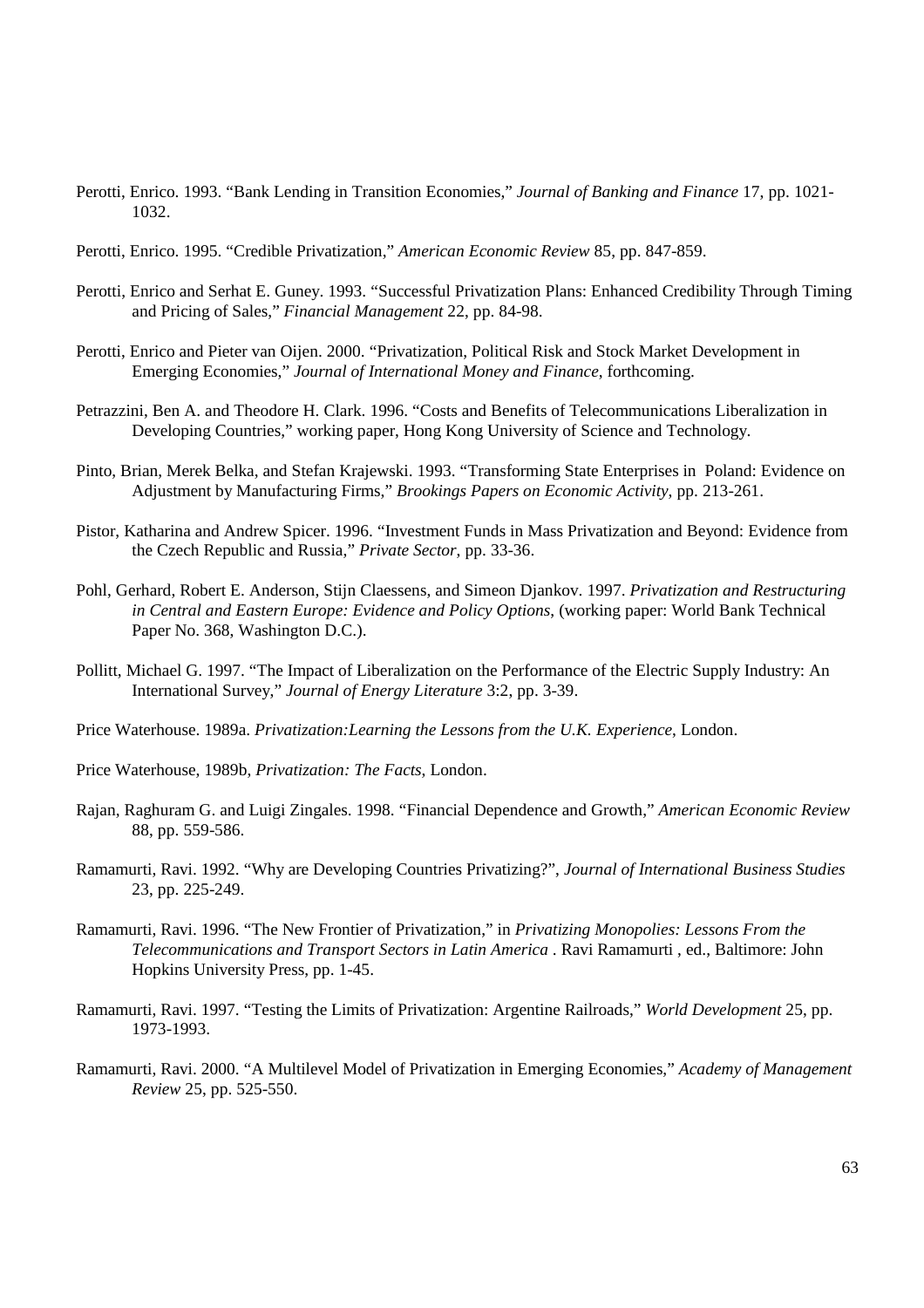- Rapaczynski, Andrzej. 1996. "The Roles of the State and the Market in Establishing Property Rights," *Journal of Economic Perspectives* 10, pp. 87-103.
- Ritter, Jay R. 1991. "The Long-Run Performance of Initial Public Offerings," *Journal of Finance* 46, pp. 3-27.
- Rondinelli, Dennis and Max Iacono. 1996. *Policies and Institutions for Managing Privatization*. Turin, Italy: International Training Centre, International Labor Office.
- Ros, Agustin J. 1999. "Does Ownership or Competition Matter? The Effects of Telecommunications Reform on Network Expansion and Efficiency," Journal of Regulatory Economics 15, pp. 65-92.
- Sachs, Jeffrey D. 1992. "Privatization in Russia: Some Lessons From Eastern Europe," *American Economic Review* 82, pp. 43-48.
- Samonis, Val. 2000. "Mergers and Acquisitions in Transition Economies: "Williams" Lithuania Deal Decomposed," working paper, Center for European Integration Studies: Bonn, Germany.
- Sappington, David E.M. and Joseph E. Stiglitz. 1987. "Privatization, Information and Incentives," *Journal of Policy Analysis and Management* 6, pp. 567-582.
- Schaffer, Mark E. 1998. "Do Firms in Transition Economies Have Soft Budget Constraints? A Reconsideration of Concepts and Evidence," *Journal of Comparative Economics* 26, pp. 80-103.
- Schmitz, James A., Jr. 1996. "The Role of Public Enterprises: How Much Does it Differ Across Countries?", Federal Reserve Bank of Minneapolis *Quarterly Review* 20, pp. 2-15.
- Shafik, Nemat. 1995. "Making a Market: Mass Privatization in the Czech and Slovak Republics," *World Development* 23, pp. 1143-1156.
- Shafik, Nemat. 1996. "Selling Privatization Politically," *Columbia Journal of World Business* 31, pp. 20-29.
- Sheshinski, Eytan and LuBs Lopez-Calva. 1999. "Privatization and its Benefits: Theory and Evidence," HIID Development Discussion Paper 698, Boston: Harvard University.
- Shirley, Mary M. 1994. "Privatization in Latin America: Lessons for Transitional Europe," *World Development* 22:9, pp. 1313-1323.
- Shirley, Mary M. 1997. "The Economics and Politics of Government Ownership," *Journal of International Development* 9:6, pp. 849-864.
- Shirley, Mary M. 1999. "Bureaucrats in Business: The Role of Privatization in State Owned Enterprise Reform," *World Development* 27:1, pp. 115-136.
- Shirley, Mary and Patrick Walsh. 2000. "Public vs. Private Ownership: The Current State of the Debate," working paper, The World Bank: Washington, DC.
- Shirley, Mary M. and Lixin Colin Xu. 1998. "Information, Incentives, and Commitmen: An Empirical Analysis of Contracts Between Government and State Enterprises," *Journal of Law, Economics, and Organizations* 14:2, pp. 358-378.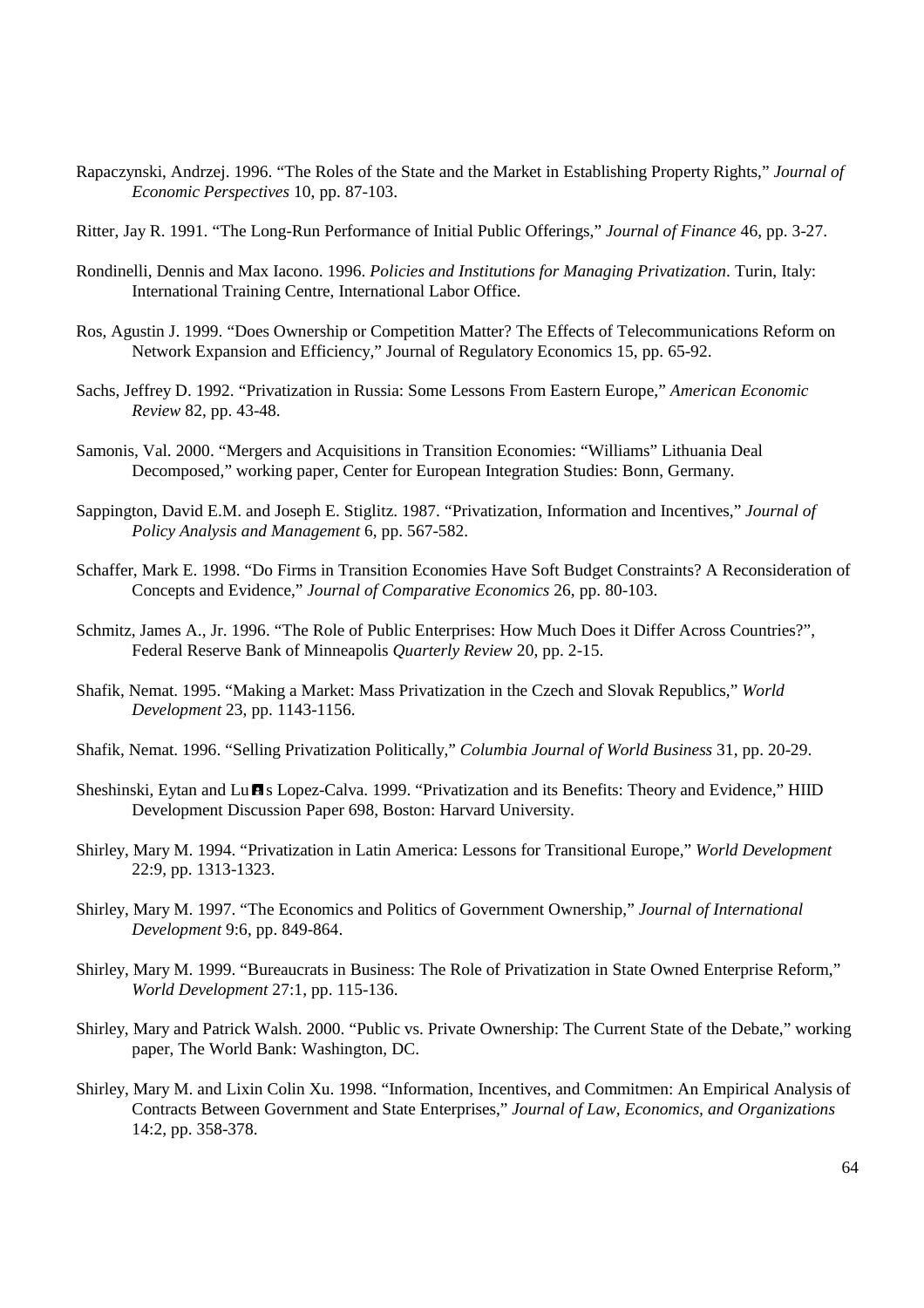Shleifer, Andrei. 1997. "Government in Transition," *European Economic Review* 41, pp. 385-410.

- Shleifer, Andrei. 1999. "State Versus Private Ownership, *Journal of Economic Perspectives* .
- Shleifer, Andrei and Robert W. Vishny. 1994. "Politicians and Firms," *Quarterly Journal of Economics* 109, pp. 995-1025.
- Shleifer, Andrei and Robert W. Vishny. 1997. "A Survey of Corporate Governance," *Journal of Finance* 52, pp. 737-783.
- Smith, Katherine and George Sofianos. 1997. "The Impact of an NYSE Listing on the Global Trading of Non-U.S. Stocks," Working paper, New York: New York Stock Exchange.
- Smith, Peter L. and Björn Wellenius. 1999. "Mitigating Regulatory Risk in Telecommunications," *Private Sector* (July), pp. 33-44.
- Smith, Stephen C., Beon-Cheol Cin, and Milan Vodopivec. 1997. "Privatization Incidence, Ownership Forms, and Firm performance: Evidence From Slovenia," *Journal of Comparative Economics* 25, pp. 158-179.
- Sobel, Robert. 1999. *The Pursuit of Wealth*. New York: McGraw Hill.
- Spiess, D. Katherine and John Affleck-Graves. 1995. "Underperformance in Long-run Stock Returns Following Seasoned Equity Offerings," *Journal of Financial Economics* 38, pp. 243-267.
- Stigliz, Joseph. 1998. "The Private Uses of Public Interests: Incentives and Institutions," *Journal of Economic Perspectives* 12, pp. 3-22.
- Su, Dongwei and Belton M. Fleisher. 1999. "An Empirical Investigation of Underpricing in Chinese IPOs," *Pacific Basin Finance Journal* 7, pp. 173-202.
- Subrahmanyam, Avanidhar and Sheridan Titman. 1998. "The Going Public Decision and the Development of Financial Markets," *Journal of Finance* 54, pp. 1045-1082.
- Temple, Jonathan. 1999. "The New Growth Evidence," Journal of Economic Literature 37, pp. 112-156.
- Thatcher, Margaret. 1993. *The Downing Street Years*, London: Harper Collins Publishers.
- Tian, George Lihui. 2000. "State Shareholding and Corporate Performance: A Study of a Unique Chinese Data Set," working paper, London Business School.
- Tirole, Jean. 1994. "The Internal Organization of Government," *Oxford Economic Papers* 46, pp. 1-29.
- Verbrugge, James A., William L. Megginson, and Wanda Lee. 1998. "The Financial Performance of Privatized Banks: An Empirical Analysis," Working paper, Athens: University of Georgia.
- Vickers, John and George Yarrow. 1991. "Economic Perspectives on Privatization," *Journal of Economic Perspectives* 5, pp. 111-132.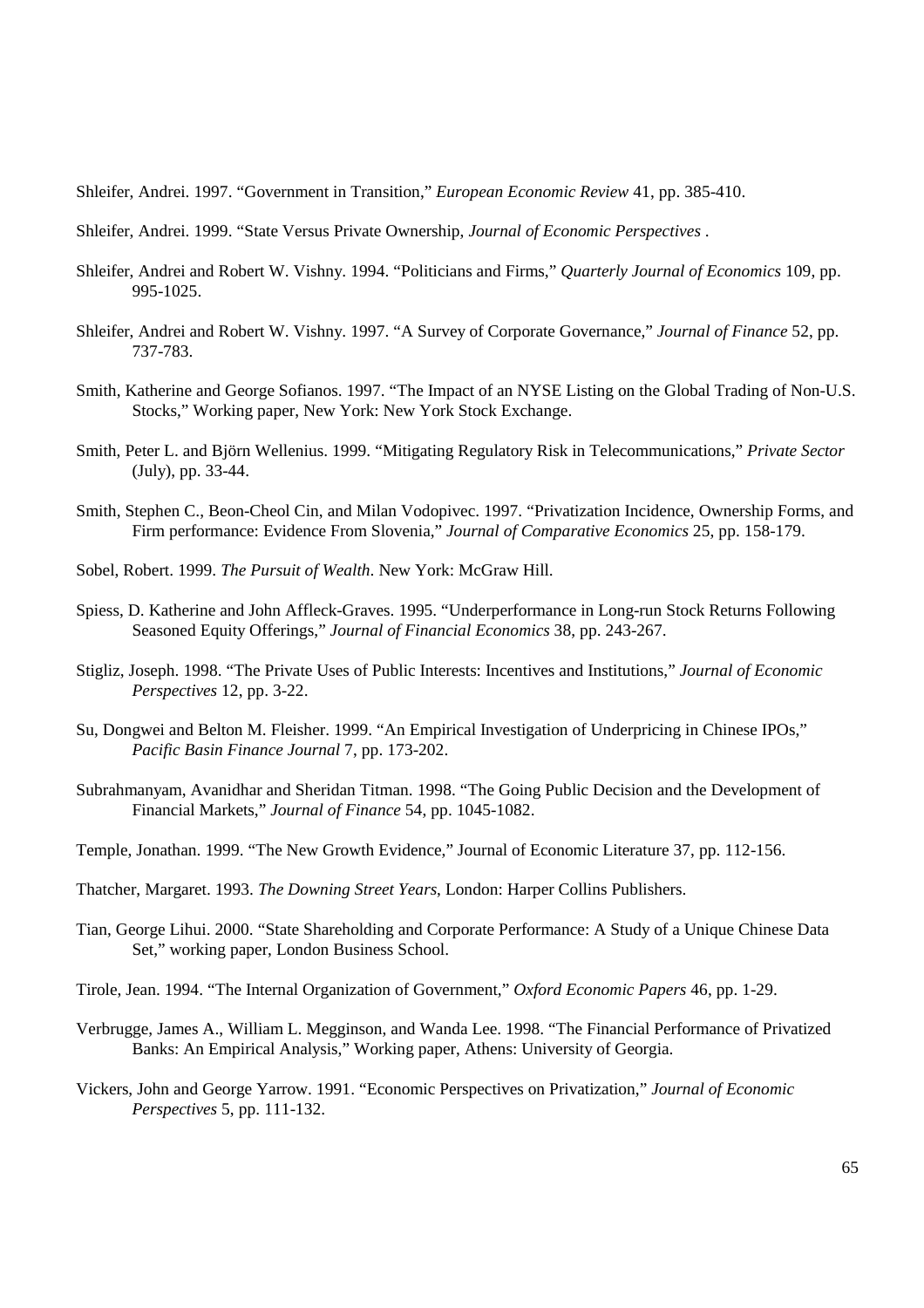- Vining, Aidan R. and Anthony E. Boardman. 1992. "Ownership Versus Competition: Efficiency in Public Enterprise, *Public Choice* 73, pp. 205-239.
- Wallsten, Scott J. 2000a. "An Econometric Analysis of Telecommunications Competition, Privatization, and Regulation in Africa and Latin America," Journal of Industrial Economics (forthcoming).
- Wallsten, Scott J. 2000b. "Telecommunications Privatization in Developing Countries: The Real Effects of Exclusivity Periods," Working paper, Palo Alto: Stanford University.
- Wasserfallen, Walter and Stefan Müller. 1998. "Deregulation and Privatization: Evidence From the Telecommunications Industry in Europe and Implications for Switzerland," Working paper, Studienzentrum Gerzensee, Switzerland.
- Weiss, Andrew and Georgiy Nikitin. 1998. "Effects of Ownership by Investment Funds on the Performance of Czech Firms," Working paper, Boston: Boston University.
- Wellenius, Bj<sup>-</sup>m. 2000. "Extending Telecommunications Beyond the Market: Towards Universal Service in Competitive Environments," Private Sector, World Bank (June), pp. 5-18.
- Wolfram, Catherine D. 1998. "Increases in Executive Pay Following Privatization," *Journal of Economics and Management Strategy* 7:3, pp. 327-361.
- Xu, Xiaonian and Yan Wang. 1997. "Ownership Structure, Corporate Governance, and Firms' Performance: The Case of Chinese Stock Companies," Working paper, Washington, D.C.: World Bank.
- Yarrow, George. 1986. "Privatization in Theory and Practice," *Economic Policy* 2, pp. 324-364.
- Yergin, Daniel and Joseph Stanislaw. 1998. *The Commanding Heights: The Battle Between Government and the MarketplaceThat is Remaking the Modern World*, New York: Simon & Schuster
- Yotopoulos, Pan A. 1989. "The (Rip)tide of Privatization: Lessons From Chile," *World Development* 17, pp. 683- 702.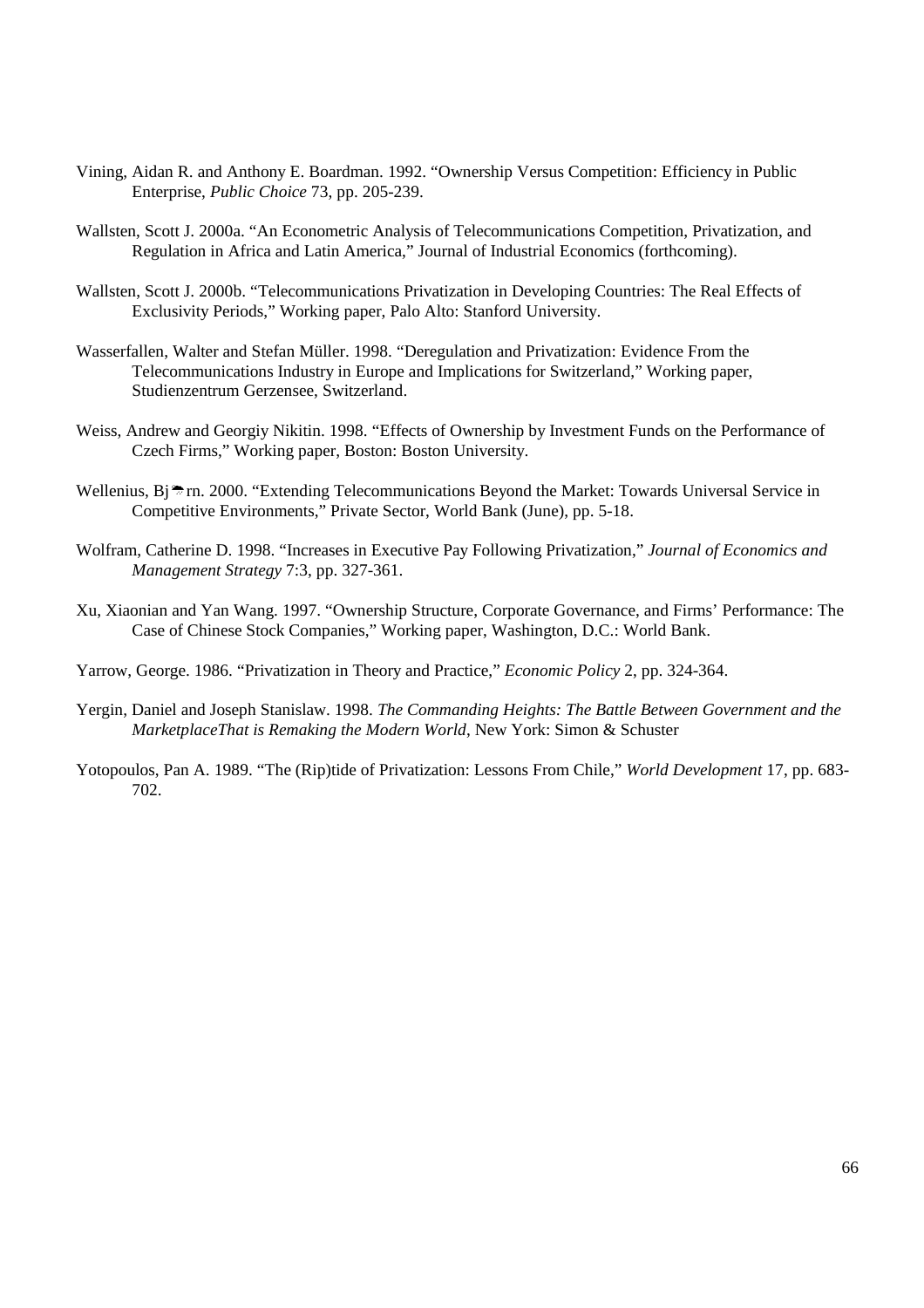## **Figure 1: Annual Privatization Revenues For Divesting Governments, 1988-1999**

\$US Billions



**Source:** *Privatisation International*, as reported in Gibbon (1998, 2000).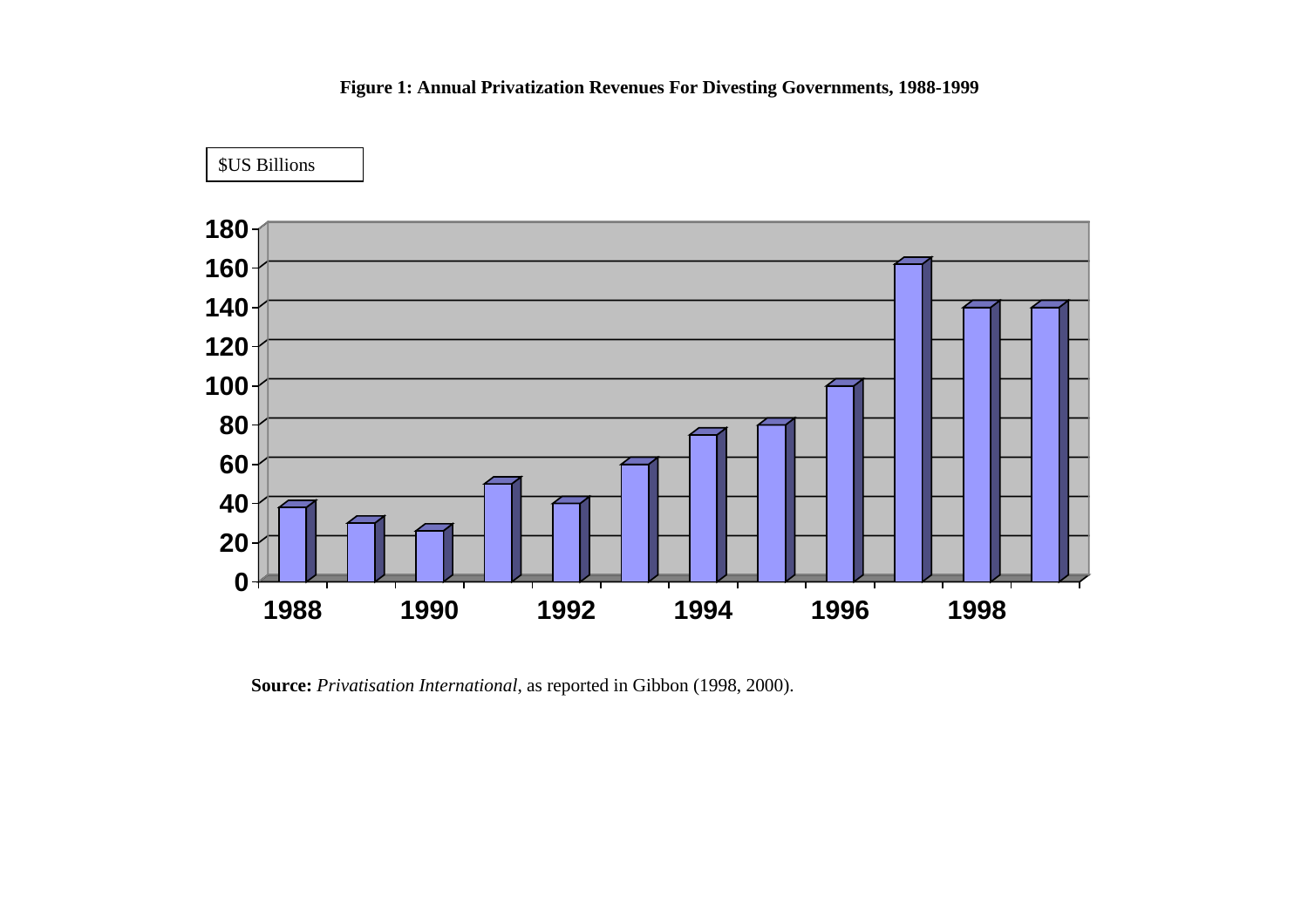

# **Figure 2: SOE Share of GDP by Stage of National Development, 1979-1996**

**Source**: World Bank, as reported in Sheshinski and Lopez-Calva (1999)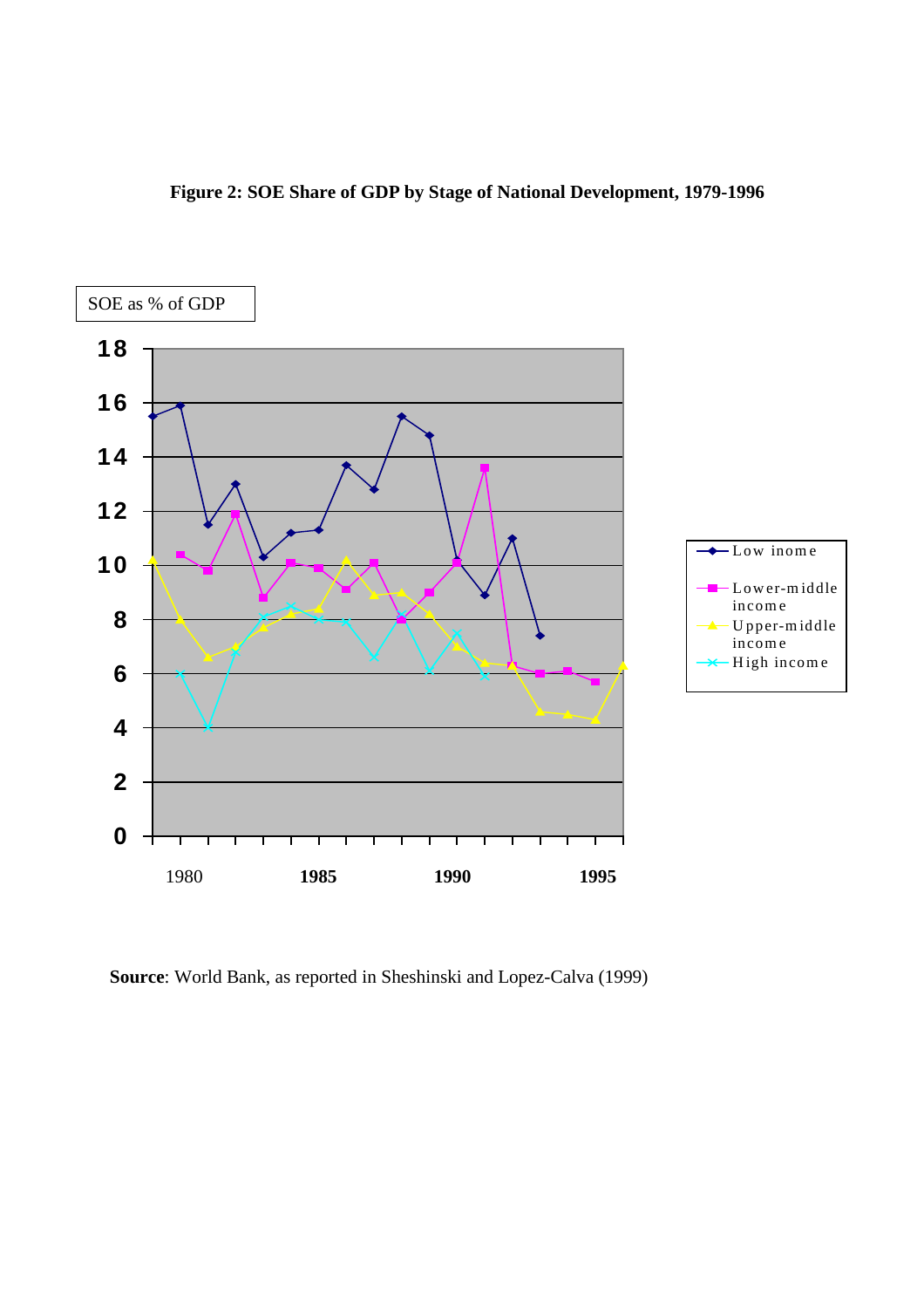## Table 1: Summary of Recent Empirical Studies Comparing Public Versus Private Ownership

**--------------------------------------------------------------------------------------------------------------------------------------------------------------------------------------**This table summarizes recent academic studies of privatization that examine the relative performance of state-owned versus privately-owned companies. **--------------------------------------------------------------------------------------------------------------------------------------------------------------------------------------**

| <b>Study</b>                                           | Sample description, study period, and methodology                                                                                                                                                                                                                                                                                | Summary of empirical findings and conclusions                                                                                                                                                                                                                                                 |
|--------------------------------------------------------|----------------------------------------------------------------------------------------------------------------------------------------------------------------------------------------------------------------------------------------------------------------------------------------------------------------------------------|-----------------------------------------------------------------------------------------------------------------------------------------------------------------------------------------------------------------------------------------------------------------------------------------------|
| Boardman and<br><b>Vining (1989)</b>                   | Examine the economic performance 500 largest non-US firms in<br>1983, classified by ownership structure as state-owned, privately-<br>owned, or mixed ownership enterprises (ME). Employ four<br>profitability ratios and two measures of X-efficiency.                                                                          | Find that state-owned and mixed ownership firms are significantly less<br>profitable and productive than privately-owned companies. Also find<br>mixed ownership firms are no more profitable than pure state-owned<br>companies—so full private ownership required to gain efficiency.       |
| Vining and<br>Boardman (1992)                          | Asks whether ownership "matters" in determining the efficiency of<br>SOEs, or if only the degree of competition is important. Estimate<br>performance model using 1986 data from 500 largest non-financial<br>Canadian companies—including 12 SOEs and 93 mixed enterprises.                                                     | After controlling for size, market share and other factors, private firms<br>are significantly more profitable and efficient than are MEs and SOEs,<br>though now find that MEs out-perform Crown corporations (SOEs).<br>Thus, ownership has an effect separable from competition alone.     |
| Pinto, Belka and<br>Krajewski (1993)                   | Test whether privatization is required to improve performance of<br>SOEs by examining how Polish state sector responded in the three<br>years following the "Big Bang" reforms of January 1990. These<br>liberalized prices, tightened fiscal & monetary policy and introduced<br>competition—but did not include privatization. | Document significant performance improvement due to macroeconomic<br>stabilization package, even without privatization. Improvements mostly<br>due to imposition of hard budget constraints, tight bank lending policies,<br>and enhanced credibility about government's "no bailout" pledge. |
| Ehrlich, Gallais-<br>Hamonno, Liu and<br>Lutter (1994) | Examine impact of state ownership on the long-run rate of<br>productivity growth and/or cost decline for 23 international airlines<br>over the period 1973-1983.                                                                                                                                                                 | Find that state ownership can lower the long-run annual rate of<br>productivity growth by 1.6-2.0% and the rate of unit cost decline by 1.7-<br>1.9%. Ownership effects not affected by degree of competition.                                                                                |
| Majumdar (1996)                                        | Using industry-level survey data, evaluates the performance<br>differences between SOEs, MEs, and privately-owned Indian<br>companies for the period 1973-1989. SOEs and MEs account for<br>37% of employment and 66% of capital investment in India in 1989.                                                                    | Document efficiency scores averaging 0.975 for privately-owned firms,<br>which are significantly higher than the average 0.912 for MEs and 0.638<br>for SOEs. State sector efficiency improves during concerted "efficiency<br>drives" but declines afterwards.                               |
| Kole and Mulherin<br>(1997)                            | Test whether postwar performance of 17 firms partly owned by US<br>government due to seizure of "enemy" property during WWII differs<br>significantly from performance of private US firms.                                                                                                                                      | Though these firms experience abnormally high turnover among boards<br>of directors, tenure of managers is stable, and SOE performance is not<br>significantly different from privately-owned firms.                                                                                          |
| Dewenter and<br>Malatesta (2000)                       | Test whether profitability, labor intensity, and debt levels of SOEs in<br>the lists of the 500 largest non-US firms during 1975, 1985, and<br>1995 differs from privately-owned firms in the same lists.                                                                                                                        | After controlling for business cycles, find private firms are significantly<br>(often dramatically) more profitable than SOEs. Private firms also have<br>significantly less debt and less labor intensive production processes.                                                              |
| LaPorta, Lopez-de-<br>Silanes, Shleifer<br>(2000)      | Using data from 92 countries, examine whether government<br>ownership of banks impacts level of financial system development,<br>rate of economic growth, and growth rate of productivity.                                                                                                                                       | Find government ownership is extensive, especially in poorest countries,<br>that these holdings retard financial system development, and restrict<br>economic growth rates, mostly due to impact on productivity.                                                                             |
| Tian (2000)                                            | Studies relation between state shareholding and corporate<br>performance of 825 publicly-traded Chinese companies in 1998.<br>413 of these had some government ownership, 312 had none.                                                                                                                                          | Find performance of "private" enterprises to be significantly superior to<br>that of "mixed" enterprises. Also find corporate value generally declines<br>with state ownership, but then increases after state share passes 45%.                                                              |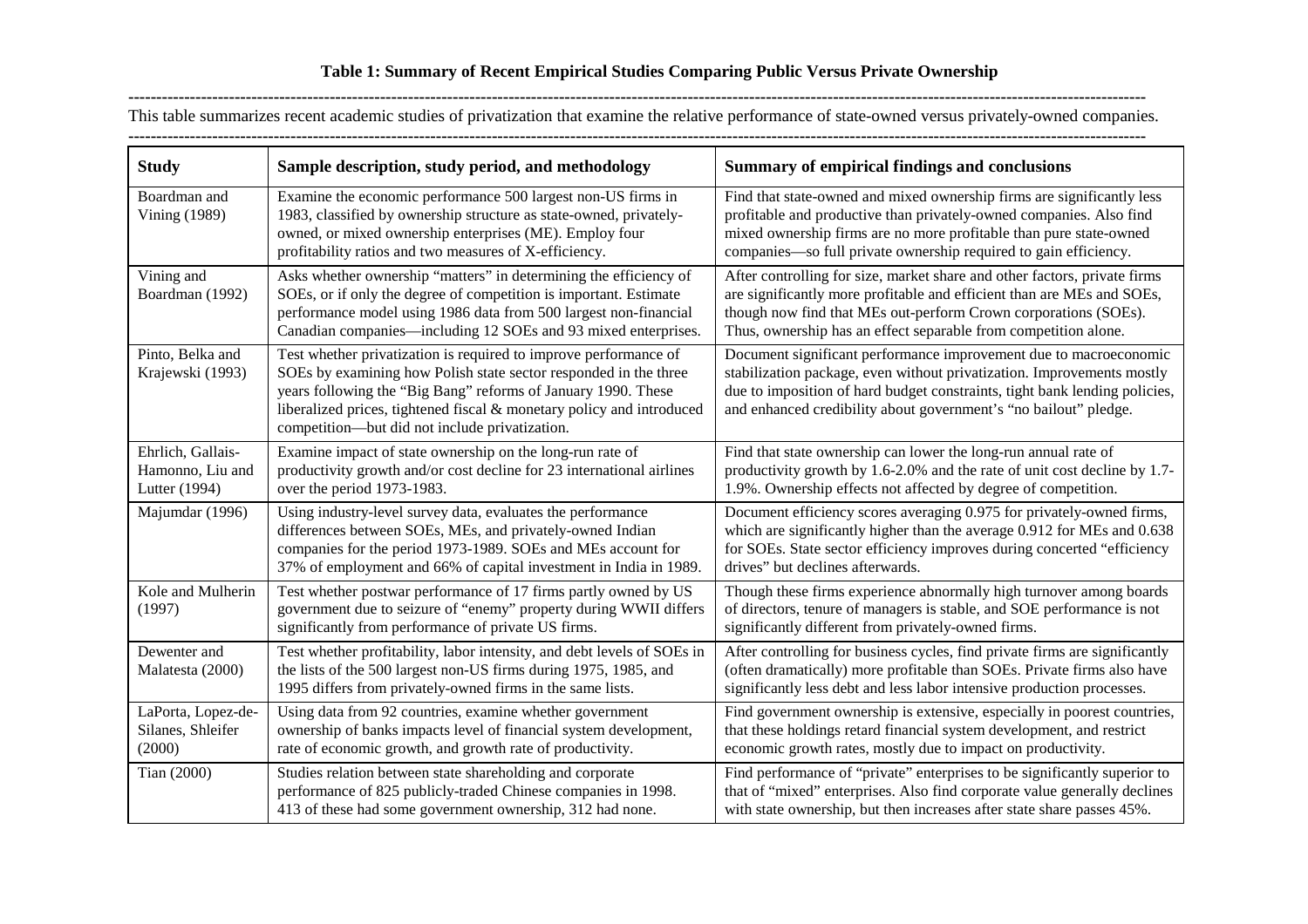#### **Table 2: Pricing, Share Allocation, and Control Allocation Patterns in Share Issue Privatizations**

**--------------------------------------------------------------------------------------------------------------------------------------** This table provides summary statistics on pricing, share allocation, and control allocation patterns for a sample of 630 share issue privatizations (SIPs) executed by 59 national governments during the period 1977-1997. Measures are broken down for the 417 initial public offerings of SIP shares and the 213 seasoned SIP offerings. **Pricing variables** include *Initial return* (also known as initial underpricing), which is a measure of one-day return an investor who purchased shares at the offering price could earn by reselling those shares at the end of the first day's trading; *Percent of offers at a fixed price*, which measures the fraction of an issue offered to investors at a predetermined, fixed price rather than at an auction-determined price; and *Cost of sales as a percent of issue size* is a measure of the sum of cash expenses and underwriter discount charged by the investment banking syndicate managing the issue. The **Share allocation variables** measure the fraction of an issue specifically allocated to employees and foreigners, while the **Control allocation variables** describe how corporate control is parceled out as a result of the offering. *Percent of capital sold* measures the fraction of a firm's total common equity (which is not necessarily synonymous with total voting rights) sold in an offering.

|                                                         | <b>Initial SIPS</b> |               |               | <b>Seasoned Offers</b> |               |               |
|---------------------------------------------------------|---------------------|---------------|---------------|------------------------|---------------|---------------|
| <b>Measure</b>                                          | <b>Mean</b>         | <b>Median</b> | <b>Number</b> | <b>Mean</b>            | <b>Median</b> | <b>Number</b> |
| <b>Pricing Variables</b>                                |                     |               |               |                        |               |               |
| Issue size (US\$ million)                               | 555.7               | 104.0         | 417           | 1,068.9                | 311.0         | 172           |
| Initial return                                          | 34.1                | 12.4          | 242           | 9.4                    | 3.3           | 55            |
| Percent of offer at fixed price                         | 85.0                | 100.0         | 273           | 61.0                   | 100.0         | 77            |
| Cost of sales as a percent of issue                     | 4.4                 | 3.3           | 178           | 2.5                    | 2.6           | 61            |
| <b>Share Allocation Variables</b>                       |                     |               |               |                        |               |               |
| Percent of offer allocated<br>to employees              | 8.5                 | 7.0           | 255           | 4.8                    | 2.6           | 76            |
| Fraction of offers with some<br>allocation to employees | 91.0                |               | 255           | 65.8                   |               | 76            |
| Percent of offer allocated<br>to foreigners             | 28.4                | 11.5          | 348           | 35.9                   | 32.5          | 142           |
| Percent of offers with some<br>allocation to foreigners | 57.1                |               | 348           | 67.6                   |               | 142           |
| <b>Control Allocation Variables</b>                     |                     |               |               |                        |               |               |
| Percent of capital sold in offer                        | 43.9                | 35.0          | 384           | 22.7                   | 18.1          | 154           |
| Percent of offers where 100%<br>of capital sold         | 11.5                |               | 384           | $\theta$               |               | 154           |
| Percent of capital where 50%<br>or more of capital sold | 28.9                |               | 384           | 8.4                    |               | 154           |

**Source:** Jones, et al (1999).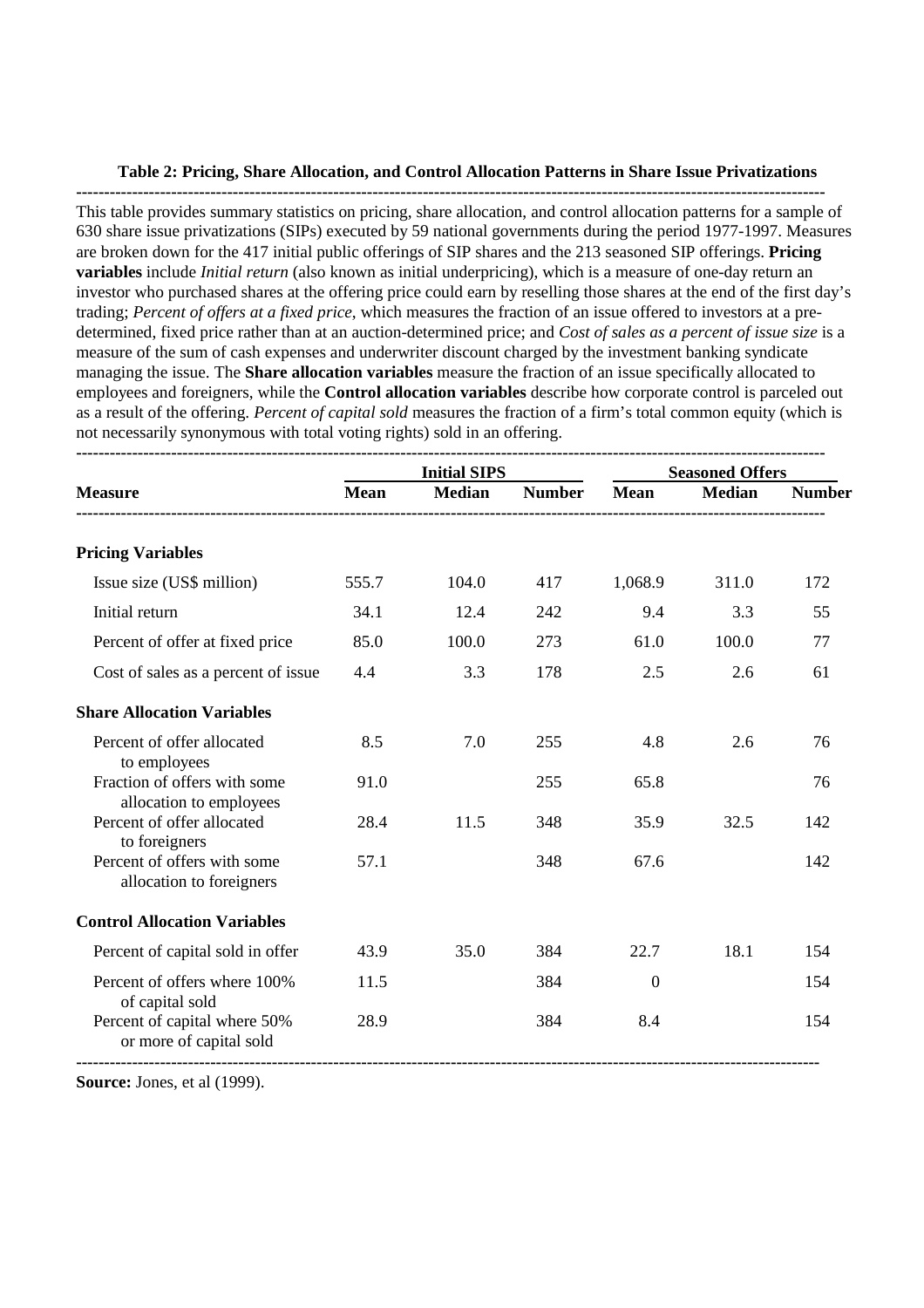### Table 3: Summary of Case Study and Country and Industry-Specific Empirical Studies of Privatization: Non-Transition Economies

This table summarizes the sample selection criteria, methodologies, and empirical findings of several recent academic studies of privatization that focus on specific industries or countries. Only articles that presen<sup>t</sup> new empirical results--as contrasted with articles that survey other papers--are summarized. **--------------------------------------------------------------------------------------------------------------------------------------------------------------------------------------**

**--------------------------------------------------------------------------------------------------------------------------------------------------------------------------------------**

| <b>Study</b>                                     | Sample description, study period, and methodology                                                                                                                                                                                                                                  | Summary of empirical findings and conclusions                                                                                                                                                                                                                                                                                                           |
|--------------------------------------------------|------------------------------------------------------------------------------------------------------------------------------------------------------------------------------------------------------------------------------------------------------------------------------------|---------------------------------------------------------------------------------------------------------------------------------------------------------------------------------------------------------------------------------------------------------------------------------------------------------------------------------------------------------|
| Galal, Jones,<br>Tandon, and<br>Vogelsang (1992) | Compare actual post-privatization performance of 12 large firms<br>(mostly airlines and regulated utilities) in Britain, Chile, Malaysia,<br>and Mexico to predicted performance of these firms had they<br>remained SOEs.                                                         | Document net welfare gains in 11 of the 12 cases which equal, on<br>average, 26% of the firms' pre-divestiture sales. Find no case where<br>workers were made worse off, and 3 where workers were made<br>significantly better off.                                                                                                                     |
| Martin & Parker<br>(1995)                        | Using two measures (ROR on capital employed and annual growth<br>in value-added per employee-hour), examine whether 11 British<br>firms privatized during 1981-88 improved performance after<br>divestment. Also attempt to control for business cycle effects.                    | Mixed results. Outright performance improvements after privatization<br>found in less than half of firm-measures studied. Several improved prior<br>to divestiture, indicating an initial "shake-out" effect upon privatization<br>announcement.                                                                                                        |
| Ramamurti (1996)                                 | Surveys studies of 4 telecom, two airline, and one toll-road<br>privatization programs in Latin America during period 1987-1991.<br>Also discusses political economic issues, methods used to overcome<br>bureaucratic, ideological opposition to divestiture.                     | Concludes privatization very positive for telecoms, partly due to scope<br>for technology, capital investment, and attractiveness of offer terms.<br>Much less scope for productivity improvements for airlines and roads,<br>and little improvement observed.                                                                                          |
| Boles de Boer and<br>Evans (1996)                | Estimates the impact of the 1987 deregulation, and 1990<br>privatization, of Telecom New Zealand on the price and quality of<br>telephone services. Also examine whether investors benefited.                                                                                      | Document significant declines in price of phone services, due mostly to<br>productivity growth that cut costs at a 5.6% annual rate, and significant<br>improvement in service levels. Shareholders also benefited significantly.                                                                                                                       |
| Petrazzini and<br>Clark (1996)                   | Using International Telecommunications Union (ITU) data through<br>1994, test whether deregulation and privatization impact the level<br>and growth in teledensity (main lines per 100 people), prices, service<br>quality, and employment by telecoms in 26 developing countries. | Deregulation and privatization both are associated with significant<br>improvements in level and growth in teledensity, but have no consistent<br>impact on service quality. Deregulation associated with lower prices and<br>increases employment; privatization has the opposite effect.                                                              |
| Ramamurti (1997)                                 | Examines restructuring and privatization of Ferrocarilla Argentinos,<br>the national railroad, in 1990. Tests whether productivity,<br>employment, and need for operating subsidies (equal to 1% of GDP<br>in 1990) change significantly after divestiture.                        | Documents a 370% improvement in labor productivity and a 78.7%<br>decline in employment (from 92,000 to 19,682). Services were<br>expanded and improved, and delivered at lower cost to consumers.<br>Need for operating subsidies largely eliminated.                                                                                                  |
| Eckel, Eckel, and<br>Singal (1997)               | Examine the effect of British Airways' privatization on the stock<br>prices of competitors. Also tests whether fares on competitive routes<br>decline after privatization. Such findings would suggest a more<br>competitive BA resulting from privatization.                      | Stock prices of US competitors decline on average by 7 percent upon<br>BA's privatization, and fares on routes served by BA and competitors<br>fall by 14.3 percent after divestiture. Compensation of BA executives<br>increases and becomes more performance-contingent.                                                                              |
| Newberry and<br>Pollitt (1997)                   | Perform a cost-benefit analysis of the 1990 restructuring and<br>privatization of the Central Electricity Generating Board (CEGB).<br>Compare the actual performance of the privatized firms to a counter-<br>factual assuming CEGB had remained state-owned.                      | The restructuring/privatization of CEGB was "worth it," in that there is<br>a permanent cost reduction of 5 percent per year. Producers and<br>shareholders capture all this benefit and more. Consumers and the<br>government lose. Also show that alternative fuel purchases involve<br>unnecessarily high costs and wealth flows out of the country. |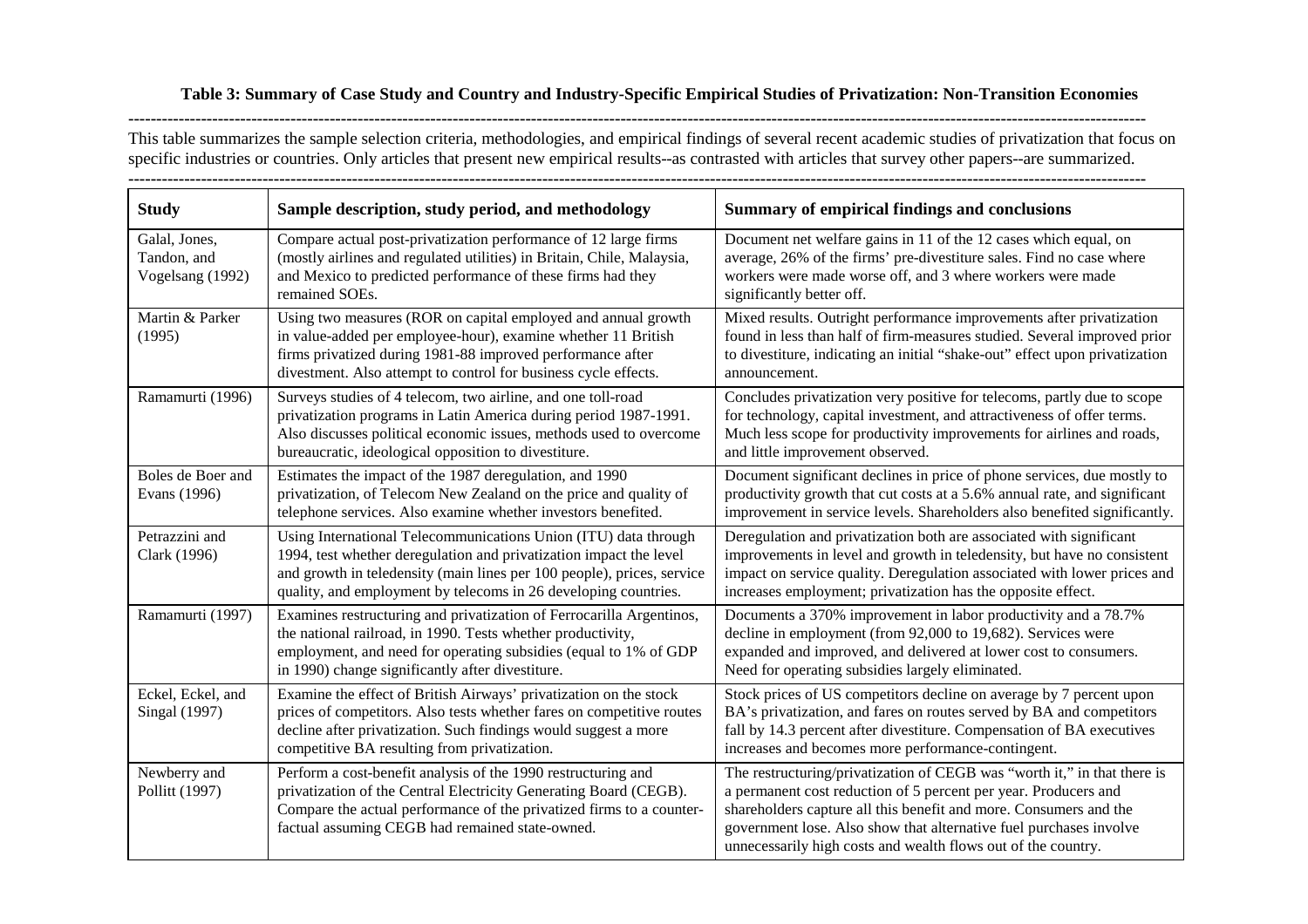| Ros (1999)                                | Uses ITU data and panel data regression methodology to examine<br>the effects of privatization and competition on network expansion<br>and efficiency in 110 countries over the period 1986-1995.                                                                                                                                                                                                                                                                                                                                                                | Finds that countries with at least 50% private ownership of main<br>telecom firm have significantly higher teledensity levels and growth<br>rates. Both privatization and competition increase efficiency, but only<br>privatization is positively associated with network expansion.                                                                                                                                                                                                                                                                                                                                                                                                                                                                      |
|-------------------------------------------|------------------------------------------------------------------------------------------------------------------------------------------------------------------------------------------------------------------------------------------------------------------------------------------------------------------------------------------------------------------------------------------------------------------------------------------------------------------------------------------------------------------------------------------------------------------|------------------------------------------------------------------------------------------------------------------------------------------------------------------------------------------------------------------------------------------------------------------------------------------------------------------------------------------------------------------------------------------------------------------------------------------------------------------------------------------------------------------------------------------------------------------------------------------------------------------------------------------------------------------------------------------------------------------------------------------------------------|
| LaPorta and<br>López-de-Silanes<br>(1999) | Tests whether performance of 218 SOEs privatized through June<br>1992 improves after divestment. Compares performance with<br>industry-matched firms, and splits improvements documented<br>between industry and firm-specific influences.                                                                                                                                                                                                                                                                                                                       | Output of privatized firms increased 54.3%, while employment declined<br>by half (though wages for remaining workers increased). Firms achieved<br>a 24% point increase in operating profitability, eliminating need for<br>subsidies equal to 12.7% of GDP. Higher product prices explain 5% of<br>improvement; transfers from laid-off workers, 31%, and incentive-<br>related productivity gains account for remaining 64%.                                                                                                                                                                                                                                                                                                                             |
| Wallsten (2000a)                          | Performs an econometric analysis of the effects of<br>telecommunications reforms in developing countries. Using a panel<br>dataset of 30 African and Latin American countries from 1984 to<br>1997, explores the effects of privatization, competition and<br>regulation on telecommunications performance.                                                                                                                                                                                                                                                      | Competition is significantly associated with increases in per capita<br>access and decreases in cost. Privatization alone is not helpful, unless<br>coupled with effective, independent regulation. Increasing competition<br>the single best reform, competition with privatization is best, but<br>privatizing a monopoly without regulatory reforms should be avoided.                                                                                                                                                                                                                                                                                                                                                                                  |
| Laurin and Bozec<br>(2000)                | Compares productivity and profitability of two large Canadian rail<br>carriers, before and after the 1995 privatization of Canadian<br>National (CN). Compares accounting ratios for entire 17-year period<br>1981-1997 and for three sub-periods: the fully state-owned era<br>(1981-91), the pre-privatization period (1992-95), and the post-<br>privatization era. Also compares stock returns from 1995-98. Creates<br>a six-firm comparison group of Canadian privatizations, and<br>computes accounting ratios and stock returns for these firms as well. | Total factor productivity of CN much lower than that of privately-<br>owned Canadian Pacific (CP) during 1981-91 period, but became just as<br>efficient during pre-privatization (1992-95) period, then exceeded it<br>after 1995. CN stock price out-performed CP, the transportation<br>industry, and the Canadian market after 1995. Both firms shed workers<br>after 1992, but CN's employment declined by more (34% vs 18%) as<br>average productivity almost doubled (97% increase). CN's capital<br>spending increased significantly, though CP increased more. Six-firm<br>Canadian privatization comparison group also experienced significant<br>increases in investment spending and productivity, and a significant<br>decline in employment. |
| Boylaud and<br>Nicoletti (2000)           | Uses factor analysis and a database on market structure and<br>regulation to investigate the effects of liberalization and privatization<br>on productivity, prices and quality of long-distance and cellular<br>telephony services in 23 OECD countries over the 1991-97 period.                                                                                                                                                                                                                                                                                | Prospective and actual competition both bring about productivity and<br>quality improvements—and lower prices—in telecom services, but no<br>clear effect could be found for privatization.                                                                                                                                                                                                                                                                                                                                                                                                                                                                                                                                                                |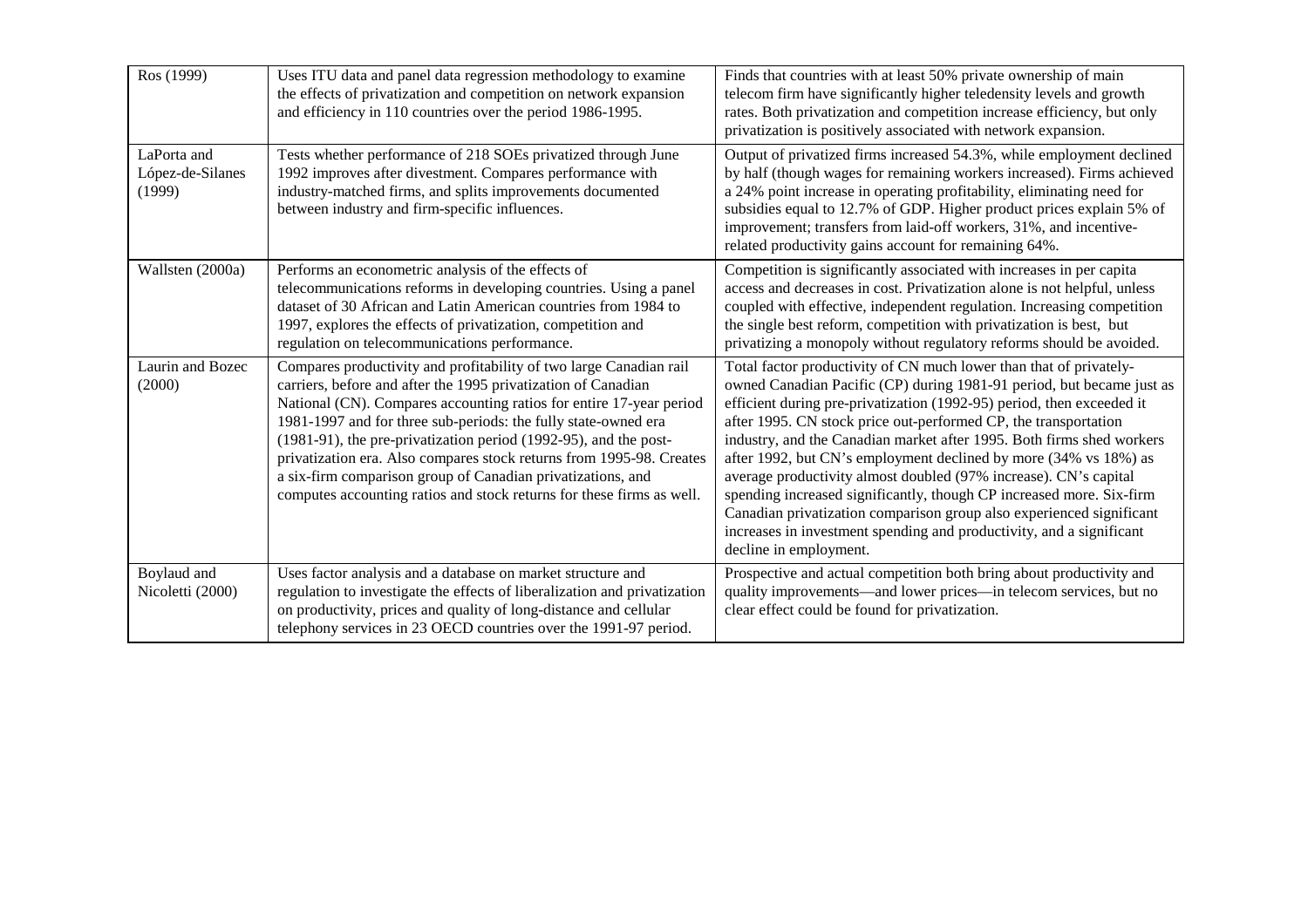### Table 4: Summary of Empirical Studies Comparing Pre Versus Post-Privatization Performance Changes for Firms Privatized Via Public Share **Offerings: Non-Transition Economies**

This table summarizes the sample selection criteria, methodologies, and empirical findings of several recent academic studies of privatization that employ samples from more than one country and more than one industry. **--------------------------------------------------------------------------------------------------------------------------------------------------------------------------------------**

**--------------------------------------------------------------------------------------------------------------------------------------------------------------------------------------**

| <b>Study</b>                                         | Sample description, study period, and methodology                                                                                                                                                                                                                                                                                                                                                                                                                                                                                                              | Summary of empirical findings and conclusions                                                                                                                                                                                                                                                                                                                                                                 |
|------------------------------------------------------|----------------------------------------------------------------------------------------------------------------------------------------------------------------------------------------------------------------------------------------------------------------------------------------------------------------------------------------------------------------------------------------------------------------------------------------------------------------------------------------------------------------------------------------------------------------|---------------------------------------------------------------------------------------------------------------------------------------------------------------------------------------------------------------------------------------------------------------------------------------------------------------------------------------------------------------------------------------------------------------|
| Megginson, Nash,<br>and van<br>Randenborgh<br>(1994) | Compare 3-year average post-privatization financial and operating<br>performance ratios to the 3-year pre-privatization values for 61<br>firms from 18 countries and 32 industries from 1961-1989. Tests<br>significance of median changes in post versus pre-privatization<br>period. Also binomial tests for % of firms changing as predicted.                                                                                                                                                                                                               | Document economically & statistically significant post-privatization<br>increases in output (real sales), operating efficiency, profitability,<br>capital investment spending, and dividend payments, as well as<br>significant decreases in leverage. No evidence of employment declines<br>after privatization, but significant changes in firm directors.                                                  |
| Macquieira and<br>Zurita (1996)                      | Compare pre- versus post-privatization performance of 22 Chilean<br>companies privatized from 1984 to 1989. Use Megginson, Nash<br>and van Randenborgh (MNR) methodology to perform analysis<br>first without adjusting for overall market movements (as in MNR),<br>then with an adjustment for contemporaneous changes.                                                                                                                                                                                                                                      | Unadjusted results virtually identical to MNR: significant increases in<br>output, profitability, employment, investment, and dividend payments.<br>After adjusting for market movements, however, the changes in output,<br>employment, and liquidity are no longer significant, and leverage<br>increases significantly.                                                                                    |
| Boubakri and<br><b>Cosset</b> (1998)                 | Compare 3-year average post-privatization financial and operating<br>performance ratios to the 3-year pre-privatization values for 79<br>companies from 21 developing countries and 32 industries over the<br>period 1980-1992. Tests for the significance of median changes in<br>ratio values in post versus pre-privatization period. Also binomial<br>tests for percentage of firms changing as predicted.                                                                                                                                                 | Document economically & statistically significant post-privatization<br>increases in output (real sales), operating efficiency, profitability,<br>capital investment spending, dividend payments, and employment--as<br>well as significant decreases in leverage. Performance improvements are<br>generally even larger than those documented by Megginson, Nash, and<br>van Randenborgh.                    |
| D'Souza and<br>Megginson (1999)                      | Document offering terms, method of sale, and ownership structure<br>resulting from privatization of 78 companies from 10 developing<br>and 15 developed countries over the period 1990-94. Then compare<br>3-year average post-privatization financial and operating<br>performance ratios to the 3-year pre-privatization values for a sub-<br>sample of 26 firms with sufficient data. Tests for the significance of<br>median changes in ratio values in post versus pre-privatization<br>period. Also binomial tests for % of firms changing as predicted. | Document economically & statistically significant post-privatization<br>increases in output (real sales), operating efficiency, and profitability, as<br>well as significant decreases in leverage. Capital investment spending<br>increases--but insignificantly, while employment declines significantly.<br>More of the firms privatized in the 1990s are from telecoms and other<br>regulated industries. |
| Verbrugge,<br>Megginson and Lee<br>(1999)            | Study offering terms and share ownership results for 65 banks fully<br>or partially privatized from 1981 to 1996. Then compare pre and<br>post-privatization performance changes for 32 banks in OECD<br>countries and 5 in developing countries.                                                                                                                                                                                                                                                                                                              | Document moderate performance improvements in OECD countries.<br>Ratios proxying for profitability, fee income (non-interest income as<br>fraction of total), and capital adequacy increase significantly; leverage<br>ratio declines significantly. Document large, ongoing state ownership,<br>and significantly positive initial returns to IPO investors.                                                 |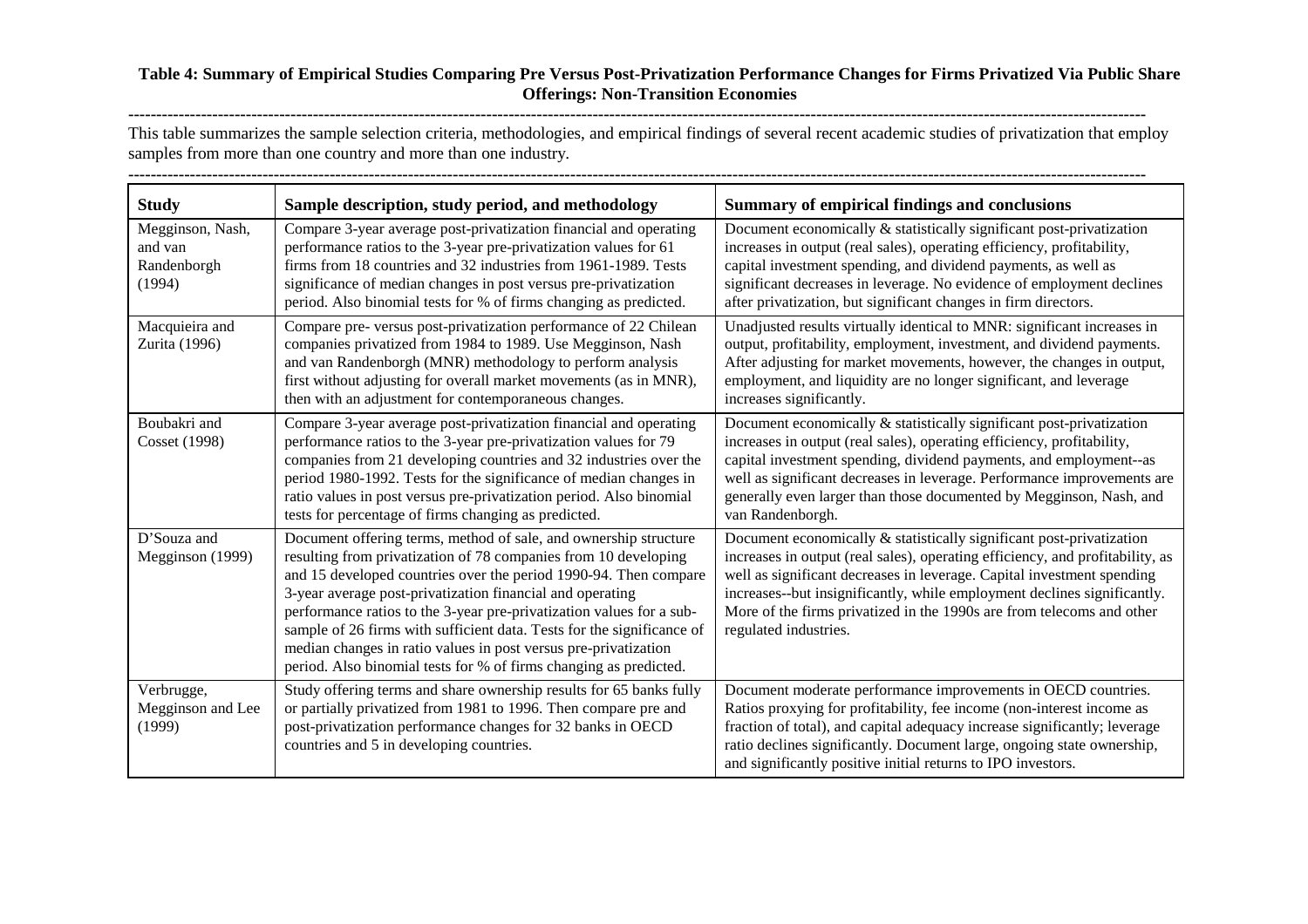| Boubakri and<br>$\text{Cosset}(1999a)$ | Examine pre-versus post-privatization performance of 16 African<br>firms privatized through public share offering during the period<br>1989-1996. Also summarize findings of three other studies<br>pertaining to privatization in developing countries.                                                                                                                                                                                                                                                 | Document significantly increased capital spending by privatized firms,<br>but find only insignificant changes in profitability, efficiency, output<br>and leverage.                                                                                                                                                                                                                                                                                                                                             |
|----------------------------------------|----------------------------------------------------------------------------------------------------------------------------------------------------------------------------------------------------------------------------------------------------------------------------------------------------------------------------------------------------------------------------------------------------------------------------------------------------------------------------------------------------------|-----------------------------------------------------------------------------------------------------------------------------------------------------------------------------------------------------------------------------------------------------------------------------------------------------------------------------------------------------------------------------------------------------------------------------------------------------------------------------------------------------------------|
| D'Souza and<br>Megginson (2000)        | Examine pre-versus post-privatization performance changes for 17<br>national telecommunications companies privatized through share<br>offerings during 1981-94.                                                                                                                                                                                                                                                                                                                                          | Finds that profitability, output, operating efficiency, capital spending,<br>number of access lines, and average salary per employee all increase<br>significantly after privatization. Leverage declines significantly;<br>employment declines insignificantly.                                                                                                                                                                                                                                                |
| Dewenter and<br>Malatesta (2000)       | Compare pre-versus post-privatization performance of 63 large,<br>high-information companies divested during 1981-94 over both<br>short-term $[ (+1 \text{ to } +3) \text{ vs } (-3 \text{ to } -1) ]$ and long-term $[ (+1 \text{ to } +5) \text{ vs }$<br>(-10 to -1)] horizons. Also examine long-run stock return<br>performance of privatized firms and compare the relative<br>performance of a large sample (1,500 firm-years) of state and<br>privately-owned firms during 1975, 1985, and 1995. | Document significant increases in profitability (using net income) and<br>significant decreases in leverage and labor intensity (employees÷sales)<br>over both short and long-term comparison horizons. Operating profits<br>increase <i>prior to</i> privatization, but not after. Document significantly<br>positive long-term (1-5 years) abnormal stock returns, mostly<br>concentrated in Hungary, Poland, and the UK. Results also strongly<br>indicate that private firms out-perform state-owned firms. |
| Boardman, Laurin<br>and Vining (2000)  | Compare 3-year average post-privatization financial and operating<br>performance ratios to the 5-year pre-privatization values for 9<br>Canadian firms privatized from 1988 to 1995. Also computed long-<br>run (up to 5 years) stock returns for divested firms.                                                                                                                                                                                                                                        | Find that profitability, measured as return on sales or assets, more than<br>doubles after privatization, while efficiency and sales also increase<br>significantly (though less drastically). Leverage and employment decline<br>significantly, while capital spending increases significantly. Privatized<br>firms also significantly out-perform Canadian stock market over all<br>long-term holding periods.                                                                                                |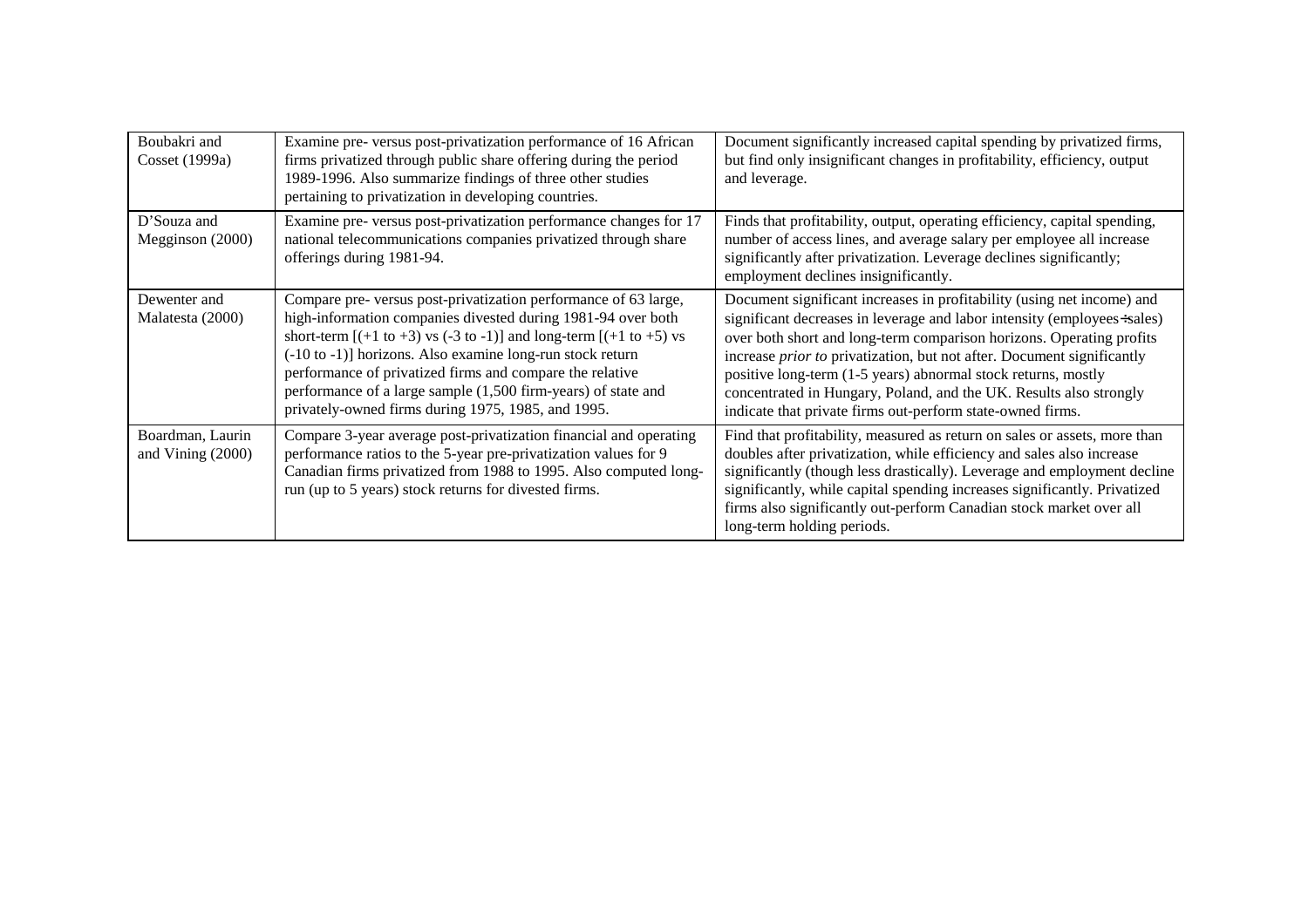### Table 5: Summarized Results From Three Empirical Studies of the Financial and Operating Performance of Newly-Privatized Firms **(Compared to Their Performance as State-Owned Enterprises)**

**-------------------------------------------------------------------------------------------------------------------------------------------------------------------------------------** This table summarizes the empirical results of three directly-comparable academic studies [Megginson, Nash and van Randenborgh (1994), Boubakri and Cosset (1998), and D'Souza and Megginson (1999)] comparing the three-year average operating and financial performance of <sup>a</sup> combined sample of 211 newly-privatized firms with the average performance of those same firms during their last three years as state-owned enterprises (SOEs). All three studies employ the Wilcoxon rank sum test (with its zstatistic) as the test of significance for the change in median value. All three studies employ multiple proxies for most of the economic variables being measured; this table summarizes only one proxy per topic, and emphasizes the one highlighted in the studies (almost invariably, the variable that uses either physical measures--such as number of employees--or financial ratios using current-dollar measures in the numerator or denominator, or both). Profitability, investment, leverage, and dividend measures are in percent. Efficiency and output measures are index values, with the value during the year of privatization defined as 1.000; inflation-adjusted sales figures are used in the efficiency and output measures.

| <b>Variables and</b><br><b>Studies cited</b>          | Number of<br><b>Observations</b> | Mean value<br><b>Before</b><br><b>Privatization</b> | Mean value<br><b>After</b><br>Privatization | <b>Mean change</b><br>Due to<br><b>Privatization</b> | <b>Z-Statistic for</b><br>Difference in<br>Performance | % of Firms<br>With improved<br>Performance | <b>Z-Statistic for</b><br><b>Significance of</b><br>$%$ change |
|-------------------------------------------------------|----------------------------------|-----------------------------------------------------|---------------------------------------------|------------------------------------------------------|--------------------------------------------------------|--------------------------------------------|----------------------------------------------------------------|
| <b>PROFITABILITY (Net Income: Sales)</b>              |                                  |                                                     |                                             |                                                      |                                                        |                                            |                                                                |
| Megginson, Nash and van<br>Randenborgh (1994)         | 55                               | 0.0552<br>(0.0442)                                  | 0.0799<br>(0.0611)                          | 0.0249<br>(0.0140)                                   | $3.15***$                                              | 69.1                                       | 3.06***                                                        |
| Boubakri & Cosset (1998)                              | 78                               | 0.0493<br>(0.0460)                                  | 0.1098<br>(0.0799)                          | 0.0605<br>(0.0181)                                   | $3.16***$                                              | 62.8                                       | 2.29**                                                         |
| D'Souza & Megginson (1999)                            | 78                               | 0.14<br>(0.05)                                      | 0.17<br>(0.08)                              | 0.03<br>(0.03)                                       | $3.92***$                                              | 71                                         | $4.17***$                                                      |
| Weighted average                                      | $218^a$                          | 0.0862                                              | 0.1257                                      | 0.0396                                               |                                                        | 67.6                                       |                                                                |
| <b>EFFICIENCY (Real Sales per Employee)</b>           |                                  |                                                     |                                             |                                                      |                                                        |                                            |                                                                |
| Megginson, Nash and van<br>Randenborgh (1994)         | 51                               | 0.956<br>(0.942)                                    | 1.062<br>(1.055)                            | 0.1064<br>(0.1157)                                   | $3.66***$                                              | 85.7                                       | $6.03***$                                                      |
| Boubakri & Cosset (1998)                              | 56                               | 0.9224<br>(0.9056)                                  | 1.1703<br>(1.1265)                          | 0.2479<br>(0.2414)                                   | $4.79***$                                              | 80.4                                       | $4.60***$                                                      |
| D'Souza & Megginson (1999)                            | 63                               | 1.02<br>(0.87)                                      | 1.23<br>(1.16)                              | 0.21<br>(0.29)                                       | $4.87***$                                              | 79                                         | 5.76***                                                        |
| Weighted average                                      | 170                              | 0.9733                                              | 1.1599                                      | 0.1914                                               |                                                        | 81.5                                       |                                                                |
| <b>INVESTMENT</b> (Capital Expenditures $\div$ Sales) |                                  |                                                     |                                             |                                                      |                                                        |                                            |                                                                |
| Megginson, Nash and van<br>Randenborgh (1994)         | 43                               | 0.1169<br>(0.0668)                                  | 0.1689<br>(0.1221)                          | 0.0521<br>(0.0159)                                   | $2.35**$                                               | 67.4                                       | $2.44**$                                                       |
| Boubakri & Cosset (1998)                              | 48                               | 0.1052<br>(0.0649)                                  | 0.2375<br>(0.1043)                          | 0.1322<br>(0.0137)                                   | $2.28**$                                               | 62.5                                       | $1.74*$                                                        |
| D'Souza & Megginson (1999)                            | 66                               | 0.18<br>(011)                                       | 0.17<br>(0.10)                              | $-0.01$<br>$(-0.01)$                                 | 0.80                                                   | 55                                         | 0.81                                                           |
| Weighted average                                      | 154                              | 0.1405                                              | 0.1900                                      | 0.0493                                               |                                                        | 60.6                                       |                                                                |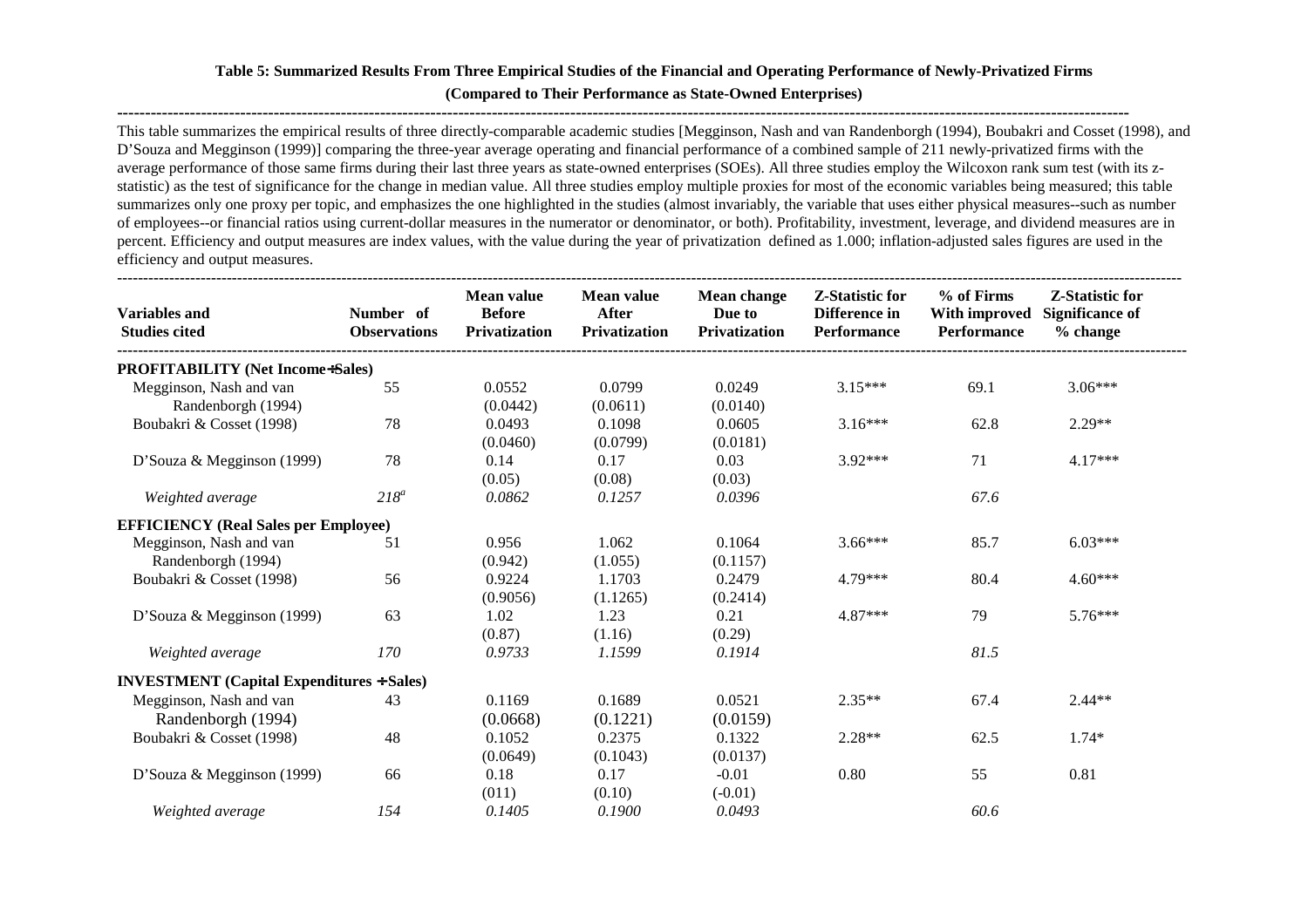| <b>OUTPUT</b> (Real Sales (adjusted by CPI)) |         |          |          |             |            |      |           |
|----------------------------------------------|---------|----------|----------|-------------|------------|------|-----------|
| Megginson, Nash and van                      | 57      | 0.899    | 1.140    | 0.241       | $4.77***$  | 75.4 | 4.46***   |
| Randenborgh (1994)                           |         | (0.890)  | (1.105)  | (0.190)     |            |      |           |
| Boubakri & Cosset (1998)                     | 78      | 0.9691   | 1.220    | 0.2530      | $5.19***$  | 75.6 | 4.58***   |
|                                              |         | (0.9165) | (1.123)  | (0.1892)    |            |      |           |
| D'Souza & Megginson (1999)                   | 85      | 0.93     | 2.70     | 1.76        | $7.30***$  | 88   | 10.94***  |
|                                              |         | (0.76)   | (1.86)   | (1.11)      |            |      |           |
| Weighted average                             | $209^a$ | 0.9358   | 1.7211   | 0.8321      |            | 80.3 |           |
| <b>EMPLOYMENT</b> (Total Employees)          |         |          |          |             |            |      |           |
| Megginson, Nash and van                      | 39      | 40,850   | 43,200   | 2,346       | 0.96       | 64.1 | 1.84*     |
| Randenborgh (1994)                           |         | (19,360) | (23,720) | (276)       |            |      |           |
| Boubakri & Cosset (1998)                     | 57      | 10,672   | 10,811   | 139         | 1.48       | 57.9 | 1.19      |
|                                              |         | (3,388)  | (3,745)  | (104)       |            |      |           |
| D'Souza & Megginson (1999)                   | 66      | 22,941   | 22,136   | $-805$      | $-1.62$    | 36   | $-2.14**$ |
|                                              |         | (9,876)  | (9,106)  | $(-770)$    |            |      |           |
| Weighted average                             | 162     | 22,936   | 23,222   | 286         |            | 49.5 |           |
| <b>LEVERAGE (Total Debt ÷ Total Assets)</b>  |         |          |          |             |            |      |           |
| Megginson, Nash and van                      | 53      | 0.6622   | 0.6379   | $-0.0243$   | $-2.41**$  | 71.7 | $3.51***$ |
| Randenborgh (1994)                           |         | (0.7039) | (0.6618) | $(-0.0234)$ |            |      |           |
| Boubakri & Cosset (1998)                     | 65      | 0.5495   | 0.4986   | $-0.0508$   | $-2.48**$  | 63.1 | $2.11**$  |
|                                              |         | (0.5575) | (0.4789) | $(-0.0162)$ |            |      |           |
| D'Souza & Megginson (1999)                   | 72      | 0.29     | 0.23     | $-0.06$     | $-3.08***$ | 67   | $3.05***$ |
|                                              |         | (0.26)   | (0.18)   | $(-0.08)$   |            |      |           |
| Weighted average                             | 188     | 0.4826   | 0.4357   | $-0.0469$   |            | 67.0 |           |
| <b>DIVIDENDS</b> (Cash Dividends ÷ Sales)    |         |          |          |             |            |      |           |
| Megginson, Nash and van                      | 39      | 0.0128   | 0.0300   | 0.0172      | $4.63***$  | 89.7 | 8.18***   |
| Randenborgh (1994)                           |         | (0.0054) | (0.0223) | (0.0121)    |            |      |           |
| Boubakri & Cosset (1998)                     | 67      | 0.0284   | 0.0528   | 0.0244      | $4.37***$  | 76.1 | 4.28***   |
|                                              |         | (0.0089) | (0.0305) | (0.0130)    |            |      |           |
| D'Souza & Megginson (1999)                   | 51      | 0.015    | 0.04     | 0.025       | 4.98***    | 79   | 5.24***   |
|                                              |         | (0.00)   | (0.02)   | (0.02)      |            |      |           |
| Weighted average                             | 106     | 0.0202   | 0.0655   | 0.0228      |            | 80.4 |           |
|                                              |         |          |          |             |            |      |           |

a Number exceeds 211 because of overlapping firms in different samples.<br>\*\*\* Indicates significance at the 1 percent level<br>\* Indicates significance at the 10 percent level

**------------------------------------------------------------------------------------------------------------------------------------------------------------------------------------**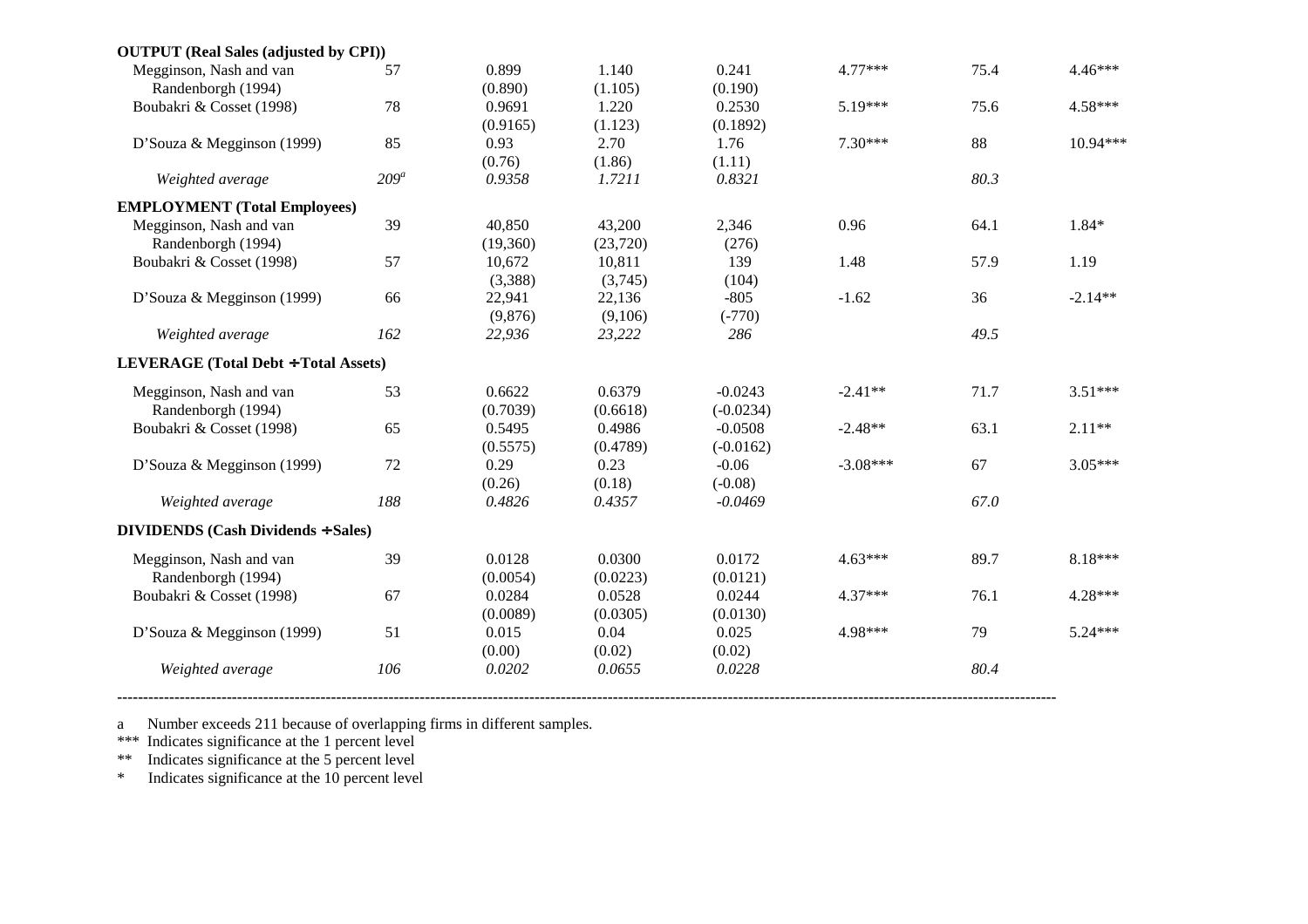### Table 6: Summary of Empirical Studies of Privatization In Transition Economies: Central and Eastern Europe

**--------------------------------------------------------------------------------------------------------------------------------------------------------------------------------------**

This table summarizes the empirical findings of several recent academic studies of privatization that focus on central and eastern Europe (CEE). **--------------------------------------------------------------------------------------------------------------------------------------------------------------------------------------**

| <b>Study</b>                                          | Sample description, study period, and methodology                                                                                                                                                                                                                                                                                                                                                                                                                                                                        | Summary of empirical findings and conclusions                                                                                                                                                                                                                                                                                                                                                                                                                                                                                                                                                                                                                    |
|-------------------------------------------------------|--------------------------------------------------------------------------------------------------------------------------------------------------------------------------------------------------------------------------------------------------------------------------------------------------------------------------------------------------------------------------------------------------------------------------------------------------------------------------------------------------------------------------|------------------------------------------------------------------------------------------------------------------------------------------------------------------------------------------------------------------------------------------------------------------------------------------------------------------------------------------------------------------------------------------------------------------------------------------------------------------------------------------------------------------------------------------------------------------------------------------------------------------------------------------------------------------|
| Claessens,<br>Djankov, and Pohl<br>(1997)             | Examines determinants of performance improvements for sample of<br>706 Czech firms privatized during 1992-95. Using Tobins-Q, tests<br>whether concentrated ownership structure or presence of outside<br>monitor (bank or investment fund) improves Q more than dispersed<br>ownership.                                                                                                                                                                                                                                 | Document that privatized firms do prosper, primarily because of the<br>concentrated ownership structure that results. Find the more<br>concentrated the post-privatization ownership structure the higher is the<br>firm's profitability and market valuation. Large stakes owned by bank-<br>sponsored funds and strategic investors are particularly value-enhancing                                                                                                                                                                                                                                                                                           |
| Pohl, Anderson,<br>Claessens, and<br>Djankov (1997)   | Compare the extent of restructuring achieved by over 6,300 private<br>and state-owned firms in seven eastern European countries during<br>1992-95. Use six measures to examine which restructuring strategies<br>improve performance the most.                                                                                                                                                                                                                                                                           | Privatization dramatically increases restructuring likelihood & success.<br>Firm privatized for 4 years will increase productivity 3-5 times more<br>than a similar SOE. Little difference in performance based on method of<br>privatization, but ownership & financing effects impact restructuring.                                                                                                                                                                                                                                                                                                                                                           |
| Smith, Cin and<br>Vodopivec (1997)                    | Using a sample with 22,735 firm-years of data drawn from period of<br>"spontaneous privatization" in Slovenia (1989-1992), examine the<br>impact of foreign and employee ownership on firm performance.                                                                                                                                                                                                                                                                                                                  | Document that a percentage point increase in foreign ownership is<br>associated with a 3.9% increase in value-added, and for employee<br>ownership with a 1.4% increase. Also find that firms with higher<br>revenues, profits, and exports are more likely to exhibit foreign and<br>employee ownership.                                                                                                                                                                                                                                                                                                                                                        |
| Dyck (1997)                                           | Develops and tests an adverse selection model to explain the<br>Treuhand's role in restructuring and privatizing eastern Germany's<br>state-owned firms. In less than five years, the Treuhand privatized<br>more than 13,800 firms and parts of firms and, uniquely, had the<br>resources to pay for restructuring itself—but almost never chose to<br>do so. Instead, it emphasized speed and sales to existing western<br>firms over giveaways and sales to capital funds. Paper rationalizes<br>Treuhand's approach. | Documents that privatized east German firms were much more likely to<br>have transferred western (usually German) managers into key positions<br>than were companies that remained state-owned. Also finds that<br>Treuhand emphasized sales open to all buyers rather than favoring<br>eastern Germans. Principal message: privatization programs must<br>carefully consider when and how to affect managerial replacement in<br>privatized companies. Plans open to western buyers and which allow<br>management change are most likely to improve firm performance.                                                                                           |
| Frydman, Gray,<br>Hessel and<br>Rapaczynski<br>(1999) | Compares the performance of privatized and state-owned firms in<br>the transition economies of Central Europe, and asks the question<br>"when does privatization work?" Examines influence of ownership<br>structure on performance using a sample of 90 state-owned and 128<br>privatized companies in the Czech Republic, Hungary and Poland.<br>Employs panel data regression methods to isolate ownership effects.                                                                                                   | Privatization "works," but only when firm is controlled by outside<br>owners (other than managers or employees). Privatization adds over 18<br>percentage points to the annual growth rate of a firm sold to a domestic<br>financial company, and 12 percentage points when sold to a foreign<br>buyer. Privatization to an outside owner also adds about 9 percentage<br>points to productivity growth. Further, gain does not come at the<br>expense of higher unemployment; insider controlled firms are much less<br>likely to restructure, but outsider-controlled firms grow faster. Shows<br>the importance of entrepreneurship in reviving sales growth. |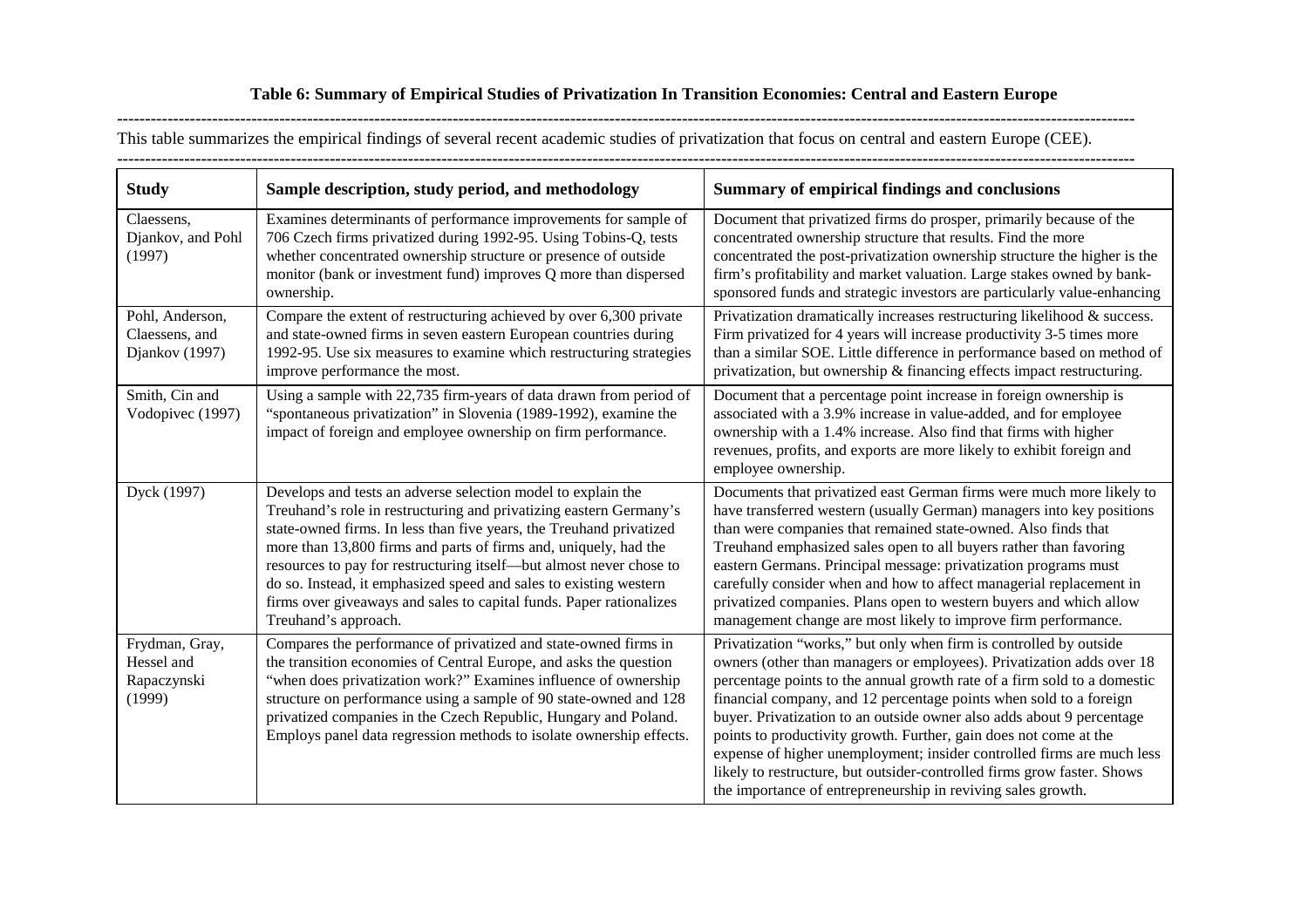| Weiss and Nikitin<br>(1999)                           | Perform econometric analysis of the effects of ownership by<br>investment funds on the performance of 125 privatized Czech firms<br>during the period 1993-1995. Assess these effects by measuring the<br>relationship between <i>changes</i> in performance and <i>changes</i> in the<br>composition of ownership at the start of the privatization period. Use<br>robust estimation techniques, in addition to OLS, since data strongly<br>reject normality. | Find that ownership concentration and composition jointly affect<br>performance of privatized firms. Concentration of ownership in the<br>hands of a large shareholder, other than an investment fund or company,<br>is associated with significant performance improvements (for all<br>measures of performance). Concentrated ownership by funds did not<br>improve firm performance. Preliminary post-1996 data suggests that<br>changes in investment fund legislation may improve their performance. |
|-------------------------------------------------------|----------------------------------------------------------------------------------------------------------------------------------------------------------------------------------------------------------------------------------------------------------------------------------------------------------------------------------------------------------------------------------------------------------------------------------------------------------------|-----------------------------------------------------------------------------------------------------------------------------------------------------------------------------------------------------------------------------------------------------------------------------------------------------------------------------------------------------------------------------------------------------------------------------------------------------------------------------------------------------------|
| Claessens and<br>Djankov (1999a)                      | Study the effect of management turnover on changes in financial and<br>operating performance of 706 privatized Czech firms over the period<br>1993-1997. Examine changes in profitability and labor productivity.                                                                                                                                                                                                                                              | Find that the appointment of new managers is associated with significant<br>improvements in profit margins and labor productivity, particularly if<br>the managers are selected by private owners. New managers appointed<br>by the National Property Fund also improve performance, though not by<br>as much.                                                                                                                                                                                            |
| Claessens and<br>Djankov (1999b)                      | Examine the relationship between ownership concentration and<br>corporate performance for 706 privatized Czech firms during the<br>period 1992-1997. Use profitability and labor productivity as<br>indicators of corporate performance.                                                                                                                                                                                                                       | Finds that concentrated ownership is associated with higher profitability<br>and labor productivity. Also find that foreign strategic owners and non-<br>bank-sponsored investment funds improve performance more than bank-<br>sponsored funds.                                                                                                                                                                                                                                                          |
| Frydman, Gray,<br>Hessel and<br>Rapaczynski<br>(2000) | Examines whether the imposition of hard budget constraints is alone<br>sufficient to improve corporate performance in the Czech Republic,<br>Hungary and Poland. Employs a sample of 216 firms, split between<br>state-owned (31%), privatized (43%), and private (26%) firms.                                                                                                                                                                                 | Finds privatization alone added nearly 10 percentage points to the<br>revenue growth of a firm sold to outside owners. Most importantly,<br>finds that the threat of hard budget constraints for poorly-performing<br>SOEs falters, since governments are unwilling to allow these firms to<br>fail. The brunt of SOEs' lower creditworthiness falls on state creditors.                                                                                                                                  |
| Frydman, Hessel<br>and Rapaczynski<br>(2000)          | Examines whether privatized Central European firms controlled by<br>outside investors are more entrepreneurial—in terms of ability to<br>increase revenues—than firms controlled by insiders or the state.<br>Study employs survey data from a sample of 506 manufacturing<br>firms in the Czech Republic, Hungary and Poland.                                                                                                                                 | Documents that all state and privatized firms engage in similar types of<br>restructuring, but that product restructuring by firms owned by outside<br>investors is significantly more effective, in terms of revenue generation,<br>than by firms with other types of ownership. Concludes the more<br>entrepreneurial behavior of outsider-owned firms is due to incentive<br>effects, rather than human capital effects, of privatization-specifically<br>greater readiness to take risks.             |
| Harper (2000)                                         | Examines the effects of privatization on the financial and operating<br>performance of 174 firms privatized in the first—and 380 firms<br>divested in the second—wave of the Czech Republic's voucher<br>privatizations of 1992 and 1994. Compares results for privatized<br>firms to those which remain state-owned. Employs Megginson, Nash<br>and van Randenborgh methodology and variables to measure<br>changes.                                          | Finds that the first wave of privatization yielded disappointing results.<br>Real sales, profitability, efficiency and employment all declined<br>dramatically (and significantly). However, second wave firms<br>experienced significant increases in efficiency and profitability and the<br>decline in employment—though still significant—was much less drastic<br>than after first wave $(-17\% \text{ vs } -41\%).$                                                                                 |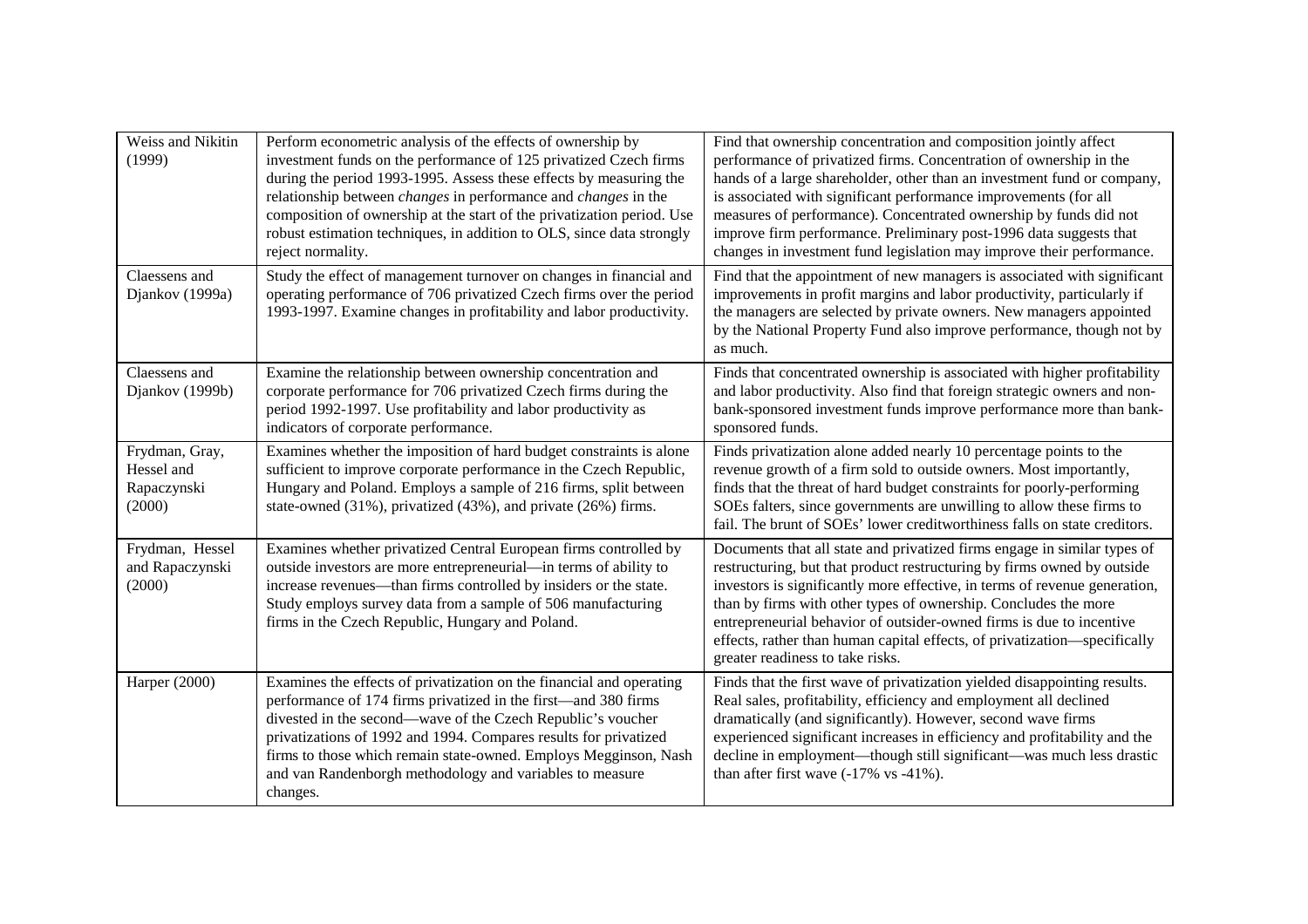**--------------------------------------------------------------------------------------------------------------------------------------------------------------------------------------**This table summarizes the empirical findings of several recent academic studies of privatization that focus on Russia and former Soviet Republics. **--------------------------------------------------------------------------------------------------------------------------------------------------------------------------------------**

| <b>Study</b>                                           | Sample description, study period, and methodology                                                                                                                                                                                                                                                                                                                                                                                                                                      | <b>Summary of empirical findings and conclusions</b>                                                                                                                                                                                                                                                                                                                                                                                                                                                  |
|--------------------------------------------------------|----------------------------------------------------------------------------------------------------------------------------------------------------------------------------------------------------------------------------------------------------------------------------------------------------------------------------------------------------------------------------------------------------------------------------------------------------------------------------------------|-------------------------------------------------------------------------------------------------------------------------------------------------------------------------------------------------------------------------------------------------------------------------------------------------------------------------------------------------------------------------------------------------------------------------------------------------------------------------------------------------------|
| Barberis, Boycko,<br>Shleifer, and<br>Tsukanova (1996) | Surveys 452 Russian shops sold during the early-1990s to measure<br>the importance of alternative channels through which privatization<br>promotes restructuring.                                                                                                                                                                                                                                                                                                                      | Document that presence of new owners and managers raises the<br>likelihood of value-increasing restructuring. Finds equity incentives do<br>not improve performance; instead points to importance of new human<br>capital in economic transformation.                                                                                                                                                                                                                                                 |
| Earle (1998)                                           | Investigates the impact of ownership structure on the (labor)<br>productivity of Russian industrial firms. Using 1994 survey data,<br>examines differential impact of insider, outsider, or state ownership<br>on the performance of 430 firms--of which 86 remained 100% state-<br>owned, 299 were partially privatized, and 45 were newly-created.<br>Adjusts empirical methods to account for tendency of insiders to<br>claim dominant ownership in the best firms being divested. | OLS regressions show a positive impact of private (relative to state)<br>share ownership on labor productivity, with this result primarily due to<br>managerial ownership. After adjusting for selection bias, however, finds<br>that only outsider ownership is significantly associated with productivity<br>improvements. Stresses that leaving insiders in control of firms—while<br>politically expedient—has very negative long-term implications for the<br>restructuring of Russian industry. |
| Earle and Estrin<br>(1998)                             | Using a sample very similar to that used by Earle (1998) above,<br>examine whether privatization, competition and the hardening of<br>budget constraints play efficiency-enhancing roles in Russia.                                                                                                                                                                                                                                                                                    | Find a 10 percentage point increase in private share ownership raises<br>real sales per employee by 3-5%. Subsidies (soft budget constraints)<br>reduce the pace of restructuring in state-owned firms, but the effect is<br>small and often insignificant.                                                                                                                                                                                                                                           |
| Djankov (1999a)                                        | Investigates the relation between ownership structure and enterprise<br>restructuring for 960 firms privatized in six newly independent states<br>between 1995 and 1997. Employ survey data collected by the World<br>Bank in late 1997 from Georgia, Kazakhstan, Kyrgyz Republic,<br>Moldova, Russia and Ukraine.                                                                                                                                                                     | Show that foreign ownership is positively associated with enterprise<br>restructuring at high ownership levels (>30%), while managerial<br>ownership is positively related to restructuring at low $($ < 10%) or high<br>levels, but negative at intermediate levels. Employee ownership is<br>beneficial to labor productivity at low ownership levels, but is otherwise<br>insignificant.                                                                                                           |
| Djankov (1999b)                                        | Using same survey data as in Djankov (1999a) above, studies effects<br>of different privatization modalities on restructuring process in<br>Georgia (92 firms) and Moldova (149 firms). Georgia employed<br>voucher privatization, while the majority of Moldovan firms were<br>acquired by investment funds—and numerous others were sold to<br>managers for cash.                                                                                                                    | Privatization through management buy-outs is positively associated with<br>enterprise restructuring, while voucher privatized firms do not<br>restructure more rapidly than still state-owned firms. Implies that<br>managers who gain ownership for fee may have less incentive to<br>restructure, as their income is not solely based on the success of the<br>enterprise.                                                                                                                          |
| Black, Kraakman<br>and Tarassova<br>(2000)             | Surveys the history of privatization in Russia. While mostly<br>descriptive, several case studies are analyzed.                                                                                                                                                                                                                                                                                                                                                                        | Authors conclude that Russian privatization has created a "kleptocracy"<br>and has essentially failed. Stresses the importance of minimizing<br>incentives for self-dealing in the design of privatization programs.                                                                                                                                                                                                                                                                                  |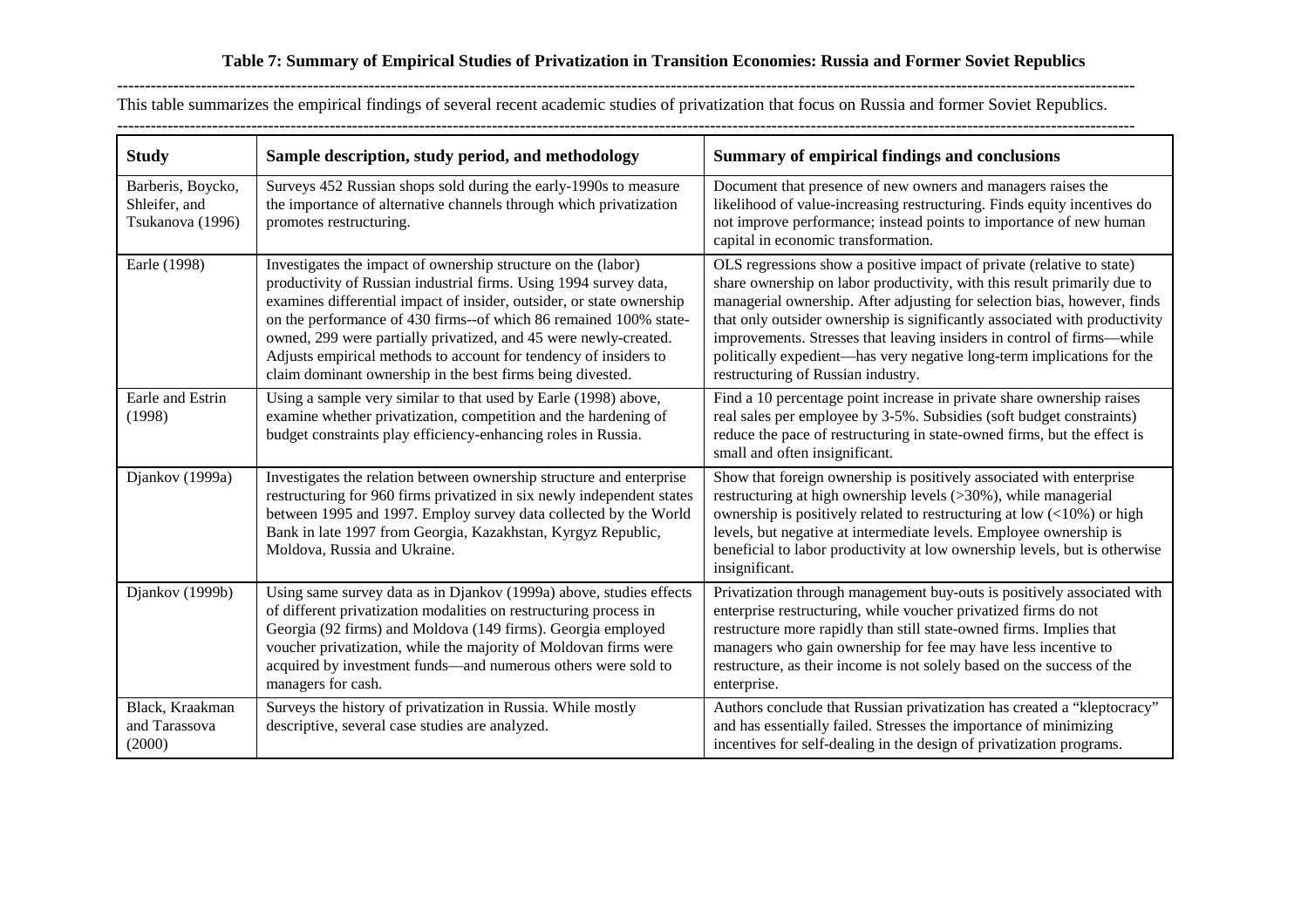## Table 8: Summary of Empirical Studies Examining Initial Returns to Investors in Share Issue Privatizations

This table summarizes the recent academic studies of privatization that examine the initial (usually first-day) return earned by investors who buy shares in share issue privatizations (SIPs) at the offer price and then sell the shares immediately after trading begins. **--------------------------------------------------------------------------------------------------------------------------------------------------------------------------------------**

**--------------------------------------------------------------------------------------------------------------------------------------------------------------------------------------**

| <b>Study</b>                                   | Sample description, study period, and methodology                                                                                                                                                                                                                                                                                             | Summary of empirical findings and conclusions                                                                                                                                                                                                                                                                                               |
|------------------------------------------------|-----------------------------------------------------------------------------------------------------------------------------------------------------------------------------------------------------------------------------------------------------------------------------------------------------------------------------------------------|---------------------------------------------------------------------------------------------------------------------------------------------------------------------------------------------------------------------------------------------------------------------------------------------------------------------------------------------|
| Menyah and<br>Paudyal (1996)                   | Examine initial and long-term returns for 40 British privatization<br>IPOs (PIPOs) and 75 private-sector IPOs on the London Stock<br>Exchange between 1981 and 1991.                                                                                                                                                                          | PIPOs offer a market-adjusted initial return of 39.6%, compared to<br>private sector IPO initial return of 3.5%. Regression analysis explains<br>up to 64% of variation in PIPO initial returns.                                                                                                                                            |
| Dewenter and<br>Malatesta (1987)               | Test whether privatization IPOs (PIPOs) are more or less<br>underpriced than private sector IPOs in 8 countries. Compare actual<br>initial returns for 109 companies from Canada, France, Hungary,<br>Japan, Malaysia, Poland, Thailand and the UK with national average<br>initial returns reported in Loughran, Ritter and Rydqvist (1994). | Finds mixed reesults. Initial returns to privatization issues are higher<br>than to private sector IPOs in unregulated industries and in the UK.<br>Privatization IPOs are lower than private offers in Canada and<br>Malaysia, and they conclude there is not a systematic tendency to<br>underprice PIPOs on the part of all governments. |
| Huang and Levich<br>(1998)                     | Study offering terms and initial returns to investors in 507<br>privatization share offerings from 39 countries during 1979-1996,<br>and test alternative explanations for the observed underpricing.                                                                                                                                         | Document average initial returns of 32.2% for PIPOs and 7.17% for<br>seasoned privatization offerings. Also find that SIPs from non-OECD<br>countries are more underpriced than OECD offers, but conclude there is<br>no evidence PIPOs are underpriced more than private IPOs.                                                             |
| Paudyal, Saadouni<br>and Briston (1998)        | Examine initial and long-tern returns offered to investors in 18<br>PIPOs and 77 private sector IPOs in Malaysia from 1984-1995. Also<br>provide details of offering terms and share allocation patterns.                                                                                                                                     | Malaysia PIPOs offer market-adjusted initial returns of 103.5% (median<br>79.9%), which is significantly greater than the private sector IPO initial<br>returns of 52.5% (29.4%).                                                                                                                                                           |
| Jones, Megginson,<br>Nash and Netter<br>(1999) | Examine how political and economic factors influence initial returns,<br>as well as share and control allocation patterns, for a sample of 630<br>SIPs from 59 countries during 1977-1997.                                                                                                                                                    | Document that governments deliberately underprice both PIPOs (mean<br>34.1%, median 12.4%) and seasoned SIPs (9.4& and 3.3%). Also find<br>that share and control allocation patterns are best explained by political<br>factors. Support predictions of Biais & Perotti (1999) theoretical model.                                          |
| Su and Fleisher<br>(1999)                      | Study the cross-sectional pattern of underpricing of 308 Chinese<br>PIPOs from 1987-1995. Tests whether observed underpricing can be<br>explained using a signalling model.                                                                                                                                                                   | Document massive underpricing, with an average initial return of 940%.<br>Interpret findings as consistent with a signalling model, since 91% of all<br>firms subsequently execute seasoned equity offerings.                                                                                                                               |
| Jelic and Briston<br>(2000a)                   | Examine initial and long-term returns for 25 PIPOs and 24 other<br>IPOs in Hungary during 1990-1998.                                                                                                                                                                                                                                          | Finds PIPOs are much larger and have higher market-adjusted initial<br>returns than other IPOs (44% mean and 9% median vs 40% and 5%,<br>respectively), but the return differences are not significant.                                                                                                                                     |
| Jelic and Briston<br>(2000b)                   | Examine initial and long-term returns for 55 PIPOs and 110 other<br>IPOs in Poland during 1990-1998.                                                                                                                                                                                                                                          | Using first-day opening prices (not offer prices), find small, though<br>significantly positive, mean abnormal initial returns (1.16%) for PIPOs<br>and insignificant mean abnormal initial returns (0.22%) for other IPOs.<br>The difference is insignificant.                                                                             |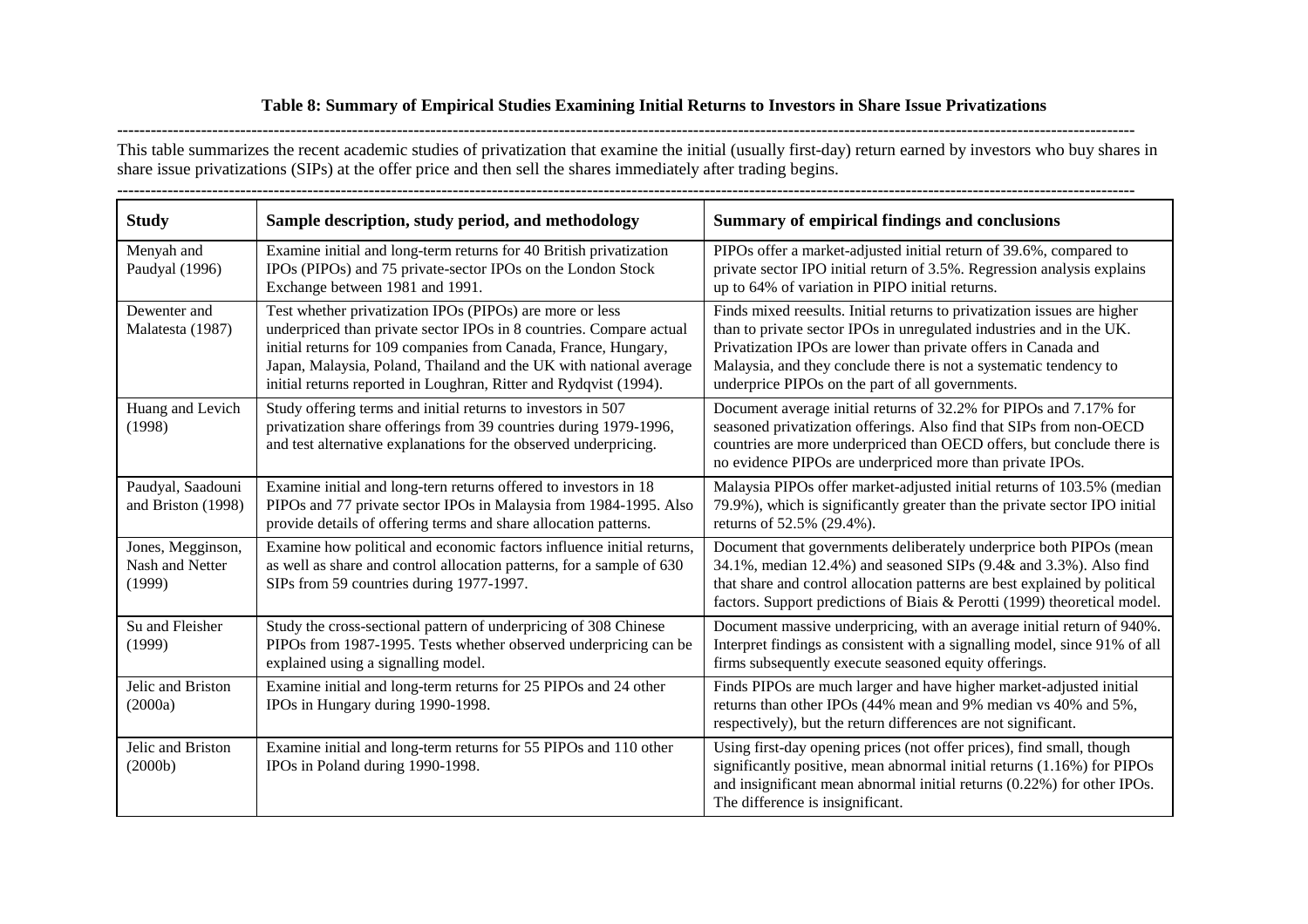| Ausenegg $(2000)$                                | Examine initial and long-term returns for 52 PIPOs and 107 other<br>IPOs in Poland during 1990-1998.                                                                                                                            | Documents significantly positive initial abnormal return for<br>PIPOs (60.4% mean, 19.8% median) and for other IPOs<br>(19.8% and 12.9%), though difference is insignificant. Without<br>Bank Slaski, mean PIPO initial return cut roughly in half.                                                    |
|--------------------------------------------------|---------------------------------------------------------------------------------------------------------------------------------------------------------------------------------------------------------------------------------|--------------------------------------------------------------------------------------------------------------------------------------------------------------------------------------------------------------------------------------------------------------------------------------------------------|
| Choi and Nam<br>(2000)                           | Compares initial returns of 185 PIPOs form 30 countries during<br>1981-1997 to those of private sector IPOs from the same countries<br>using mean national initial returns reported in Loughran, Ritter and<br>Rydqvist (1994). | Finds there is a general tendency for PIPOs to be more<br>underpriced than private sector IPOs (mean of 31% versus<br>24.6%), and that the degree of underpricing for PIPOs is<br>positively related to the stake sold and to the degree of<br>uncertainty in ex-ante value of newly-privatized firms. |
| Ljungqvist,<br>Jenkinson and<br>Wilhelm $(2000)$ | Analyze both direct and indirect costs (associated with underpricing)<br>of 2,051 IPOs, including 185 PIPOs, in 61 non-US markets during<br>the period 1992-99. Primarily a private-sector, underwriting study.                 | Document that PIPOs are significantly more underpriced (by<br>about 9 percentage points) than are private-sector IPOs, and<br>the underwriter spreads are a significant 61 basis points lower.                                                                                                         |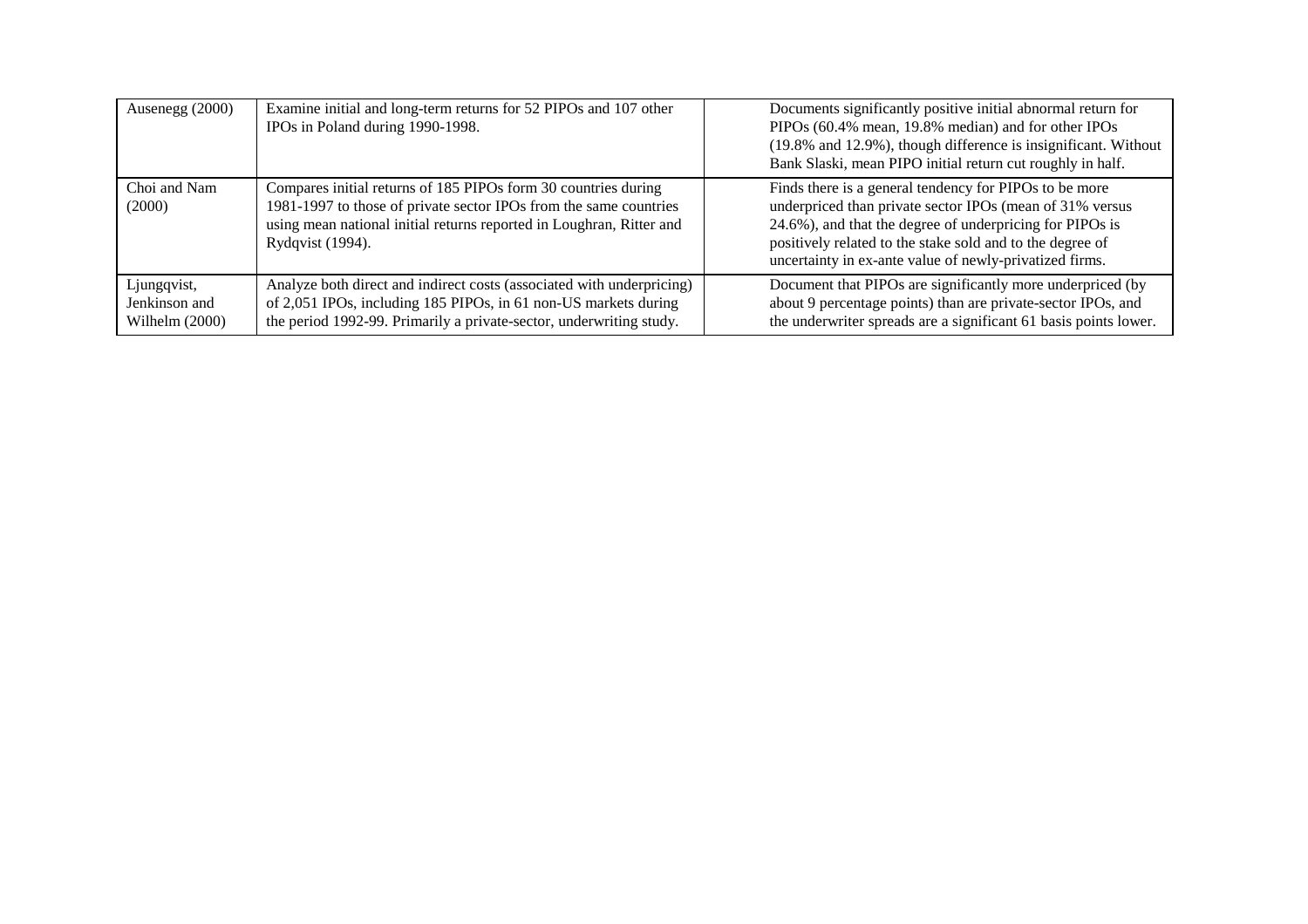**--------------------------------------------------------------------------------------------------------------------------------------------------------------------------------------**

This table summarizes the empirical findings of several recent academic studies of share issue privatization (SIPs) that examine the long-run (1-5 year) returns earned by investors who buy and hold these offerings. Unless otherwise noted, the long-run return excludes the first day return at the issue date. **--------------------------------------------------------------------------------------------------------------------------------------------------------------------------------------**

| <b>Study</b>                               | Sample description, study period, and methodology                                                                                                                                                                                                                               | Summary of empirical findings and conclusions                                                                                                                                                                                                                                                  |
|--------------------------------------------|---------------------------------------------------------------------------------------------------------------------------------------------------------------------------------------------------------------------------------------------------------------------------------|------------------------------------------------------------------------------------------------------------------------------------------------------------------------------------------------------------------------------------------------------------------------------------------------|
| Levis (1993)                               | Examines long-run return to 806 British IPOs from 1980-1988.<br>Sample includes 12 PIPOs, accounting for 76% of total IPO value.                                                                                                                                                | While private sector IPOs under-performed the market by over 10%<br>over 3 years, PIPOs out-performed the market by over 15%.                                                                                                                                                                  |
| Aggarwal, Leal<br>and Hernandez<br>(1993)  | Examine long-run (one-year) returns for Latin American IPOs,<br>including 9 Chilean PIPOs from 1982-1990.                                                                                                                                                                       | Using returns from offer price, finds significantly negative one-year<br>market-adjusted returns for PIPOs averaging -29.9% (median -32.4%)<br>versus -9.8% (-23.0%) for private sector IPOs.                                                                                                  |
| Menyah, Paudyal<br>and Inganyete<br>(1995) | Examine initial and long-term returns for 40 British PIPOs and 75<br>private sector IPOs executed on the London Stock Exchange<br>between 1981 and 1991.                                                                                                                        | Document significant positive 33% market-adjusted 400-day (80 week)<br>return for PIPO versus an insignificant 3.5% return for private sector<br>IPO <sub>s</sub> .                                                                                                                            |
| Davidson (1998)                            | Studies 1,3,5, and 10-year market adjusted returns for SIPs from five<br>European countries (Austria, France, Italy, Spain, and the UK)<br>through March 1997.                                                                                                                  | After long period of under-performance, averaging 1-1.5% per year,<br>finds SIPs out-performed European market averages during previous 12<br>months.                                                                                                                                          |
| Foerster and<br>Karolyi (1998)             | Examines long-run return for 333 non-US companies that list stock<br>on US markets in the form of ADRs.from 1982-1996. Compare<br>returns for 77 SIPs (38 IPOs, 39 seasoned offers) with private offers.                                                                        | Document insignificantly positive 4.1% 3-year abnormal returns for<br>SIPs compared to (insignificantly) negative returns of $-1.7\%$ for full<br>sample.                                                                                                                                      |
| Paudyal, Saadouni<br>and Briston (1998)    | Examine initial and long-tern returns offered to investors in 18<br>PIPOs and 77 private sector IPOs in Malaysia from 1984-1995. Also<br>provide details of offering terms and share allocation patterns.                                                                       | Find that both PIPOs and private sector IPOs yield normal returns<br>(insignificantly different from overall market) over 1,3, and 5-year<br>holding periods.                                                                                                                                  |
| Boubakri and<br><b>Cosset (2000)</b>       | Evaluates the long-term returns to investors in 120 SIPs from 26<br>developing countries during 1982-1995.                                                                                                                                                                      | Find significant 3-year raw returns (112% mean, 30% median), but<br>insignificant mean (37-46%) and median (-7% to 13%) market-adjusted<br>returns—due to weighting of SIPs in stock market indices. Significant<br>positive long-run returns after adjusting for impact of SIP size on index. |
| Jelic and Briston<br>(2000)                | Examine initial and long-term returns for 25 PIPOs and 24 other<br>IPOs in Hungary during 1990-1998.                                                                                                                                                                            | Finds PIPOs yield insignificantly positive market-adjusted returns over<br>1,2, and 3-year holding periods, reaching a peak of 21.3% in month 15,<br>while private-sector IPOs yield significantly negative returns.                                                                           |
| Jelic and Briston<br>(2000b)               | Examine initial and long-term returns for 55 PIPOs and 110 other<br>IPOs in Poland during 1990-1998.                                                                                                                                                                            | PIPO investors earn significantly positive 1,3, and 5-year market<br>adjusted returns, while other IPO investors earn negative returns. The<br>difference is significant for most holding periods.                                                                                             |
| Ausenegg (2000)                            | Examine initial and long-term returns for 52 PIPOs and 107 other<br>IPOs in Poland during 1990-1999.                                                                                                                                                                            | Finds both PIPO and private-sector IPO investors earn negative-often<br>significant—abnormal returns over 1,3, and 5 year holding periods.                                                                                                                                                     |
| Perotti and Oijen<br>(2000)                | Develop a theoretical model suggesting that long-run returns to<br>investors in developing-country SIPs will earn excess returns if and<br>when political risk is resolved. Test the model using data from 22<br>countries with active privatization programs during 1988-1995. | First document that their proxy for political risk declines by an annual<br>average of 3.6% during the course of a privatization program, and that<br>stock markets develop very rapidly. The decline in risk leads to positive<br>excess returns for SIPs of about 6% per year.               |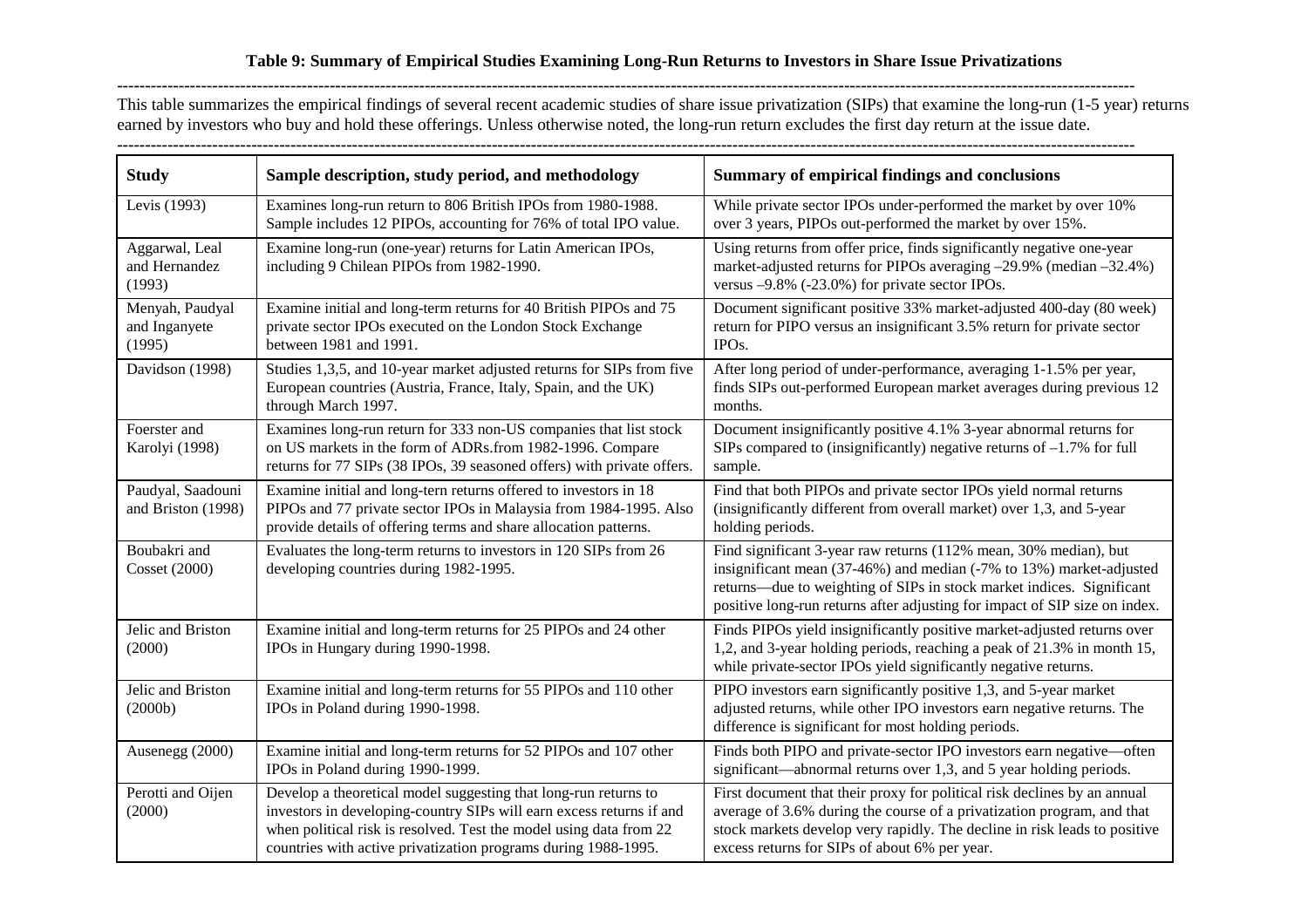| Choi, Nam and                    | Compute buy-and-hold returns of 204 PIPOs from 37 countries                                                                                                                                                                                                                                                                        | Find significantly positive market-adjusted returns to SIPs over 1, 3, and                                                                                                                                                                                                                                                                                                                                                                                                                        |
|----------------------------------|------------------------------------------------------------------------------------------------------------------------------------------------------------------------------------------------------------------------------------------------------------------------------------------------------------------------------------|---------------------------------------------------------------------------------------------------------------------------------------------------------------------------------------------------------------------------------------------------------------------------------------------------------------------------------------------------------------------------------------------------------------------------------------------------------------------------------------------------|
| Ryu (2000)                       | during 1977-1997.                                                                                                                                                                                                                                                                                                                  | 5-year holding periods.                                                                                                                                                                                                                                                                                                                                                                                                                                                                           |
| Megginson, Nash,                 | Examine long-run (1,3, and 5-year) returns for 158 PIPOs from 33                                                                                                                                                                                                                                                                   | Document economically and statistically positive holding-period returns                                                                                                                                                                                                                                                                                                                                                                                                                           |
| Netter and                       | countries from 1981-1997. Compute local-currency and \$ returns,                                                                                                                                                                                                                                                                   | in both local currency and \$, and versus all market indices. 5-year                                                                                                                                                                                                                                                                                                                                                                                                                              |
| Schwartz (2000)                  | versus national and international indices, and versus matching firms.                                                                                                                                                                                                                                                              | excess returns exceeding 80% are found for most comparisons.                                                                                                                                                                                                                                                                                                                                                                                                                                      |
| Dewenter and<br>Malatesta (2000) | Examine long-run returns to investors in 102 SIPs from developed<br>and developing countries over 1981-1994. Also examine long-run<br>stock return performance of privatized firms and compare the<br>relative performance of a large sample (1,500 firm-years) of state<br>and privately-owned firms during 1975, 1985, and 1995. | Document significantly positive long-term (1-5 years) abnormal stock<br>returns, mostly concentrated in Hungary, Poland, and the UK.                                                                                                                                                                                                                                                                                                                                                              |
| Boardman and<br>Laurin $(2000)$  | Examines the factors that influence the long-run returns of 99 SIPs<br>from 1980-1995. Test the effect of relative size, fraction retained (by<br>government), the presence of a golden share, initial return, and<br>timing on 3-year buy-and-hold returns. Also examines whether UK<br>utility SIPs earned "excessive" returns.  | Find significant positive abnormal returns to all SIPs over one (9.2%),<br>two (13.5%) and three-year (37.4%) holding periods. British SIPs are<br>higher than non-UK issues, and UK utilities have highest returns (60.6%)<br>3-year excess returns), but 3-year non-UK SIP returns also significant.<br>Excess returns are (significantly) positively related to fraction retained<br>and initial period return, and are negatively related to relative size and<br>presence of a golden share. |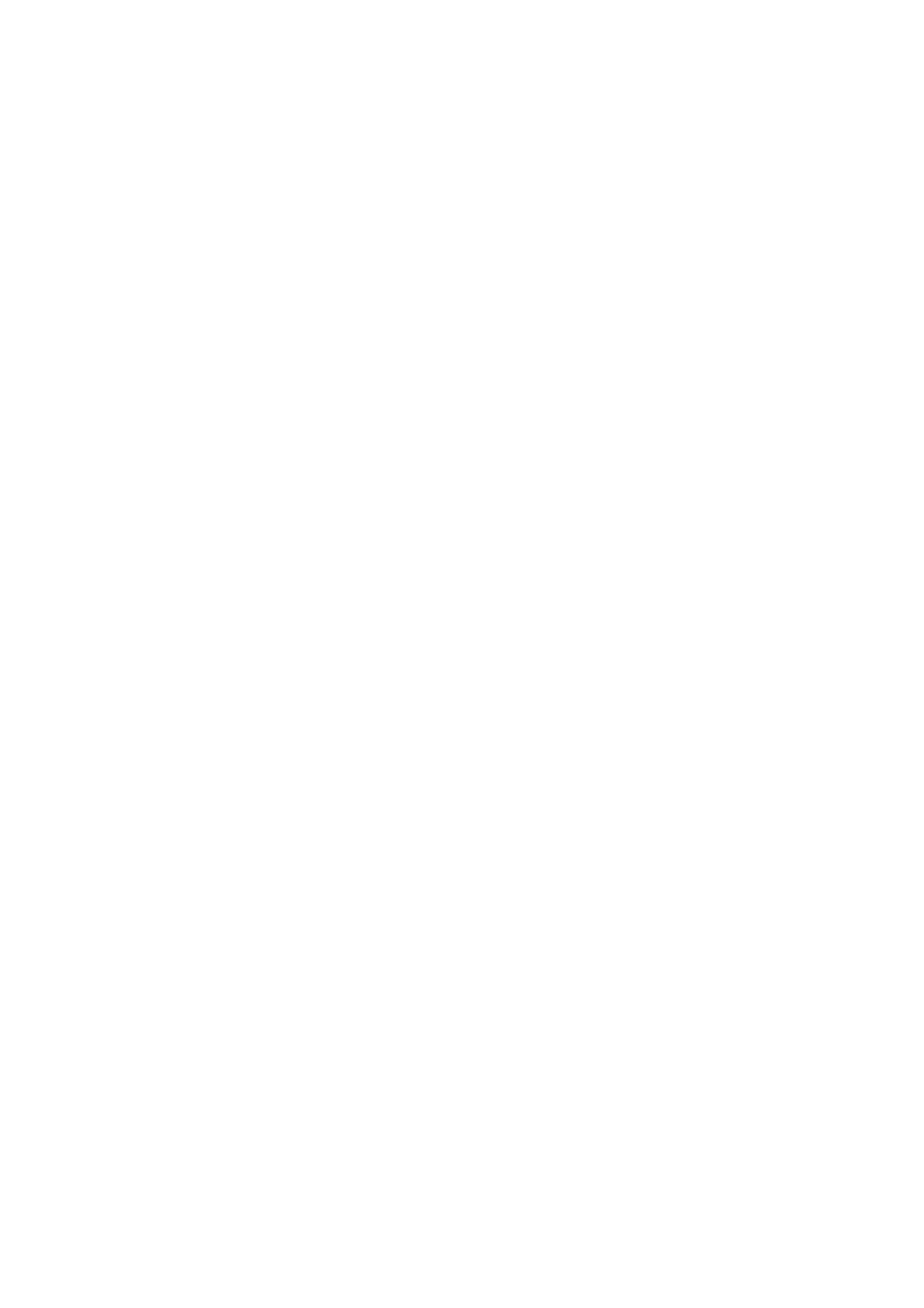# Table 10: The Growth of World Stock Market Capitalization and Trading Volume, 1983-1999

------------------------------------------------------------------------------------------------------------------------------------------------------------------------------

This table details the growth in the aggregate market capitalization and trading volume, in \$US millions, over the 16-year period 1983-1999. Market capitalization figures are year-end values, translated from local currencies into US\$ at the contemporaneous exchange rate, while trading volumes represen<sup>t</sup> the total value of all trades executed during the year. Data sources: 1983-1998, the World Bank's *Emerging Markets Fact Book* (various issues); 1999 data from the Statistics section of the Federation of International Stock Exchange's website (www.fibv.com), but comparable to World Bank data.

| <b>Market Capitalization</b> | 1983      | 1986      | 1989       | 1992       | 1995       | 1998       | 1999       |
|------------------------------|-----------|-----------|------------|------------|------------|------------|------------|
| <b>Developed Countries</b>   | 3,301,117 | 6,378,234 | 10,957,463 | 9,921,841  | 15,842,152 | 24,530,692 | 32,820,474 |
| <b>United States</b>         | 1,898,063 | 2,636,598 | 3,505,686  | 4,485,040  | 6,857,622  | 12,926,177 | 16,642,462 |
| Japan                        | 565,164   | 1,841,785 | 4,392,597  | 2,399,004  | 3,667,292  | 2,495,757  | 4,554,886  |
| United Kingdom               | 225,800   | 439,500   | 826,598    | 927,129    | 1,407,737  | 2,372,738  | 2,855,351  |
| <b>Developing Countries</b>  | 83,222    | 135,056   | 755,210    | 1,000,014  | 1,939,919  | 1,908,258  | 2,184,899  |
| <b>Total World</b>           | 3,384,339 | 6,513,290 | 11,712,673 | 10,921,855 | 17,782,071 | 26,519,773 | 35,005,373 |
| World, ex. US                | 1,486,276 | 3,876,692 | 8,206,987  | 6,436,815  | 10,924,449 | 13,593,596 | 18,362,911 |
| US as % of World             | 56.1%     | 40.5%     | 29.9%      | 41.1%      | 38.6%      | 48.7%      | 47.5%      |
| <b>Trading Volume</b>        |           |           |            |            |            |            |            |
| <b>Developed Countries</b>   | ,202,546  | 3,495,708 | 6,297,069  | 4,151,573  | 9,169,761  | 20,917,462 | 35,187,632 |
| <b>United States</b>         | 797,123   | 1,795,998 | 2,015,544  | 2,081,658  | 5,108,591  | 13,148,480 | 19,993,439 |
| Japan                        | 230,906   | 1,145,615 | 2,800,695  | 635,261    | 1,231,552  | 948,522    | 1,891,654  |
| United Kingdom               | 42,544    | 132,912   | 320,268    | 382,996    | 510,131    | 1,167,382  | 3,399,381  |
| Developing Countries         | 25,215    | 77,972    | 1,170,928  | 631,277    | 1,046,546  | 1,956,858  | 2,320,891  |
| <b>Total World</b>           | 1,227,761 | 3,573,680 | 7,467,997  | 4,782,850  | 10,216,307 | 22,874,320 | 37,508,523 |
| World, ex. US                | 430,638   | 1,777,682 | 5,452,453  | 2,701,192  | 5,107,716  | 9,725,840  | 17,515,084 |
| US as % of World             | 64.9%     | 50.3%     | 27.0%      | 43.5%      | 50.0%      | 57.5%      | 53.3%      |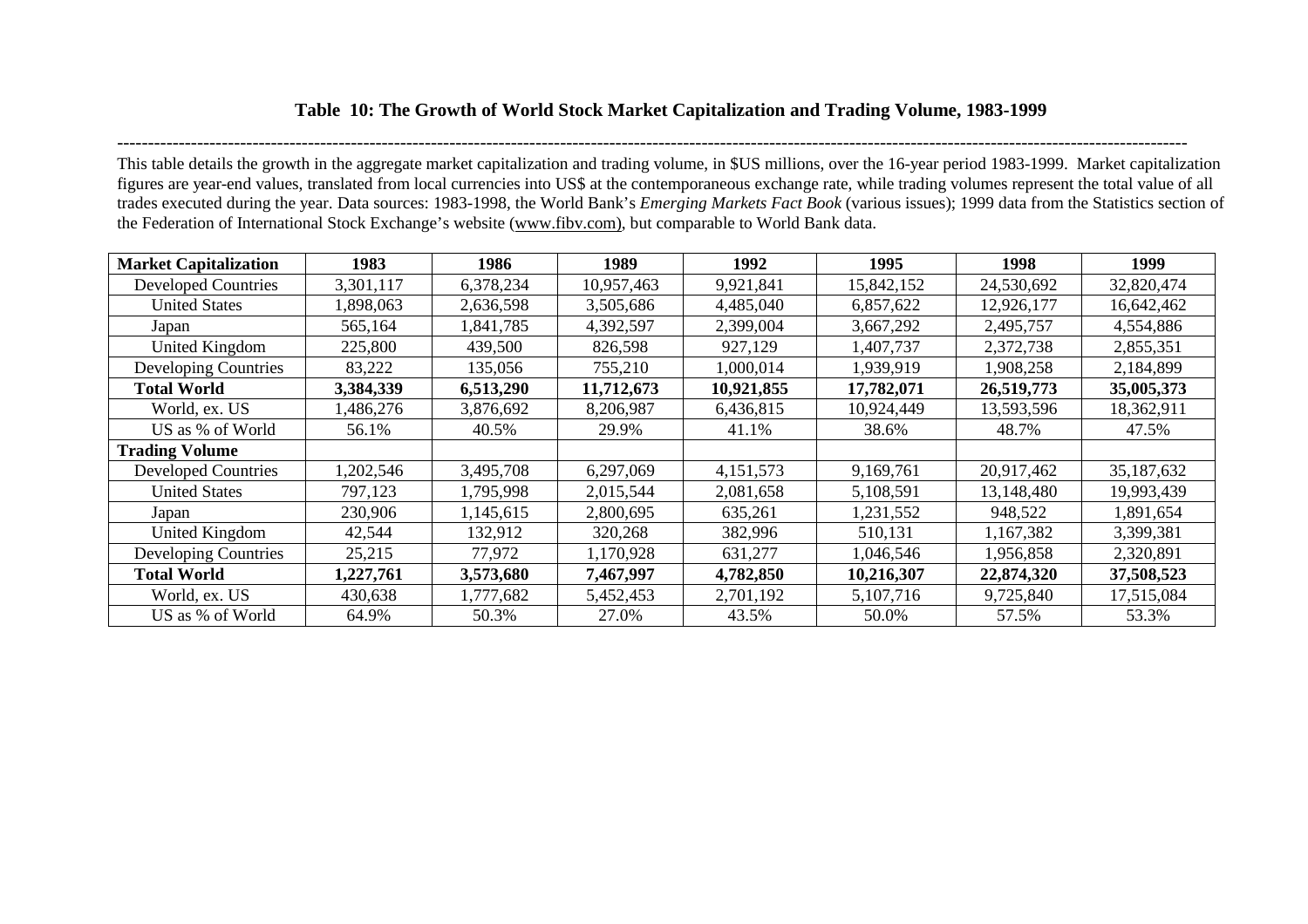#### **Table 11: Market Values of the Largest Publicly-Traded Privatized Firms**

------------------------------------------------------------------------------------------------------------------------------------------- Stock market value, total sales, and total profits--in millions of US dollars (translated at the contemporaneous exchange rate)--of the 25 publicly-traded privatized firms worth at least US \$18 billion as of May 31, 1999. Data are from Morgan Stanley Capital International, as reported in "The Business Week Global 1000," *Business Week* (July 12, 1999). Global 1000 Rank refers to the company's global ranking based on market valuation, while Country Rank refers to its relative position among those firms from their country on the Global 1000 List.

**Global Market Mkt Value as % 1000 Country Value of National Mkt Company Name Country Rank Rank US \$mil Capitalization** BP Amoco United Kingdom 10 1 173,870 7.30 Nippon Telegraph & Telephone Japan  $13$  1  $156,770$  6.43 Deutsche Telekom Germany 23 1 115,023 10.51 British Telecommunications United Kingdom 26 2 107,142 4.51 NTT DoCoMo Japan 27 2 106,140 4.35 France Telecom France 1 and 43 1 79.925 8.15 Telecom Italia 11.76 11.76 11.76 11.76 Telstra Australia 62 1 63,890 19.40 Telefonica Spain 80 1 51,150 14.75 ING Groep 19 Netherlands 81 2 50,763 8.43 ENI 19 Italy 83 2 50,483 8.94 TIM (Telecom Italia Mobiliare) Italy 95 3 43,839 7.76 Elf Acquitaine France 106 5 39,340 4.01 Telefonos de Mexico  $Mexico$   $126<sup>a</sup>$  1  $33.305$  36.30 Total Fina **France** 141 8 30,199 3.08 Cable & Wireless United Kingdom 145 14 29,593 1.25 VEBA Germany 154 9 28,629 2.62 Hong Kong Telecommunicatns Hong Kong 164 2 27,600 8.03 Swisscom Switzerland 170 8 26,659 3.87 Volkswagen Germany 173 11 26,276 2.40 Singapore Telecommunications Singapore 187 1 25,446 15.80 China Telecom China  $182^a$  1  $25,294$  7.36<sup>b</sup> Gazprom Russia 191 <sup>a</sup> 1 24,502 ---- National Australia Bank Australia 190 3 24,287 7.38 Unicredito Italiano Italy 194 5 23,255 4.12 Koninklijke KPN Netherlands 201 7 22,711 3.77 East Japan Railways Japan 215 18 21,676 0.89 Endesa Spain 230 4 20,432 5.89 Japan Tobacco Japan 235 21 20,034 0.82 Korea Electric Power  $\frac{17.23}{241}$  a  $\frac{19.752}{17.23}$  17.23 San Paolo-IMI Italy 11 Italy 251 6 19,129 3.39 NTT Data 18.908 1977 Japan 255 25 18.908 0.77 Societe Generale France 261 14 18.734 1.91

-------------------------------------------------------------------------------------------------------------------------------------------

<sup>a</sup> These firms are from a companion "Top 200 Emerging-Market Companies" ranking in the same Business Week issue, and they are given the rankings they would have if this list was included in the Global 1000 List.

 $<sup>b</sup>$  Expressed as a percentage of the Hong Kong market's total capitalization.</sup>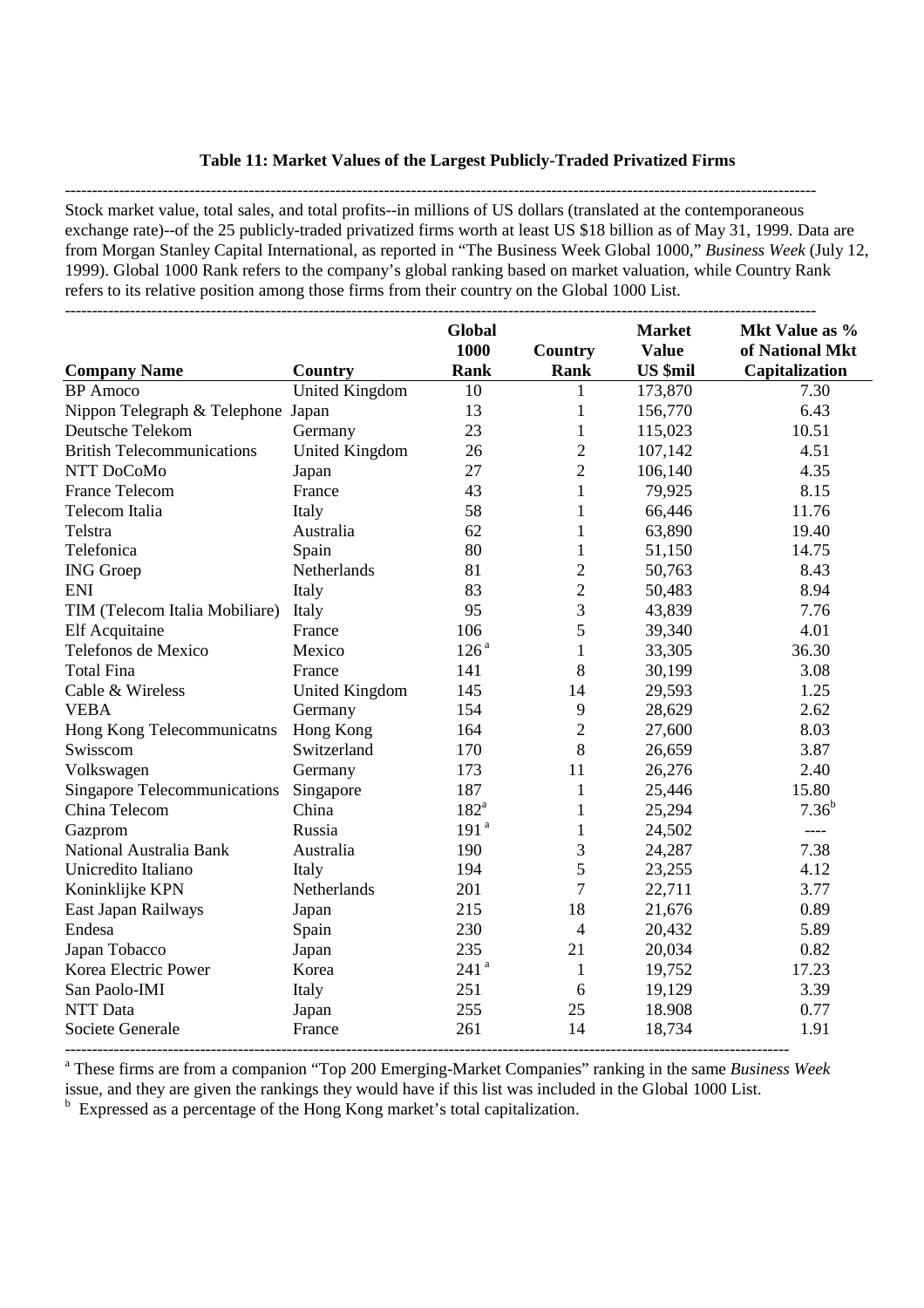### **Table 12: Details of the World's Largest Share Offerings**

------------------------------------------------------------------------------------------------------------------------------------- This table presents offering details of the 35 largest share offerings in history (those raising over \$5 billion) as of August 15, 2000. The 10 largest (and 30 of the 35 total) issues are offerings of shares in privatized firms. Offers are reported in nominal amounts (not inflation-adjusted), and are translated into millions of US dollars (\$mil) using the contemporaneous exchange rate. *Private-sector offerings* are presented in bold-face, italicized type, while share issue privatizations (SIPs) are presented in normal typeface. An initial public offering is indicated as an IPO, while a seasoned equity offers is designated an SEO. Amounts reported for SIP offers are as described in the *Financial Times* at the time of the issue. Private-sector offering amounts are from the *Securities Data Corporation* file.

| Date          | Company                                     |                       | Country Amount (\$mil) IPO/SEO |                                                |
|---------------|---------------------------------------------|-----------------------|--------------------------------|------------------------------------------------|
| <b>Nov 87</b> | Nippon Telegraph & Telephone                | Japan                 | \$40,260                       | <b>SEO</b>                                     |
| Oct 88        | Nippon Telegraph & Telephone                | Japan                 | 22,400                         | <b>SEO</b>                                     |
| <b>Nov 99</b> | <b>ENEL</b>                                 | Italy                 | 18,900                         | <b>IPO</b>                                     |
| Oct 98        | NTT DoCoMo                                  | Japan                 | 18,000                         | <b>IPO</b>                                     |
| Oct 97        | Telecom Italia                              | Italy                 | 15,500                         | <b>SEO</b>                                     |
| Feb 87        | Nippon Telegraph & Telephone                | Japan                 | 15,097                         | <b>IPO</b>                                     |
| <b>Nov 99</b> | Nippon Telegraph & Telephone                | Japan                 | 15,000                         | <b>SEO</b>                                     |
| Jun 00        | Deutsche Telekom                            | Germany               | 14,760                         | <b>SEO</b>                                     |
| <b>Nov 96</b> | Deutsche Telekom                            | Germany               | 13,300                         | <b>IPO</b>                                     |
| Oct 87        | <b>British Petroleum</b>                    | United Kingdom        | 12,430                         | <b>SEO</b>                                     |
| Apr 00        | <b>ATT Wireless (tracking stock)</b>        | <b>United States</b>  | 10,600                         | $\boldsymbol{I} \boldsymbol{P} \boldsymbol{O}$ |
| <b>Nov 98</b> | <b>France Telecom</b>                       | France                | 10,500                         | <b>SEO</b>                                     |
| <b>Nov 97</b> | Telstra                                     | Australia             | 10,530                         | <b>IPO</b>                                     |
| Oct 99        | Telstra                                     | Australia             | 10,400                         | <b>SEO</b>                                     |
| <b>Jun 99</b> | Deutsche Telekom                            | Germany               | 10,200                         | <b>SEO</b>                                     |
| Dec 90        | Regional Electricity Companies <sup>a</sup> | United Kingdom        | 9,995                          | <b>IPO</b>                                     |
| Dec 91        | <b>British Telecom</b>                      | United Kingdom        | 9,927                          | <b>SEO</b>                                     |
| Jun 00        | Telia                                       | Sweden                | 8,800                          | <b>IPO</b>                                     |
| Dec 89        | U.K. Water Authorities <sup>a</sup>         | United Kingdom        | 8,679                          | <b>IPO</b>                                     |
| Dec 86        | <b>British Gas</b>                          | United Kingdom        | 8,012                          | <b>IPO</b>                                     |
| <b>Jun 98</b> | Endesa                                      | Spain                 | 8,000                          | <b>SEO</b>                                     |
| Jul 97        | <b>ENI</b>                                  | Italy                 | 7,800                          | <b>SEO</b>                                     |
| Apr 00        | Oracle Japan                                | <b>Japan</b>          | 7,500                          | $\boldsymbol{I} \boldsymbol{P} \boldsymbol{O}$ |
| Jul 93        | <b>British Telecom</b>                      | U.K.                  | 7,360                          | <b>SEO</b>                                     |
| Oct 93        | Japan Railroad East                         | Japan                 | 7,312                          | <b>IPO</b>                                     |
| Dec 98        | Nippon Telegraph & Telephone                | Japan                 | 7,300                          | <b>SEO</b>                                     |
| Oct 97        | <b>France Telecom</b>                       | France                | 7,080                          | <b>IPO</b>                                     |
| Jul 99        | Credit Lyonnais                             | France                | 6,960                          | <b>IPO</b>                                     |
| Feb 94        | Elf Acquitaine                              | France                | 6,823                          | <b>SEO</b>                                     |
| <b>Jun 97</b> | <b>Halifax Building Society</b>             | <b>United Kingdom</b> | 6,813                          | $\boldsymbol{IPO}$                             |
| <b>Jun 98</b> | <b>ENI</b>                                  | Italy                 | 6,740                          | <b>SEO</b>                                     |
| May 94        | <b>Autoliv Sverige</b>                      | Sweden                | 5,818                          | IPO                                            |
| Oct 96        | <b>ENI</b>                                  | Italy                 | 5,864                          | <b>SEO</b>                                     |
| Oct 98        | Swisscom                                    | Switzerland           | 5,600                          | <b>IPO</b>                                     |
| <b>Jul 99</b> | <b>United Parcel Service</b>                | <b>USA</b>            | 5,500                          | $\boldsymbol{I} \boldsymbol{P} \boldsymbol{O}$ |

<sup>a</sup> Indicates a group offering of multiple companies that trade separately after the IPO.